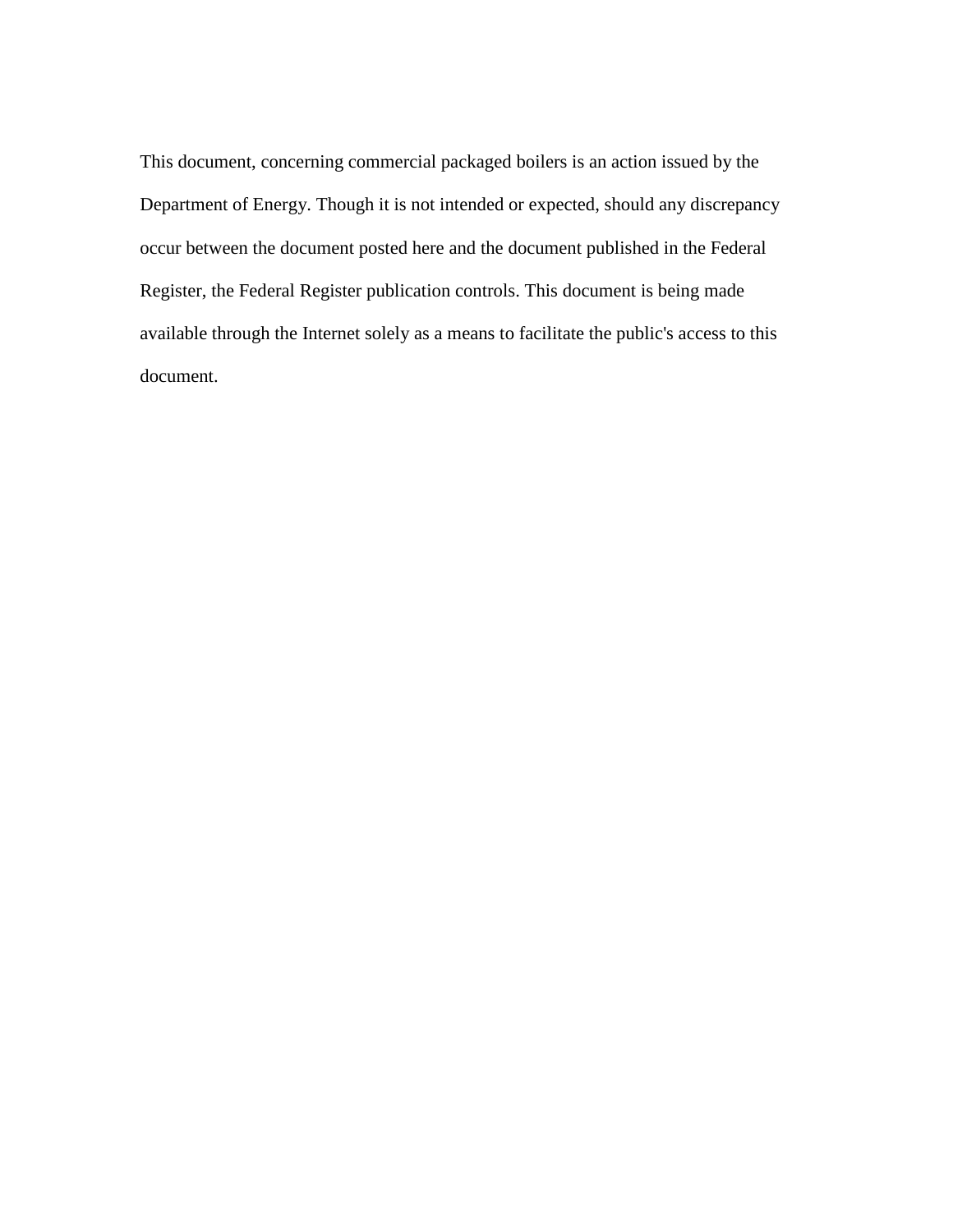#### **[6450-01-P]**

# **DEPARTMENT OF ENERGY**

# **10 CFR Parts 429 and 431**

## **[Docket Number EERE-2014-BT-TP-0006]**

## **RIN: 1904-AD16**

**Energy Conservation Program for Certain Commercial and Industrial Equipment: Test Procedures for Commercial Packaged Boilers**

**AGENCY:** Office of Energy Efficiency and Renewable Energy, Department of Energy.

**ACTION:** Notice of proposed rulemaking and public meeting.

**SUMMARY:** The U.S. Department of Energy (DOE) proposes to amend the test procedure and applicable definitions for commercial packaged boilers prescribed under subpart E of Title 10 of the Code of Federal Regulations, part 431 (10 CFR part 431), as well as modify the sampling plans for commercial packaged boilers at 10 CFR part 429. This rulemaking will fulfill DOE's statutory obligations to make its test procedure consistent with the applicable industry test procedure (42 U.S.C. 6314(a)(4)(B)) and to review its test procedures for covered equipment at least once every seven years (42 U.S.C. 6314(a)(1)(A)). In today's notice of proposed rulemaking (NOPR), DOE proposes to incorporate by reference certain sections of the American National Standards Institute (ANSI)/Air-Conditioning, Heating, and Refrigeration Institute (AHRI) Standard 1500, "2015 Standard for Performance Rating of Commercial Space Heating Boilers," and, in addition, incorporate amendments that (1) clarify the coverage for field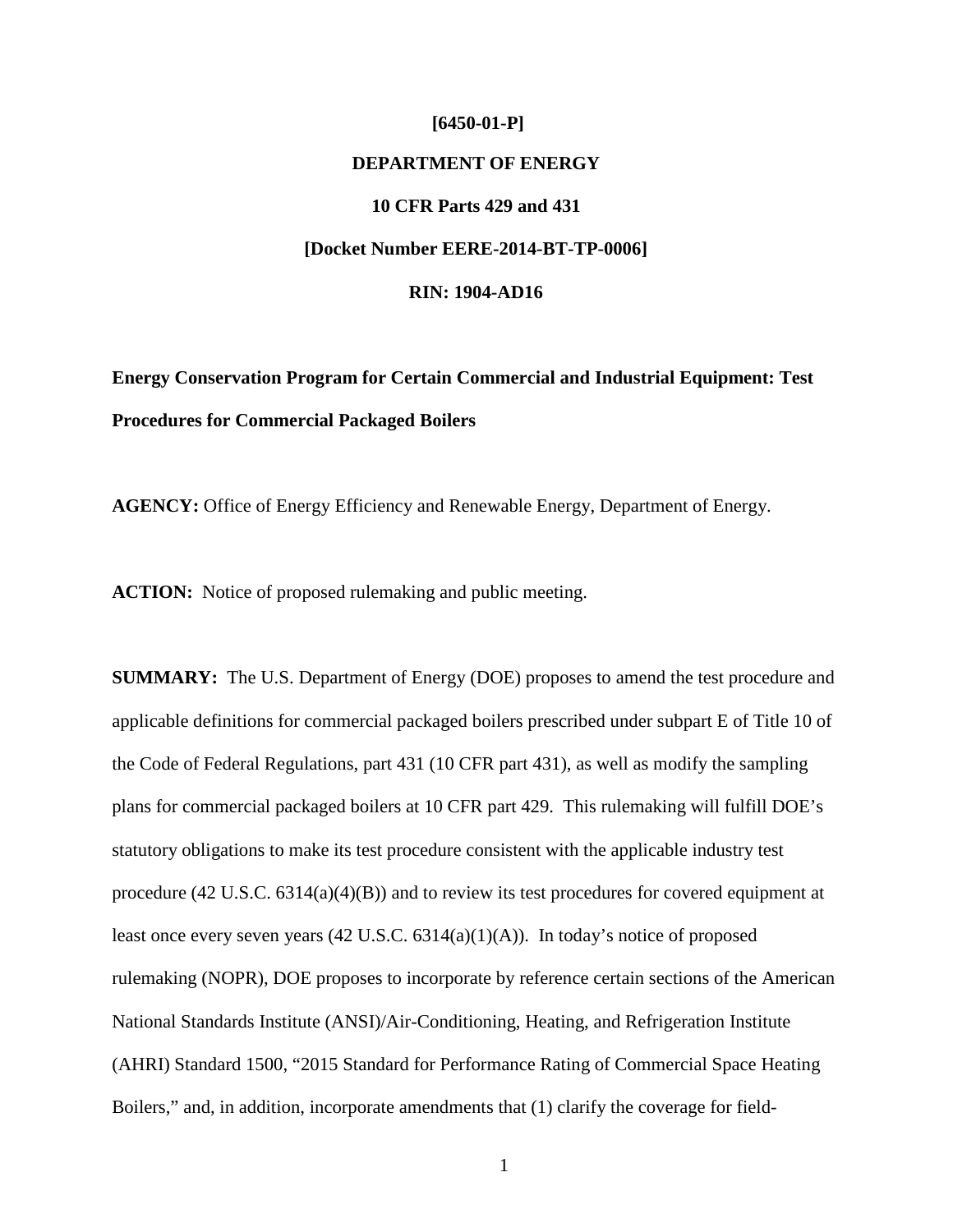constructed commercial packaged boilers and the applicability of DOE's test procedure and standards for this category of commercial packaged boilers, (2) provide an optional field test for commercial packaged boilers with fuel input rate greater than 5,000,000 Btu/h, (3) provide a conversion method to calculate thermal efficiency based on combustion efficiency testing for steam commercial packaged boilers with fuel input rate greater than 5,000,000 Btu/h, (4) modify the inlet and outlet water temperatures during tests of hot water commercial packaged boilers, (5) establish limits on the ambient temperature and relative humidity conditions during testing, (6) modify setup and instrumentation requirements to remove ambiguity, and (7) standardize terminology and provisions for "fuel input rate." This NOPR also announces a public meeting to discuss and invite comments, data, and information about the issues and proposed amendments presented in this test procedure rulemaking for commercial packaged boilers.

**DATES:** Meeting: DOE will hold a public meeting on Monday, April 4, 2016, from 10:00 a.m. to 3:00 p.m., in Washington, DC. The meeting will also be broadcast as a webinar. See section [V,](#page-91-0) "Public Participation," for webinar registration information, participant instructions, and information about the capabilities available to webinar participants.

Comments: DOE will accept written comments, data, and information regarding this NOPR before and after the public meeting, but not later than **[INSERT DATE 75 DAYS AFTER DATE OF PUBLICATION IN THE FEDERAL REGISTER]**. See section [V,](#page-91-0) "Public Participation," for details.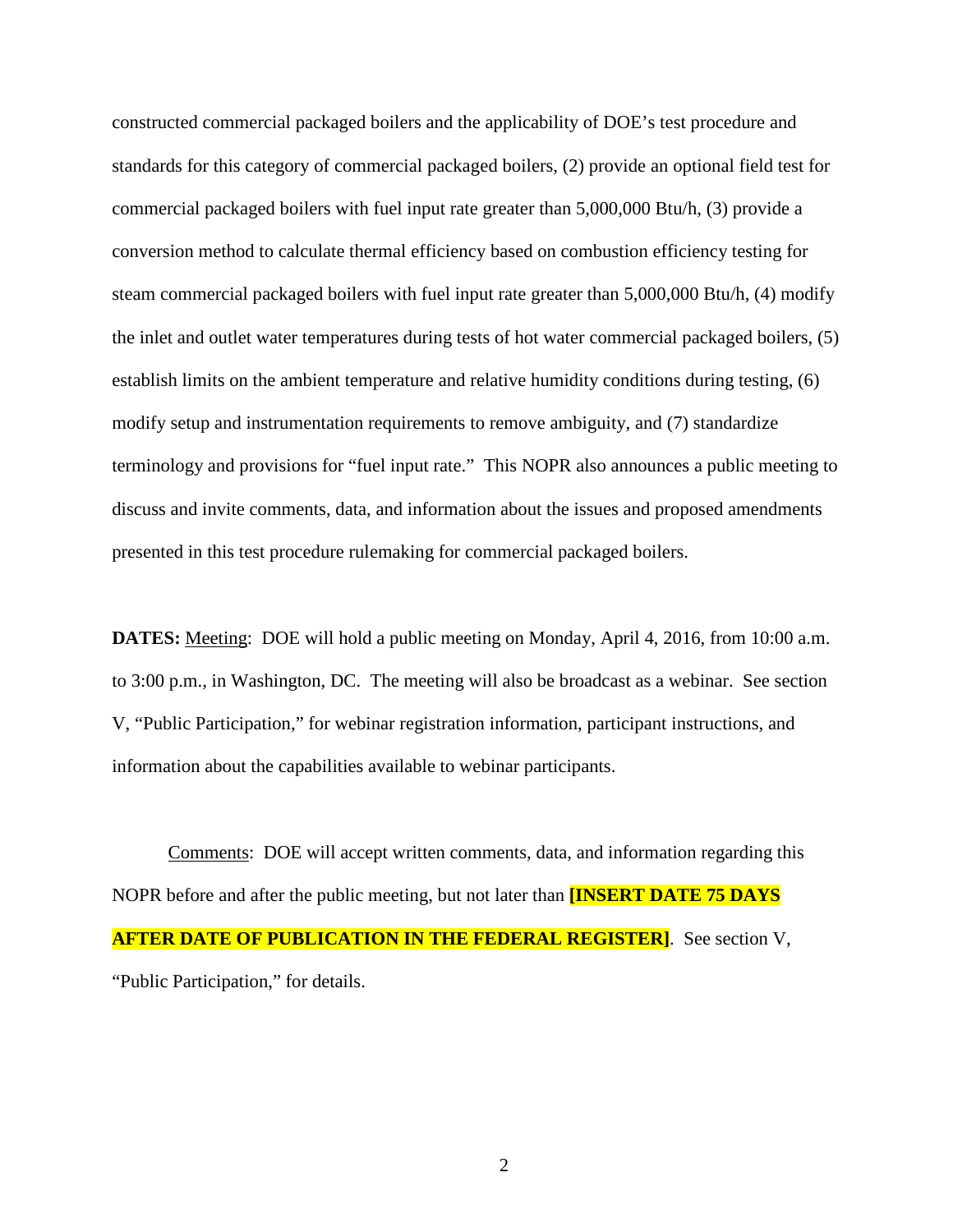**ADDRESS:** The public meeting will be held at the U.S. Department of Energy, Forrestal Building, Room 6E-069, 1000 Independence Avenue, SW., Washington, DC 20585-0121. Persons may also attend the public meeting via webinar. To attend, please notify Ms. Brenda Edwards at (202) 586-2945. For more information, refer to section [V,](#page-91-0) "Public Participation," near the end of this notice.

Interested parties are encouraged to submit comments using the Federal eRulemaking Portal at [www.regulations.gov.](http://www.regulations.gov/) Interested parties may submit comments by any of the following methods:

- Federal eRulemaking Portal: [www.regulations.gov.](http://www.regulations.gov/) Follow the instructions for submitting comments.
- E-mail: [CommPackagedBoilers2014TP0006@ee.doe.gov.](mailto:CommPackagedBoilers2014TP0006@ee.doe.gov) Include docket number EERE-2014-BT-TP-0006 and/or regulation identifier number (RIN) 1904-AD16 in the subject line of the message. Submit electronic comments in WordPerfect, Microsoft Word, PDF, or ASCII file format, and avoid the use of special characters or any form of encryption.
- Postal Mail: Ms. Brenda Edwards, U.S. Department of Energy, Building Technologies Office, Mailstop EE-5B, Test Procedure for Commercial and Industrial Packaged Boilers, Docket No.EERE-2014-BT-TP-0006 and/or RIN 1904-AD16, 1000 Independence Avenue, SW., Washington, DC 20585-0121. If possible, please submit all items on a compact disc (CD), in which case it is not necessary to include printed copies.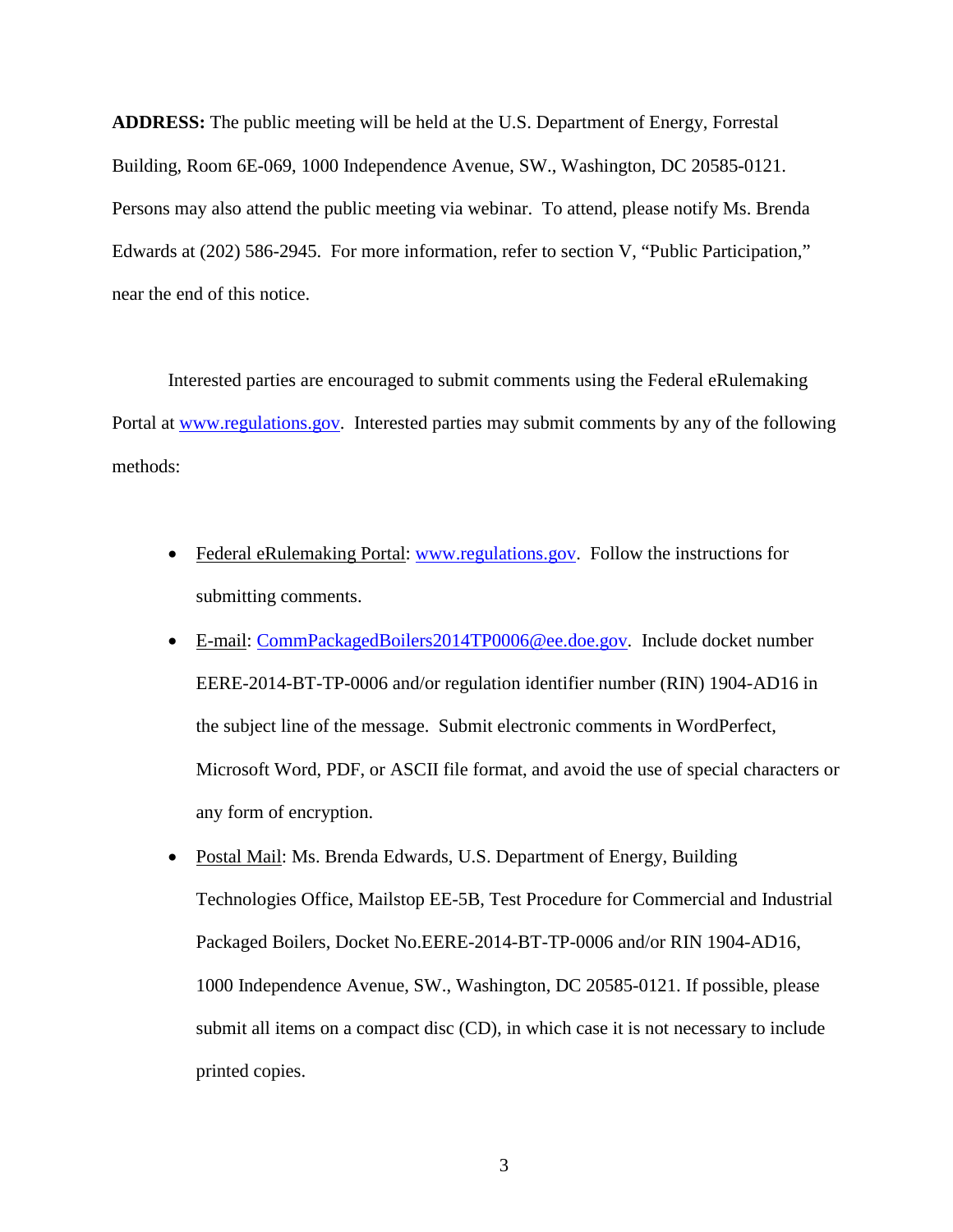• Hand Delivery/Courier: Ms. Brenda Edwards, U.S. Department of Energy, Building Technologies Office, 950 L'Enfant Plaza, SW., Suite 600, Washington, DC 20024. Telephone: (202) 586-2945. If possible, please submit all items on a CD, in which case it is not necessary to include printed copies.

No telefacsimiles (faxes) will be accepted. For detailed instructions on submitting comments and additional information on the rulemaking process, see section [V,](#page-91-0) "Public Participation," of this document.

**DOCKET:** The docket, which includes Federal Register notices, public meeting attendee lists and transcripts, comments, and other supporting documents/materials, is available for review at [www.regulations.gov.](http://www.regulations.gov/) All documents in the docket are listed in the [www.regulations.gov](http://www.regulations.gov/) index. However, not all documents listed in the index may be publicly available, such as those containing information that is exempt from public disclosure.

A link to the docket webpage can be found at:

[http://www.regulations.gov/#!docketDetail;D=EERE-2014-BT-TP-0006.](http://www.regulations.gov/#!docketDetail;D=EERE-2014-BT-TP-0006) This webpage contains a link to the docket for this notice on the [www.regulations.gov](http://www.regulations.gov/) site. The [www.regulations.gov](http://www.regulations.gov/) webpage contains simple instructions on how to access all documents, including public comments, in the docket. See section [V,](#page-91-0) "Public Participation," for information on how to submit comments through [www.regulations.gov.](http://www.regulations.gov/)

# **FOR FURTHER INFORMATION CONTACT:**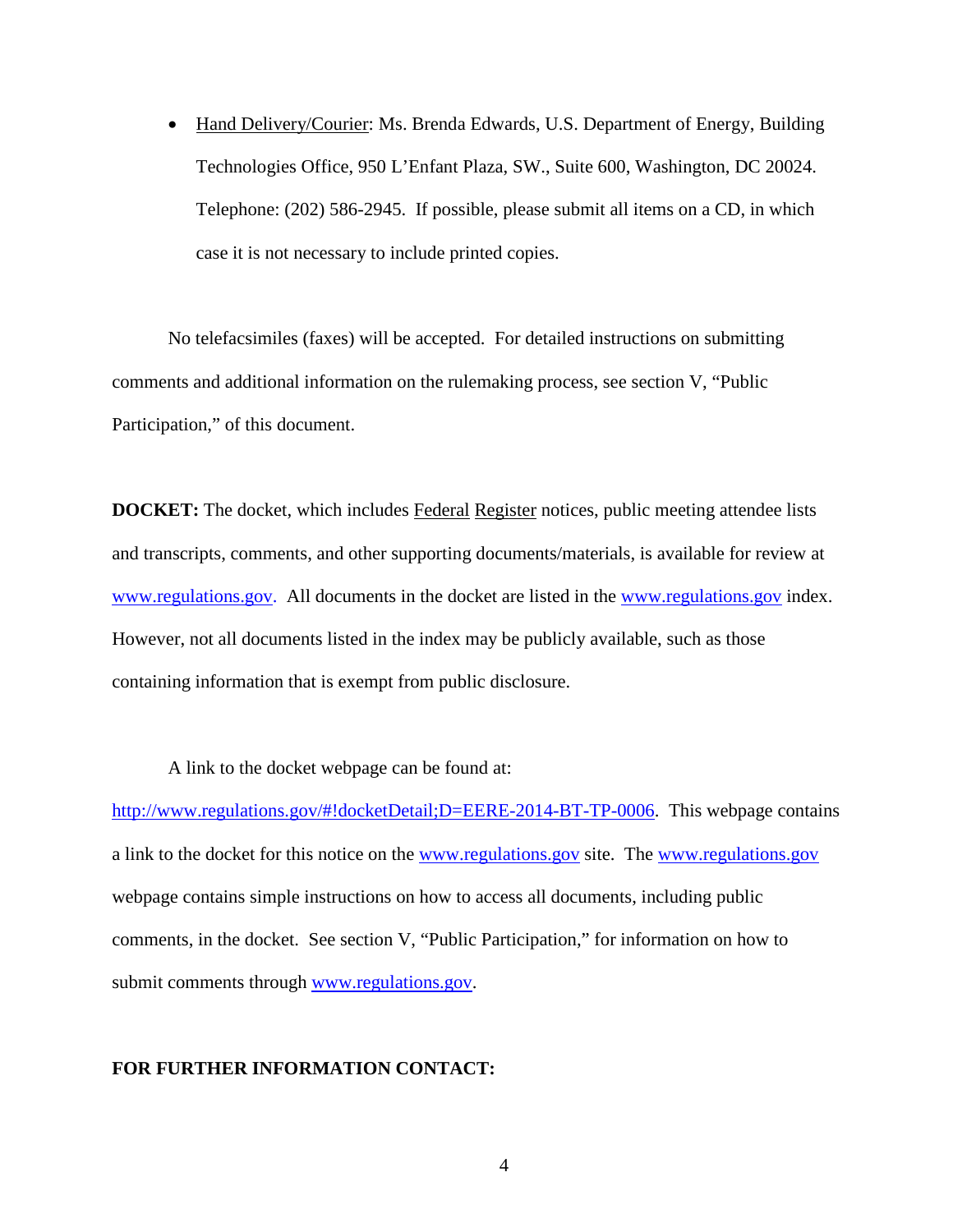Mr. James Raba, U.S. Department of Energy, Office of Energy Efficiency and Renewable Energy, Building Technologies Office, EE-5B, 1000 Independence Avenue, SW., Washington, DC 20585-0121. Telephone: (202) 586-8654. E-mail: [commercial\\_packaged\\_boilers@ee.doe.gov.](mailto:commercial_packaged_boilers@ee.doe.gov)

Mr. Peter Cochran, U.S. Department of Energy, Office of the General Counsel, GC–33, 1000 Independence Avenue, SW., Washington, DC 20585-0121. Telephone: (202) 586-9496. E-mail: [Peter.Cochran@hq.doe.gov.](mailto:Peter.Cochran@hq.doe.gov)

For further information on how to submit a comment, review other public comments and the docket, or participate in the public meeting, contact Ms. Brenda Edwards at (202) 586-2945 or by email: [Brenda.Edwards@ee.doe.gov.](mailto:Brenda.Edwards@ee.doe.gov)

## **SUPPLEMENTARY INFORMATION:**

This proposed rule would incorporate by reference into 10 CFR part 431 the testing methods contained in the following commercial standard:

AHRI/ANSI Standard 1500-2015, "Performance Rating of Commercial Space Heating Boilers," Section 3 "Definitions," Section 5 "Rating Requirements," Appendix C "Methods of Testing for Rating Commercial Space Heating Boilers – Normative," excluding Figures C5 and C7, Appendix D "Properties of Saturated Steam – Normative," and Appendix E "Correction Factors for Heating Values of Fuel Gases – Normative," IBR approved for appendix A to subpart E of this part. ANSI approved November 28, 2014.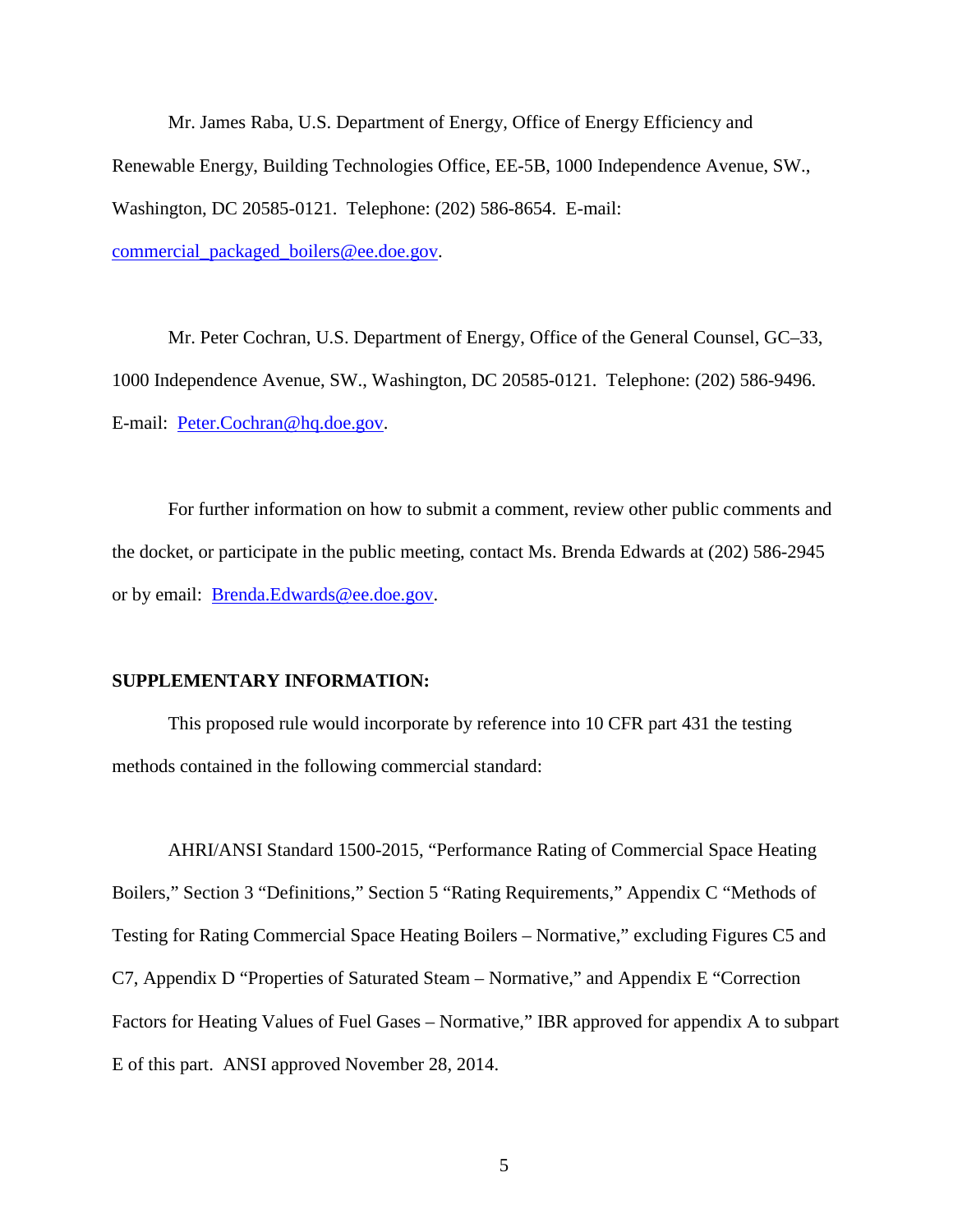Copies of AHRI standards may be purchased from the Air-Conditioning, Heating, and

Refrigeration Institute: Air-Conditioning, Heating, and Refrigeration Institute, 2111 Wilson

Blvd., Suite 500, Arlington, VA 22201, or by visiting

[http://www.ahrinet.org/site/686/Standards/HVACR-Industry-Standards/Search-Standards.](http://www.ahrinet.org/site/686/Standards/HVACR-Industry-Standards/Search-Standards)

See section [IV.M](#page-90-0) for additional information on this standard.

# **Table of Contents**

- [I. Authority and Background](#page-7-0)
- [II. Summary of the Notice of Proposed Rulemaking](#page-11-0)

[III. Discussion](#page-14-0)

- [A. Proposing to Adopt Certain Sections of ANSI/AHRI Standard 1500-2015](#page-14-1)
- [B. Scope and Definitions](#page-16-0)
	- [1. Definition of Commercial Packaged Boiler](#page-16-1)
	- [2. Field-Constructed Commercial Packaged Boilers](#page-18-0)
- [C. Testing of Large Commercial Packaged Boilers](#page-20-0)
	- [1. Field Tests for Commercial Packaged Boilers](#page-22-0)
	- [2. Method to Convert Combustion Efficiency to Thermal Efficiency for Steam](#page-26-0)  [Commercial Packaged Boilers](#page-26-0)
	- [3. Alternative Efficiency Determination Methods](#page-29-0)
	- [4. Steam Commercial Packaged Boiler Operating Pressure](#page-30-0)
- [D. Hot Water Commercial Packaged Boiler Operating Temperatures](#page-33-0)
	- [1. Existing Requirements](#page-34-0)
	- [2. Issues with Water Temperature Requirements and Proposed Changes](#page-37-0)
	- [3. Allowable Uncertainty in Water Temperature Measurement](#page-46-0)
	- [4. Water Flow Rate During Testing](#page-47-0)
- [E. Testing Conditions](#page-50-0)
- [F. Setup and Instrumentation](#page-53-0)
- [G. Fuel Input Rate](#page-60-0)
- [H. Clerical Issues](#page-64-0)
- [I. Other Issues](#page-68-0)
	- [1. Stack Temperature Adjustment for Using Combustion Efficiency in Steam Mode to](#page-69-0)  [Represent Hot Water Mode](#page-69-0)
	- [2. Testing at Part Load](#page-70-0)
	- [3. Other Industry Test Procedures](#page-73-0)
- [IV. Procedural Issues and Regulatory Review](#page-77-0)
	- [A. Review Under Executive Order 12866](#page-77-1)
	- [B. Review Under the Regulatory Flexibility Act](#page-78-0)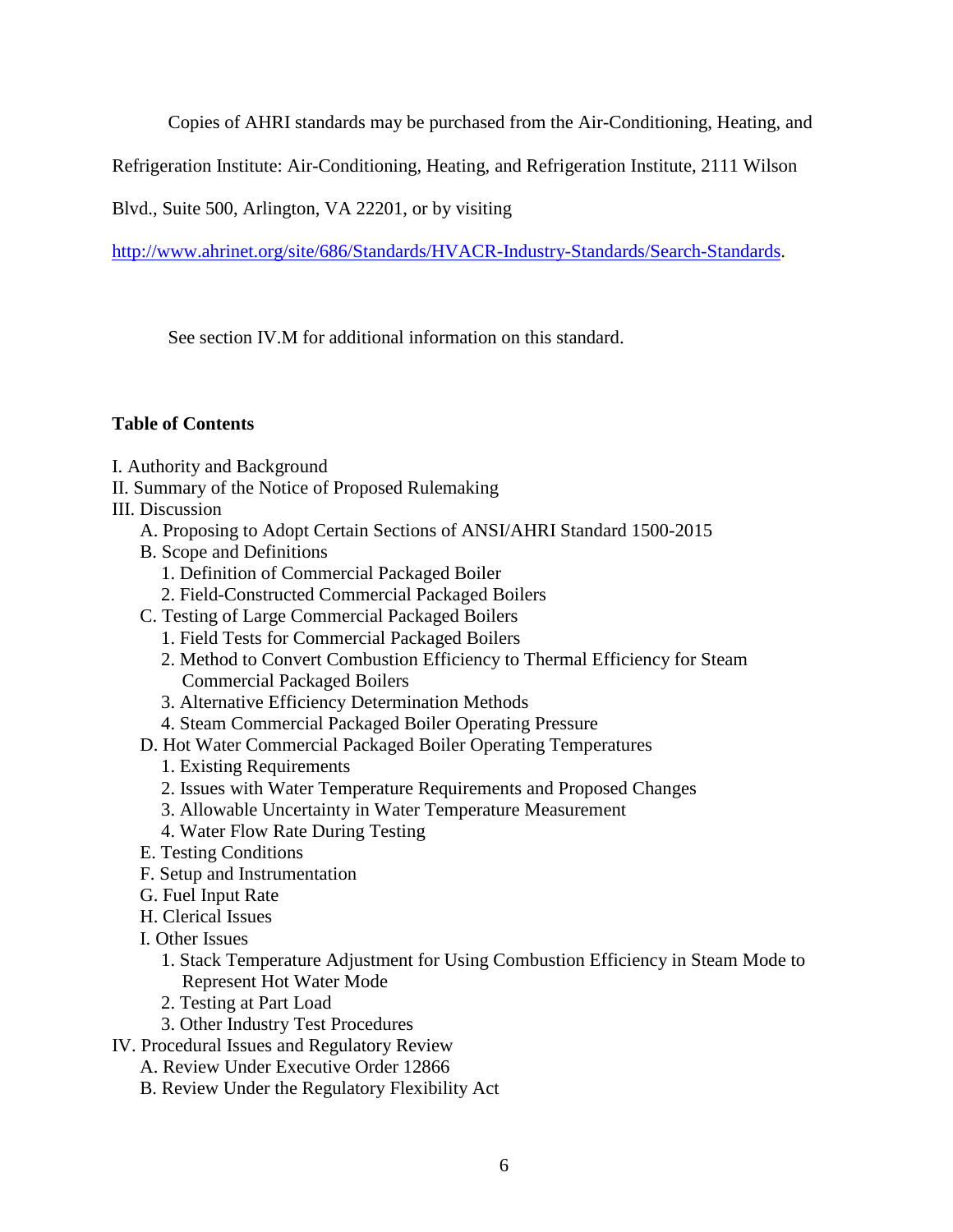[C. Review Under the Paperwork Reduction Act of 1995](#page-83-0) [D. Review Under the National Environmental Policy Act of 1969](#page-84-0) [E. Review Under Executive Order 13132](#page-85-0) [F. Review Under Executive Order 12988](#page-86-0) [G. Review Under the Unfunded Mandates Reform Act of 1995](#page-86-1) [H. Review Under the Treasury and General Government Appropriations Act, 1999](#page-87-0) [I. Review Under Executive Order 12630](#page-88-0) [J. Review Under Treasury and General Government Appropriations Act, 2001](#page-88-1) [K. Review Under Executive Order 13211](#page-88-2) [L. Review Under Section 32 of the Federal Energy Administration Act of 1974](#page-89-0) [M. Description of Materials Incorporated by Reference](#page-90-0) [V. Public Participation](#page-91-0) [A. Attendance at the Public Meeting](#page-91-1) [B. Procedure for Submitting Prepared General Statements for Distribution](#page-92-0) [C. Conduct of the Public Meeting](#page-93-0) [D. Submission of Comments](#page-94-0)

- [E. Issues on Which DOE Seeks Comment](#page-98-0)
- VI. Approval of the Office of the Secretary

# <span id="page-7-3"></span><span id="page-7-0"></span>**I. Authority and Background**

Title III of the Energy Policy and Conservation Act of 1975 (42 U.S.C. 6311, et seq.;

"EPCA" or, "the Act") sets forth a variety of provisions designed to improve energy efficiency.<sup>[1](#page-7-1)</sup>

Part C of Title III establishes the "Energy Conservation Program for Certain Industrial

Equipment," which covers certain industrial equipment (hereafter referred to as "covered

equipment"), including commercial packaged boilers.<sup>[2](#page-7-2)</sup> (42 U.S.C. 6311(1)(J))

Under EPCA, the energy conservation program consists essentially of four parts: (1)

testing, (2) labeling, (3) Federal energy conservation standards, and (4) certification and

enforcement procedures. The testing requirements consist of test procedures that manufacturers

<span id="page-7-1"></span> $\frac{1}{1}$ <sup>1</sup>All references to EPCA in this document refer to the statute as amended through the Energy Efficiency Improvement Act of 2015 (April 30, 2015).

<span id="page-7-2"></span><sup>2</sup> For editorial reasons, Part C was codified as Part A-1 in the U.S. Code.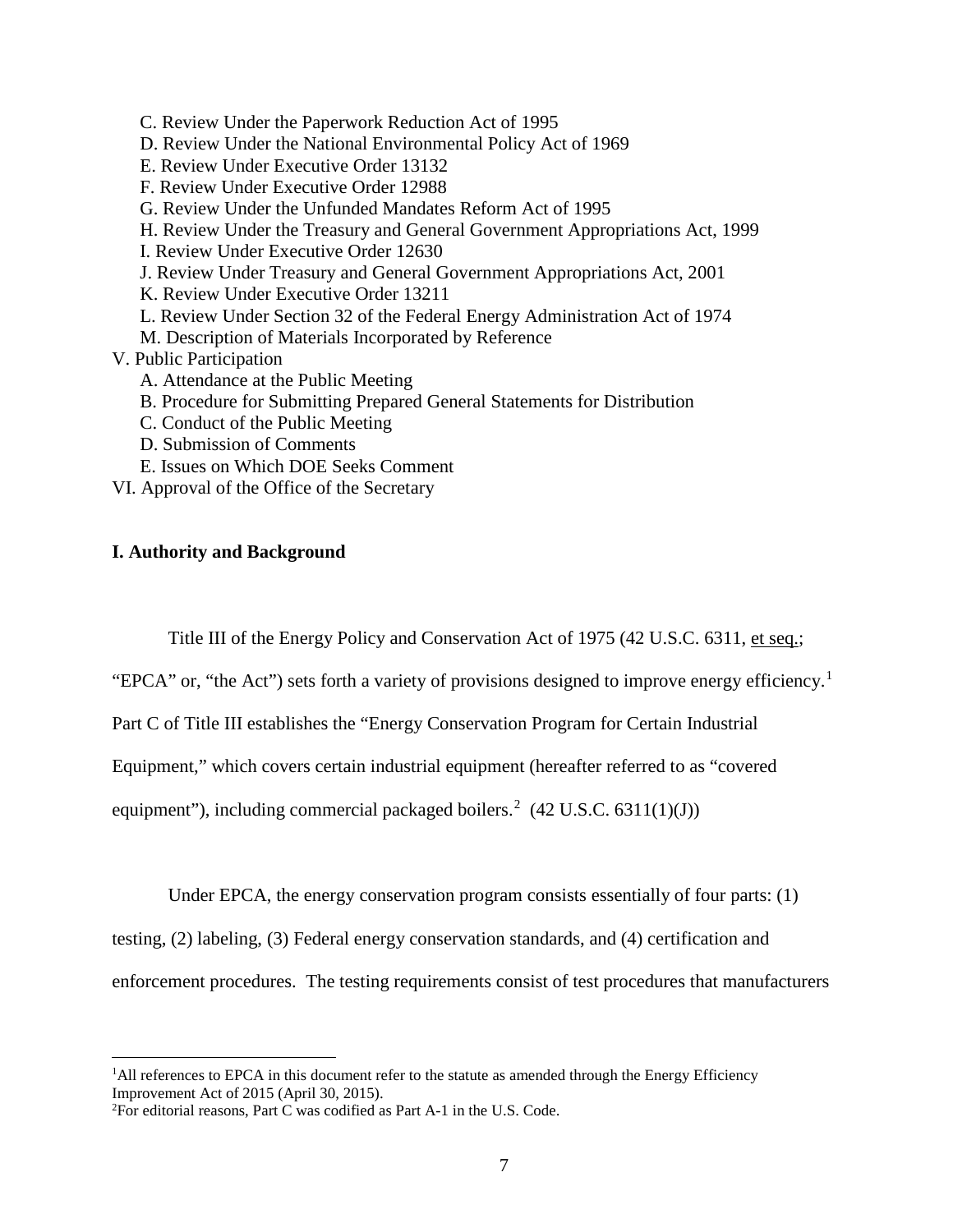of covered equipment must use as the basis for (1) certifying to the Department of Energy (DOE) that their equipment complies with applicable energy conservation standards adopted under EPCA, and (2) making representations about the efficiency of the equipment. Similarly, DOE must use these test procedures to determine whether the equipment complies with any relevant standards promulgated under EPCA.

With respect to commercial packaged boilers (CPB), EPCA requires DOE to use industry test procedures developed or recognized by the Air-Conditioning, Heating, and Refrigeration Institute (AHRI) or the American Society of Heating, Refrigerating, and Air-Conditioning Engineers (ASHRAE), as referenced in ASHRAE/IES<sup>[3](#page-8-0)</sup> Standard 90.1, "Energy Standard for Buildings Except Low-Rise Residential Buildings." (42 U.S.C. 6314(a)(4)(A)) Further, if such an industry test procedure is amended, DOE is required to amend its test procedure to be consistent with the amended industry test procedure, unless it determines, by rule published in the Federal Register and supported by clear and convincing evidence, that the amended test procedure would be unduly burdensome to conduct or would not produce test results that reflect the energy efficiency, energy use, and estimated operating costs of that equipment during a representative average use cycle.  $(42 \text{ U.S.C. } 6314(a)(4)(B))$ 

EPCA also requires that, at least once every 7 years, DOE evaluate test procedures for each type of covered equipment, including commercial packaged boilers, to determine whether amended test procedures would more accurately or fully comply with the requirements for the test procedures to not be unduly burdensome to conduct and be reasonably designed to produce

<span id="page-8-0"></span><sup>&</sup>lt;sup>3</sup> Illuminating Engineering Society.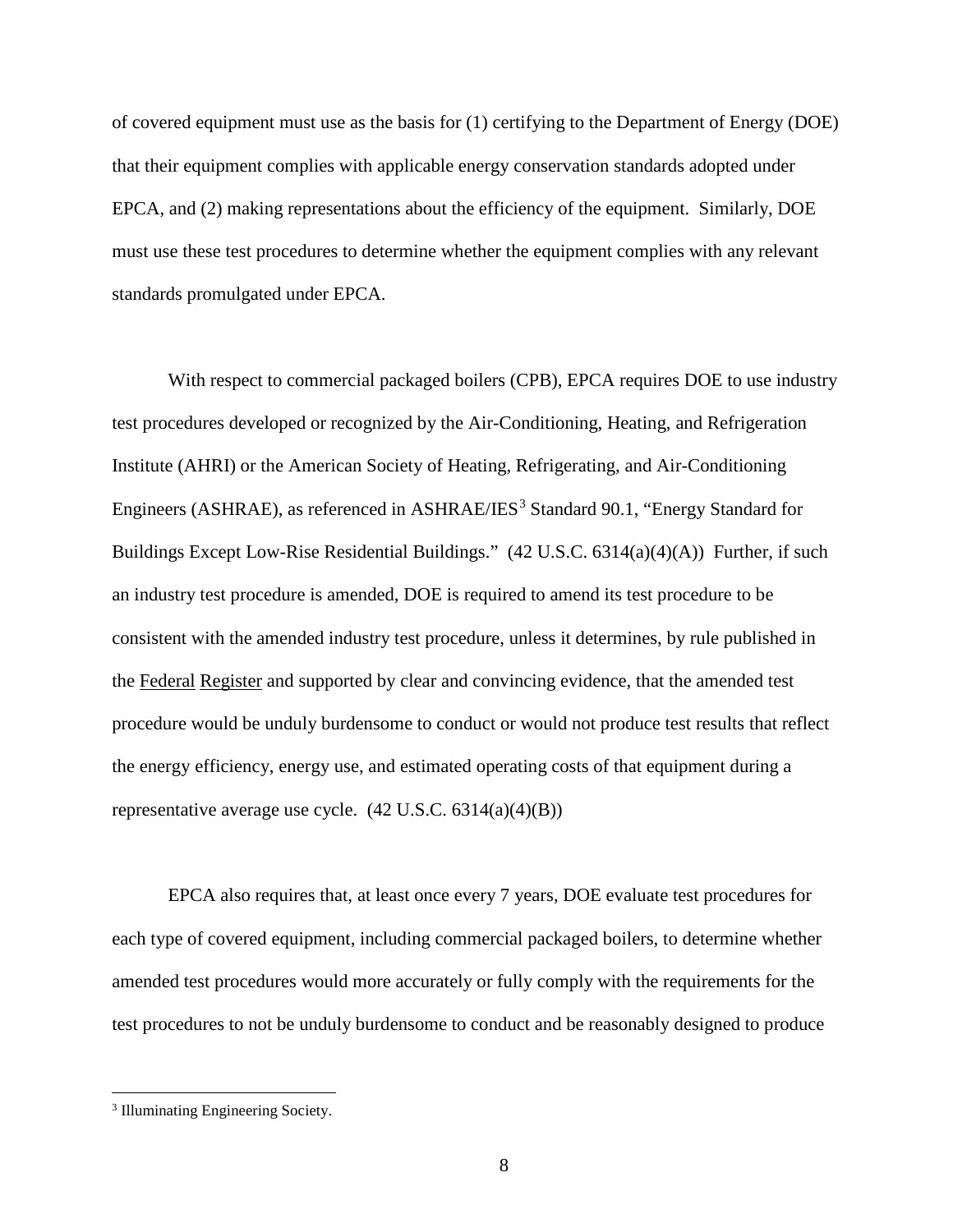test results that reflect energy efficiency, energy use, and estimated operating costs during a representative average use cycle.  $(42 \text{ U.S.C. } 6314(a)(1)(A))$  DOE last reviewed the test procedures for commercial packaged boilers on July 22, 2009. 74 FR 36312. Therefore, DOE is required to re-evaluate the test procedures no later than July 22, 2016, and this rulemaking satisfies that requirement. As the industry standard for commercial packaged boilers was recently updated, this rulemaking will also fulfill DOE's statutory obligations to make its test procedure consistent with the applicable industry test procedure.

On September 3, 2013, DOE initiated a test procedure and energy conservation standards rulemaking for commercial packaged boilers and published a notice of public meeting and availability of the Framework document (September 2013 Framework document). 78 FR 54197. Both in the September 2013 Framework document and during the October 1, 2013 public meeting, DOE solicited public comments, data, and information on all aspects of, and any issues or problems with, the existing DOE test procedure, including whether the test procedure is in need of updates or revisions. More recently, DOE also received comments on the test procedure in response to the notice of availability of the preliminary technical support document (TSD) for the standards rulemaking, which was published in the Federal Register on November 20, 2014 (November 2014 Preliminary Analysis). 79 FR 69066.

Additionally, on February 20, 2014, DOE published in the Federal Register a request for information (February 2014 RFI) seeking comments on the existing DOE test procedure for commercial packaged boilers, which incorporates by reference Hydronics Institute (HI)/AHRI Standard BTS–2000 (Rev 06.07), "Method to Determine Efficiency of Commercial Space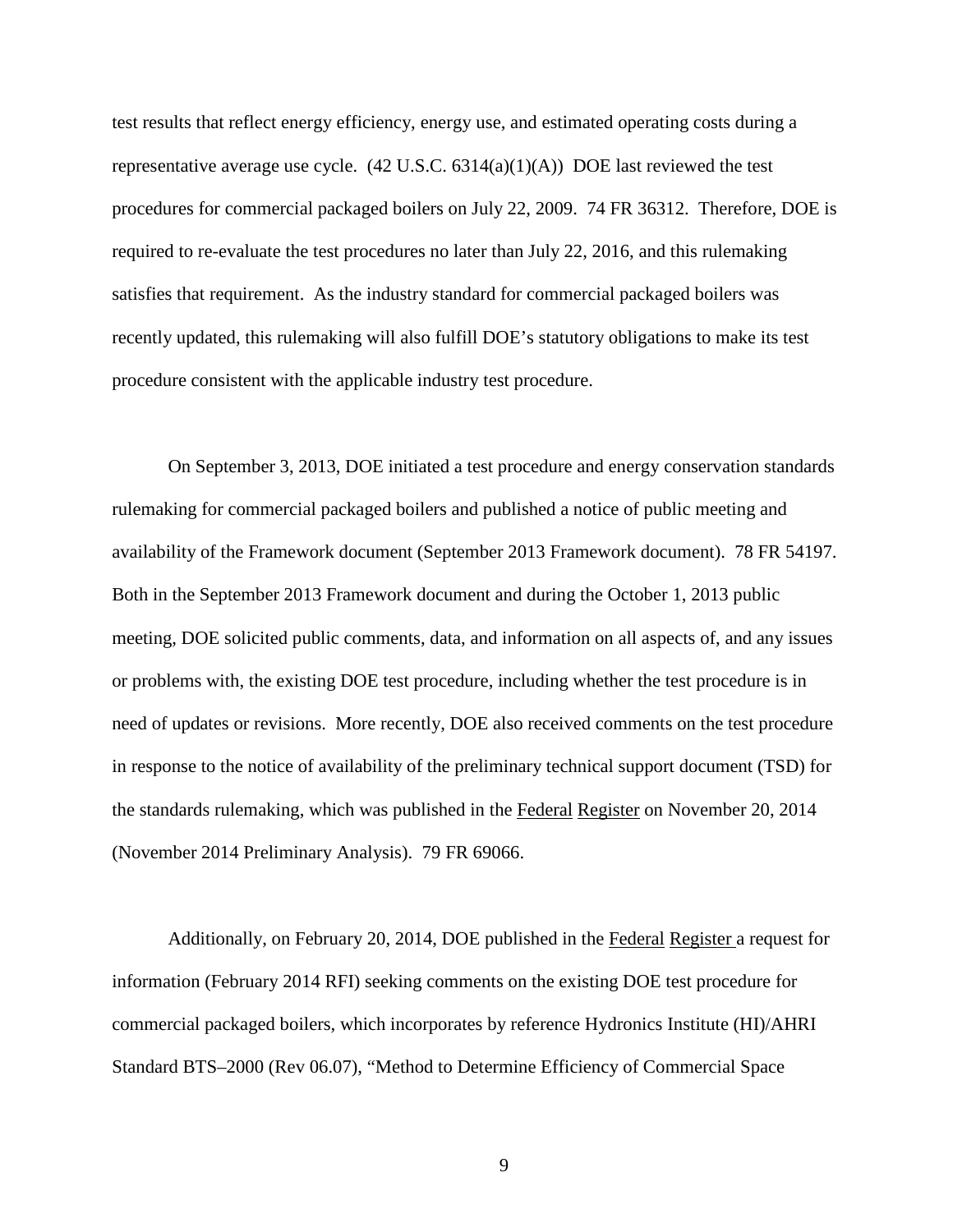Heating Boilers" (BTS–2000). 79 FR 9643. BTS–2000 provides test procedures for measuring steady-state combustion and thermal efficiency of a gas-fired or oil-fired commercial packaged boiler capable of producing hot water and/or steam and operating at full load only. In the February 2014 RFI, DOE requested comments, information, and data about a number of issues, including (1) part-load testing and part-load efficiency rating, (2) typical inlet and outlet water temperatures for hot water commercial packaged boilers, (3) the steam pressure for steam commercial packaged boilers operating at full load, and (4) design characteristics of commercial packaged boilers that are difficult to test under the existing DOE test procedure.

Subsequently, on April 29, 2015, AHRI, together with the American National Standards Institute (ANSI), published the "2015 Standard for Performance Rating of Commercial Space Heating Boilers" (ANSI/AHRI Standard 1500-2015). ANSI/AHRI Standard 1500-2015 states "this standard supersedes AHRI Hydronics Institute Standard BTS-2000 Rev. 06.07" in the front matter of the document. DOE believes that ANSI/AHRI Standard 1500-2015 is consistent with the existing metrics and approach incorporated in BTS-2000 but also incorporates provisions that improve the accuracy and repeatability of the test procedure over the BTS–2000 standard. ANSI/AHRI Standard 1500-2015 also adopts several changes that were suggested in public comments submitted by interested parties in response to DOE's September 2013 Framework document, November 201[4](#page-10-0) Preliminary Analysis, and February 2014 RFI.<sup>4</sup> Therefore, as required by 42 U.S.C. 6314(a)(4)(B), DOE is replacing BTS-2000 with the updated industry

<span id="page-10-0"></span> <sup>4</sup> Comments received as part of the February 2014 RFI about test procedures for commercial packaged boilers are in Docket Number EERE-2014-BT-TP-0006. In some cases, earlier comments that address or are relevant to test procedures for commercial packaged boilers are in the energy conservation standards docket, Docket Number EERE-2013-BT-STD-0030. These comments in response to the September 2013 Framework Document relevant to the test procedure are also placed in the test procedure rulemaking docket, Docket Number EERE-2014-BT-TP-0006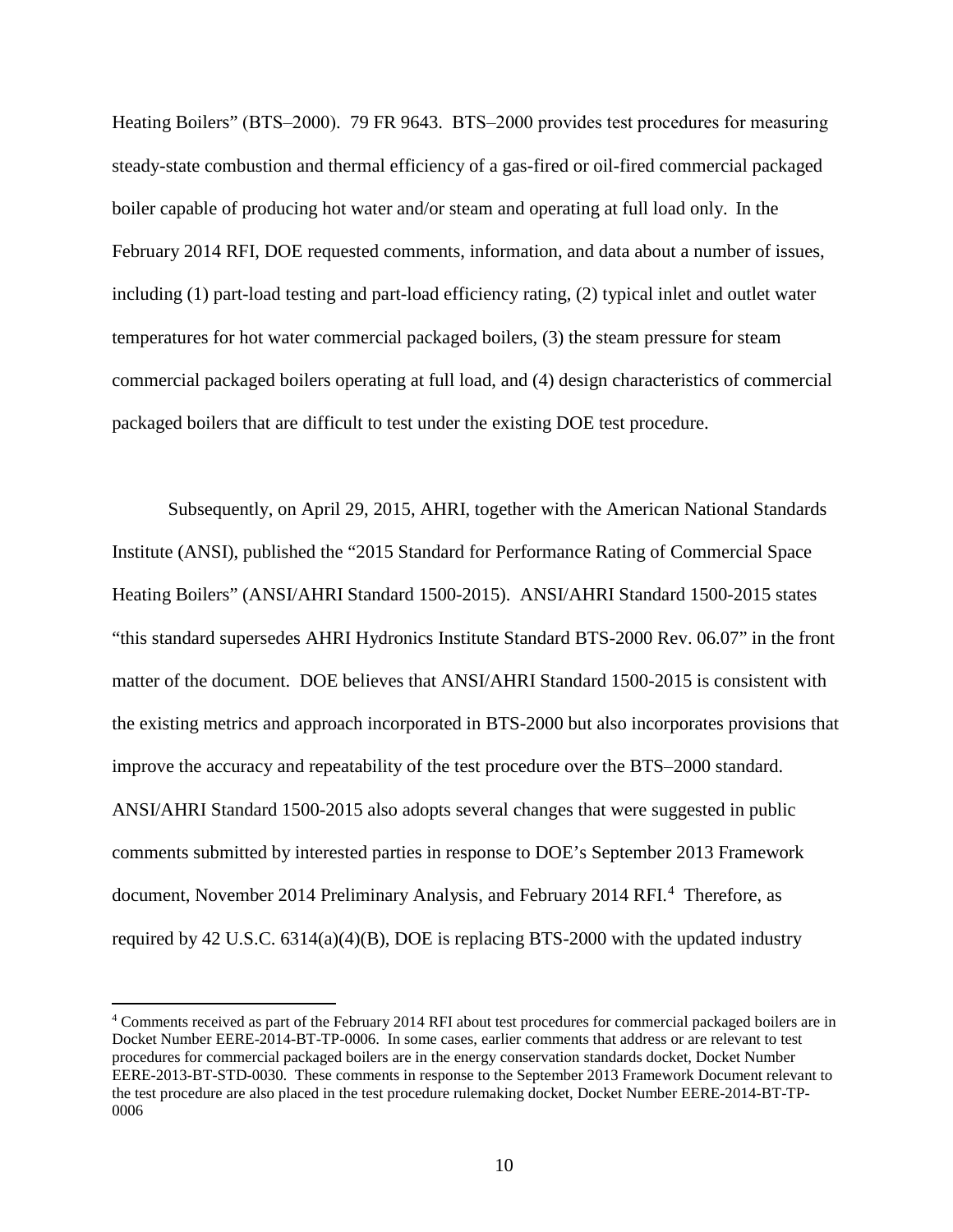standard, ANSI/AHRI Standard 1500-2015, as the basis for the DOE test procedure. Section III.A contains a more detailed discussion of the basis for transitioning to the commercial packaged boiler test procedures outlined in ANSI/AHRI Standard 1500-2015.

#### <span id="page-11-0"></span>**II. Summary of the Notice of Proposed Rulemaking**

In this notice of proposed rulemaking (NOPR), DOE proposes to amend its existing test procedures for commercial packaged boilers at 10 CFR 431.86. DOE proposes to incorporate by reference certain sections of ANSI/AHRI Standard 1500-2015 as a direct replacement for BTS– 2000 since, as discussed in section [I,](#page-7-3) ANSI/AHRI Standard 1500-2015 supersedes BTS–2000 and DOE has found ANSI/AHRI Standard 1500-2015 to be more accurate compared to BTS-2000 and not unduly burdensome to conduct for the purposes of testing commercial packaged boilers.

To obtain information and data regarding its current test procedures for commercial packaged boilers, DOE sought public comment in the September 2013 Framework document, February 2014 RFI, and November 2014 Preliminary Analysis. In response to the September 2013 Framework document, DOE received comments from the American Boiler Manufacturers Association (ABMA), AHRI, Burnham Holdings (Burnham), Cleaver-Brooks, HTP Incorporated  $(HTP)$ , and a joint submission<sup>[5](#page-11-1)</sup> from the American Council for an Energy-Efficient Economy (ACEEE), the Appliance Standards Awareness Project (ASAP), and the National Resources Defense Council (NRDC). In response to the February 2014 RFI, DOE received comments from

<span id="page-11-1"></span> <sup>5</sup> The joint submission by ACEEE, ASAP, and NRDC is referred to as the "Joint Advocates" comment in references to the documents submitted to the docket.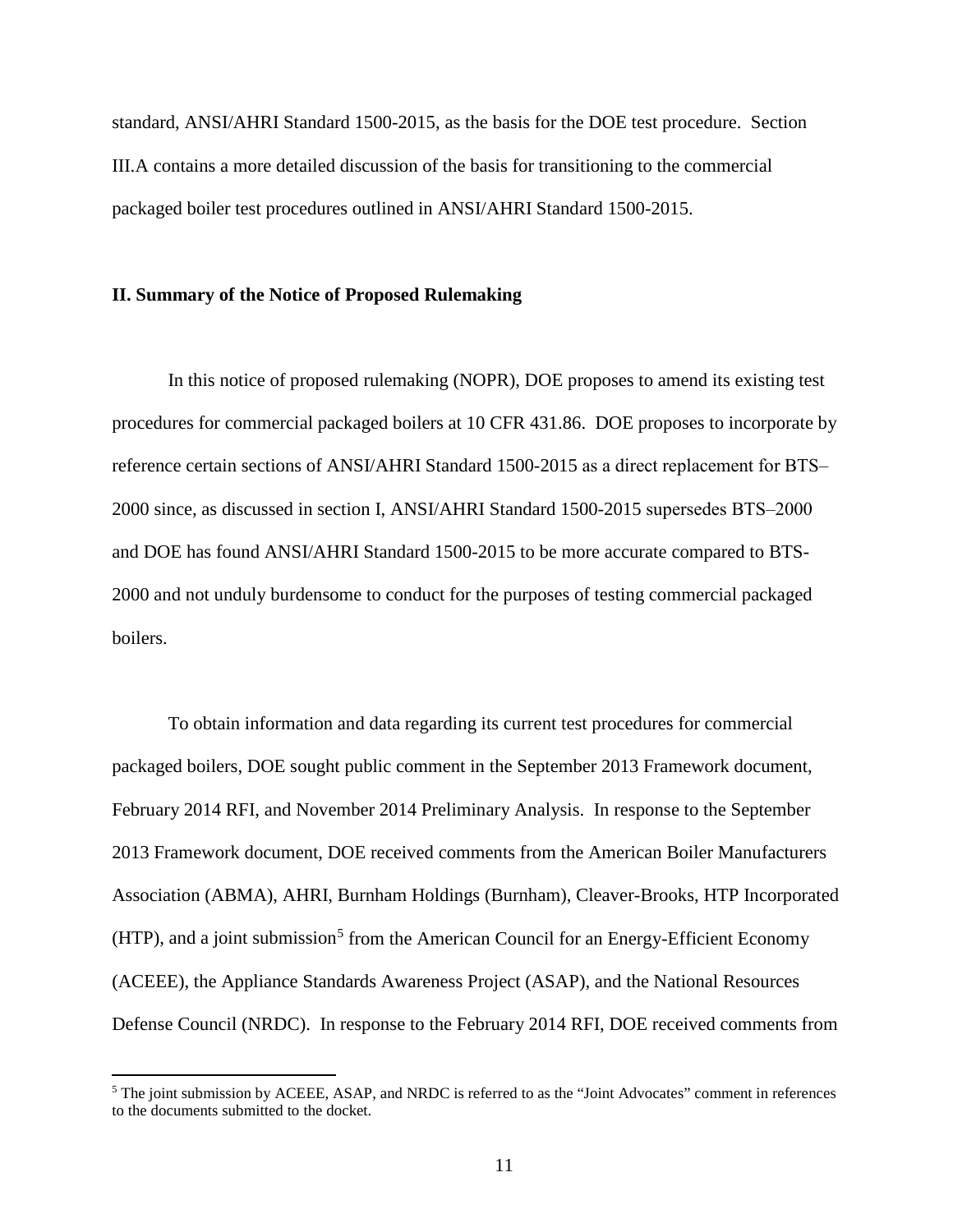ACEEE, AHRI, Burnham, HTP, the National Propane Gas Association (NPGA), and Sidel Systems (Sidel) (three submittals). Sidel submitted two comments prior to the publication of the February 2014 RFI that also pertain to commercial packaged boilers. In response to the November 2014 Preliminary Analysis, DOE received comments from ABMA, AHRI, Lochinvar LLC (Lochinvar), Raypak, and joint submissions $<sup>6</sup>$  $<sup>6</sup>$  $<sup>6</sup>$  from Pacific Gas and Electric (PGE) and</sup> Southern California Edison (SCE), and ACEEE, ASAP, and NRDC.

The comments received from stakeholders typically concern BTS–2000 since ANSI/AHRI Standard 1500-2015 had not yet been published at the time DOE solicited comments. Some of the comments received from stakeholders that concerned BTS–2000 apply equally to ANSI/AHRI Standard 1500-2015, whereas other comments are not applicable to ANSI/AHRI Standard 1500-2015.

ANSI/AHRI Standard 1500-2015 updates several provisions from BTS-2000 to: (1) improve repeatability of testing; (2) further clarify the test procedure; and (3) increase the allowable operating steam pressure during steam commercial packaged boiler testing. ANSI/AHRI Standard 1500-2015 also incorporates provisions that accommodate the testing of large commercial packaged boilers that have difficulty meeting the requirements in the existing DOE test procedure.

In addition to adopting ANSI/AHRI Standard 1500-2015 as a replacement for BTS–2000 in the DOE test procedure, DOE further proposes several modifications to its test procedure that

<span id="page-12-0"></span> <sup>6</sup> The joint submission by PGE and SCE is referred to as the "Joint Utilities" comment in references to the documents submitted to the docket.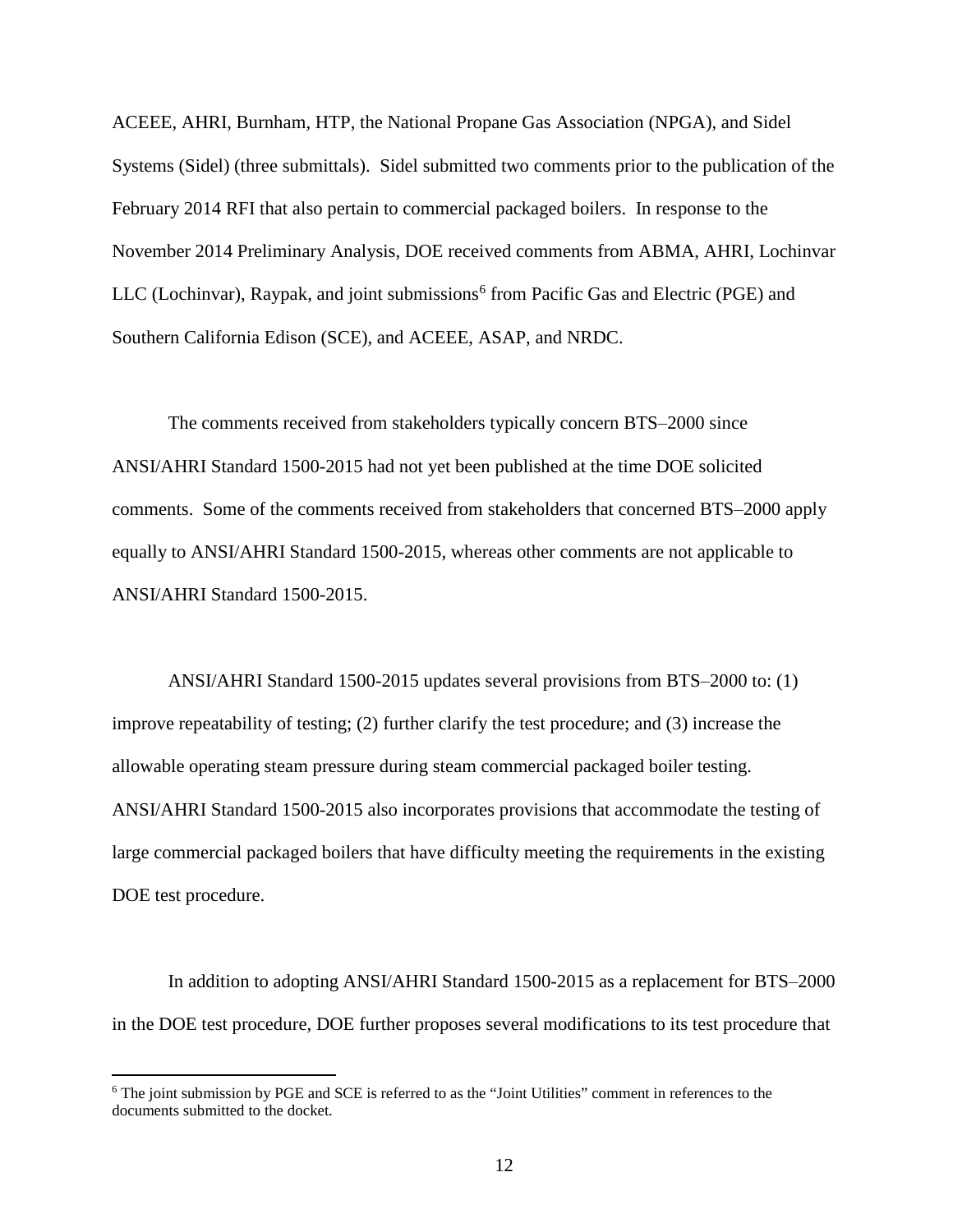are not captured in ANSI/AHRI Standard 1500-2015. The additional proposed amendments include the following:

- clarifying the coverage of field constructed commercial packaged boilers under DOE's regulations;
- incorporating an optional field test for commercial packaged boilers with fuel input rate greater than 5,000,000 Btu/h;
- incorporating an optional conversion method to calculate thermal efficiency based on combustion efficiency test for steam commercial packaged boilers with fuel input rate greater than 5,000,000 Btu/h;
- modifying the inlet and outlet water temperatures required during tests of hot water commercial packaged boilers to be more representative of field conditions;
- requiring additional limits on the room ambient temperature and relative humidity during testing;
- modifying setup and instrumentation requirements to remove ambiguity; and
- standardizing terminology and provisions in regulatory text related to "fuel input rate."

These proposed amendments are intended to improve the repeatability of the test and to accommodate some commercial packaged boilers for which testing has previously been difficult or burdensome. DOE reviewed these additional proposed amendments as well as the proposal to incorporate by reference ANSI/AHRI Standard 1500-2015 under 42 U.S.C. 6314(a)(4)(C) and, in aggregate, DOE has tentatively concluded that there would not be an overall effect on efficiency ratings. Accordingly, DOE proposes that the amended test procedure would be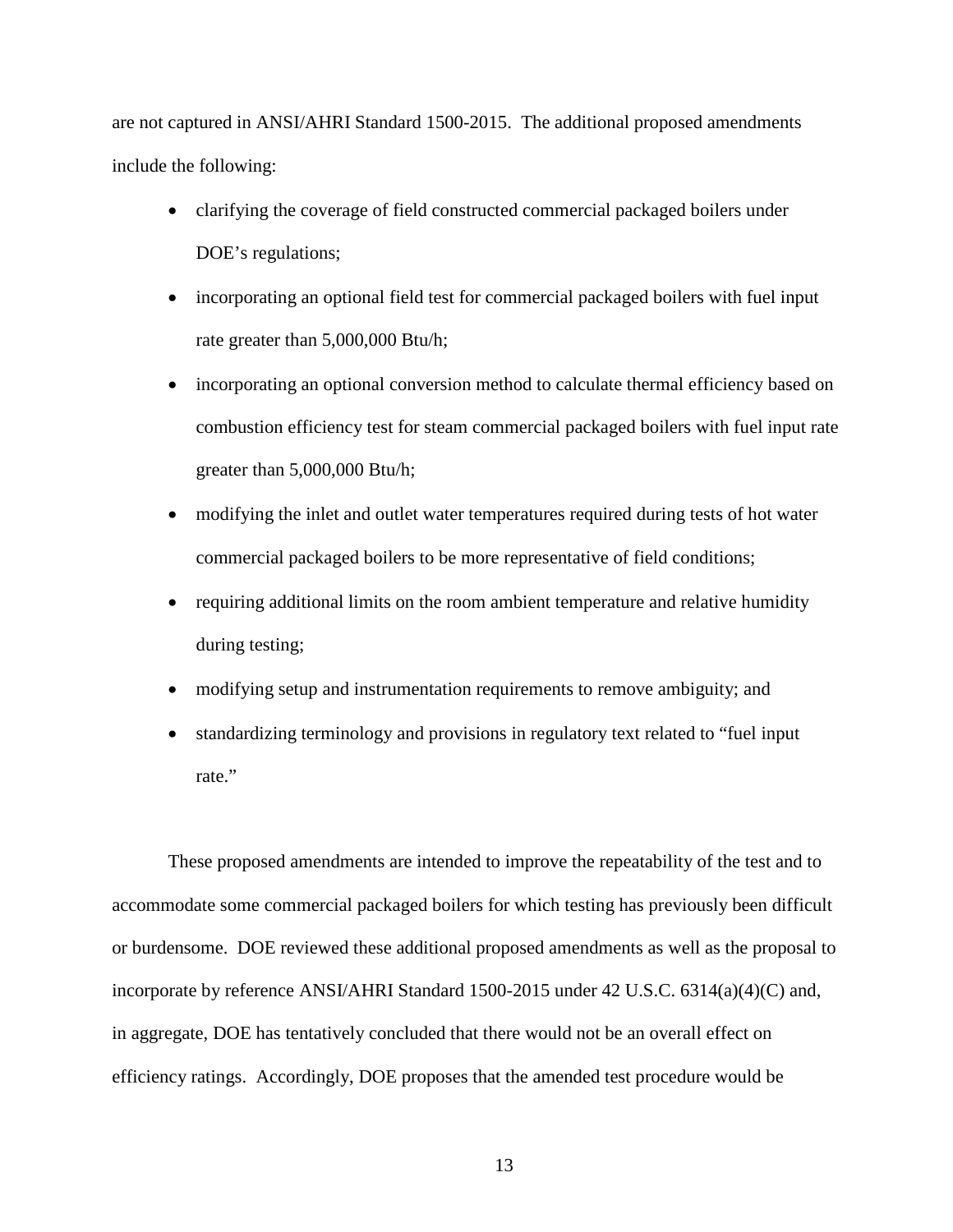effective 30 days after publication of any final rule in the Federal Register and would be required for any representations made with regard to the energy efficiency of commercial packaged boilers 360 days following publication of any final rule in the Federal Register. (42 U.S.C. 6314(d)) DOE's rationale regarding the impact of the proposed test procedure amendments on measured energy efficiency of commercial packaged boilers is discussed in the subsequent sections.

# <span id="page-14-0"></span>**III. Discussion**

Based on DOE's review of the existing test procedure for commercial packaged boilers and comments submitted by interested parties, DOE has determined that certain amendments and clarifications are necessary in order to improve the repeatability of the DOE test procedure, accommodate certain commercial packaged boilers for which manufacturers have expressed difficulty testing under the provisions of the existing test procedure, and clarify the applicability of DOE's test procedure and energy conservation standards to field-constructed equipment. The following sections address comments received and propose specific improvements for DOE's test procedures for commercial packaged boilers.

#### <span id="page-14-1"></span>A. Proposing to Adopt Certain Sections of ANSI/AHRI Standard 1500-2015

The existing DOE test procedure for commercial packaged boilers incorporates by reference BTS–2000 to determine the steady-state efficiency of steam or hot water commercial packaged boilers while operating at full load. As described in section [I,](#page-7-0) on April 29, 2015, AHRI published a new ANSI/AHRI Standard 1500-2015 (ANSI approved November 28, 2014),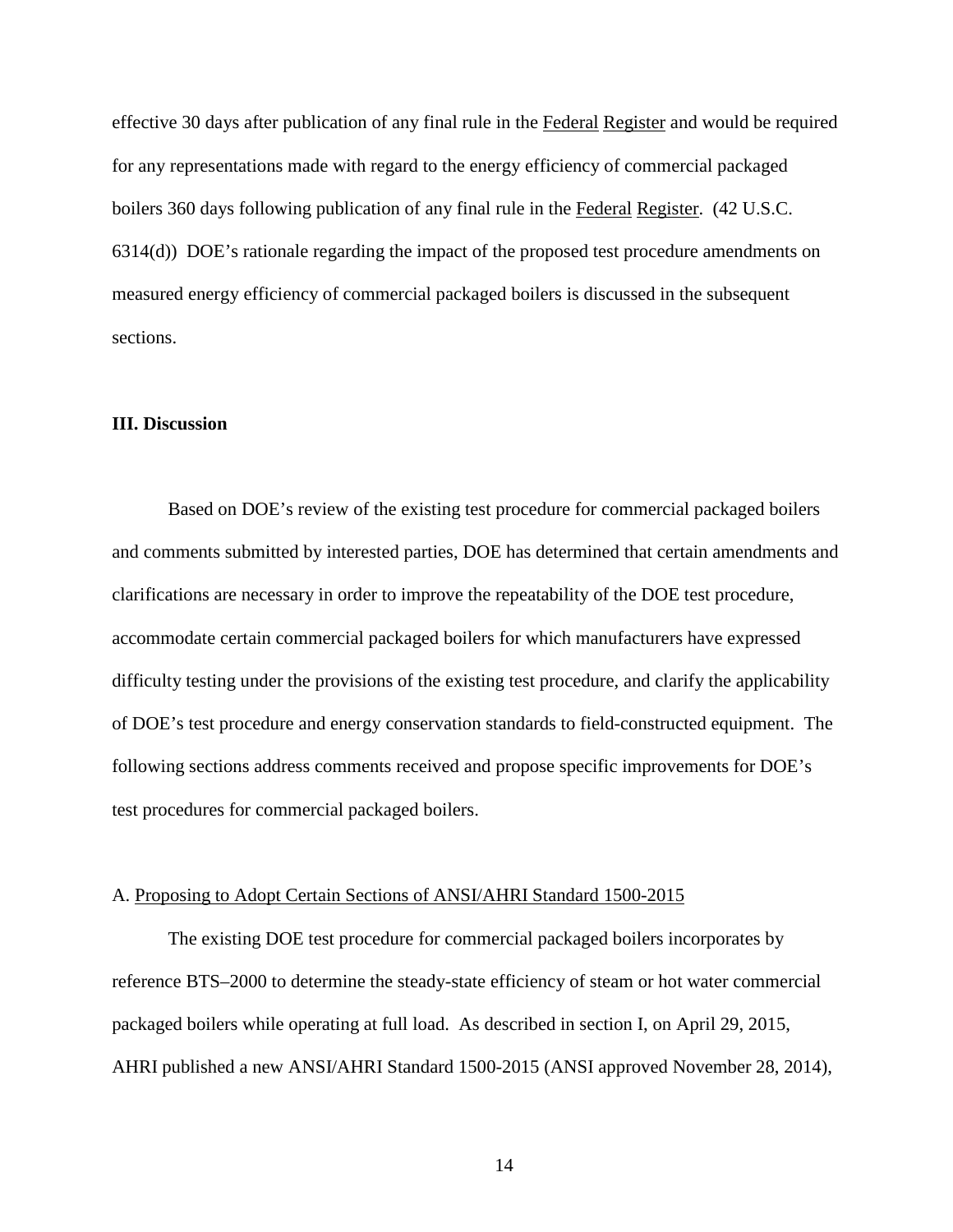which supersedes BTS-2000. On May 29, 2015, AHRI submitted a request directly to DOE to update the incorporation by reference in the DOE test procedure to reference the new ANSI/AHRI Standard 1500-2015. (Docket EERE-2014-BT-TP-0006, AHRI, No. 29 at p. 1)<sup>[7](#page-15-0)</sup> DOE reviewed both documents and DOE believes that the recently published ANSI/AHRI Standard 1500-2015 standard is not unduly burdensome to conduct and represents an improvement over BTS-2000 while retaining the general testing methodology and metrics (i.e., thermal and combustion efficiency) of the existing test procedure.[8](#page-15-1)

Specifically, ANSI/AHRI Standard 1500-2015 contains the following key substantive changes as compared to BTS-2000:

- improvements in instrumentation accuracy specifications, including removing outdated instrumentation; use of more appropriate measurement units; and revising gas chemistry instrumentation accuracy requirements to reflect those of commonly used devices;
- more specific instructions for establishing test procedure configuration, particularly for water piping and positioning of temperature measurement devices in fluid stream;
- establishment of criteria that indicate when a steady-state condition is met;<sup>[9](#page-15-2)</sup>
- allowance of steam operating pressure up to 15 psig; and

<span id="page-15-0"></span><sup>&</sup>lt;sup>7</sup> A notation in this form provides a reference for information that is in Docket No. EERE-2014-BT-TP-0006. This particular notation refers to a comment from AHRI on p. 1 of document number 29 in the docket.

<span id="page-15-1"></span> $8$  Thermal efficiency is measured for all commercial packaged boilers except for oil-fired and gas-fired commercial packaged boilers that provide hot water and have greater than 2,500,000 Btu/h in fuel input rate, for which combustion efficiency is used. See 10 CFR 431.87(b).

<span id="page-15-2"></span><sup>9</sup> BTS 2000 noted in section 9.1.1.1.6 that "a state of equilibrium shall have been reached when consistent readings are obtained during a 30 minute period," but did not explicitly define what "consistent" meant. ANSI/AHRI Standard 1500-2015 incorporates specific thresholds for steam pressure and percent  $CO<sub>2</sub>$  or  $O<sub>2</sub>$  in the flue gas to specify the maximum allowable fluctuations that may occur during "steady-state" operation.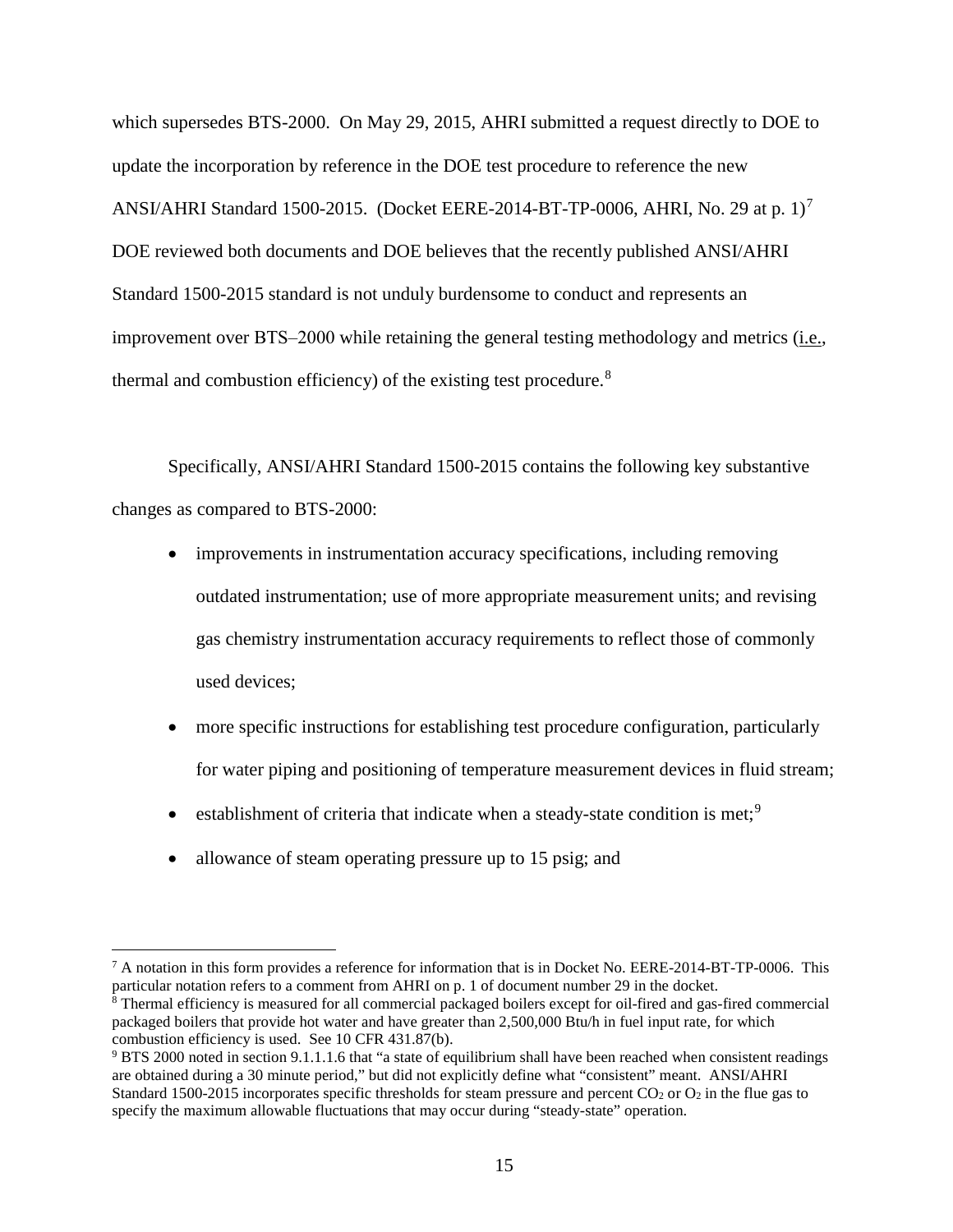• instructions addressing how to conduct testing when manufacturers do not provide sufficient information within their installation materials shipped with the commercial packaged boiler.

DOE notes that several of the changes incorporated into ANSI/AHRI Standard 1500- 2015 were also suggested by interested parties in public comments responding to DOE's September 2013 Framework document, November 2014 Preliminary Analysis, and February 2014 RFI.

DOE seeks comment on its proposal to replace BTS–2000 with ANSI/AHRI Standard 1500-2015 in its test procedure for commercial packaged boilers. This is identified as Issue [1](#page-98-1) in section [V.E.](#page-98-2)

#### <span id="page-16-0"></span>B. Scope and Definitions

DOE proposes to incorporate several new definitions that help clarify the scope and applicability of DOE's commercial packaged boiler test procedure. DOE notes that any changes or amendments to DOE's definitions at 10 CFR 431.82, if adopted, would also apply to DOE's energy conservation standards for commercial packaged boilers.

# <span id="page-16-1"></span>1. Definition of Commercial Packaged Boiler

While EPCA authorizes DOE to establish, subject to certain criteria, test procedures and energy conservation standards for packaged boilers, to date, DOE has only established test procedures and standards for commercial packaged boilers, a subset of packaged boilers. In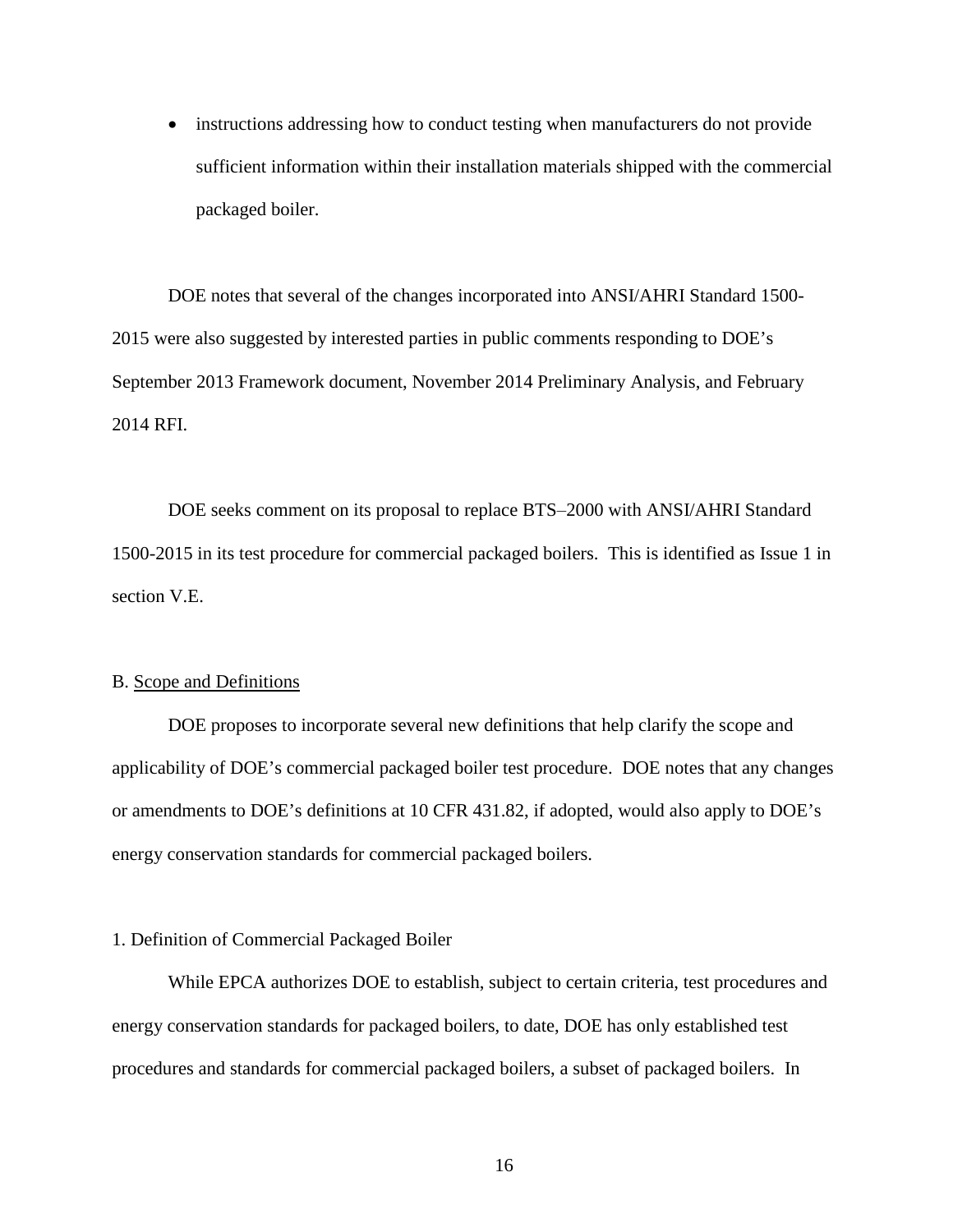2004, DOE published a final rule (October 2004 final rule) establishing definitions, test procedures, and energy conservation standards for commercial packaged boilers. 69 FR 61949 (Oct. 21, 2004). In the October 2004 final rule, DOE defined "commercial packaged boiler" as a type of packaged low pressure boiler that is industrial equipment with a capacity (fuel input rate) of 300,000 Btu per hour (Btu/h) or more which, to any significant extent, is distributed in commerce: (1) for heating or space conditioning applications in buildings; or (2) for service water heating in buildings but does not meet the definition of "hot water supply boiler." DOE also defined "packaged low pressure boiler" as a packaged boiler that is: (1) a steam boiler designed to operate at or below a steam pressure of 15 psig; or (2) a hot water commercial packaged boiler designed to operate at or below a water pressure of 160 psig and a temperature of 250 °F; or (3) a boiler that is designed to be capable of supplying either steam or hot water, and designed to operate under the conditions in paragraphs (1) and (2) of this definition. 69 FR 61960.

DOE notes that, because commercial packaged boilers are currently defined as a subset of packaged low pressure boilers, all commercial packaged boilers have to meet the pressure and temperature criteria established in the definition of a "packaged low pressure boiler." Consequently, DOE is proposing to modify DOE's definition of "commercial packaged boiler" to explicitly include the pressure and temperature criteria established by the "packaged low pressure boiler" definition. DOE believes such a modification will clarify the characteristics of the equipment to which DOE's test procedure and energy conservation standards apply. As a result, DOE proposes to remove its definition for packaged low pressure boiler, as it is no longer necessary. DOE notes that the term "packaged high pressure boiler" also is no longer used in the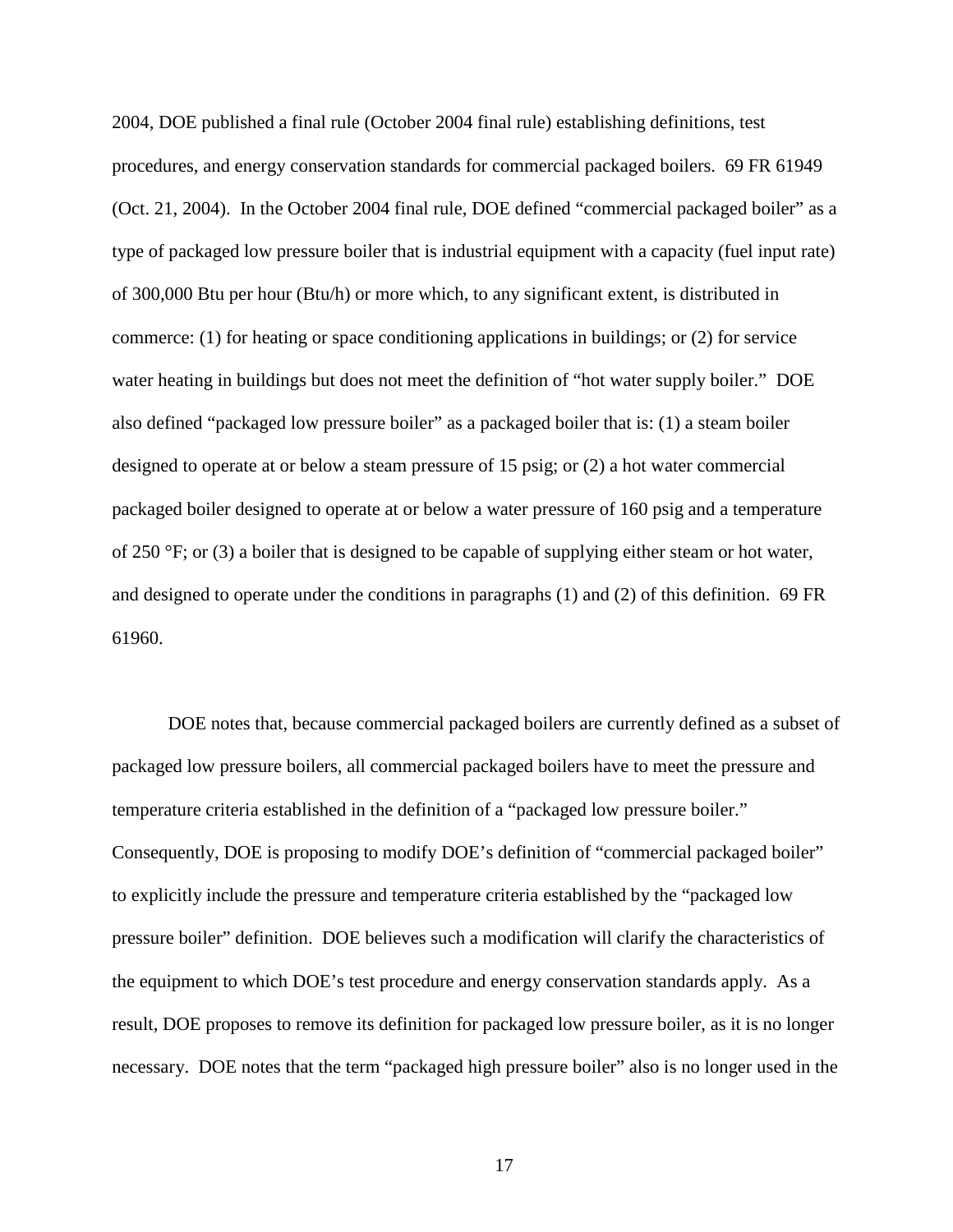commercial packaged boiler subpart, and therefore proposes to remove its definition. DOE seeks comment on these proposals. This is identified as Issue [2](#page-98-3) in section [V.E.](#page-98-0)

# <span id="page-18-0"></span>2. Field-Constructed Commercial Packaged Boilers

EPCA establishes the statutory authority by which DOE may regulate "packaged boilers" and defines a "packaged boiler" as a boiler that is shipped complete with heating equipment, mechanical draft equipment, and automatic controls; usually shipped in one or more sections. (42 U.S.C. 6311(11)(B)) In adopting the EPCA definition for a "packaged boiler," DOE amended the definition to: (1) include language to address the various ways in which packaged boilers are distributed in commerce; and (2) explicitly exclude custom-designed, fieldconstructed boilers. 69 FR 61949, 61952. "Custom-designed, field-constructed" boilers were excluded because DOE believed the statutory standards for "packaged boilers" were not intended to apply to these boiler systems, which generally require alteration, cutting, drilling, threading, welding or similar tasks by the installer. As a result, DOE defined a "packaged boiler" as a boiler that is shipped complete with heating equipment, mechanical draft equipment and automatic controls; usually shipped in one or more sections and does not include a boiler that is custom designed and field constructed. If the boiler is shipped in more than one section, the sections may be produced by more than one manufacturer, and may be originated or shipped at different times and from more than one location. 10 CFR 431.82.

In this NOPR, DOE wishes to further clarify the differentiation between field-constructed commercial packaged boilers, which are excluded from DOE's commercial packaged boiler regulations, and field-assembled commercial packaged boilers, which are subject to DOE's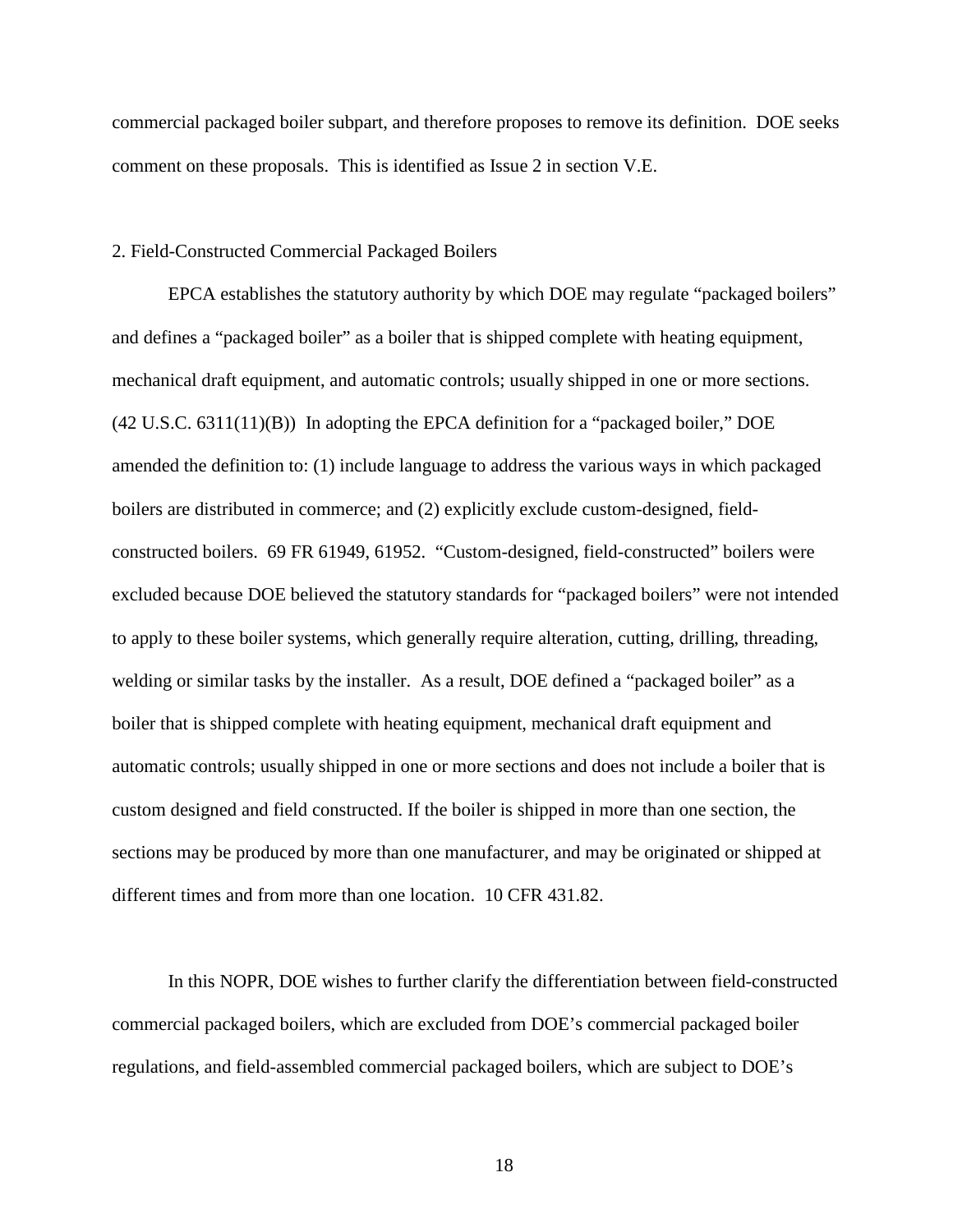regulations. A field-constructed commercial packaged boiler is a custom-designed commercial packaged boiler that requires welding of structural components in the field during installation. Specifically, DOE considers structural components to include heat exchanger sections, flue tube bundles and internal heat exchanger surfaces, external piping to one or more heat exchanger sections or locations, and the mechanical supporting structure the heat exchanger rests upon in the case where a support structure is not provided with the commercial packaged boiler. For the purposes of this clarification, welding does not include attachment using mechanical fasteners or brazing; and any jackets, shrouds, venting, burner, or burner mounting hardware are not structural components.

Conversely, a field-assembled commercial packaged boiler can be assembled in the field without the welding of the structural components that were previously listed. DOE reiterates that field-assembled equipment is covered, is required to be tested using the DOE test procedure, and is required to comply with the applicable energy conservation standards and certification requirements.

In this NOPR, DOE also proposes to clarify that the field-constructed exemption pertains to commercial packaged boilers specifically, not the broader definition of packaged boiler. Therefore, DOE proposes to remove this exclusionary language from its definition for "packaged boiler" and to incorporate the exclusion for field-constructed equipment into its definition for commercial packaged boiler.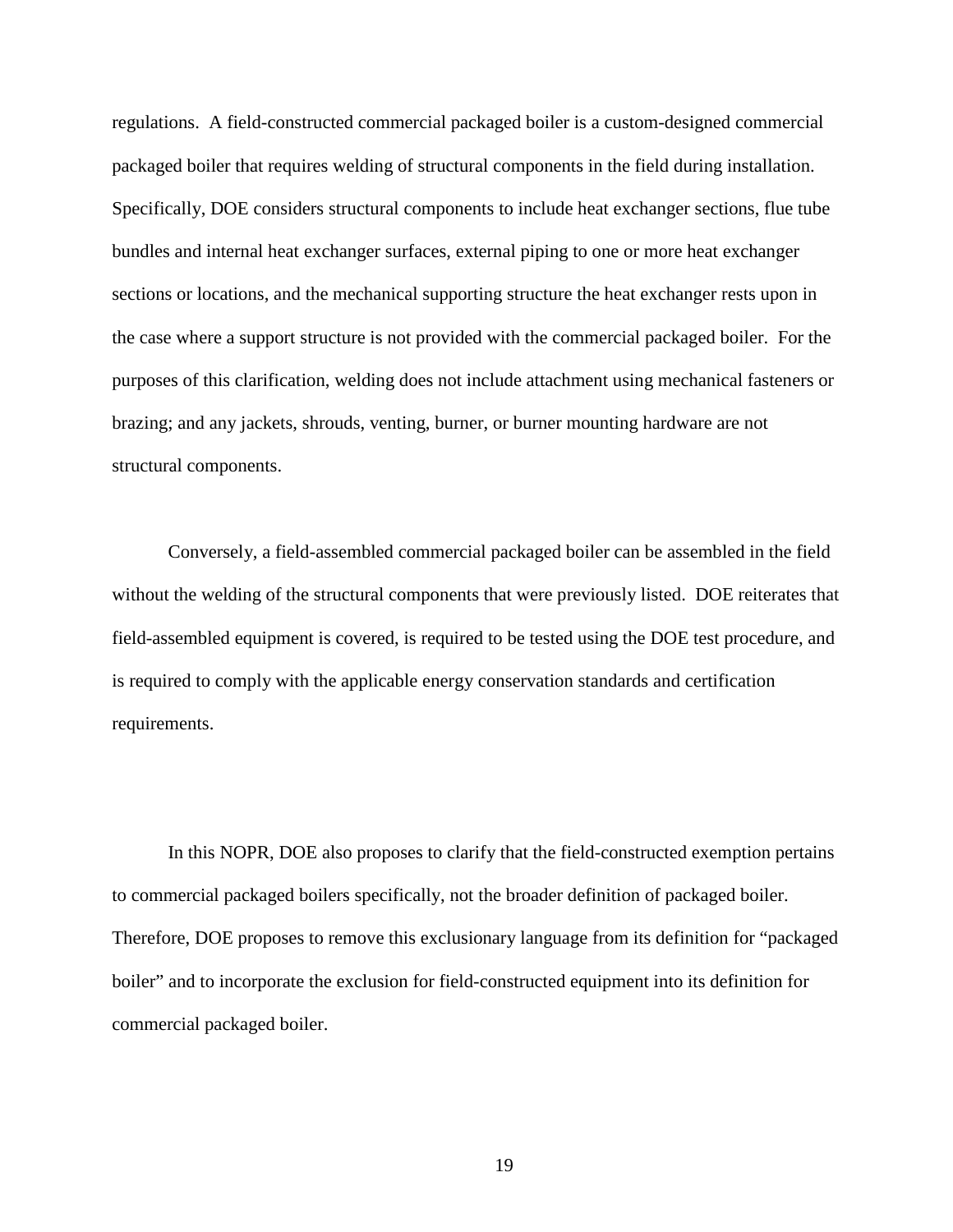DOE seeks comment on its proposed definition for "field-constructed" and this is identified as Issue [3](#page-98-4) in section [V.E.](#page-98-0)

## <span id="page-20-0"></span>C. Testing of Large Commercial Packaged Boilers

In response to the energy conservation standards September 2013 Framework document, Cleaver-Brooks, Burnham, and ABMA stated that for practical reasons, testing requirements should be limited to boilers with rated maximum input capacities less than 2,500,000 Btu/h. These commenters raised concerns regarding the time and expense of testing larger boilers, and the ability of some independent testing laboratories and manufacturers to test larger boilers due to heat sink requirements for the hot water generated. (Docket EERE-2013-BT-STD-0030, Cleaver-Brooks, No. 12 at p. 1; Docket EERE-2013-BT-STD-0030, Burnham, No. 15 at p. 2; Docket EERE-2013-BT-STD-0030, ABMA, No. 14 at p. 3) ABMA reiterated these concerns in response to the November 2014 Preliminary Analysis. (Docket EERE-2013-BT-STD-0030, ABMA, No. 33 at pp. 1–2) Lochinvar, in response to the November 2014 Preliminary Analysis, stated that alternative efficiency determination method (AEDM) rules mitigated test burden concerns for large boilers. (Docket EERE-2013-BT-STD-0030, Lochinvar, No. 34 at p. 1)

In response, DOE notes that neither the statutory definition for "packaged boiler" at 42 U.S.C. 6311(11)(B) nor the definition for "commercial packaged boiler" at 10 CFR 431.82 set an upper limit on the maximum fuel input rate of covered equipment. The energy conservation standards for commercial packaged boilers at 10 CFR 431.87 also do not establish any limitations based on the fuel input rate of equipment. Consequently, commercial packaged boiler models with high fuel input rates are subject to DOE's existing standards for commercial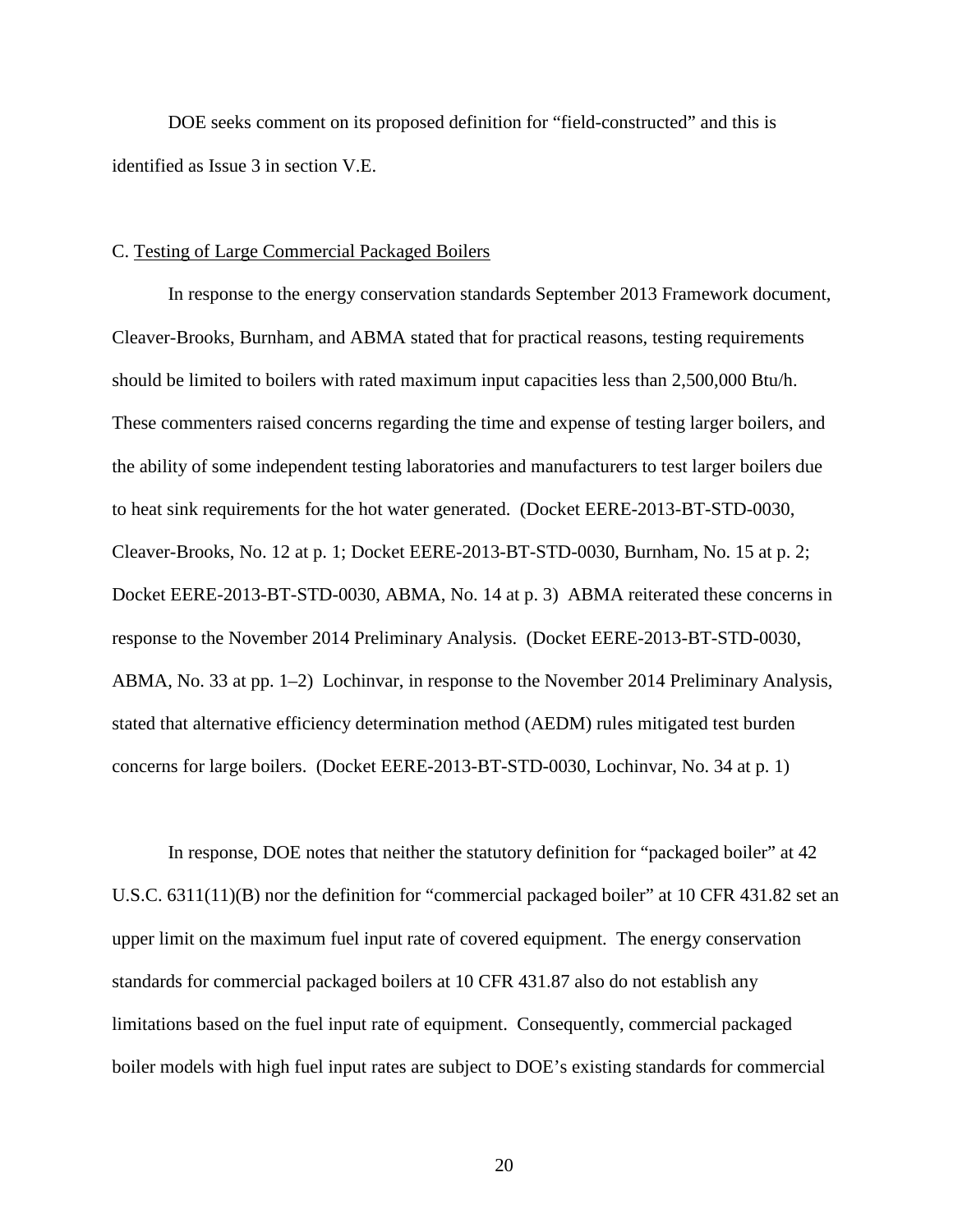packaged boilers, and to establish such a fuel input rate limit for covered equipment with existing standards would violate the anti-backsliding provisions of EPCA found at 42 U.S.C.  $6313(a)(6)(B)(iii)(I)$  for those equipment larger than the limit. Additionally, both BTS-2000 (incorporated by reference in the existing DOE test procedure) and ANSI/AHRI Standard 1500- 2015 (proposed to be incorporated by reference) include any commercial packaged boiler with fuel input rate of 300,000 Btu/h or greater.

DOE recognizes the commenters' concerns that it may be difficult to test thermal efficiency for large commercial packaged boilers and notes that EPCA requires that test procedures shall not be unduly burdensome to conduct. (42 U.S.C. 6314(a)(2)) Specifically, DOE recognizes that large commercial packaged boilers may not be fully assembled until they are installed at the field site, which may preclude them from being tested in a laboratory setting. DOE also recognizes that, as the size of the equipment increases, testing costs incurred to condition the incoming water and air to the test procedure rating conditions, as well as management of the hot water generated during testing, also increases.

In this NOPR, DOE proposes several amendments to the DOE test procedure in order to provide greater flexibility for testing certain large commercial packaged boilers and fieldassembled commercial packaged boilers. Specifically, DOE proposes the following provisions:

- a field test of combustion efficiency for commercial packaged boilers with fuel input rate greater than 5,000,000 Btu/h;
- a calculation method to convert combustion efficiency to thermal efficiency for steam commercial packaged boilers with fuel input rate greater than 5,000,000 Btu/h; and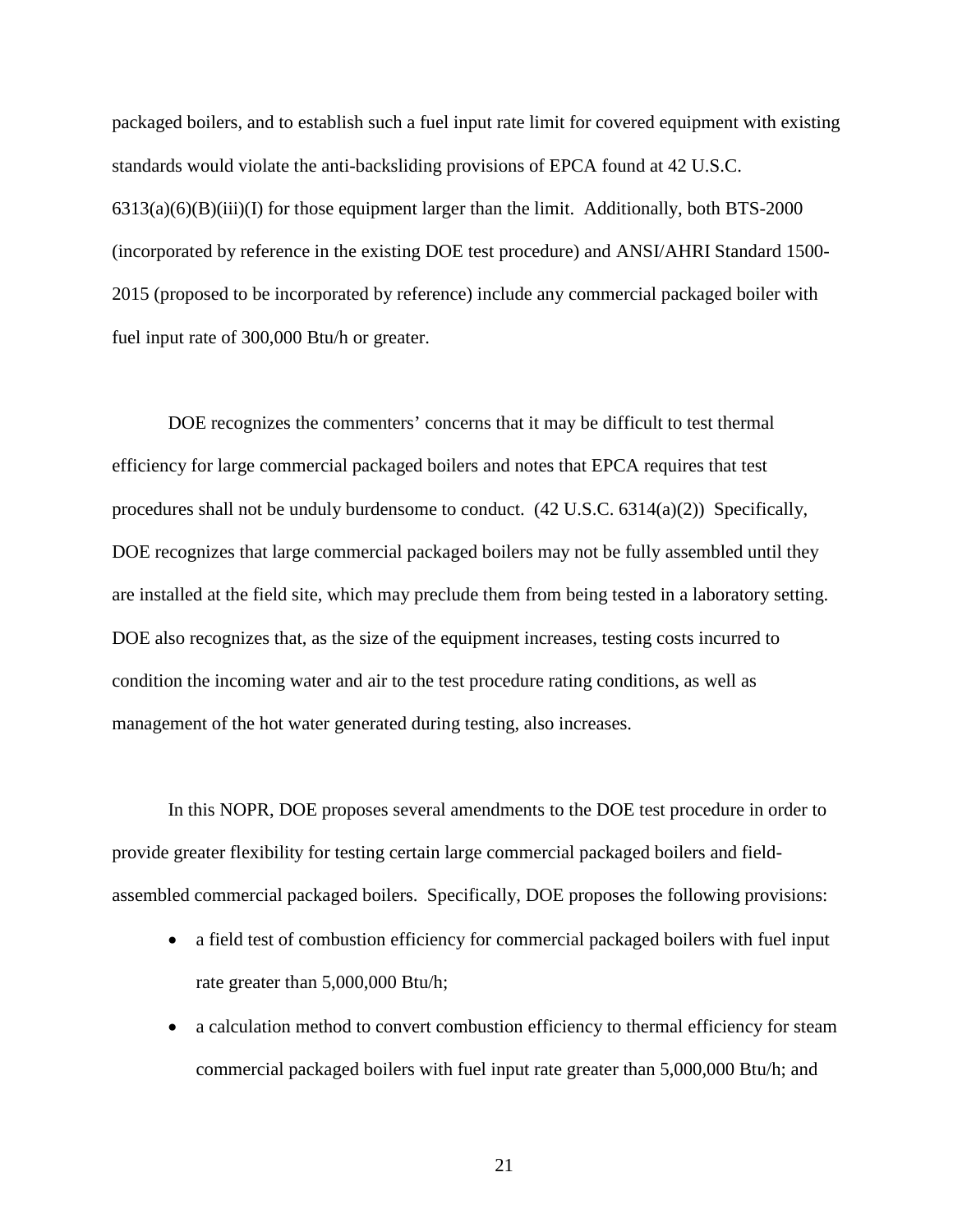• an increase in allowable steam pressure to 15 psi (by incorporating by reference AHRI Standard 1500-2015).

DOE notes that the continued allowance for the use of an AEDM also facilitates the ability to ascertain the efficiency of large commercial packaged boilers. These proposed amendments for providing greater flexibility in the testing of large commercial packaged boilers are discussed in the following subsections.

#### <span id="page-22-1"></span><span id="page-22-0"></span>1. Field Tests for Commercial Packaged Boilers

DOE proposes to adopt an optional test method for commercial packaged boilers with fuel input rate greater than 5,000,000 Btu/h which would allow for: (1) measuring a steam or hot water commercial packaged boiler's combustion efficiency in the field; and (2) converting the measured combustion efficiency to thermal efficiency via a calculation method for steam commercial packaged boilers (discussed in section [III.C.2\)](#page-26-0).

DOE understands "field test" to mean a combustion efficiency test that is conducted at the location in which a given commercial packaged boiler is or will be installed and commissioned for use. DOE understands that the combustion efficiency test is less burdensome to conduct on large commercial packaged boilers than the thermal efficiency test and is more feasible to conduct in the field than the thermal efficiency test. Specifically, the test setup required for obtaining the combustion efficiency according to ANSI/AHRI Standard 1500-2015 is less involved and requires less instrumentation in the working fluid stream (flow meters are not required) than the thermal efficiency test, and involves calculations using primarily the flue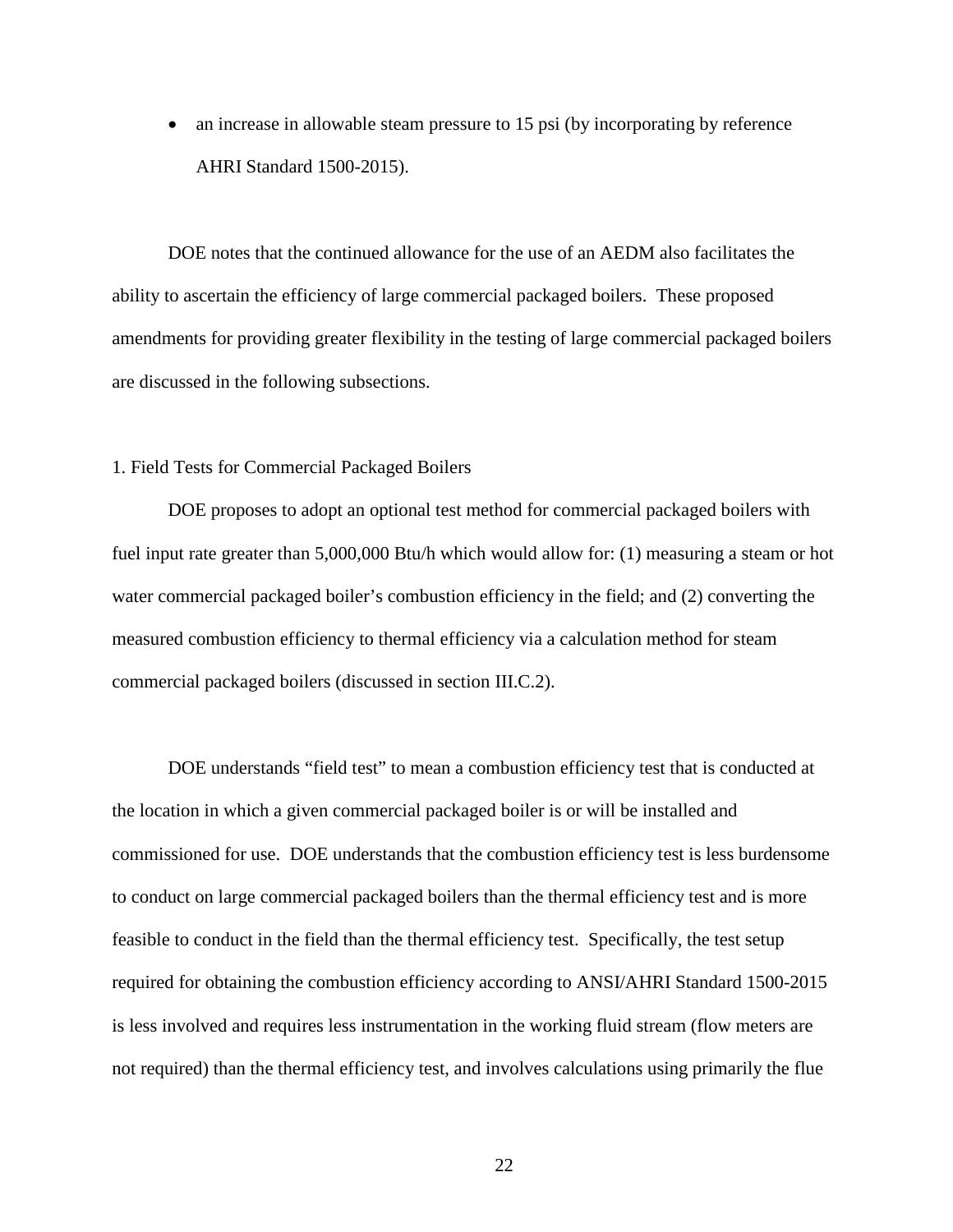gas temperature and constituents. The combustion efficiency test also requires less time to run than the thermal efficiency test and therefore requires less fuel and water, which must be managed and disposed of as part of the test. DOE believes that allowance for testing commercial packaged boilers with fuel input rates greater than 5,000,000 Btu/h in the field would reduce the burden associated with testing this equipment and would mitigate the concerns of interested parties regarding laboratory limitations. However, DOE notes that changes to the test procedure are necessary to account for the following issues associated with testing in the field:

- Ambient conditions in the field may be difficult to control (see section [III.E](#page-50-1) of this NOPR).
- Setup requirements of thermal efficiency test (both ANSI/AHRI Standard 1500-2015 and proposed DOE test procedure amendments) may not be possible to achieve in field (see section [III.F](#page-53-1) of this NOPR).
- Maintaining inlet and outlet water temperatures or steam quality (as applicable) may not be possible in the field (see section [III.D](#page-33-1) of this NOPR).

Consequently, DOE proposes that the aforementioned requirements for ambient conditions, certain setup requirements, steam quality, and inlet and outlet water temperatures not apply for field tests. While DOE believes such flexibility is necessary to limit burden when testing large commercial packaged boilers in the field, DOE recognizes that eliminating these requirements regarding testing conditions may decrease the accuracy and repeatability of the test. As such, DOE is proposing that the optional field test only be available for commercial packaged boilers with fuel input rates greater than 5,000,000 Btu/h, for which testing in a laboratory setting is difficult, expensive, or impractical.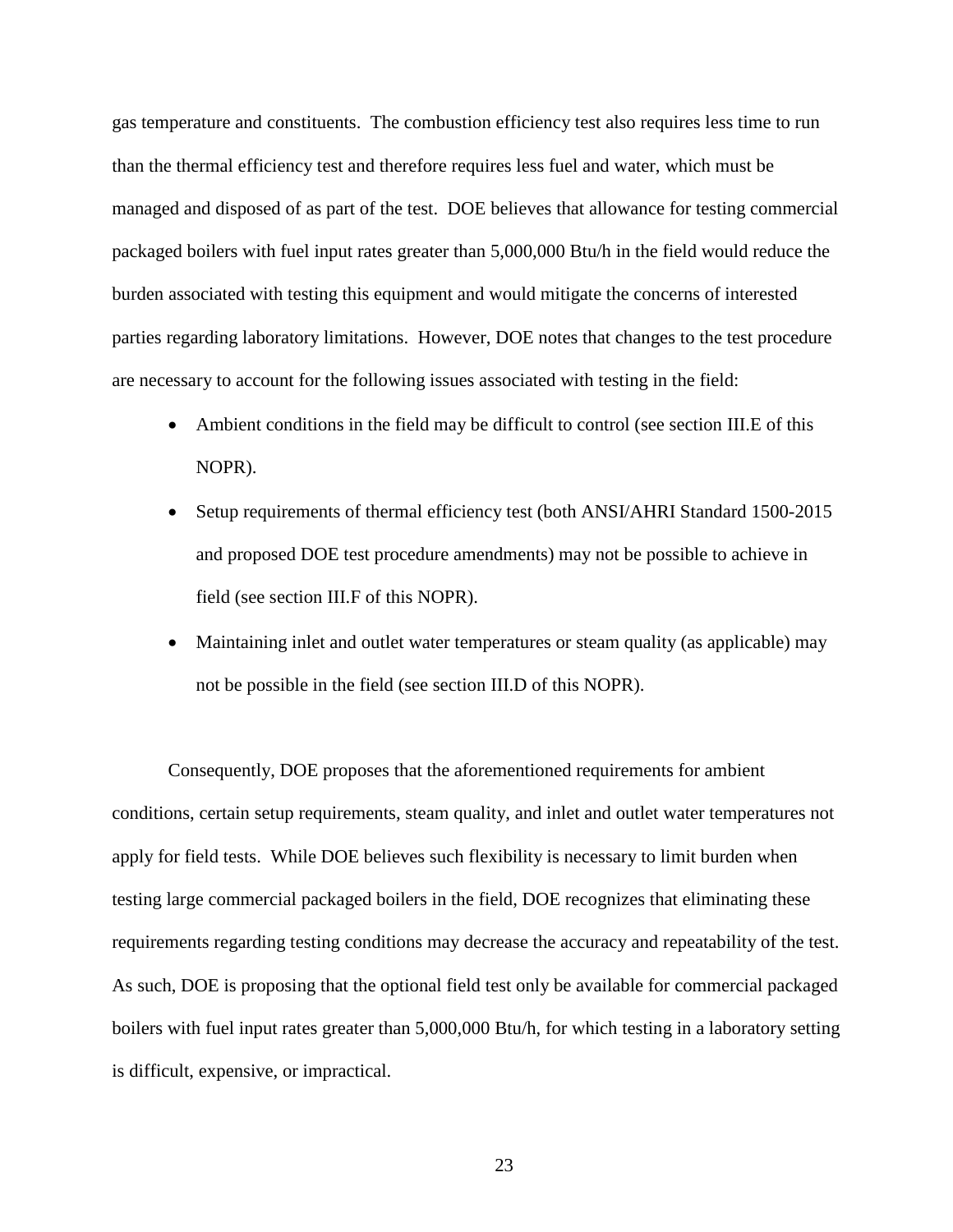To help improve the consistency and repeatability of field tests, DOE also proposes that manufacturers measure these values (inlet water temperature, outlet water temperature, ambient relative humidity, and ambient temperature) and maintain the records of these measurements as part of the test data underlying the manufacturer's compliance certification in accordance with the requirements in 10 CFR 429.71. If a manufacturer elects to use the field test option in the test procedure, the manufacturer would also be required to report that the rated efficiency is based on a field test.

Since DOE proposes this optional methodology primarily to accommodate commercial packaged boilers with fuel input rate greater than 5,000,000 Btu/h, DOE proposes to allow certification based on a sample size of one for manufacturers utilizing the field test and conversion methodology. DOE has never intended that a manufacturer build more than one unit solely for the purposes of testing and clarified this during the Commercial Certification Working Group meetings (Docket No. EERE-2013-BT-NOC-0023). Additionally, 10 CFR 429.12(a) requires that certification of equipment occur before distribution in commerce. With respect to commercial packaged boilers that are not field assembled, distribution in commerce would be determined, similar to other covered equipment, using the factors specified in the certification, compliance, and enforcement final rule published on March 7, 2011. 76 FR 12422, 12426-27. Any field tested basic model of a commercial packaged boiler that has not been previously certified through testing or an AEDM would be required to be certified by the manufacturer to DOE within 15 days of commissioning. (Note: by "commissioning," DOE means adapting the boiler operating conditions and parameters to those required for the building space heating load.)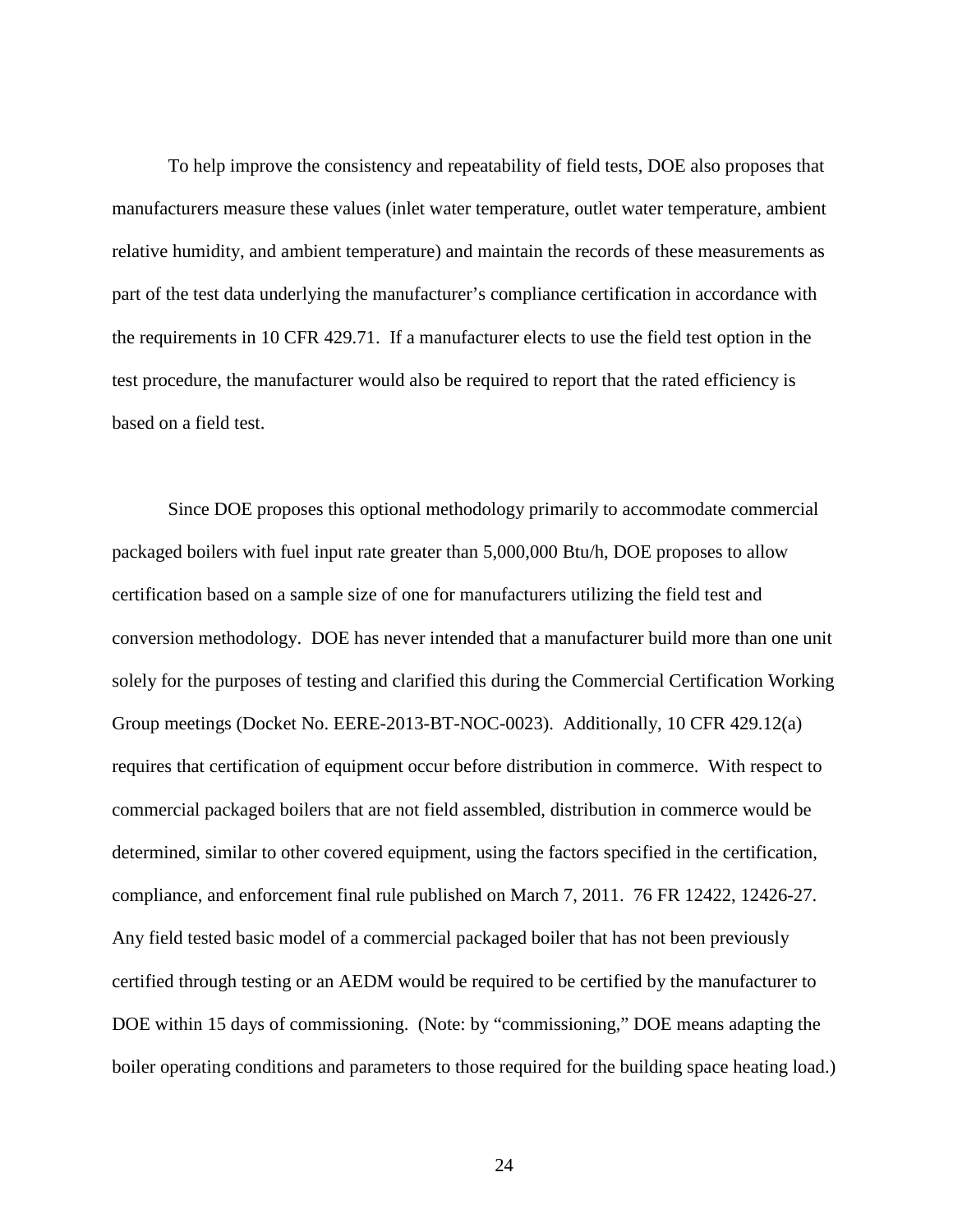DOE proposes to adopt this exception in recognition of the high test burden and practical limitations of testing these boilers prior to distributing them in commerce; however, DOE notes that, if the field test demonstrates that the unit does not meet the applicable standard, then the manufacturer would have to decommission the unit until it can be modified and retested to demonstrate compliance with the standard. Failure to decommission the unit immediately (i.e., allowing the unit to be used during any time period while the unit is being redesigned, parts are being built or ordered, etc. to make the unit compliant) would constitute a violation of the standards and the certification requirements. DOE also notes that, when a single unit is tested, there is no tolerance on the performance; the tested unit must meet the standard.

Since commercial packaged boilers with fuel input rates greater than 5,000,000 Btu/h would not be easily transported between manufacturer, laboratory, and consumer facilities, DOE also proposes that, at its discretion, assessment and enforcement testing of commissioned units could also be conducted as field tests. The location at which the enforcement field test is performed may or may not be the same location at which the manufacturer conducted its field test. DOE recognizes that a field test could not meet the existing laboratory accreditation requirements found at 10 CFR  $429.110(a)(3)$  and there proposes an exception in this section specifically for field tests of commercial packaged boilers.

DOE seeks comments on the following issues, and these are also listed in section [V.E:](#page-98-2)

• The feasibility of conducting a combustion efficiency test in the field for steam and hot water commercial packaged boilers with fuel input rate greater than 5,000,000 Btu/h (Issue [4\)](#page-98-5).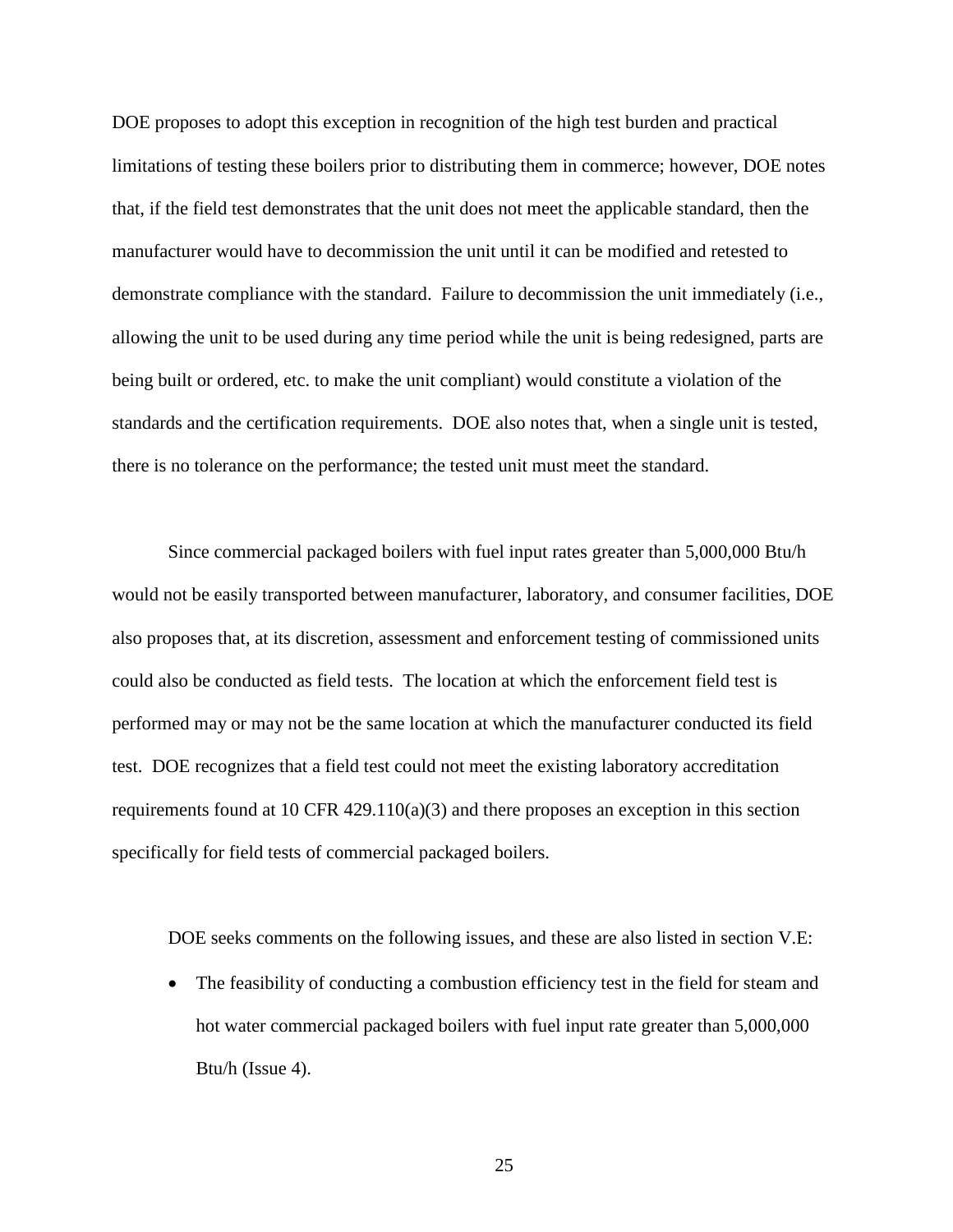- Whether the thermal efficiency test can be conducted for steam commercial packaged boilers with fuel input rate greater than 2,500,000 Btu/h and less than or equal to 5,000,000 Btu/h (Issue [5\)](#page-98-6).
- The specific limitations, if any, that preclude combustion efficiency testing in a laboratory setting for steam commercial packaged boilers with fuel input rate greater than 2,500,000 Btu/h and less than or equal to 5,000,000 Btu/h (Issue [6\)](#page-98-7).
- The specific additional equipment or facilities and their associated cost that would be required to accommodate testing commercial packaged boilers with fuel input rate greater than 2,500,000 Btu/h and less than or equal to 5,000,000 Btu/h in a laboratory setting (Issue [7\)](#page-98-8).
- Whether the 5,000,000 Btu/h fuel input rate is an adequate threshold for the allowance of the field combustion test and conversion methodology, and if not, what threshold should be used (Issue [8\)](#page-99-0).
- Whether certification should be permitted for field tested units after distribution in commerce and after commissioning, in particular the impact of this approach on building inspectors (Issue [9\)](#page-99-1).

<span id="page-26-0"></span>2. Method to Convert Combustion Efficiency to Thermal Efficiency for Steam Commercial Packaged Boilers

DOE also proposes a method for converting the combustion efficiency of a steam commercial packaged boiler to thermal efficiency. Such a conversion would be necessary for steam commercial packaged boilers because the efficiency metric for this equipment at 10 CFR 431.86 is thermal efficiency. DOE proposes this conversion method only for those steam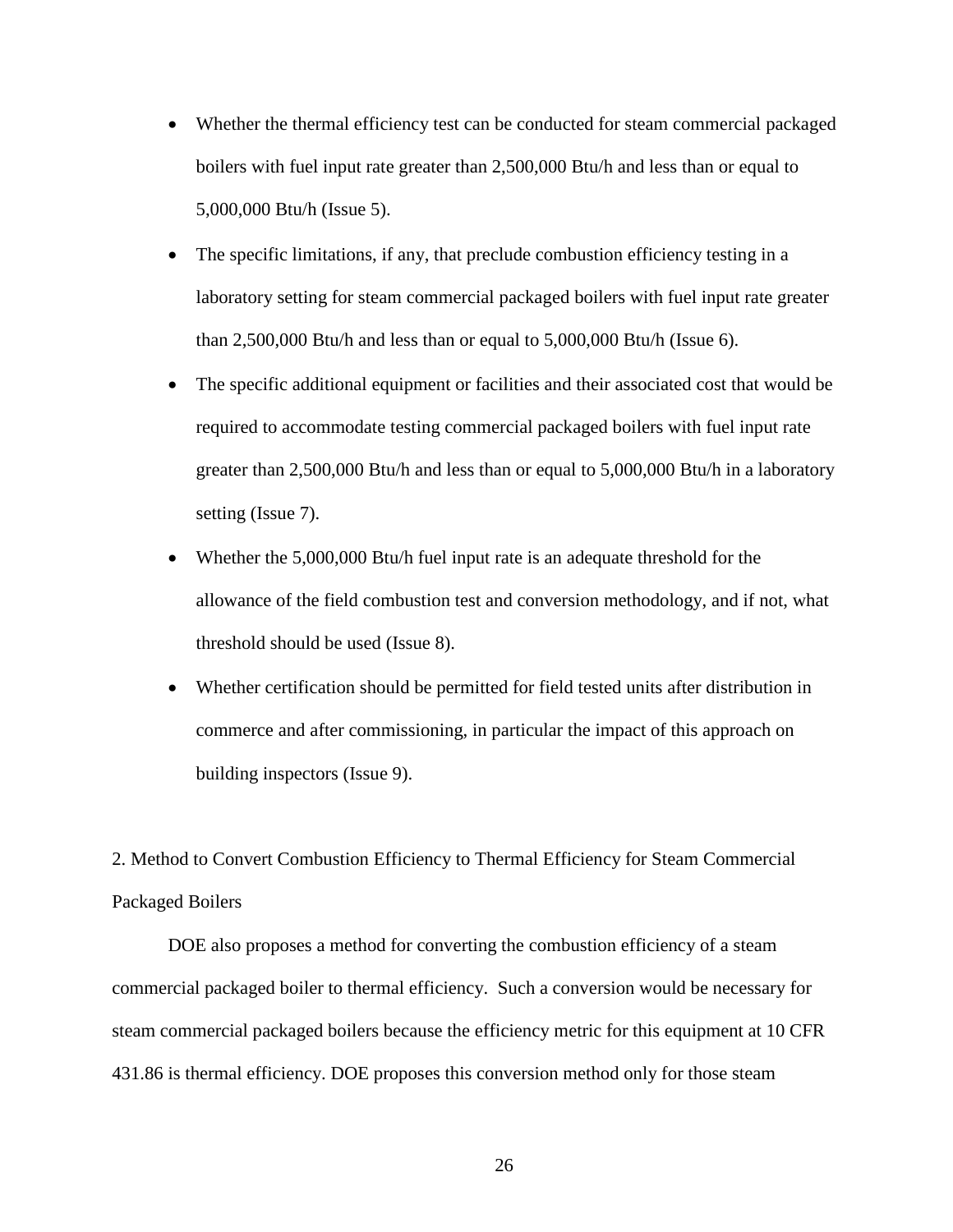commercial packaged boilers with a fuel input rate greater than 5,000,000 Btu/h based on the concerns presented in section [III.C.](#page-20-0) This conversion methodology would be available to manufacturers or laboratories to perform a combustion efficiency test in a laboratory setting or as a field test as described in [III.C.1.](#page-22-0)

The proposed conversion method calculates thermal efficiency by subtracting a constant value from the combustion efficiency, which must be measured in accordance with ANSI/AHRI Standard 1500-2015. Thermal efficiency includes heat exchanger effectiveness and jacket losses which are not captured in the combustion efficiency. The constant value subtracted from the tested combustion efficiency value represents those additional losses. In order to determine such a value, DOE analyzed the AHRI directory (as of January 2015).<sup>[10](#page-27-0)</sup> DOE looked at the difference between rated combustion and thermal efficiency for all steam commercial packaged boilers with rated input larger than 5,000,000 Btu/h. DOE found 52 basic models of steam commercial packaged boilers with a rated input larger than 5,000,000 Btu/h and the difference between rated combustion and thermal efficiency ranged between 0.5 percent and 2.0 percent. Based on these values, DOE proposes subtracting 2.0 percent from the measured combustion efficiency of steam commercial packaged boilers with fuel input rating 5,000,000 Btu/h or greater in order to calculate a rated thermal efficiency. DOE believes that subtracting 2.0 percent from the measured combustion efficiency determined during the field test would result in conservative thermal efficiency ratings of models, thereby encouraging manufacturers to conduct thermal efficiency tests.

<span id="page-27-0"></span><sup>&</sup>lt;sup>10</sup> Available at:<https://www.ahridirectory.org/ahridirectory/pages/home.aspx>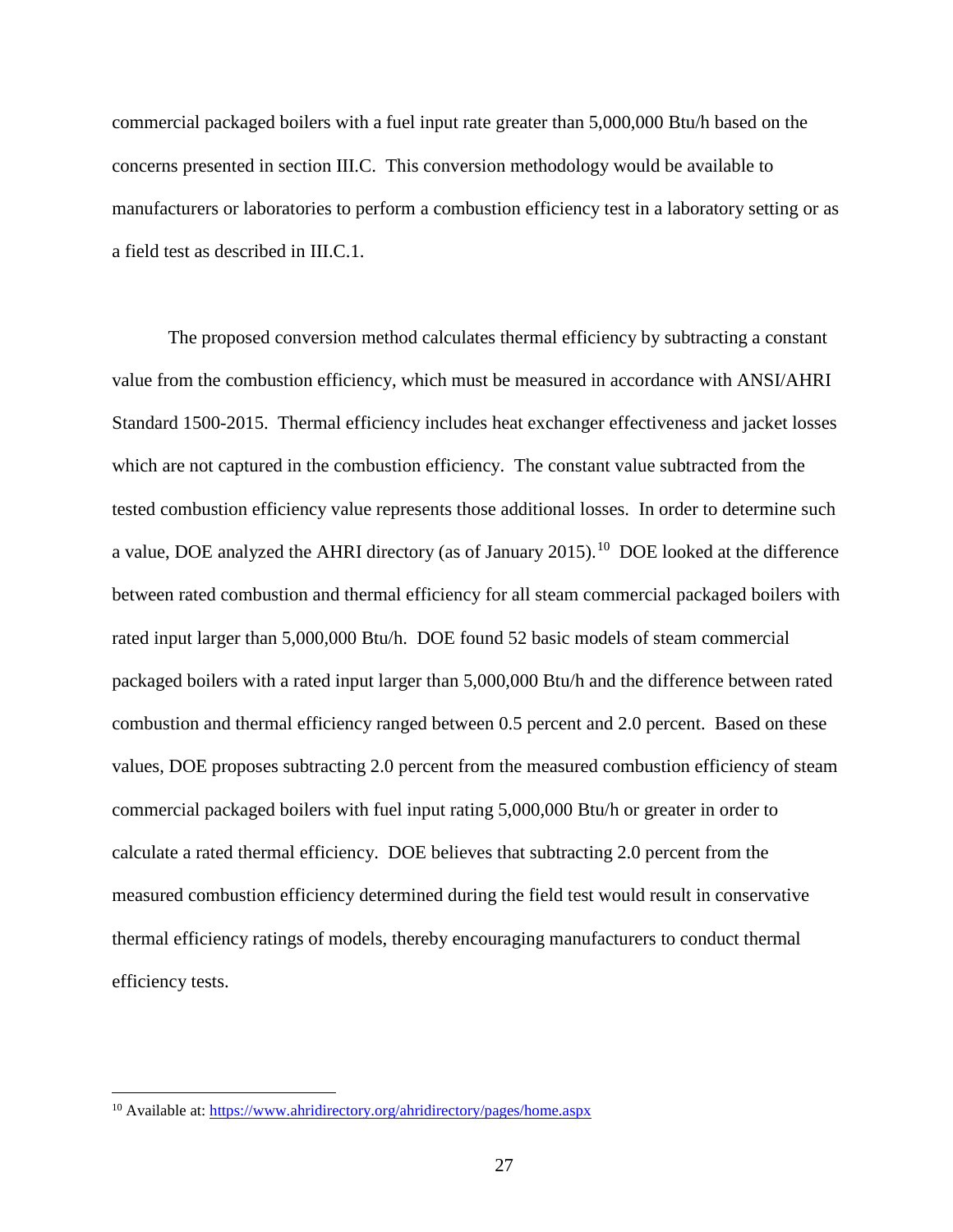Manufacturers must use the certified rating for any representation of efficiency no matter which methodology is used. That is, for equipment certified under the calculation procedure, any representations of the energy efficiency must be made based on the calculated value and any equipment certified using the tested value of thermal efficiency must be made based on the results of that testing.

DOE seeks comments on the following issues, which are also listed in section [V.E:](#page-98-2)

- The proposed conversion method for calculating thermal efficiency based on measured combustion efficiency for steam commercial packaged boilers with fuel input rate greater than 5,000,000 Btu/h (Issue [10\)](#page-99-2);
- The proposed value for the difference between the combustion efficiency and thermal efficiency in the conversion method (proposed value of 2.0 percent of the combustion efficiency), whether the value would result in conservative ratings, and what number DOE should use instead if the proposed value is not adequate (Issue [11\)](#page-99-3);
- Whether the 5,000,000 Btu/h fuel input rate is an adequate threshold for the allowance of the field test (for combustion efficiency) and/or conversion methodology, and if not, what threshold should be used (Issue [12\)](#page-99-4); and
- If the field test (for hot water and steam commercial packaged boilers) and conversion methodologies (for steam commercial packaged boilers) do not adequately accommodate commercial packaged boilers with fuel input rate greater than 5,000,000 Btu/h, what procedure should DOE implement in order to do so (Issue [13\)](#page-99-5).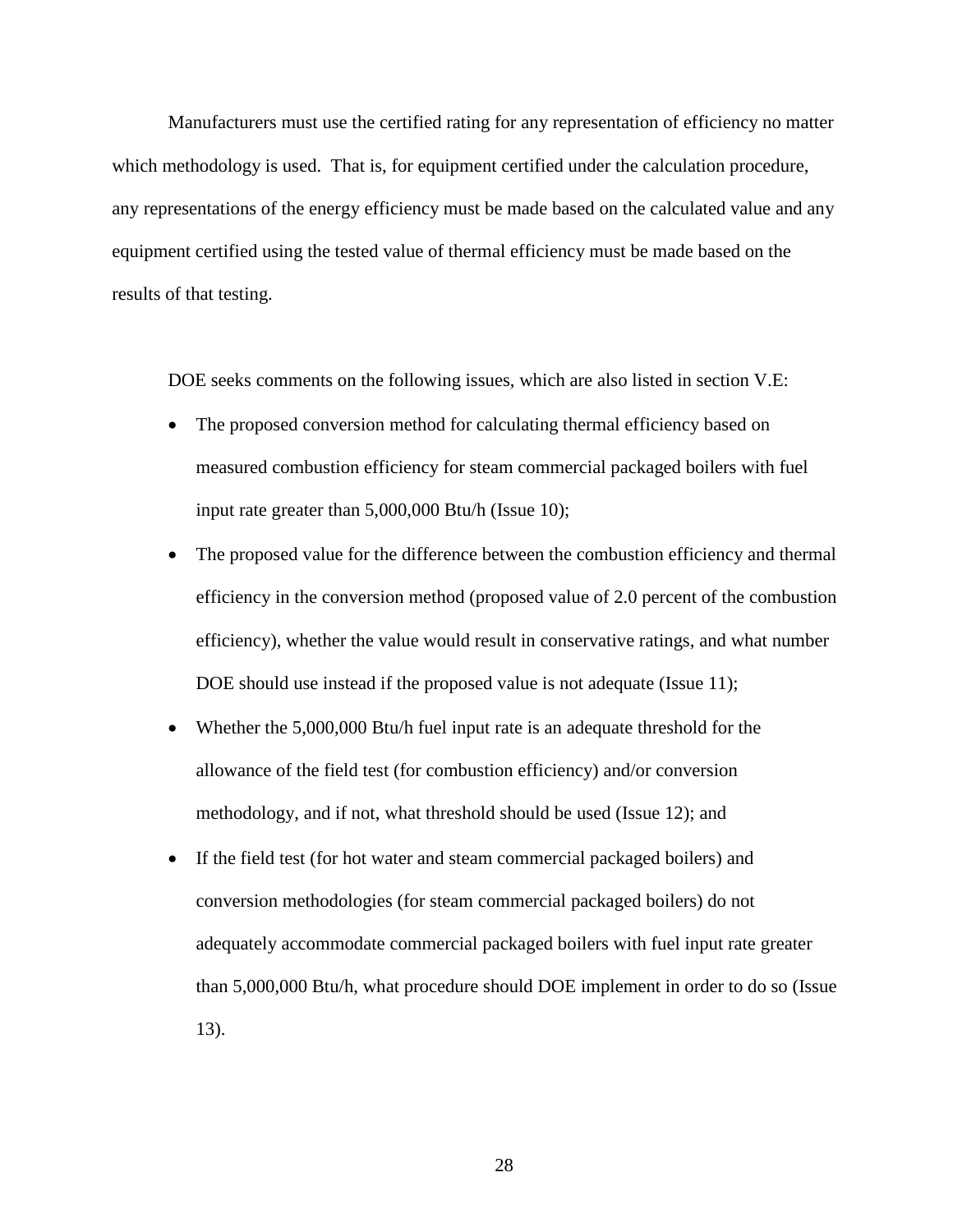#### <span id="page-29-0"></span>3. Alternative Efficiency Determination Methods

The provisions under 10 CFR 429.70 provide for alternative methods for determining energy efficiency and energy use of certain equipment, including commercial packaged boilers. An AEDM must first be validated for a particular validation class in accordance with the requirements of 10 CFR 429.70(c) using the applicable test procedure (e.g., the test procedure under 10 CFR 431.86 for commercial packaged boilers). For each validation class of commercial packaged boilers, at least two (2) distinct basic models must be tested in order to validate the AEDM before using the AEDM to predict the fuel input rate or efficiency of a commercial packaged boiler. 10 CFR  $429.70(c)(2)(iv)$ . Such a test may be performed on any individual models in a validation class that meet or exceed the current applicable Federal energy conservation standard, regardless of size. As noted by Lochinvar in response to the November 2014 Preliminary Analysis, the AEDM process mitigates test burden concerns for large commercial packaged boilers. (Docket EERE-2013-BT-STD-0030, Lochinvar, No. 34 at p. 1)

However, in light of DOE's proposal to allow field tests for commercial packaged boilers with fuel input rates than 5,000,000 Btu/h (described in section [III.C.1\)](#page-22-1), DOE proposes to limit the cases in which field tests may be used for AEDM validation pursuant to 10 CFR  $429.70(c)(2)$ . Specifically, DOE proposes that AEDMs validated using data derived from field tests may only be used to rate commercial packaged boilers with fuel input rate greater than 5,000,000 Btu/h. As discussed in section [III.C.1,](#page-22-1) DOE proposes a field test option for commercial packaged boilers with fuel input rates greater than 5,000,000 Btu/h that disregards certain testing requirements, measures combustion efficiency, and applies a calculation method to convert combustion efficiency to thermal efficiency (for steam commercial packaged boilers).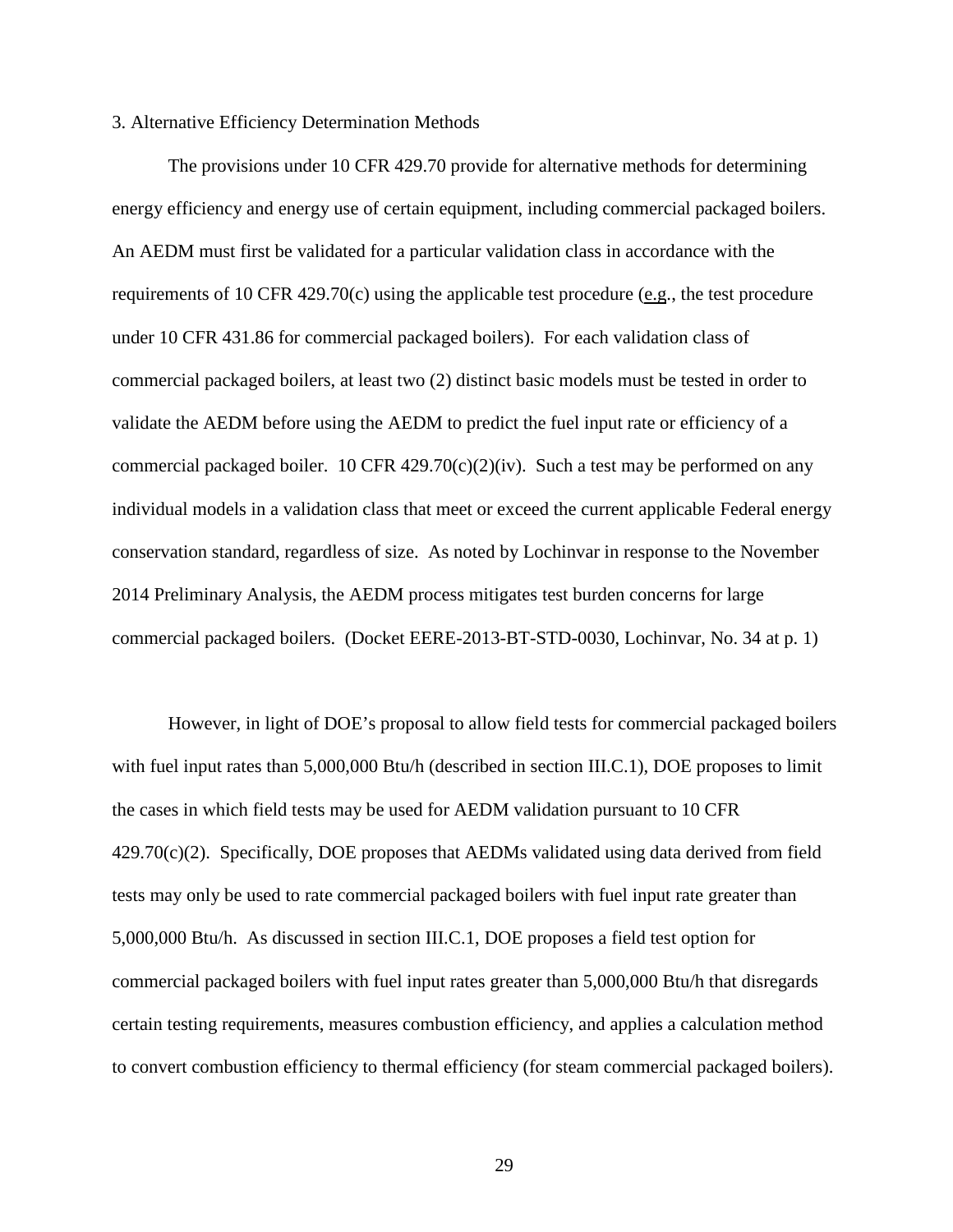While this field test option reduces testing burden, it also leads to more variability and uncertainty in the test results. As such, DOE believes that the proposed allowances for field tests of commercial packaged boilers with fuel input rate greater than 5,000,000 Btu/h would not provide sufficient validation of an AEDM for use on smaller units that must undergo laboratory tests. Therefore, DOE proposes that AEDMs validated based on field test data may only be used for commercial packaged boilers with fuel input rates greater than 5,000,000 Btu/h. Laboratory tests of commercial packaged boilers of any size (i.e., not field tested) can continue to be used to validate an AEDM that is used to rate commercial packaged boilers of any size, including those with fuel input rate greater than 5,000,000 Btu/h.

#### <span id="page-30-0"></span>4. Steam Commercial Packaged Boiler Operating Pressure

Section 8.6.1 of BTS–2000 provides that tests may be made at atmospheric pressure or at pressure not exceeding 2 psi gauge, and section 8.6.3 of BTS–2000 requires that the moisture in steam not exceed 2 percent of the water fed to the commercial packaged boiler during the test. These provisions are incorporated by reference in the existing DOE test procedure for commercial packaged boilers. DOE solicited public comments on test pressure and steam moisture content in the September 2013 Framework document; during the October 1, 2013 energy conservation standards Framework document public meeting; and in the February 2014 RFI. In particular, DOE requested comments about (1) the appropriate steam pressure for steam commercial packaged boilers operating at full load, (2) the effect of different steam pressures on steady-state efficiency (thermal or combustion), and (3) the impacts of the steam pressure testing requirements on the amount of water carryover and the system operation.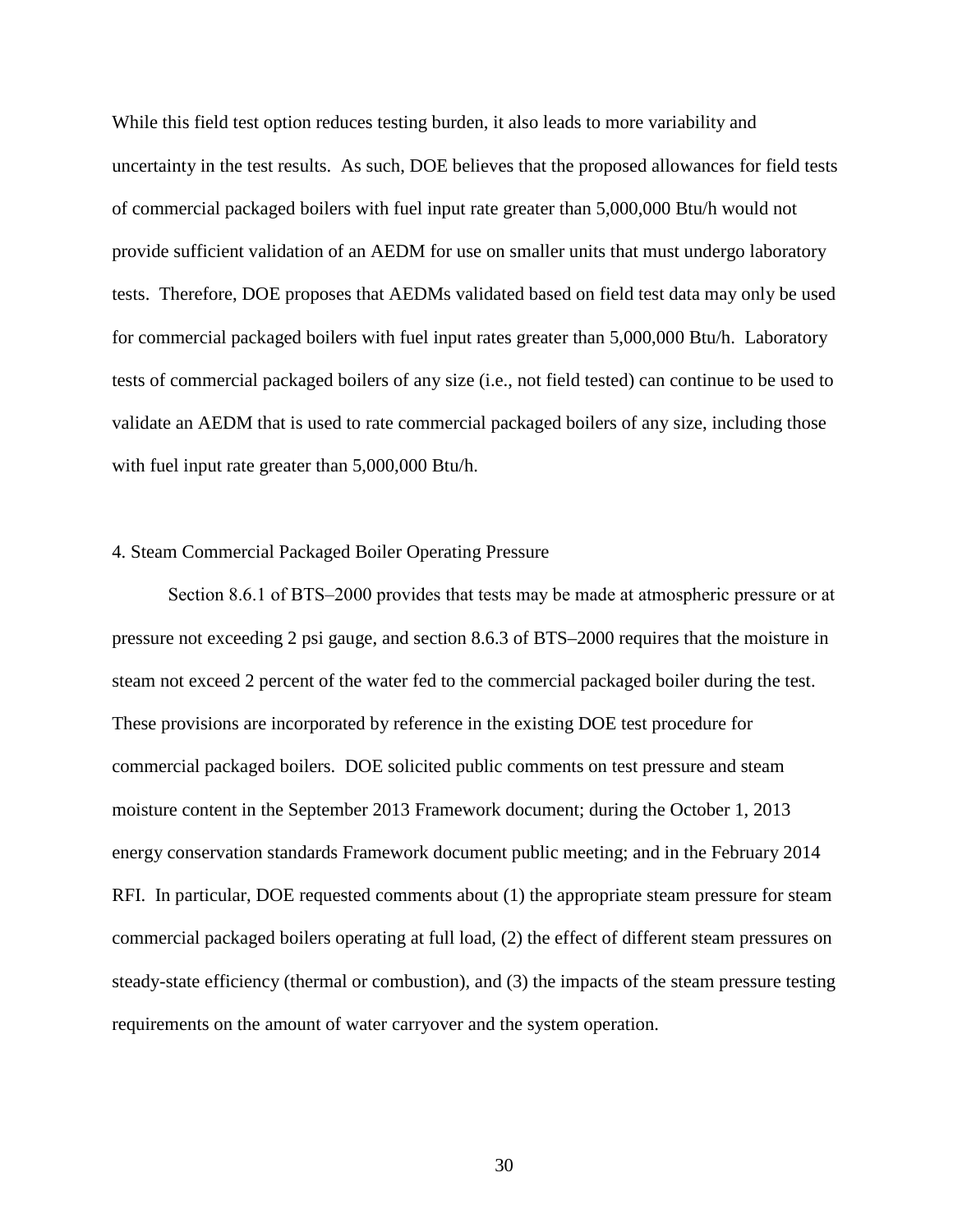ABMA expressed concern that the steam pressure requirements in BTS–2000 may be suitable for certain boilers but not for some larger-capacity models. For example, ABMA indicated that a fire-tube boiler cannot operate successfully at 2 psig steam pressure. Instead, ABMA argued that a fire-tube boiler should be operated at 10 to 12 psig steam pressure to achieve acceptable steam quality. (Docket EERE-2013-BT-STD-0030, ABMA, No. 13 at p. 31) ABMA also commented that while steam pressure not greater than 0–2 psig has been adequate for the majority of boilers, the 0–2 psig test pressure is unrealistic for larger-capacity steam boilers, as it causes high steam velocity at the steam/water interface and the steam outlet nozzle, which results in excessive water entrainment and carryover (*i.e.*, poor steam quality). (Docket EERE-2013-BT-STD-0030, ABMA, No. 14 at p. 2) Cleaver-Brooks commented that it cannot test its steam boilers at such low operating pressures because its boilers are designed to operate near or at 10 psig. (Docket EERE-2013-BT-STD-0030, Cleaver-Brooks, No. 12 at p. 1) Burnham encouraged DOE to raise the limit of the required steam test pressure to give manufacturers flexibility for equipment designed to operate at pressures above 2 psig. (Docket EERE-2014-BT-TP-0006, Burnham, No. 4 at p. 2) AHRI opined that an alternative steam pressure requirement may have an effect on the steady-state measurement, but that such change would be minimal. (Docket EERE-2014-BT-TP-0006, AHRI, No. 6 at p. 2)

DOE notes that it has also received several requests for test procedure waivers, citing the inability to simultaneously meet the maximum steam pressure requirement (of between 0 and 2 psig) and the steam moisture requirement (of less than or equal to 2 percent moisture). Based on the public comments and the waiver requests DOE has received to date, DOE understands that larger commercial packaged boilers are designed for operating pressures greater than 2 psig and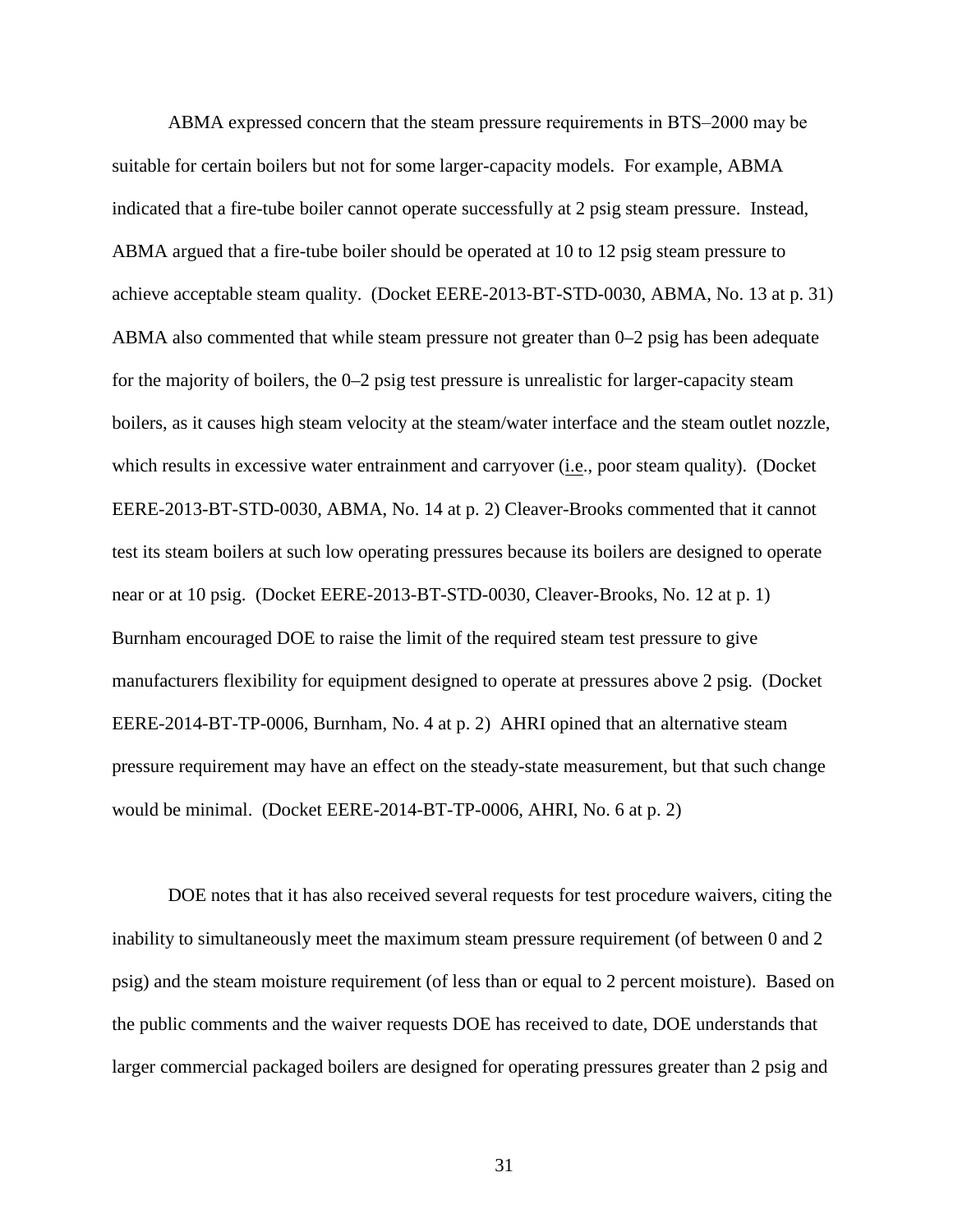have difficulty being tested in accordance with the DOE existing test procedure for commercial packaged boilers; that is, at a pressure not exceeding 2 psig and also not exceeding 2 percent moisture in the produced steam.

DOE notes that, to accommodate testing of these commercial packaged boilers, section 5.3.6 of ANSI/AHRI Standard 1500-2015 requires that tests shall be made at atmospheric pressure or at the pressure required to comply with Section 5.3.7 [of ANSI/AHRI Standard 1500- 2015], not exceeding 15 psi gauge. Therefore, DOE recognizes that amending 10 CFR 431.86 to replace BTS-2000 with ANSI/AHRI Standard 1500-2015 would permit steam operating pressures up to but not exceeding 15 psig and therefore resolve the issues associated with testing large commercial packaged boilers designed to operate at higher pressures. DOE does not anticipate this change would have an effect on measured efficiency ratings because it is being made to accommodate only certain large commercial packaged boilers that manufacturers have claimed cannot be tested under the existing DOE test procedure and for which manufacturers submitted waiver requests under 10 CFR 431.401.

DOE also notes that ANSI/AHRI Standard 1500-2015 allows for any steam pressure from 0−15 psig to be used for testing. However, DOE believes that it is important to maintain consistency and repeatability within the CPB test procedure and subsequent ratings. Therefore, DOE proposes that only those commercial packaged boilers that cannot operate at a steam pressure below 2 psig would be able to apply such a provision in order to also meet the steam quality requirement. However, DOE recognizes that, theoretically, variation in steam pressure would result in changes in both thermal and combustion efficiency. Therefore, to ensure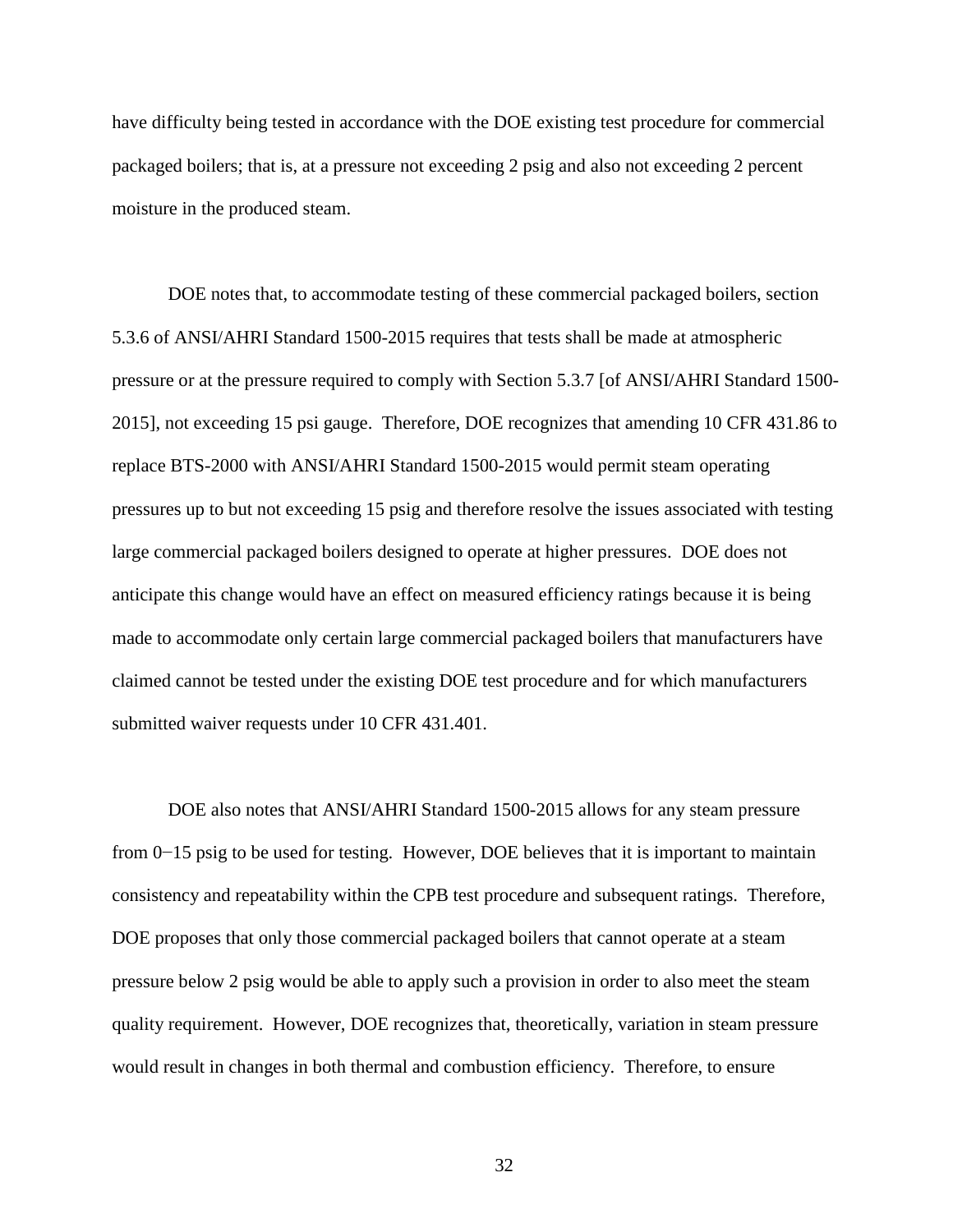commercial packaged boilers that cannot be tested at the prescribed 0−2 psig steam pressure are tested in a consistent manner, DOE proposes that such equipment be tested at the steam pressure closest to 2 psig that it can maintain while also maintaining the requirement of less than 2 percent moisture in the steam, not exceeding 15 psig. DOE notes that a manufacturer may need to incrementally increase steam test pressure above atmospheric pressure or the 2 psig requirement to meet the moisture requirement, thereby maintaining steam quality. DOE is not aware of any commercial packaged boilers that would require higher operating pressures than 15 psig to maintain the steam quality requirements.

DOE seeks comments, data, and information about pressures recommended by manufacturers and relevance to actual operating conditions in buildings. This is identified as Issue [14](#page-100-0) in section [V.E.](#page-98-2) DOE also seeks comment on whether DOE should require testing to be performed at the lowest possible steam pressure where steam quality requirements can be met. This is identified as Issue [15](#page-100-1) in section [V.E.](#page-98-2) DOE also requests comment on if there are any commercial packaged boilers that require steam pressures greater than 15 psig to maintain 2 percent moisture in the produced steam. This is identified as Issue [16](#page-100-2) in section [V.E.](#page-98-2)

#### <span id="page-33-1"></span><span id="page-33-0"></span>D. Hot Water Commercial Packaged Boiler Operating Temperatures

In the energy conservation standards September 2013 Framework document, the February 2014 RFI, and the November 2014 Preliminary Analysis DOE requested comments, data, and information about the appropriate inlet and outlet water temperatures for part-load and full-load testing conditions of hot water commercial packaged boilers, and information about how these equipment are currently tested. Issues pertaining to the inlet water temperature and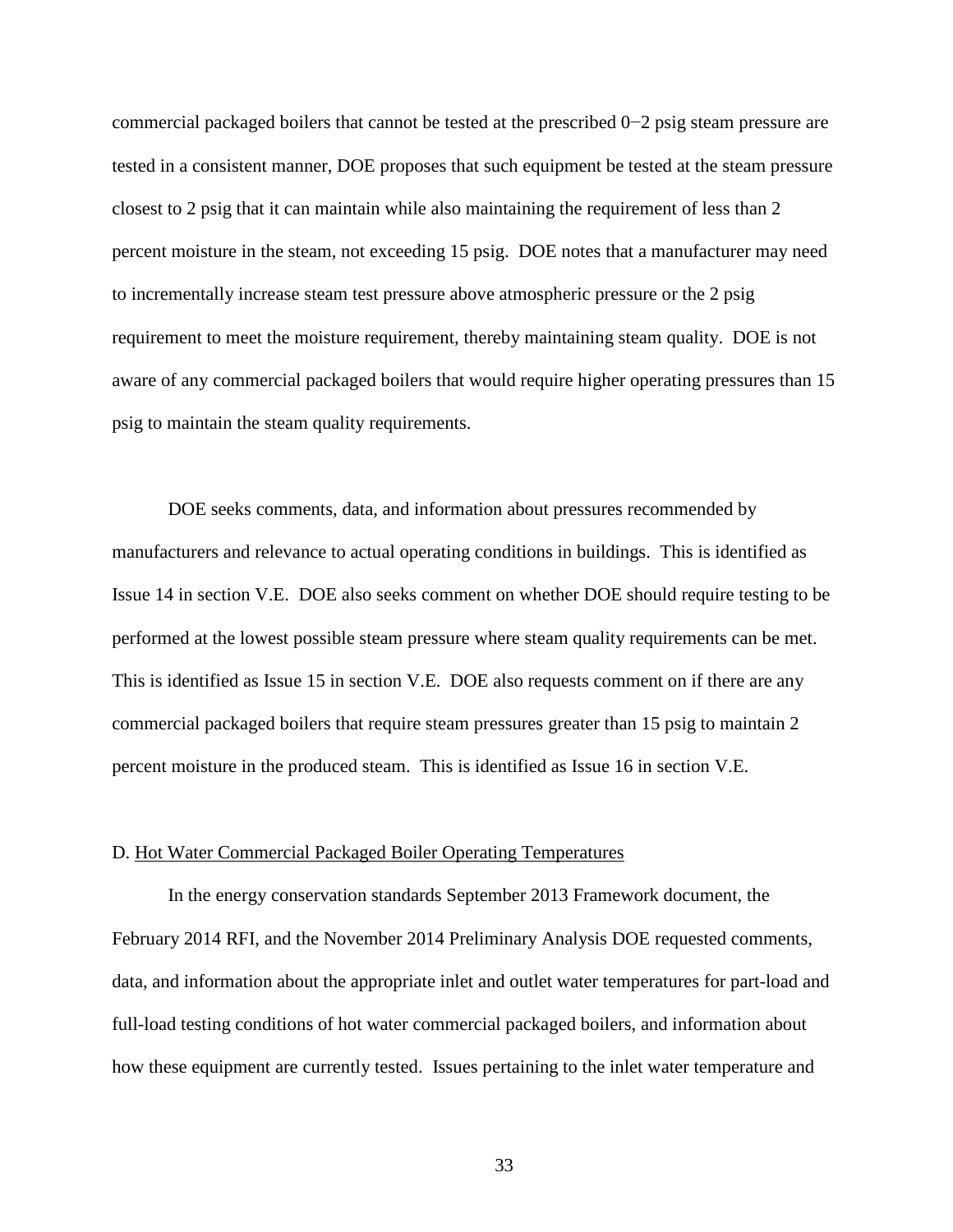the temperature rise required by the test procedure were also raised during the public meeting regarding the energy conservation standards September 2013 Framework document. In addition to the comments solicited in response to the September 2013 Framework document, February 2014 RFI, and the November 2014 Preliminary Analysis; DOE conducted confidential manufacturer interviews as part of the energy conservation standards rulemaking process for commercial packaged boilers (manufacturer interviews), during which manufacturers also discussed issues regarding the commercial packaged boiler test procedure. In the subsequent sections, DOE discusses the existing requirements regarding hot water temperatures, issues identified by interested parties, proposed changes to the hot water temperature requirements, and potential impacts of those proposed changes.

## <span id="page-34-0"></span>1. Existing Requirements

The existing DOE test procedure for commercial packaged boilers incorporates by reference BTS-2000 which includes test requirements for inlet and outlet water temperatures for non-condensing and condensing commercial packaged boilers. For a non-condensing commercial packaged boiler, section 8.5.1.1 of BTS–2000 requires inlet water temperature to be between 35 °F and 80 °F (at Point A in [Figure III.1\)](#page-35-0), and outlet water temperature to be 180 °F  $\pm$ 2 °F (at Point C in [Figure III.1\)](#page-35-0). For a condensing commercial packaged boiler, section 8.5.1.2 of BTS–2000 requires inlet water temperature to be 80 °F  $\pm$  5 °F (at Point A in [Figure III.1](#page-35-0) and outlet water temperature to be 180 °F  $\pm$  2 °F (at Point C in [Figure III.1\)](#page-35-0). These temperature requirements are consistent with those in ANSI/AHRI Standard 1500-2015. Specifically, [Figure](#page-35-0)  [III.1](#page-35-0) (taken from Figure C9 in ANSI/AHRI Standard 1500-2015) identifies the location of the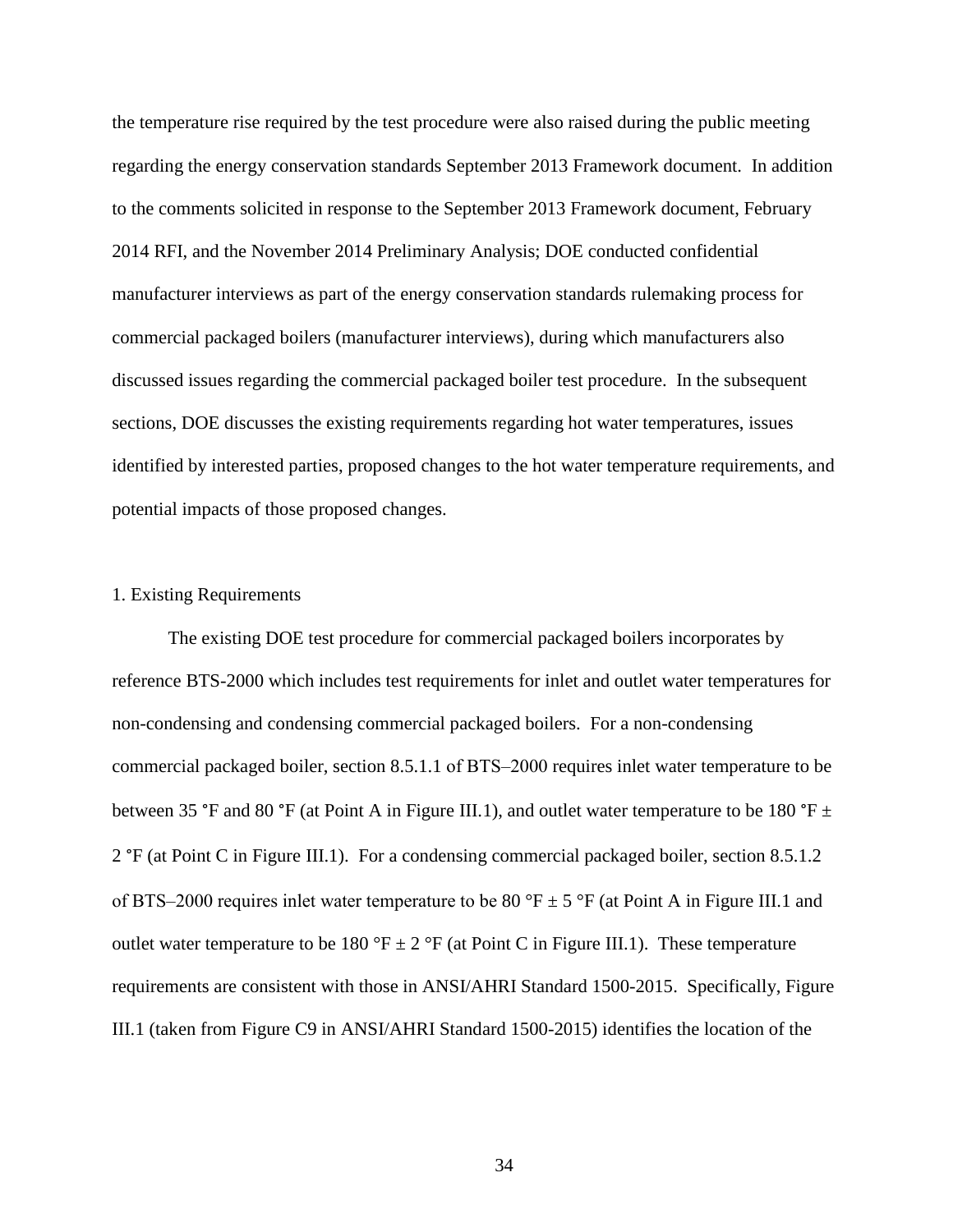measurement of the inlet water temperature (Point A:  $T<sub>IN</sub>$ ) and the outlet water temperature (Point C:  $T<sub>OUT</sub>$ ).



<span id="page-35-0"></span>**Figure III.1. Piping Arrangement for Testing Hot Water Commercial Packaged Boilers (Taken from Figure C9 in ANSI/AHRI Standard 1500-2015)**

The difference between the inlet and outlet water temperatures describes the temperature rise across the commercial packaged boiler. BTS-2000 also includes an allowance in section 8.5.1.1.1 for tubular commercial packaged boilers to use a recirculating loop, which reduces the temperature rise across the commercial packaged boiler itself (Point B to Point C), while maintaining the inlet water temperature requirements specified in the DOE test procedure as measured at Point A. That is, in cases where a recirculating loop is used, BTS-2000 requires that the temperature requirements described previously must still be met at Point A in [Figure III.1](#page-35-0) prior to mixing with the warmer recirculating loop water. BTS-2000 (and ANSI/AHRI Standard 1500-2015 at section 5.3.5.3) also limits the temperature rise between Point B and Point C to not less than 20 °F for commercial packaged boilers tested using a recirculating loop. ANSI/AHRI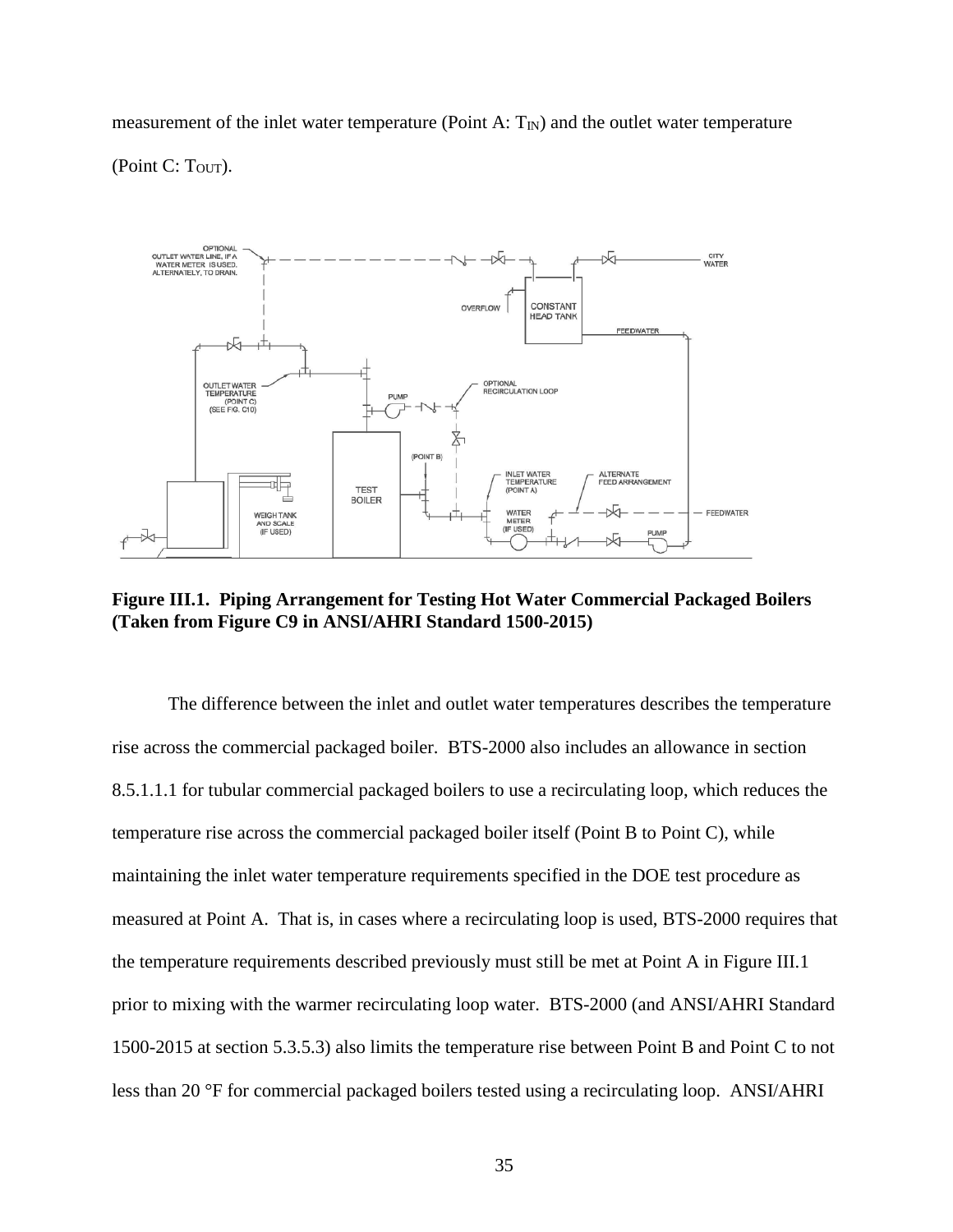Standard 1500-2015 expands the allowable use of a recirculating loop to all commercial packaged boilers in section 5.3.5.3, where previously it was allowed for commercial packaged boilers with tubular heat exchangers only.

The measurements of inlet and outlet water temperature at Points A and C are used in [Equation 1](#page-36-0) to calculate the amount of energy transferred into the heated water, as described by item C7.2.11.3 in ANSI/AHRI Standard 1500-2015 (also in 11.1.11.3 of BTS–2000). This equation is given by

<span id="page-36-0"></span>
$$
Q_S = \frac{W \times c_{P,H20}(T_{OUT} - T_{IN})}{t_T}
$$
 Equation 1

where  $Q<sub>S</sub>$  is the rate of heat transferred in Btu/h, W is the weight of heated water in pounds (lb) measured during the test,  $C_{P,H2O}$  is the specific heat of water in Btu/lb/ $\degree$ F, Tout is the outlet water temperature at Point C ( ${}^{\circ}$ F), T<sub>IN</sub> is the inlet water temperature at Point A ( ${}^{\circ}$ F), and t<sub>T</sub> is the test duration in hours.

In general, the efficiency of a commercial packaged boiler is proportional to the amount of water heated and the amount of heat energy added to this amount of water. As shown in

[Equation](#page-36-0) **1**, the amount of heat energy transferred is proportional to the product of the weight of the water fed (W) and the temperature rise across the commercial packaged boiler ( $T_{\text{OUT}} T_N$ ). The efficiency is therefore dependent on the inlet water temperature, whereby lower inlet temperatures result in greater amounts of heat energy transferred and therefore higher thermal efficiencies. As the energy from the flue gases is only transferred to the hot water in the heat exchanger, the first law of thermodynamics establishes a lower limit on the temperature the flue gas can achieve, which is the lowest water temperature within the commercial packaged boiler.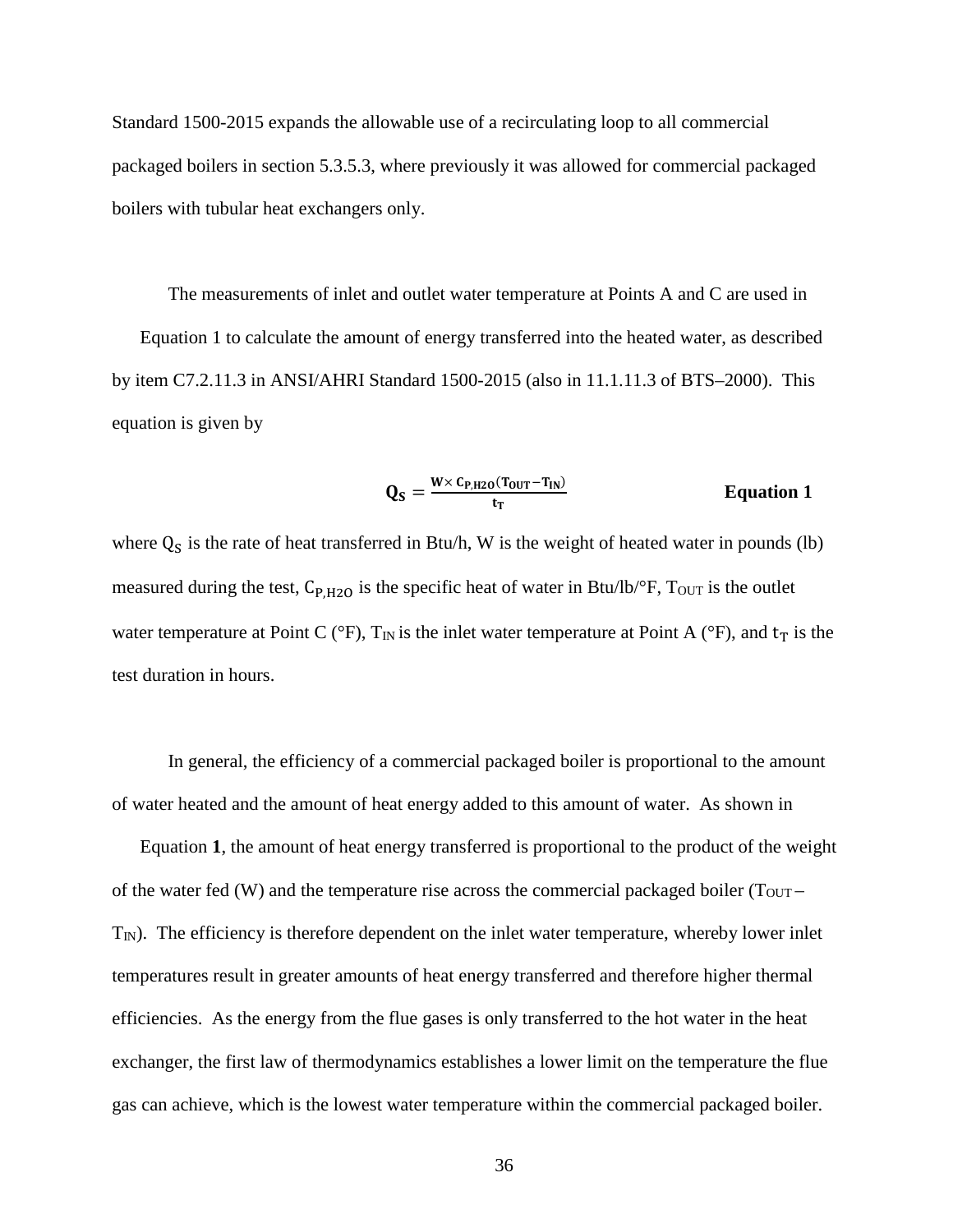Therefore as the inlet water temperature is reduced, more energy may be extracted from the combustion gases, resulting in potentially higher efficiency. These conditions hold true for both non-condensing and condensing commercial packaged boilers.

<span id="page-37-0"></span>2. Issues with Water Temperature Requirements and Proposed Changes

Through the October 2013 Framework document, February 2014 RFI, the November 2014 Preliminary Analysis, manufacturer interviews, and a review of the existing DOE test procedure, DOE identified the following concerns regarding its existing water temperature requirements for commercial packaged boilers:

- The current temperature rise is unrepresentative of actual operating conditions.
- The current temperature rise may induce excessive stresses on some commercial packaged boilers.
- The presence of recirculating loops during testing leads to significant variability in the actual temperature rise across the commercial packaged boiler (Point B to Point C in [Figure III.1\)](#page-35-0).

These issues are discussed in detail in this section.

During the manufacturer interviews, a number of manufacturers indicated that the 100 °F temperature rise in BTS-2000 (for both condensing or non-condensing commercial packaged boilers) was unrepresentative of real-world conditions, and instead indicated that commercial packaged boilers are typically designed for a 20 °F to 40 °F temperature rise. These manufacturers suggested that testing with a 20 °F to 40 °F temperature rise would better reflect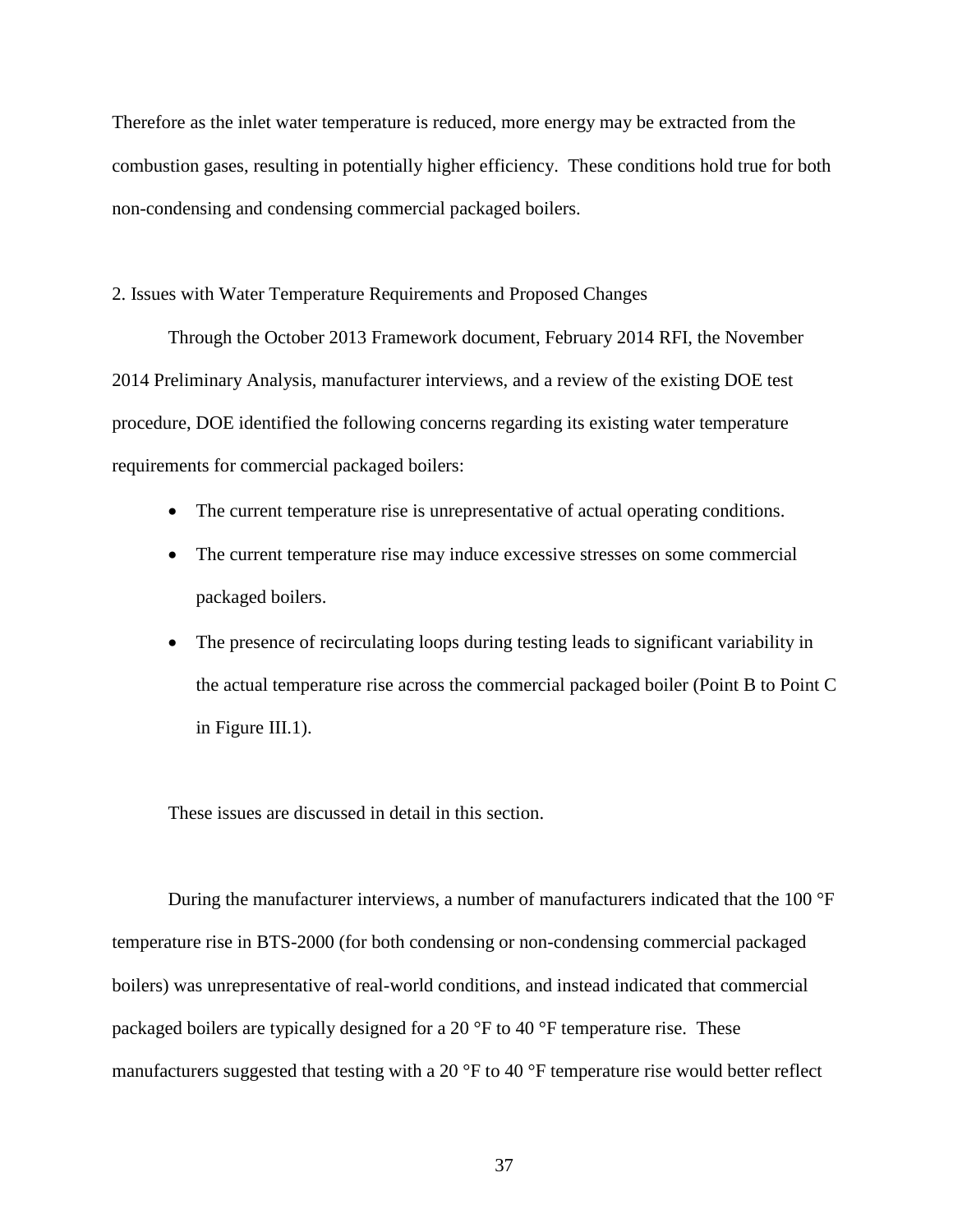conditions found in typical building applications. DOE understands this to mean the actual temperature rise across the commercial packaged boiler itself (i.e., between Point B and Point C in [Figure III.1\)](#page-35-0).

During the public meeting regarding the September 2013 energy conservation standards Framework document, ACEEE asserted that a 100 °F temperature rise is an inadequate way to characterize modern boilers, does not provide sufficient information about performance of a boiler with a 20 °F temperature rise between inlet and outlet water temperature at part-load conditions, and is essentially irrelevant for comparing efficiencies among a range of boiler sizes. (Docket EERE-2013-BT-STD-0030, ACEEE, No. 13 at pp. 20, 36) In later comments, ACEEE recommended a 20 °F temperature rise, arguing that it is within the range of the most common temperature rise and provides the most conservative value for full-load, steady-state efficiency. ACEEE also commented that a manufacturer should be able to publish "application ratings" (informational ratings obtained at different operating conditions) for different temperature rise values. In addition, whether for a fixed capacity or modulating boiler, ACEEE observed that the lower inlet water temperatures result in higher efficiencies, and ACEEE stated its understanding that almost all the efficiency gain is due to the release of latent energy at inlet water temperatures less than 140 °F. ACEEE then suggested that a commercial packaged boiler should be rated at the lowest inlet water temperature that remains under the manufacturer's warranty for continuous service, whether for a fixed capacity or modulating boiler. (Docket EERE-2014-BT-TP-0006, ACEEE, No. 2 at p. 2.)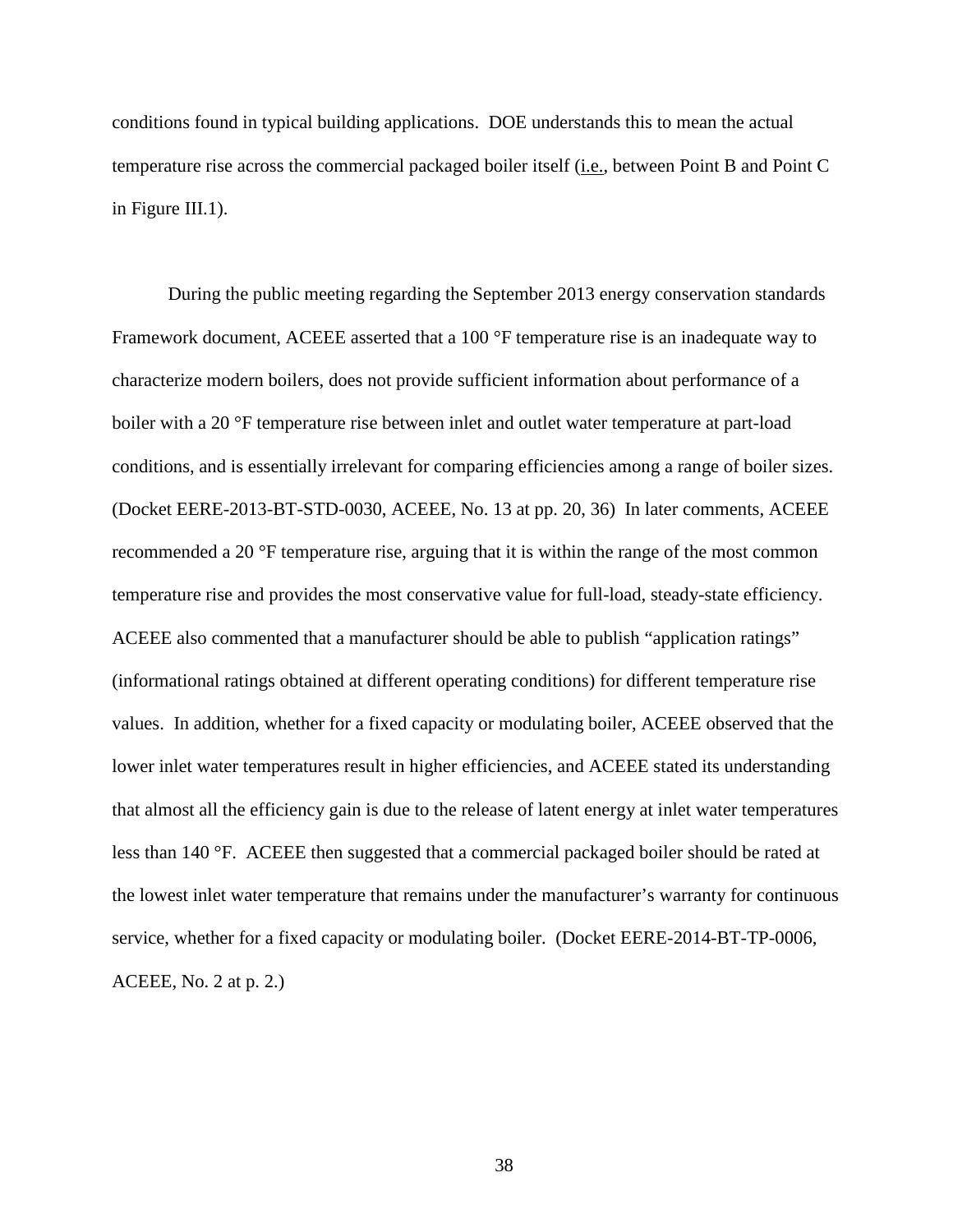A joint comment from ACEEE, ASAP, and NRDC suggested that the existing DOE test procedure for commercial packaged boilers is obsolete because it obscures the annual energy savings potential of condensing boilers in commercial building applications. BTS–2000 measures efficiency at peak load, using a minimum 100 °F temperature rise between inlet and outlet (note: BTS-2000 defines inlet temperature at a location preceding the reentry of any recirculating loop water), and requires 180 °F outlet temperature. (This continues to be the case in ANSI/AHRI Standard 1500-2015.) However, the commenters argued that the existing test procedure does not consider condensing boilers that can operate at part load with greater efficiency if the system design allows for inlet water at condensing temperatures (<140 °F). (Docket EERE-2013-BT-STD-0030, Joint Advocates, No. 16 at p. 2)

In response to the November 2014 Preliminary Analysis, Raypak suggested that the wide range in allowable inlet water temperatures in BTS-2000 is to accommodate the wide range of ground water temperatures throughout the year. (Docket EERE-2013-BT-STD-0030, Raypak, No. 35 at p. 3)

ABMA expressed concerns on behalf of its members that (1) water temperatures required by BTS‒2000 are obsolete or do not represent installed boilers; (2) the temperature rise resulting from the required inlet and outlet water temperatures set forth in BTS–2000 can place excessive stress on the boiler pressure vessel, thereby leading to shorter boiler life; and (3) the considerable cost of testing larger boilers could approach \$1 million. ABMA added that test pressures and temperatures should be more realistic in terms of normal system operating conditions and that an appropriate inlet temperature would be 140 °F or the manufacturer's recommended minimum.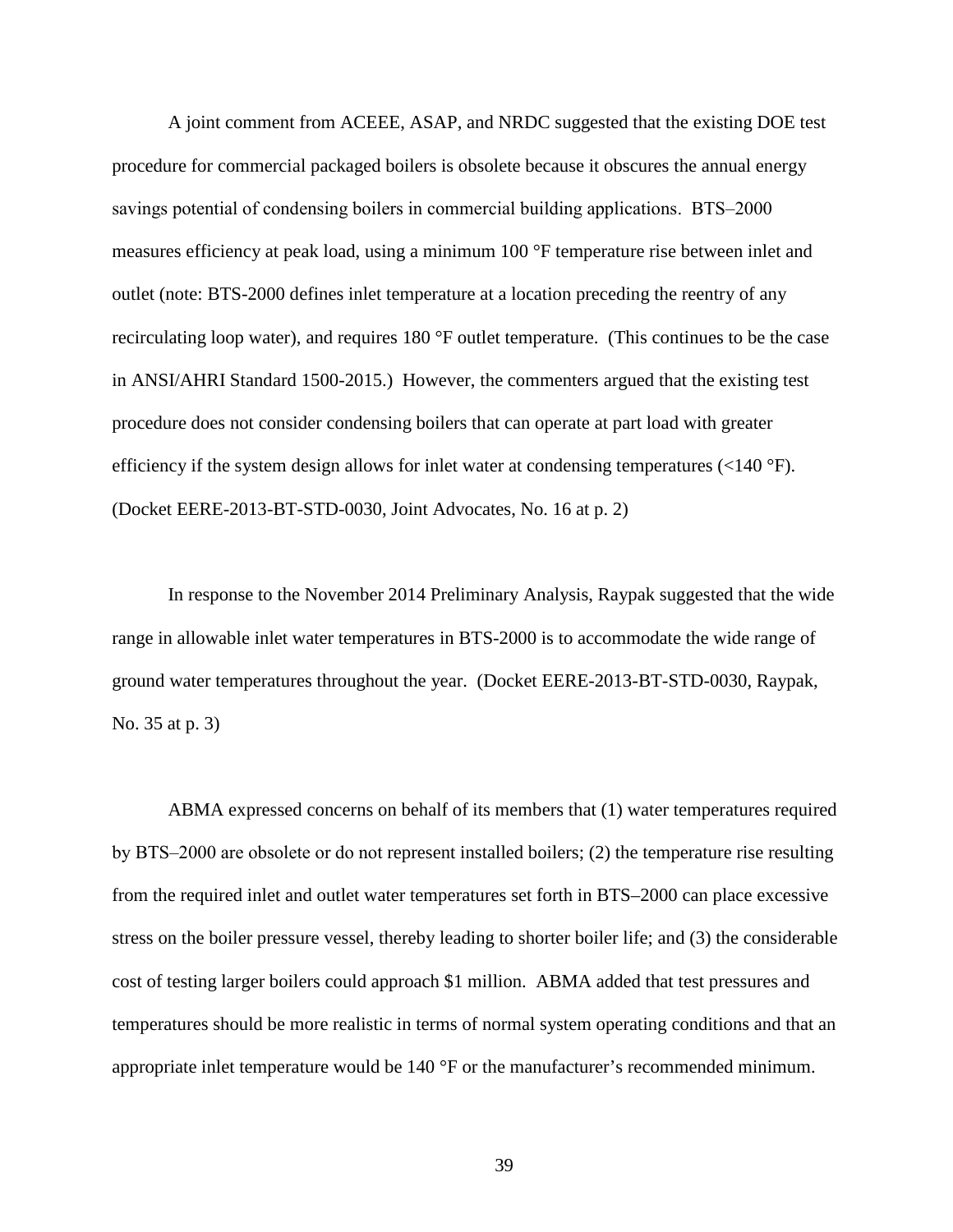(Docket EERE-2013-BT-STD-0030, ABMA, No. 14 at p. 1–3) DOE notes that these concerns continue to apply to ANSI/AHRI Standard 1500-2015 since these temperatures are the same as those found in BTS-2000.

Cleaver-Brooks stated that BTS-2000 specifies an outlet temperature of 180  $\degree$ F and an inlet water temperature of 38  $\degree$ F [sic] to 80  $\degree$ F for non-condensing boilers. (Note: BTS–2000 prescribes an inlet water temperature of 35 °F.) Instead, for much of its equipment, Cleaver-Brooks stated that it specifies a minimum inlet water temperature of 140 °F to reduce damage from thermally induced stresses. Cleaver-Brooks asserted that neither the required steam nor the hot water test conditions set forth in the existing DOE test procedure for commercial packaged boilers reflect actual conditions in buildings, and that test conditions overestimate boiler efficiency compared to what an end-user would be expected to experience in actual applications. The commenter suggested modifying the test procedure to require an outlet water temperature of 180 °F and an inlet water temperature of 140 °F or, at a minimum, to allow such test conditions as an alternative. (Docket EERE-2013-BT-STD-0030, Cleaver-Brooks, No. 12 at p. 1) Again, DOE notes that these concerns also apply to ANSI/AHRI Standard 1500-2015, as the standard maintains the same inlet and outlet water temperature requirements as BTS−2000. DOE also believes that the inlet water temperatures described by Cleaver-Brooks and ABMA are intended to mean the inlet water temperature in the absence of a recirculating loop. As noted earlier, the existing DOE test procedure (section 8.5.1.1.1 of BTS-2000) allows for the use of a recirculating loop for tubular commercial packaged boilers, thereby increasing the inlet water temperature seen by the commercial packaged boiler (shown as Point B in [Figure III.1\)](#page-35-0) and reducing the actual temperature rise across the commercial packaged boiler.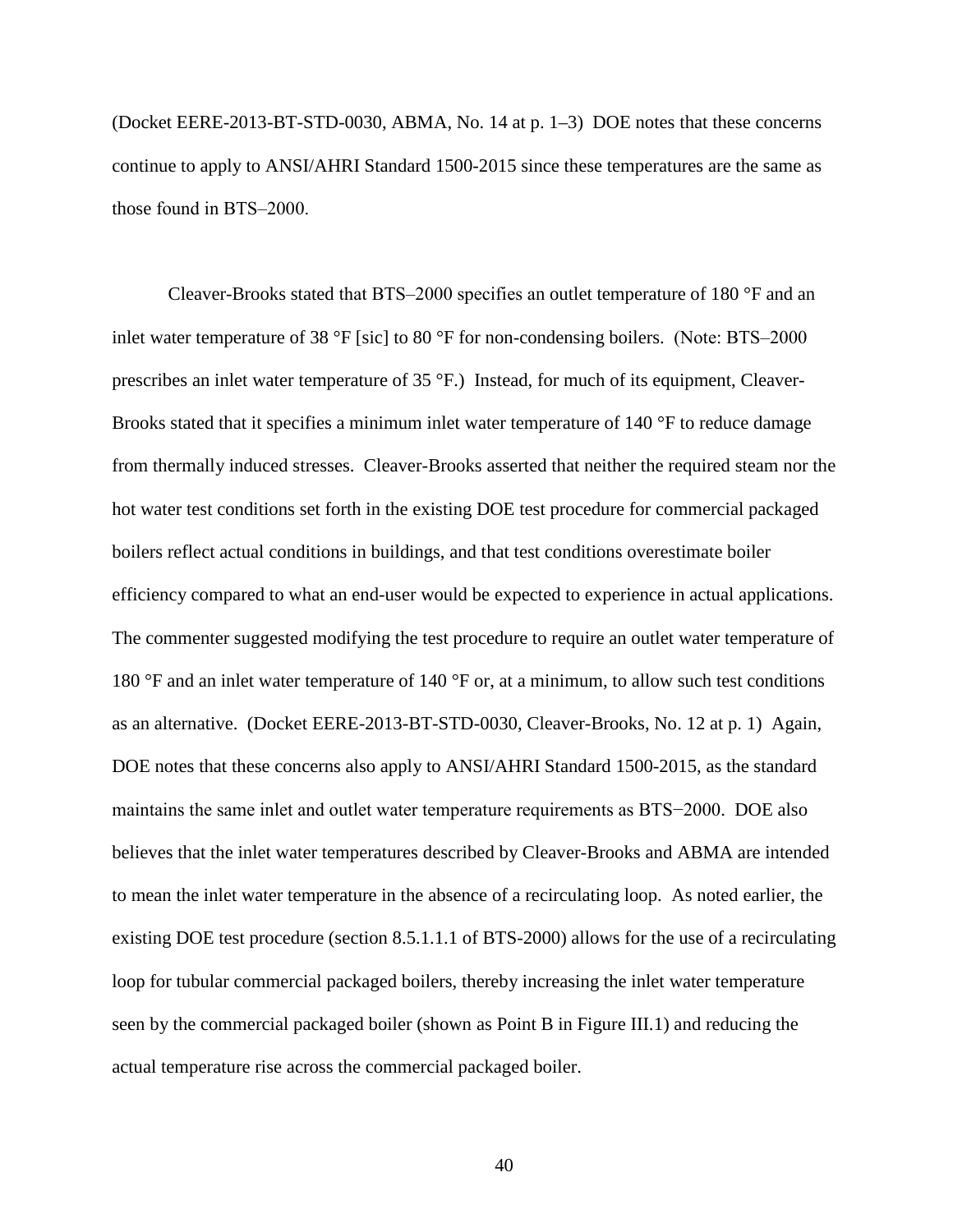Similarly, Lochinvar stated in response to the November 2014 Preliminary Analysis that the allowance in BTS-2000 for a recirculation loop in some instances would result in higher water temperature going into the commercial packaged boiler. Lochinvar noted that efficiency curves that present the efficiency of a commercial packaged boiler as a function of return (inlet) water temperature (and are sometimes provided in marketing literature) are not based on the methodology of BTS-2000. Lochinvar further recommended that DOE not attempt to correct the efficiency of commercial packaged boilers for inlet water temperature. (Docket EERE-2013-BT-STD-0030, No. 34 at p. 3)

In order to address the issues presented in section [III.D.2,](#page-37-0) DOE proposes amendments to the inlet and outlet water temperatures for both condensing and non-condensing commercial packaged boilers. Upon consideration of the above comments about inlet and outlet water temperatures; review of commercial packaged boiler manufacturer literature; and consideration of results of testing of commercial packaged boilers at temperatures that, according to commercial packaged boiler manufacturers, would reflect normal system operating conditions; DOE agrees with interested parties that a 100°F to 145°F nominal temperature rise does not necessarily reflect conditions typically associated with installed non-condensing or condensing commercial packaged boilers.

Further, DOE acknowledges that the presence of recirculating loops in testing obscures the actual inlet water temperature entering the commercial packaged boiler at Point B in [Figure](#page-35-0)  [III.1](#page-35-0) (and therefore the actual temperature rise experienced by the commercial packaged boiler)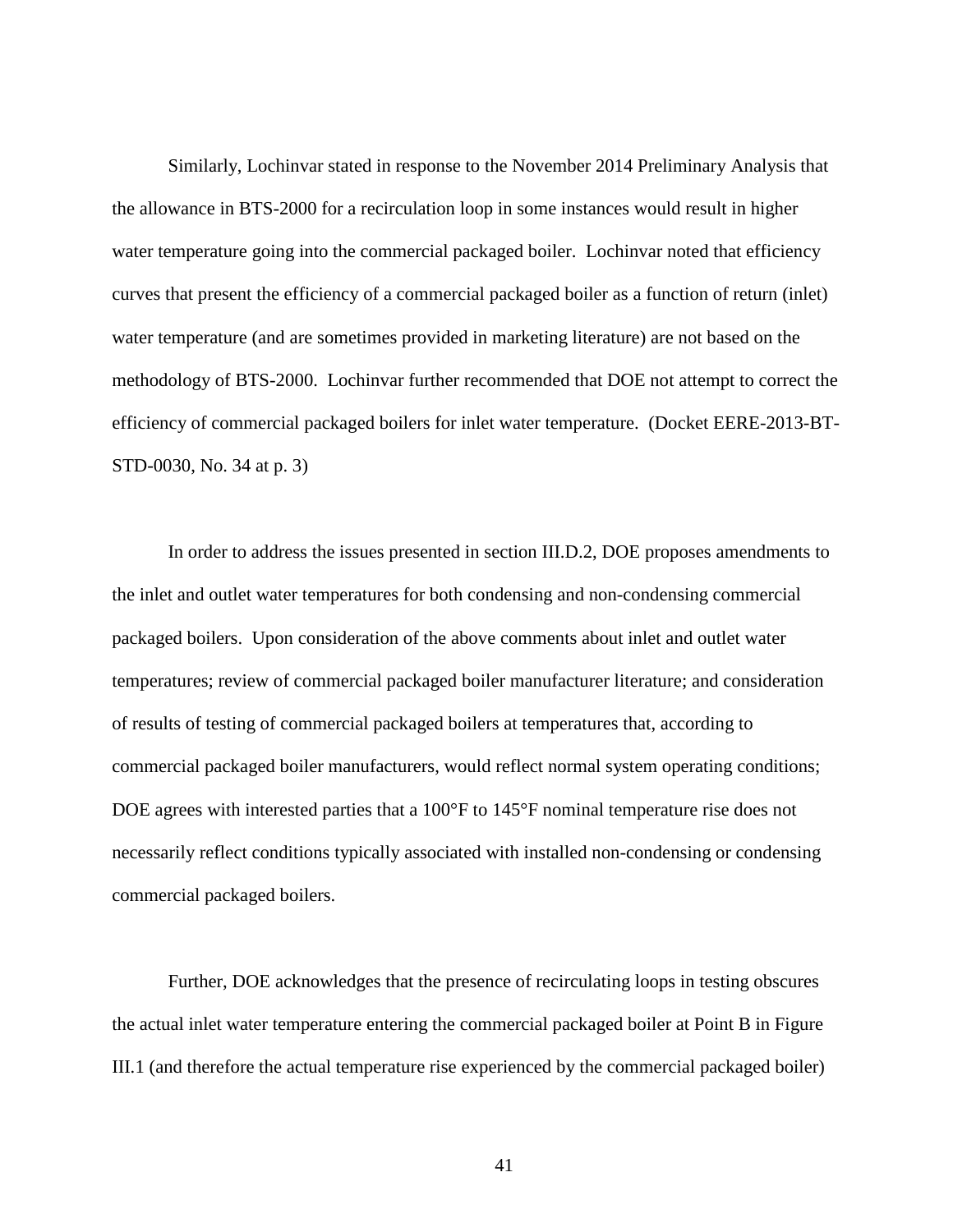because the inlet water temperature is measured and maintained at Point A only, under the existing procedure. Specifically, DOE observed that, based on the permissible inlet and outlet temperatures, the tolerances on those temperatures, and the use of recirculating loops, the temperature rises between Point B and Point C in [Figure III.1](#page-35-0) allowable by both BTS–2000 and ANSI/AHRI Standard 1500-2015 can range from 20 °F to 147 °F for non-condensing commercial packaged boilers (section 8.5.1.1 of BTS 2000 and section 5.3.5.1 of ANSI/AHRI Standard 1500-2015) and 20 °F to 107 °F for condensing commercial packaged boilers (section 8.5.1.2 of BTS 2000 and section 5.3.5.2 of ANSI/AHRI Standard 1500-2015). (Note: the minimum temperature rise of 20 °F across the commercial packaged boiler assumes that recirculating loops are currently being used for these tests.) DOE notes that such variability has the potential to yield variability in tested combustion efficiency and thermal efficiency ratings.

Accordingly, to improve the consistency and repeatability of the DOE test procedure, DOE proposes to revise the hot water temperature requirements to require the inlet water temperature to be  $140^{\circ}$ F  $\pm$ 1<sup>°</sup>F for non-condensing equipment, as determined at Point B (see [Figure III.1\)](#page-35-0). For non-condensing equipment, DOE is maintaining the outlet temperature of 180°F but is specifying a new tolerance for this measurement, which is discussed further in section [III.D.3\)](#page-46-0). Similarly, DOE proposes to require an outlet water temperature of  $120^{\circ}F \pm 1^{\circ}F$ for condensing equipment, as determined at Point C (see [Figure III.1\)](#page-35-0). For condensing equipment, DOE is proposing an inlet water temperature specification of 80°F as measured at Point B in [Figure III.1](#page-35-0) and updating the measurement tolerance to  $\pm 1^{\circ}F$ , as discussed section [III.D.3.](#page-46-0) DOE believes these test temperatures will more accurately represent the energy efficiency of commercial packaged boilers and are more consistent with the conditions typically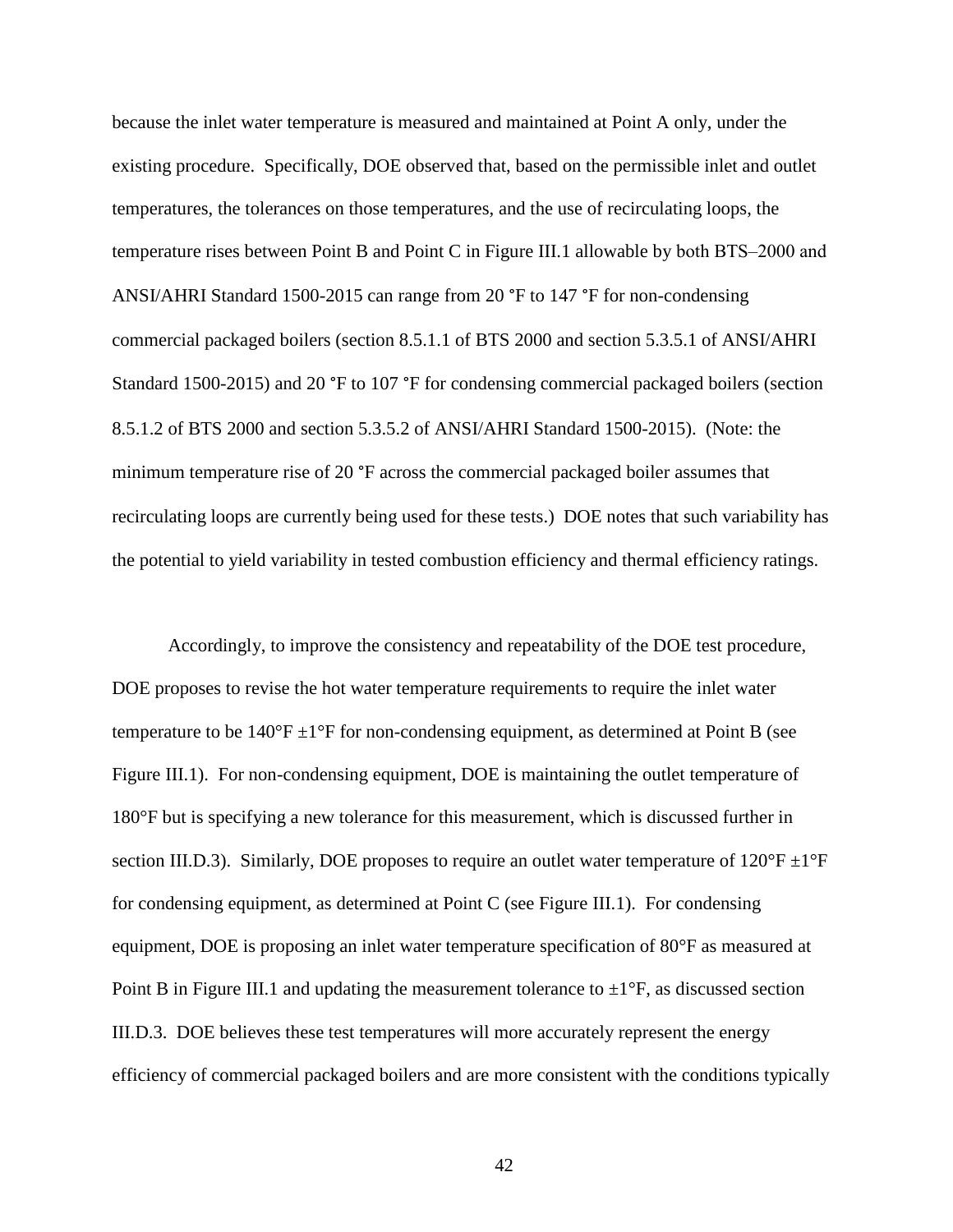observed in field installations. DOE also notes that the proposed temperature requirements result in equivalent temperature rises across the commercial packaged boiler for condensing and noncondensing equipment in order to maintain comparability. The proposed temperature requirements also incorporate inlet water temperatures that more accurately represent the efficiencies of non-condensing and condensing commercial packaged boilers. DOE does not believe that maintaining the same outlet water temperature for non-condensing and condensing commercial packaged boilers is important for maintaining comparability of ratings.

DOE is proposing to modify the location at which the inlet water temperature is maintained from Point A to Point B, which is immediately preceding the commercial packaged boiler, downstream of the recirculation loop (see [Figure III.1\)](#page-35-0). DOE believes that the comments of interested parties refer to the temperature rise experienced across the commercial packaged boiler itself (Point B to Point C) and that, therefore, DOE's proposal is consistent with the input of interested parties. In addition, DOE notes that specifying the inlet water temperature at Point B, immediately prior to entering the commercial packaged boiler would remove ambiguity and improve the consistency and repeatability of the DOE test procedure. This temperature is more directly related to the measured thermal or combustion efficiency than the temperature rise determined with the inlet water upstream of the recirculation loop (between Point C and Point A of [Figure III.1\)](#page-35-0).

DOE recognizes that these inlet temperatures would typically be produced through the use of a recirculating loop to temper incoming feedwater to the appropriate inlet temperature. In proposing to adopt ANSI/AHRI Standard 1500-2015, DOE is proposing to allow recirculation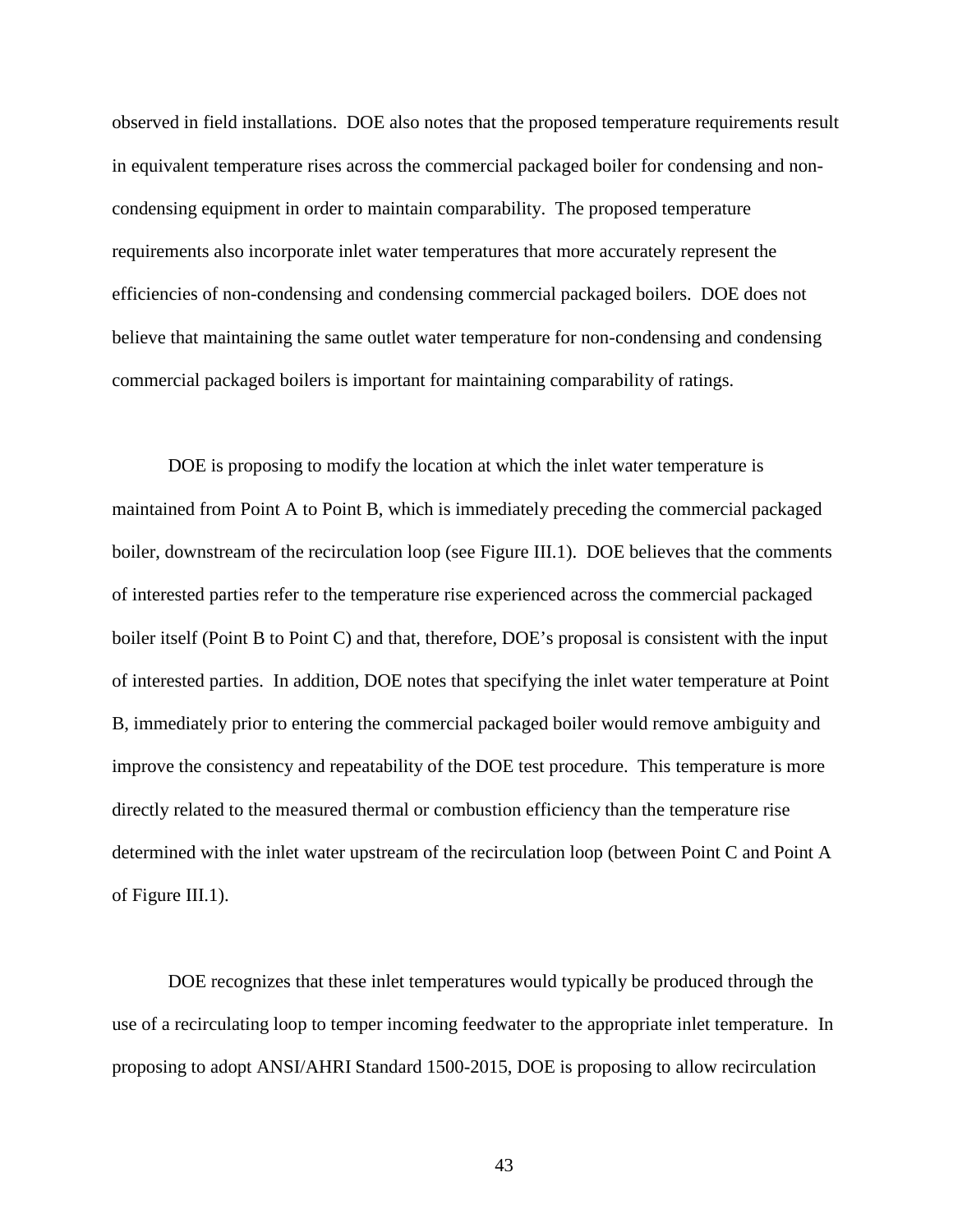loops to be used on all commercial packaged boilers and, as such, DOE clarifies that recirculation loops could be used to meet the new proposed inlet water requirements. However, DOE proposes that the efficiency calculations in section C7.2.11.3 in ANSI/AHRI Standard 1500-2015 would continue to use the water temperature and flow rate measured upstream of the recirculating loop, if present (Point A in [Figure III.1\)](#page-35-0). DOE acknowledges that this would require measurements of water temperature at both Point A and Point B for equipment tested with recirculating loops. However, DOE notes that by continuing to use the temperature at Point A in the calculation of thermal efficiency, the precision of the resulting thermal efficiency will not be impacted as compared to the current methodology.

While DOE believes that the proposed inlet and outlet temperature requirements are applicable and representative for the majority of commercial packaged boilers available on the market, DOE is aware that some commercial packaged boilers are unable to operate at a temperature rise across the commercial packaged boiler of 40 °F. Specifically, DOE is aware that some commercial packaged boilers are only capable of operating with lower temperature differentials, such as 20 °F. As such, DOE is proposing to adopt provisions for commercial packaged boilers that cannot operate with a temperature rise of 40 °F across the boiler (Point B to Point C), as indicated in the manufacturer literature. For non-condensing commercial packaged boilers, DOE is proposing that, if the commercial packaged boiler cannot operate with an inlet temperature of 140 °F  $\pm$  1 °F at Point B in [Figure III.1](#page-35-0) when the outlet temperature is 180 °F  $\pm$  1 °F, DOE is proposing that the inlet temperature be maintained as close to 140 °F  $\pm$  1 °F as possible, consistent with manufacturer's instructions provided in the literature for that basic model and that the average inlet water temperature measured at Point B in [Figure III.1](#page-35-0) be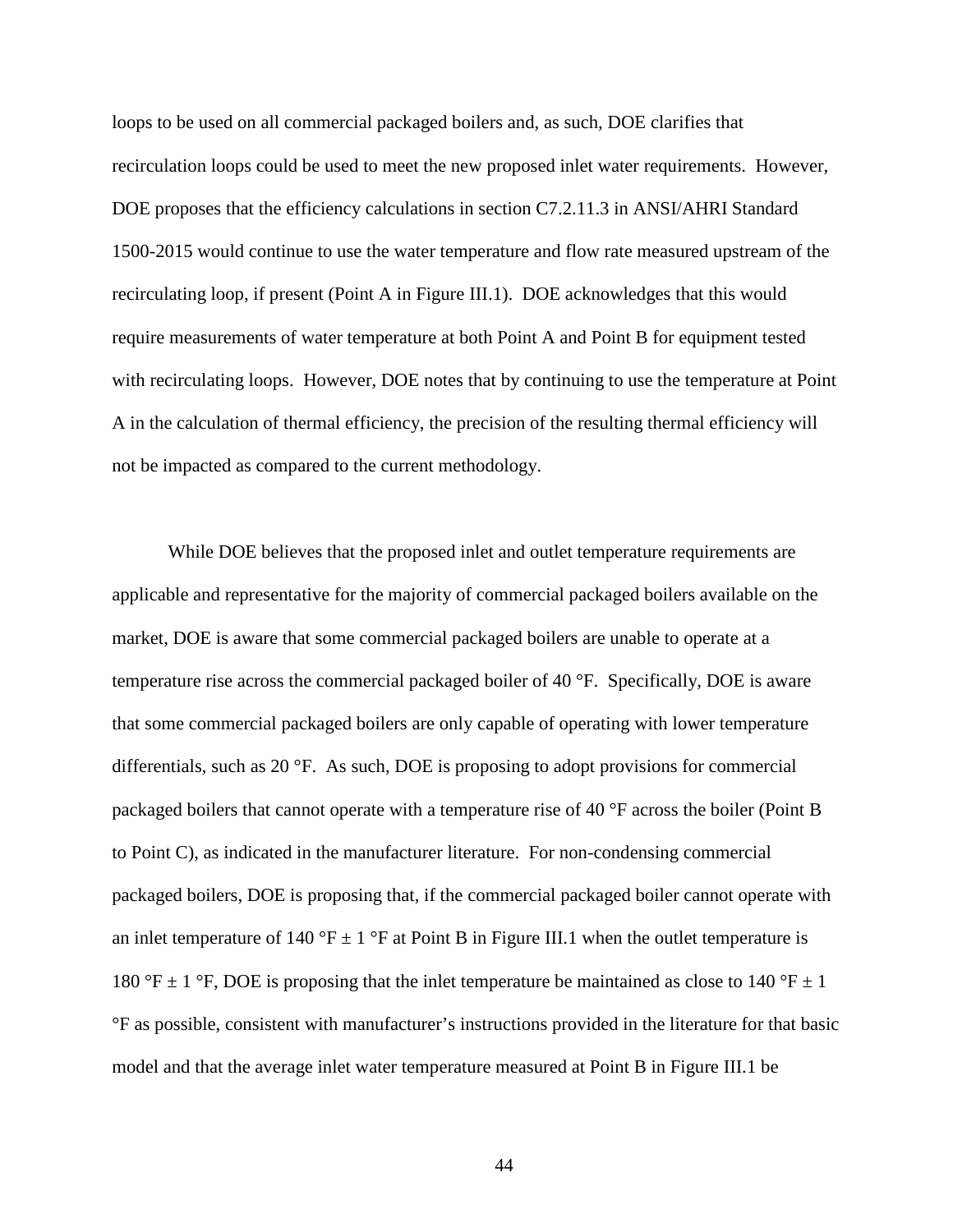reported as part of the certification report for the basic model. Similarly, for condensing commercial packaged boilers that cannot operate with a temperature rise of 40 °F across the commercial packaged boiler, DOE is proposing that the inlet temperature at Point B in [Figure](#page-35-0)  [III.1](#page-35-0) be maintained as close to 80 °F  $\pm$  1 °F as possible, consistent with manufacturer's instructions provided in the literature for that basic model, while the outlet temperature is maintained at 120 °F  $\pm$  1 °F, consistent with the DOE test procedure. Again, the average inlet water temperature measured at Point B in [Figure III.1](#page-35-0) would be reported as part of the certification report for the basic model

DOE seeks comments, data, and information about whether the proposed testing conditions related to water temperatures are appropriate both for a non-condensing commercial packaged boiler and a condensing commercial packaged boiler. This is identified as Issue [17](#page-100-0) in Section [V.E.](#page-98-0)

DOE also requests comment on the proposed test provisions to accommodate commercial packaged boilers that cannot be tested with a temperature rise of 40 °F across the commercial packaged boiler (Point B to Point C). This is identified as Issue [18](#page-100-1) in Section [V.E.](#page-98-0)

Under EPCA, DOE is required to determine what impacts, if any, its amendments to a test procedure will have on ratings. (42 U.S.C. 6293(e); 42 U.S.C. 6314(a)(4)(C)) DOE proposes using the temperature rise across the commercial packaged boiler itself as described in order to improve the repeatability of the tests. Whereas the existing test procedure (using BTS-2000, incorporated by reference) allows for a wide range of temperature rises across the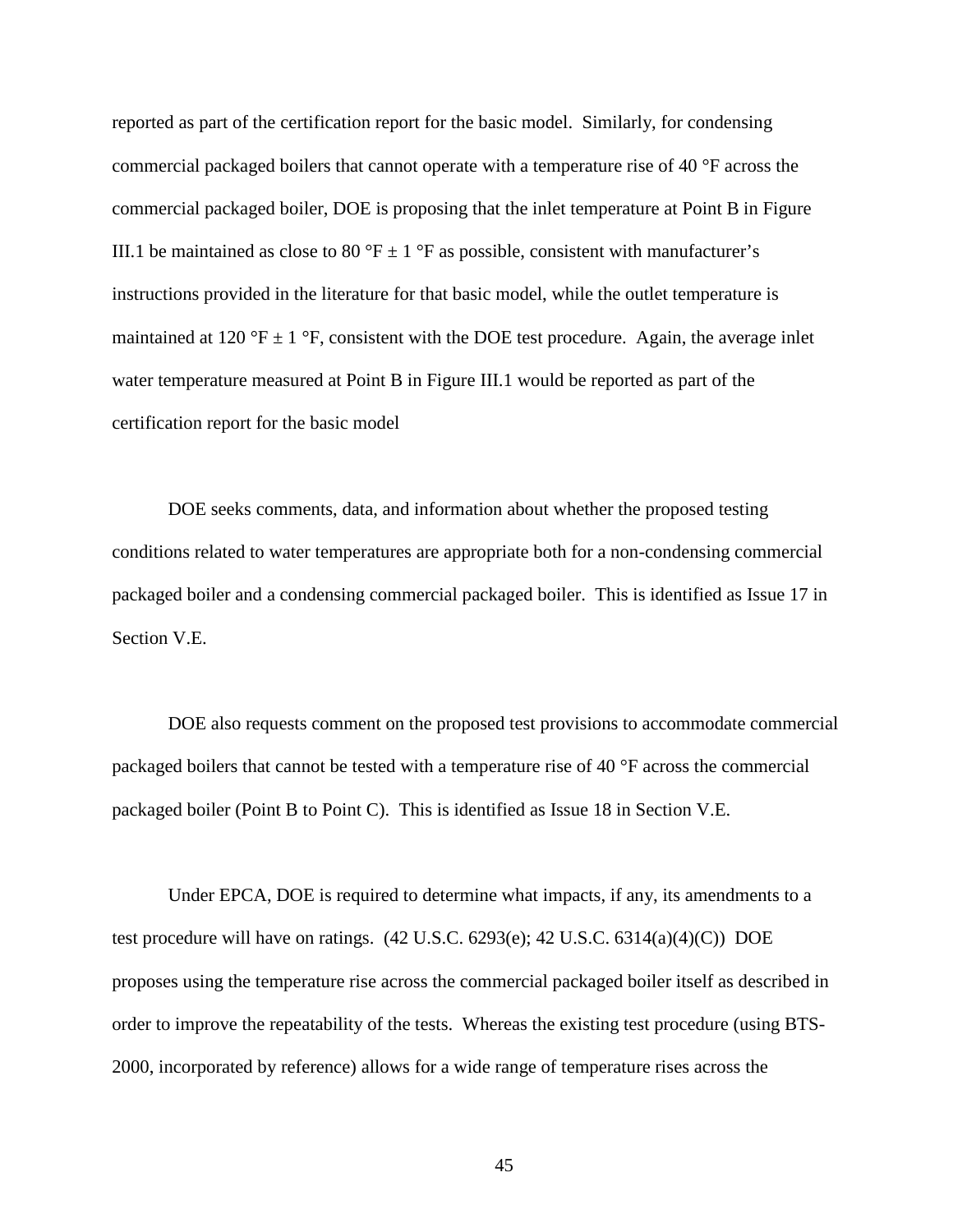commercial packaged boiler due to the allowance of recirculating loops and a measurement location upstream of the recirculation loop, which obscures the actual temperature rise across the commercial packaged boiler, DOE's proposed amendments would remove ambiguity by standardizing this temperature rise across all commercial packaged boilers where possible. DOE notes that the effect on any individual commercial packaged boiler could be to slightly increase or slightly decrease measured efficiency, depending on how the test was previously performed. Further, based on discussions with manufacturers, DOE believes that testing is already performed using a recirculating loop for equipment that does not utilize a tubular heat exchanger in order to prevent damaging the equipment and provide the boiler with inlet water temperatures more representative of typical field conditions. Therefore, in combination with the other proposed amendments to the test procedure, DOE has tentatively determined that the proposed amendments, in aggregate, would not result in an overall measurable impact on ratings.

#### <span id="page-46-0"></span>3. Allowable Uncertainty in Water Temperature Measurement

HTP initially expressed concern about several operating conditions being either unspecified or unrealistic, and suggested updated test parameters for commercial packaged boilers that would be more reasonable. (Docket EERE-2013-BT-STD-0030, HTP, No. 18 at p.4) However, in later comments and after further analysis, HTP concluded that the test conditions should not be amended because manufacturers cannot be confident that the DOE test method would maintain an acceptable level of uncertainty if different test points or temperature rises were to be used. Instead, HTP commented that an acceptable test method uncertainty analysis should be completed to verify the Appliance Standards and Rulemaking Federal Advisory Committee (ASRAC) agreed-upon 5-percent allowable tolerance on ratings in order to account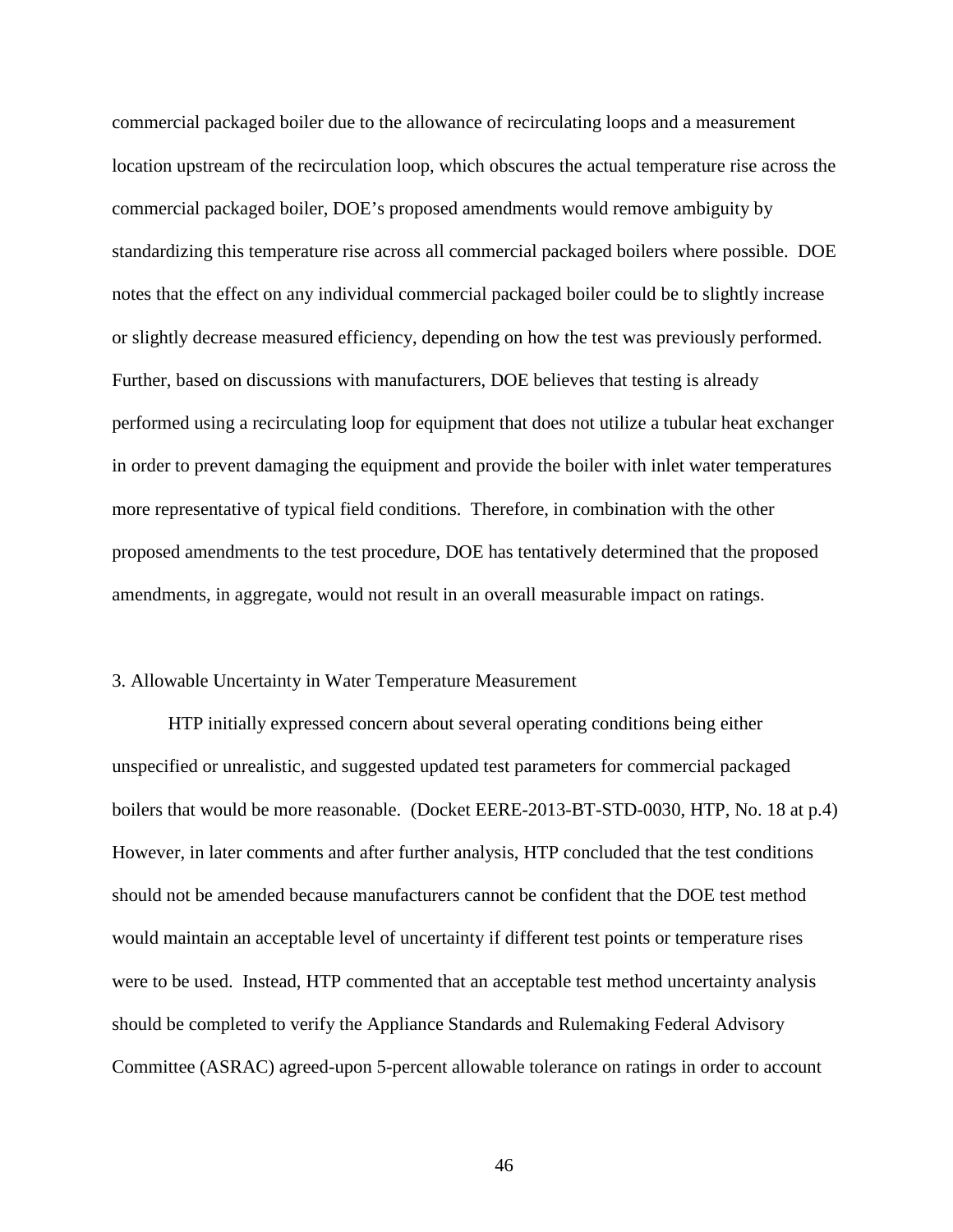for variations in manufacturing and testing. (Docket EERE-2014-BT-TP-0006, HTP, No. 5 at p. 4)

In response to HTP's concerns regarding the uncertainty of the test, DOE proposes to reduce the tolerances for inlet and outlet water temperatures during the test period to  $\pm 1$  °F for both non-condensing and condensing commercial packaged boilers so that testing uncertainties are not increased. DOE notes that the required minimum accuracy of the inlet and outlet water temperature measurement instrumentation is  $\pm 0.2$  °F (Table C1 of ANSI/AHRI Standard 1500-2015 and Table 1 of BTS‒2000). Therefore, the instrumentation required by the test procedure is sufficiently precise to accommodate this tolerance. Investigative testing performed by DOE showed that reducing the temperature rise did not substantially increase the variability in thermal efficiency between repeated tests compared to the expected variability of the currently allowable temperature rises. Furthermore, a review of the data obtained during investigative testing showed little variation over time in the temperatures themselves, typically less than  $\pm 1$  °F over the course of the test. DOE seeks additional comments, data, and analysis concerning thermal efficiency test measurement uncertainty. This is identified as Issue [19](#page-100-2) in section [V.E.](#page-98-0)

#### 4. Water Flow Rate During Testing

Burnham and AHRI observed that a change in the specified water temperatures would potentially change the water flow rate and the calculated efficiency resulting from the test procedure. Higher flow rates and a resulting higher total volume of water are necessary to achieve smaller temperature rises. According to the commenters, decreasing the temperature rise would require a higher water flow rate and may exceed the water handling, cooling, processing,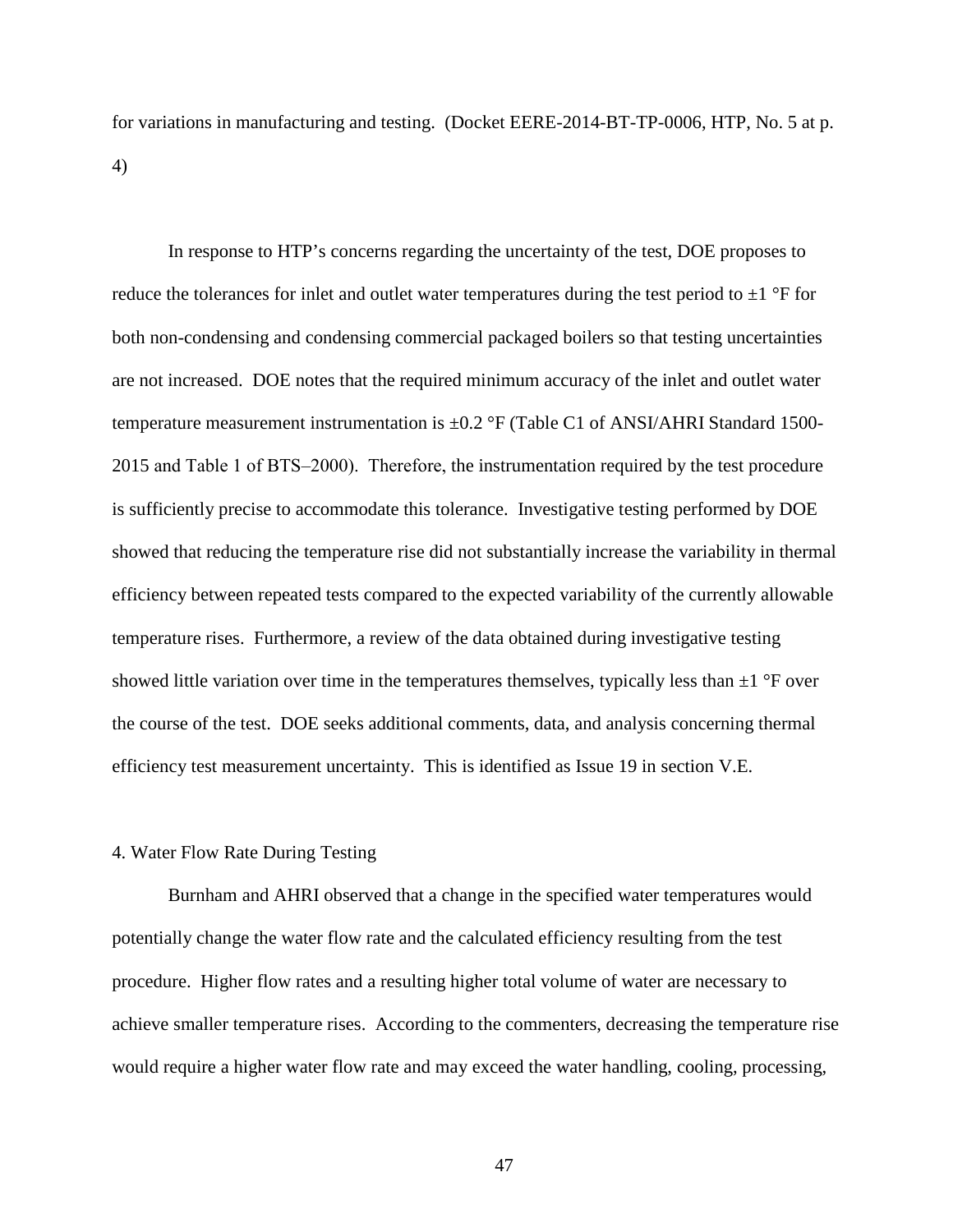and disposal capabilities of many laboratories currently testing using the existing DOE test procedure (i.e., BTS-2000). Further, the commenters argued that reducing the temperature rise by lowering the outlet temperature may result in increased measured thermal efficiency. In view of these concerns, both AHRI and Burnham recommended that the current operating temperatures should be retained. (Docket EERE-2014-BT-TP-0006, Burnham, No. 4 at p. 2; Docket EERE-2014-BT-TP-0006, AHRI, No. 6 at p. 2)

DOE is aware that the water temperature rise across the commercial packaged boiler is inversely related to the flow rate of the working fluid (water or steam) at a given burner fuel input rate, and that increasing water flow rates to achieve lower temperature rises may reduce the commercial packaged boiler size that laboratories are capable of testing. However, as stated previously, DOE also acknowledges that, under the proposed test procedure, recirculating loops, which reduce the temperature rise across the commercial packaged boiler with modest flow rates of incoming feedwater and outgoing water for disposal, would be allowed for all commercial packaged boilers, not just commercial packaged boilers with tubular heat exchangers as is currently allowed in section 8.5.1.1.1 of BTS-2000. This is supported by Lochinvar's assertion that recirculating loops are used in testing and increase the inlet water temperature to the commercial packaged boiler. (Docket EERE-2013-BT-STD-0030, No. 34 at p. 3) In addition, DOE notes that the 100 °F temperature rise required by both BTS-2000 and ANSI/AHRI Standard 1500-2015 is not directly comparable to DOE's proposed temperature rise of 40 °F due to the difference in where the inlet temperature requirement is measured.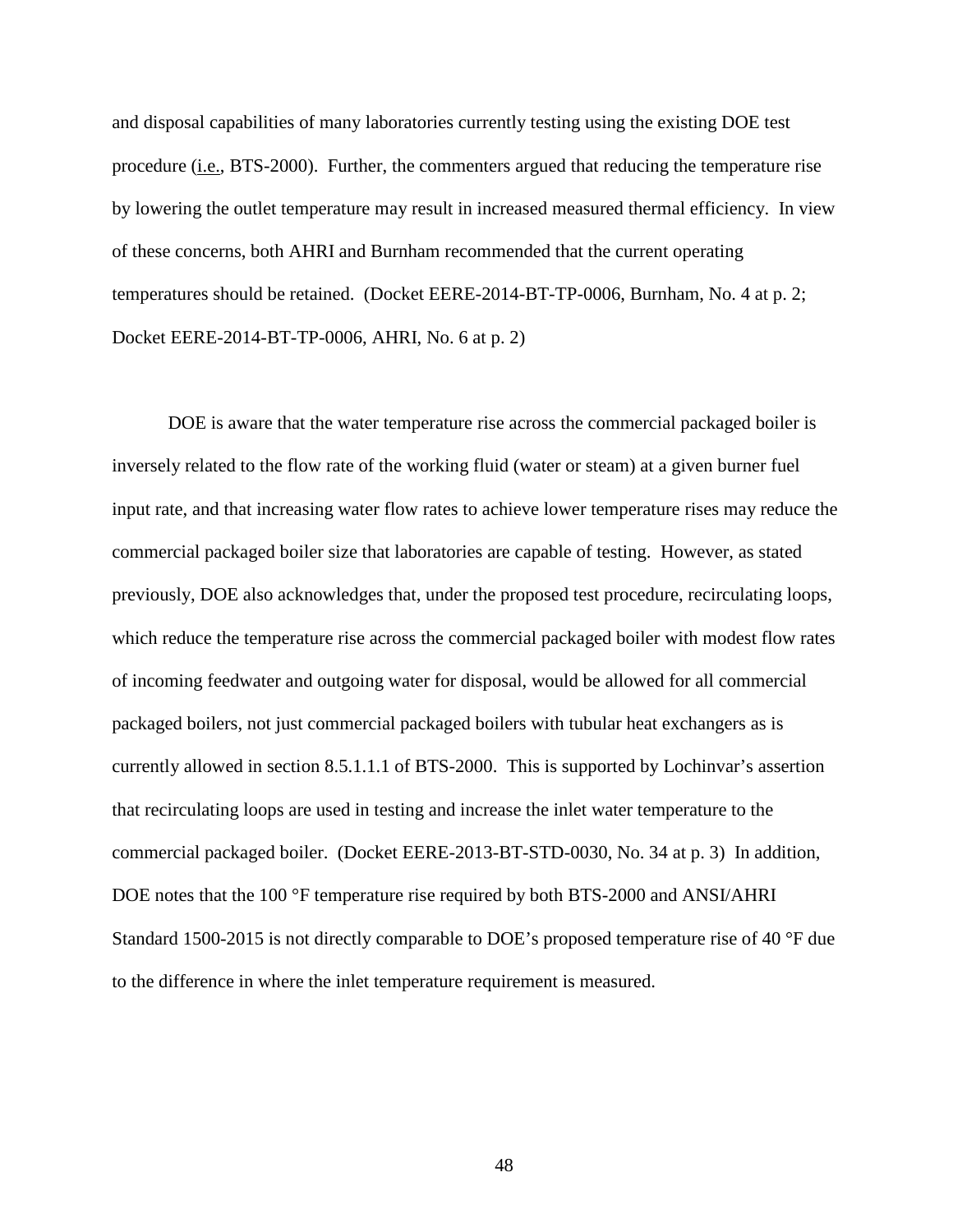DOE believes that requiring the temperature to be measured and maintained at the location downstream of the recirculation loop and just prior to the commercial packaged boiler inlet would allow manufacturers and laboratories to continue using incoming water at much lower temperatures (at or near the current 35 °F to 80 °F of BTS-2000 and ANSI/AHRI Standard 1500-2015). That is, under these proposed inlet and outlet temperature conditions (when utilizing a recirculation loop), the same temperatures and test conditions could be established under the existing and new test procedures (due to the different measurement locations). DOE therefore believes that the concerns regarding an increase in water flow rate (and therefore reduction in laboratory capacity) may be overstated in view of the proposed change in location of where the inlet water temperature would be measured under the proposed test procedure.

DOE seeks comment regarding the prevalence of using recirculating loops in testing; specifically, DOE requests comment about the kinds of commercial packaged boilers utilizing recirculation loops during testing and the conditions at which these commercial packaged boilers and recirculating loops operate. This is identified as Issue [20](#page-100-3) in section [V.E.](#page-98-0)

DOE estimates the impact on manufacturers of requiring higher water flow rates in section [IV.B.](#page-78-0) DOE seeks further comments, data, and information concerning the capabilities of test laboratories, particularly in light of the specific proposed conditions contained in this NOPR. This is identified as Issue [21](#page-101-0) in section [V.E.](#page-98-0)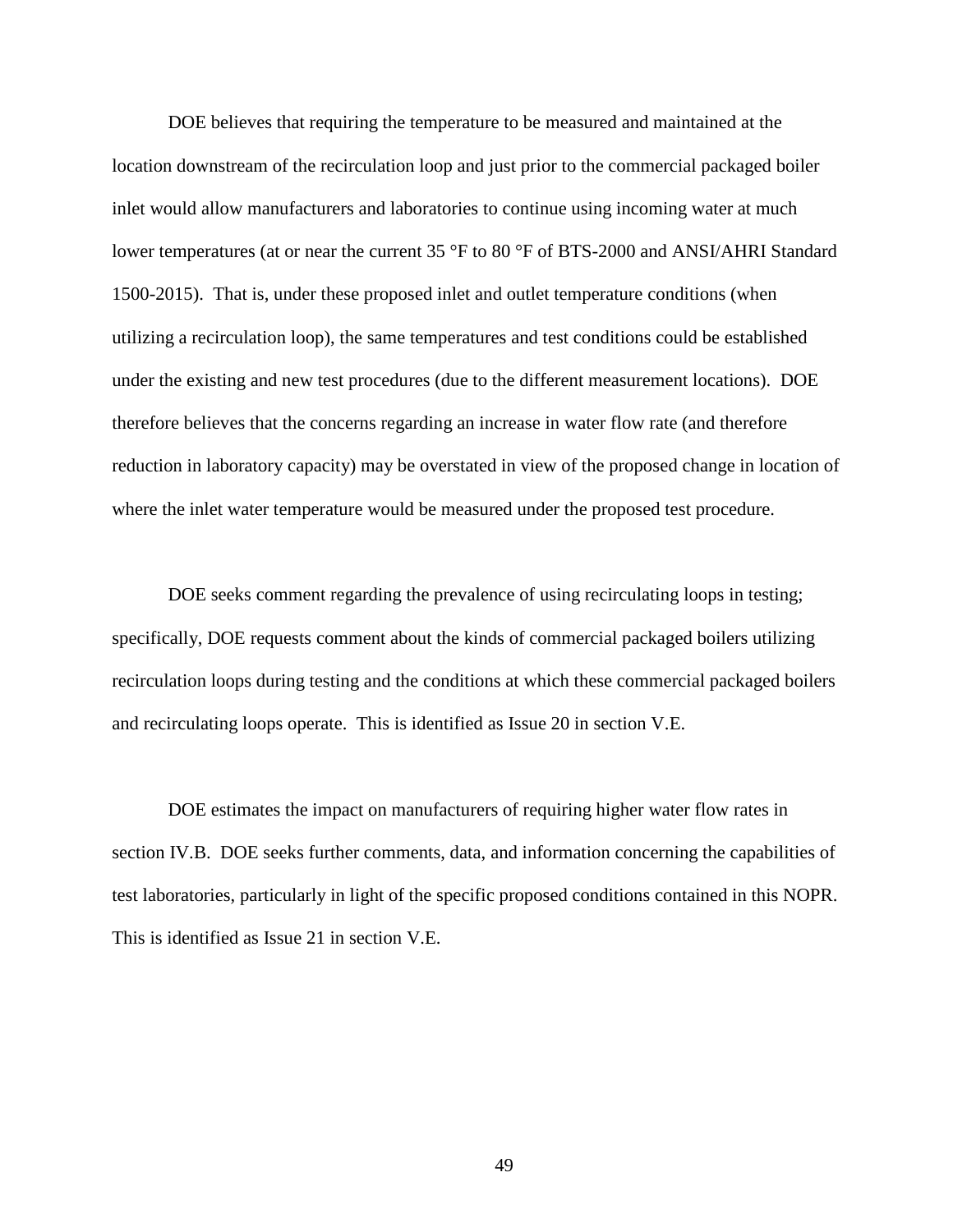# E. Testing Conditions

For non-condensing commercial packaged boilers, the existing DOE test procedure does not prescribe test room requirements for ambient temperature or humidity. For combustion efficiency tests of condensing commercial packaged boilers, the existing DOE test procedure requires that the "humidity of the room shall at no time exceed 80 percent." 10 CFR  $431.86(c)(2)(ii)$ . Additionally, BTS-2000 requires that test air temperature, as measured at the burner inlet, be within  $\pm 5$  °F of the ambient temperature, where ambient temperature is measured within 6 feet of the front of the unit at mid-height. ANSI/AHRI Standard 1500-2015 prescribes an allowable ambient temperature during the test between 30 °F and 100 °F (section 5.3.8) with the relative humidity not exceeding 80 percent in the test room or chamber (section 5.3.9). Section C3.6 of ANSI/AHRI Standard 1500-2015 also requires that test air temperature, as measured at the burner inlet, be within  $\pm 5$  °F of the ambient temperature (which is measured within 6 feet of the commercial packaged boiler at mid-height; see section C3.7 of ANSI/AHRI Standard 1500-2015).

DOE understands that ambient temperature and humidity, including test air temperature, can have a measurable effect on the tested efficiency of commercial packaged boilers, particularly condensing commercial packaged boilers.<sup>[11](#page-50-0)</sup> High humidity or any increase in humidity over a baseline would enable a commercial packaged boiler to capture more latent heat from combustion gases, thereby resulting in a higher measured efficiency. DOE recognizes that this effect would be noticeable both in tests for combustion efficiency and thermal efficiency. Therefore, DOE proposes to amend 10 CFR 431.86 so as to minimize this effect.

<span id="page-50-0"></span> $11$  Test air temperature is defined in ANSI/AHRI Standard 1500-2015 as the temperature of the air being supplied to the burner from the room.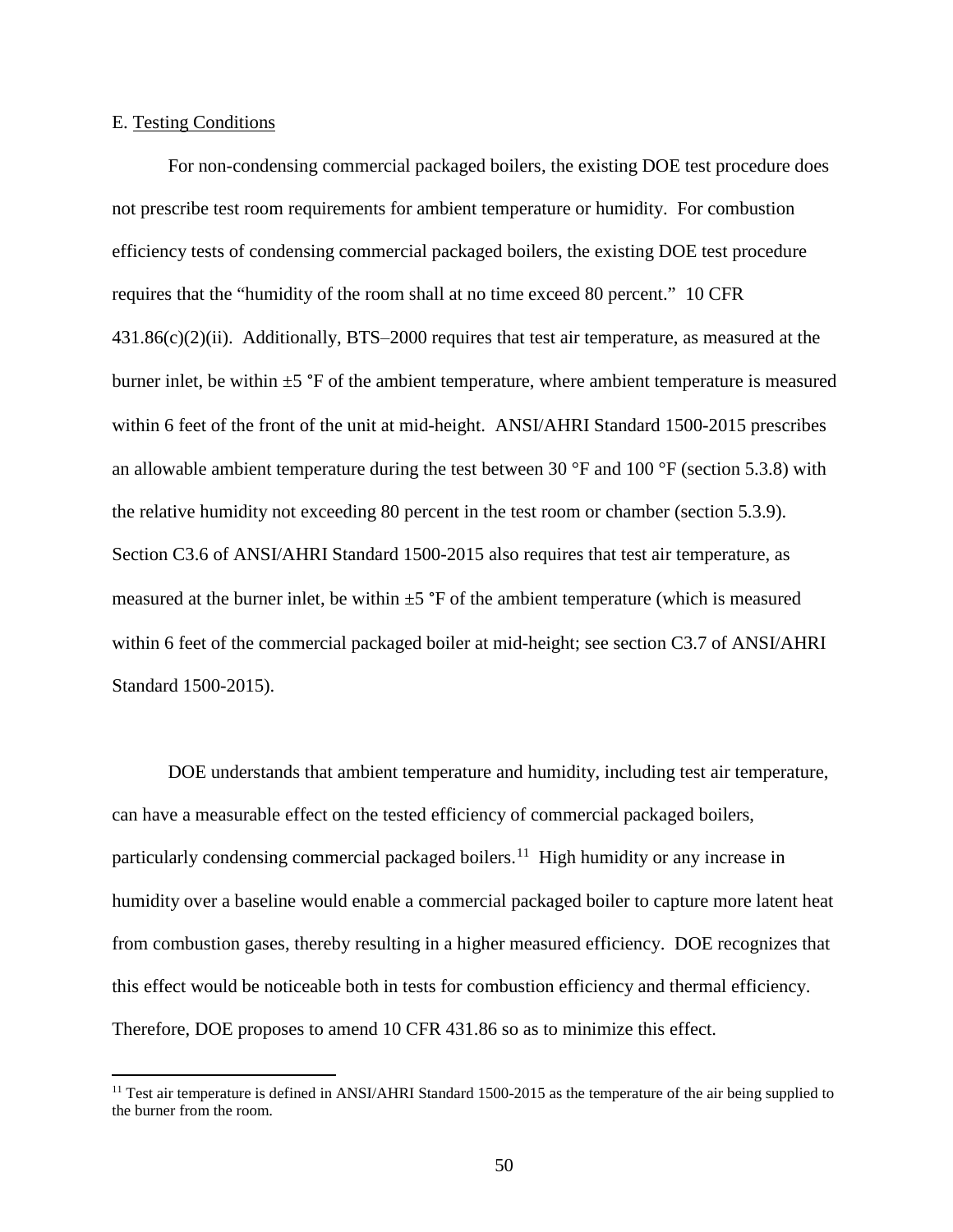As noted previously, the existing DOE test procedure requires a maximum of 80-percent ambient relative humidity in the test room or chamber when testing a condensing commercial packaged boiler for combustion efficiency only. DOE proposes to require that ambient relative humidity at all times be 60 percent  $\pm 5$  percent during thermal and combustion efficiency testing of commercial packaged boilers.<sup>[12](#page-51-0)</sup> While DOE acknowledges that the effect of ambient humidity on the efficiency of non-condensing commercial packaged boilers is less than that for condensing commercial packaged boilers, DOE nevertheless proposes the same ambient humidity requirements for all commercial packaged boilers in order to maintain consistency and comparability between ratings. Also, DOE proposes that the ambient relative humidity be measured and recorded at each 30-second interval during the entire test. DOE seeks comments, data, and information about room ambient relative humidity, whether the proposed constraints are appropriate, and if not, what are appropriate constraints on room ambient relative humidity when testing commercial packaged boilers. This is identified as Issue [22](#page-101-1) in section [V.E.](#page-98-0)

In addition to proposed limits to ambient relative humidity when testing commercial packaged boilers, DOE proposes an ambient room temperature of 75 °F  $\pm$  5 °F during testing of commercial packaged boilers. The ambient temperature would be measured and recorded at each 30-second interval during the entire test. Additionally, DOE proposes that the ambient room temperature cannot differ by more than  $\pm 2$  °F from the average ambient room temperature

<span id="page-51-0"></span> $12$ Humidity is the amount of water vapor in the air. Absolute humidity is the water content of air. Relative humidity, expressed as a percent, measures the current absolute humidity relative to the maximum for that temperature. Specific humidity is a ratio of the water vapor content of the mixture to the total air content on a mass basis.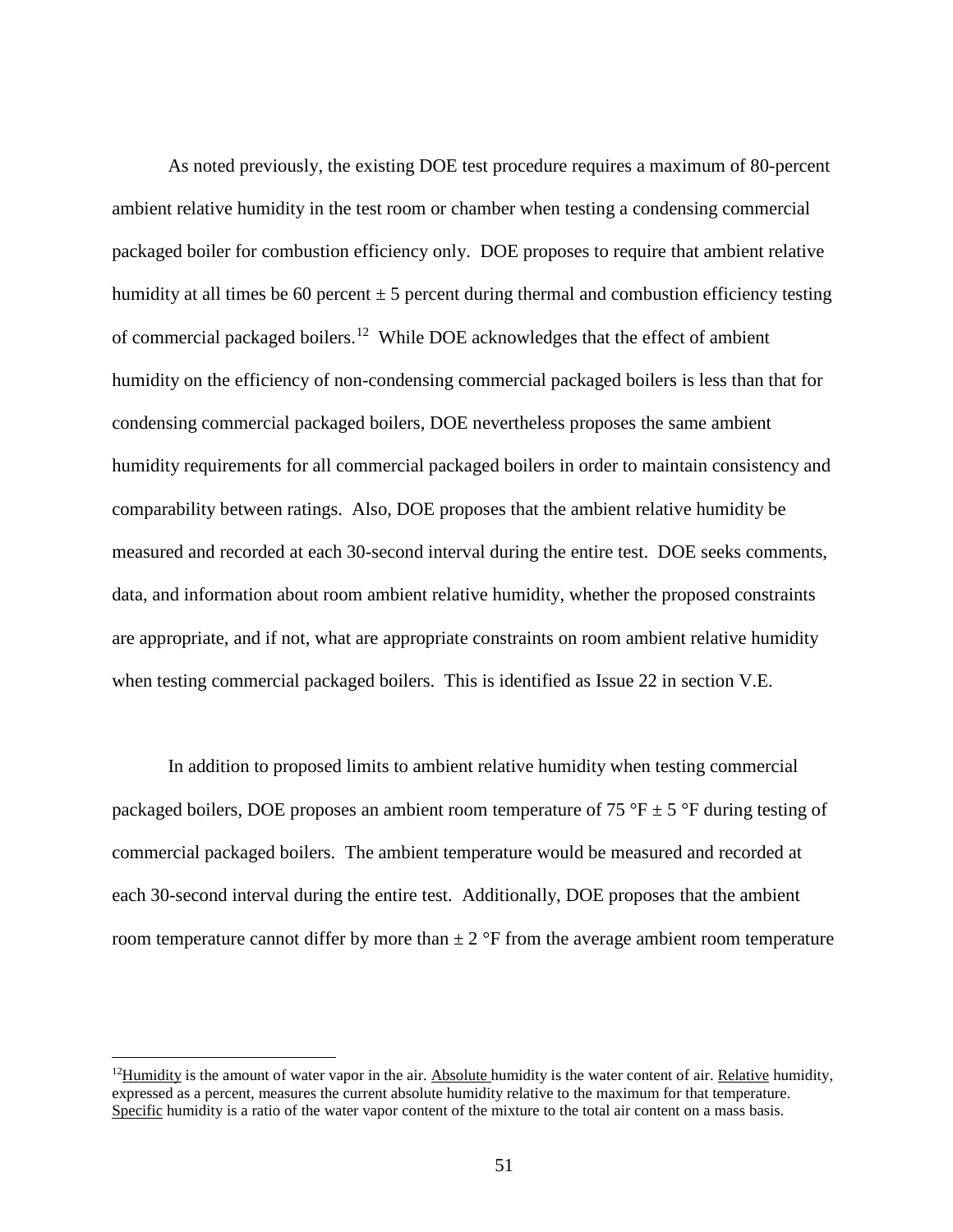during the "Test Period" (as described in section C4 of Appendix C of ANSI/AHRI Standard 1500-2015; proposed for incorporation by reference) at any reading.

DOE believes that limiting ambient room temperature and relative humidity during testing will improve repeatability and provide for test conditions that more closely reflect the ambient conditions that commercial packaged boilers experience in normal operation. For noncondensing hot water and steam commercial packaged boilers, DOE anticipates negligible changes in the rated efficiency for a particular commercial packaged boiler due to the proposed changes to room ambient temperature and relative humidity requirements. Nevertheless, DOE proposes limits to ambient conditions for non-condensing commercial packaged boilers to prevent testing from occurring at extreme ambient temperature or relative humidity, which would be outside the expected range of conditions that commercial packaged boilers experience in normal operation. In comparison, ambient room temperature and relative humidity would have some effect on the test results for condensing commercial packaged boilers. However, Because DOE expects that current efficiency ratings generally have been determined at typical ambient room temperatures and relative humidity levels, DOE also expects that reported rating values will not change as a result of the proposed limits on ambient room temperature and relative humidity, which fall within the typical ambient room temperatures and relative humidity levels.

DOE seeks comments, data, and information about the aforementioned proposed room ambient temperatures, whether the proposed constraints are appropriate, and if not, what are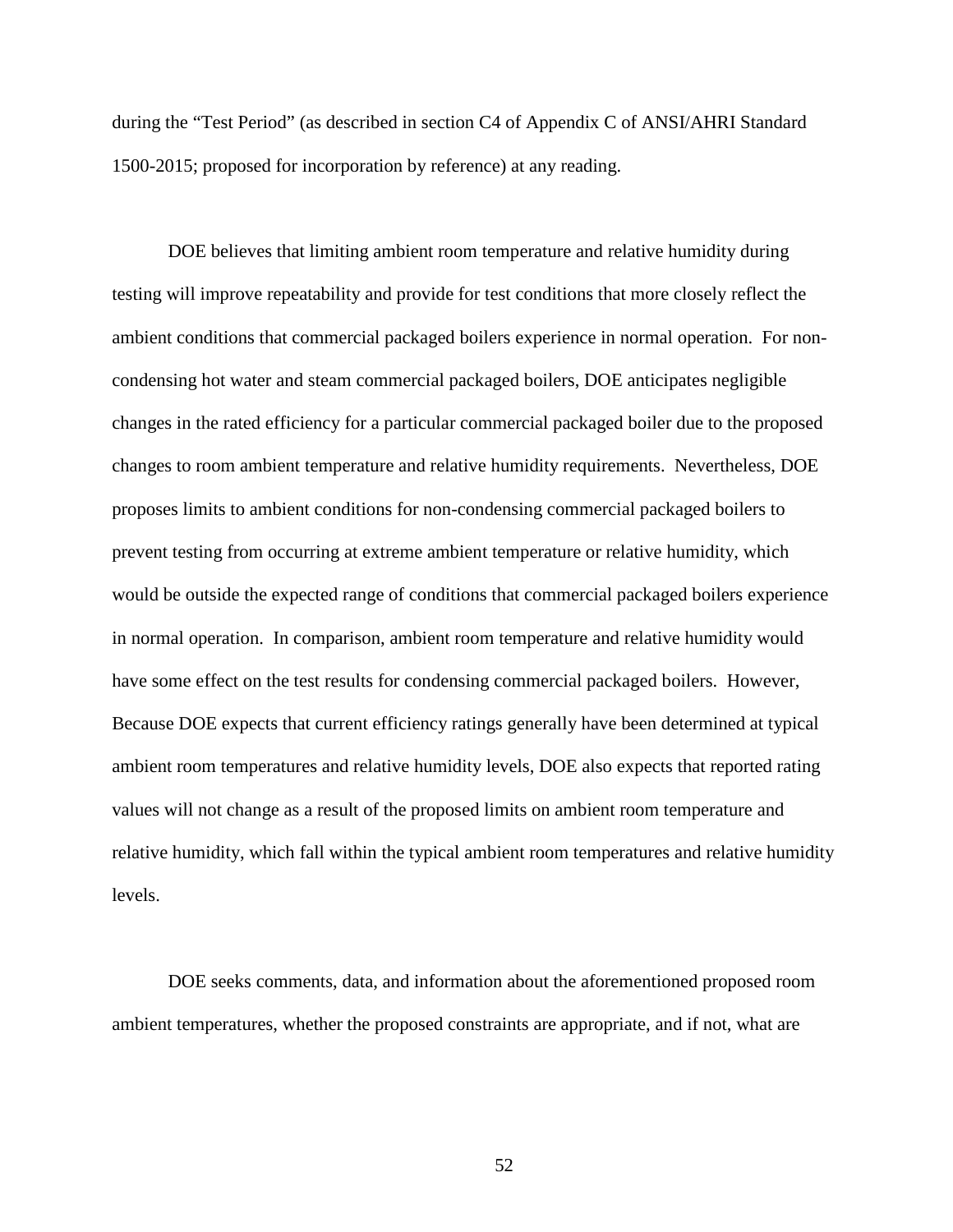appropriate constraints on room ambient temperature. This is identified as Issue [23](#page-101-2) in section [V.E.](#page-98-0)

### F. Setup and Instrumentation

In DOE's review of the existing test procedure, DOE identified several setup instructions and instrumentation requirements for which clarifications are expected to improve the accuracy and repeatability of test results. These include: (1) additional specifications regarding the steam riser/header geometry, (2) additional requirements regarding the use of steam condensate return piping, and (3) additional insulation requirements for the steam and water piping.

First, in section C2.3, "Steam Piping," of ANSI/AHRI Standard 1500-2015 (section 7.3 of BTS-2000), the description of the steam riser/header geometry may lead to different interpretations which can impact the amount of entrained water reaching the steam separator and result in variability in the measured thermal efficiency of commercial packaged boilers. Specifically, variations in the nominal pipe diameter or size of the pipe of the steam riser and the height of the steam riser above the water line may impact the amount of entrained water in the steam and may result in exceeding the DOE test procedure's 2 percent limit for moisture content in the steam. In order to reduce the amount of entrained water in the steam to satisfy this steam moisture requirement, the water level within the commercial packaged boiler is typically lowered during testing (within the allowable tolerance for the water level pursuant to manufacturer literature or ANSI/AHRI Standard 1500-2015 section C4.1.1.1.3, as applicable). However, lowering the water level inside the heat exchanger decreases the thermal efficiency of the commercial packaged boiler because as the water level is lowered, less heat exchanger surface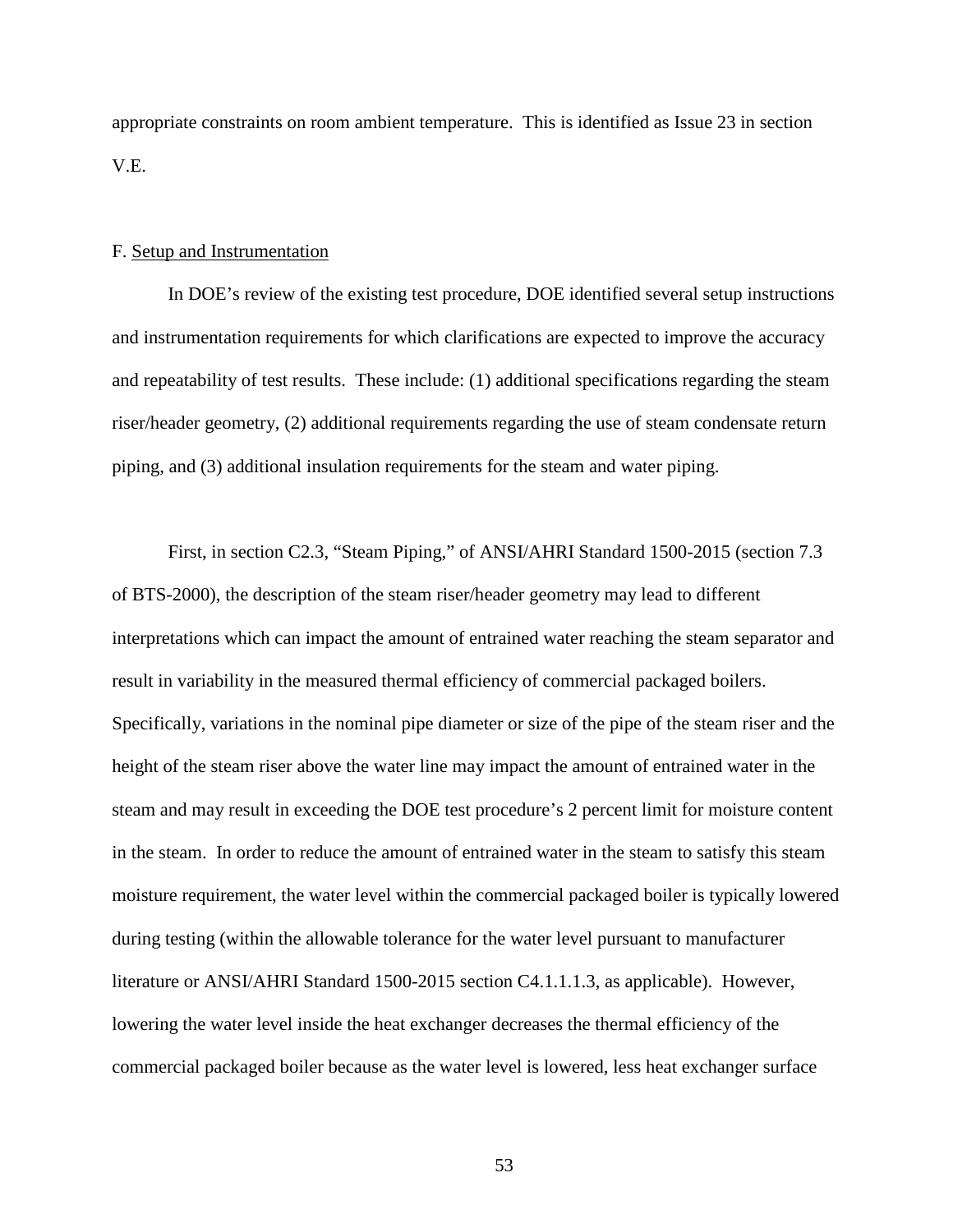area is in contact with water. Therefore, variations in the steam riser and header geometry can affect the amount of moisture in the steam and require changes in the water level to meet the 2 percent moisture content requirement, which can then result in decreased thermal efficiency measurements for the same commercial packaged boiler model.

To decrease the variability and increase the repeatability and precision of the DOE test procedure, DOE therefore proposes to clarify the description of the steam riser and header geometry in its test procedure. Specifically, DOE proposes to adopt section C2.3 of ANSI/AHRI Standard 1500-2015 with additional provisions regarding the description of the steam riser and header geometries. The proposed additional specifications and the reason for inclusion are as follows:

- No reduction in diameter shall be made in any horizontal header piping, as a reduction in pipe diameter in the horizontal header prevents entrained water from draining properly and typically leads to non-steady-state operation. In the case of commercial packaged boilers with multiple steam risers, the cross-sectional area of the header must be no less than 80 percent of the summed total cross-sectional area of the risers, and the header pipe must be constant in diameter along its entire length.
- The diameter of the vertical portion of the steam condensate return pipe that is above the manufacturer's recommended water level may be reduced to no less than one half of the header pipe diameter to ensure adequate operation of the return loop and draining of entrained water back into the commercial packaged boiler.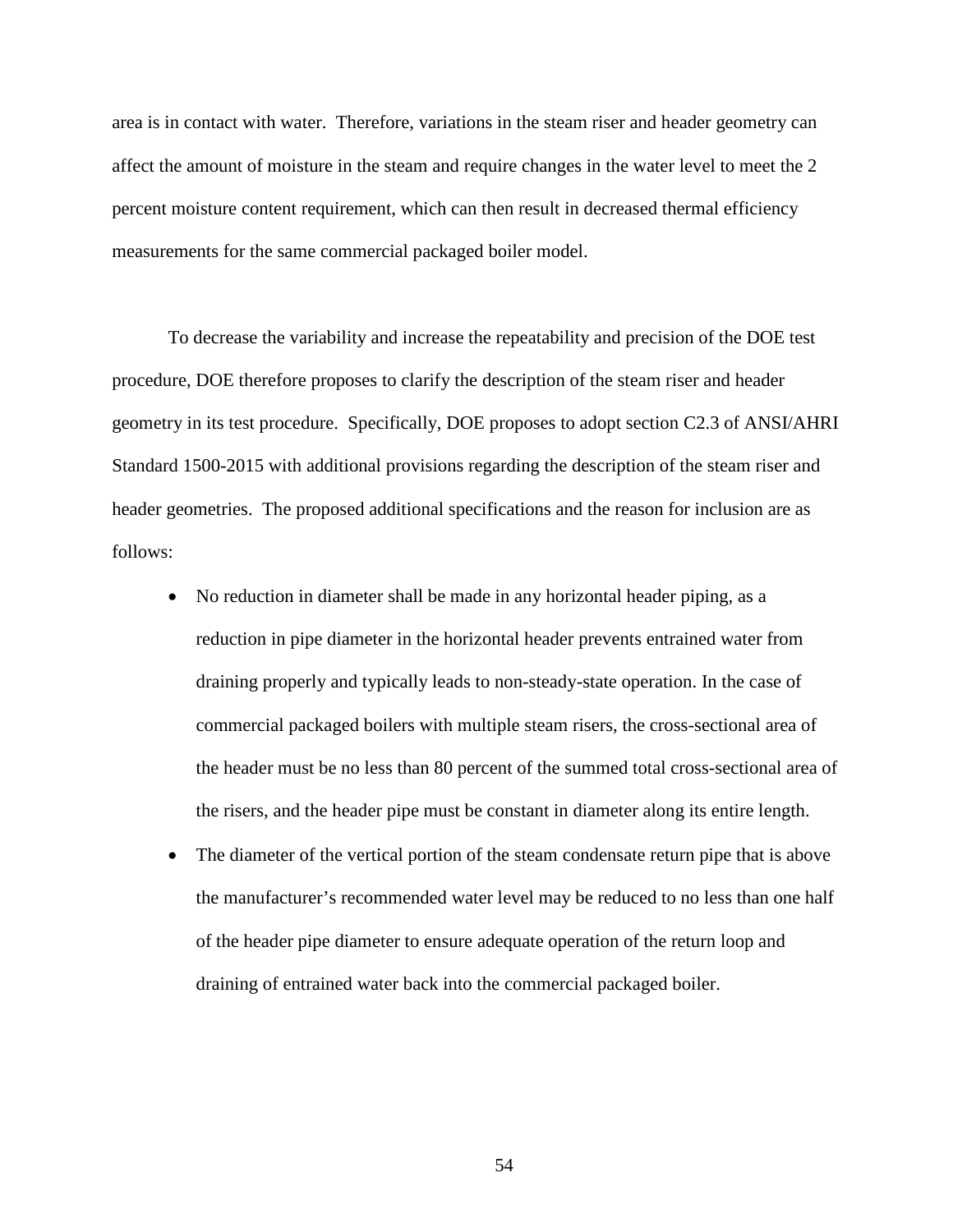DOE notes that section C2.3 of ANSI/AHRI Standard 1500-2015 specifies that the steam riser shall be connected in accordance with the manufacturer's instructions. However, in the event the manufacturer's literature does not specify necessary height and dimension characteristics for steam risers, headers, and return piping, DOE proposes the following requirements to ensure consistent and repeatable testing:

- The header pipe diameter must be the same size as the commercial packaged boiler's steam riser (steam take-off) pipe diameter. In the case of commercial packaged boilers with multiple steam risers, the cross-sectional area of the header must be no less than 80 percent of the summed total cross-sectional area of the risers, and the header pipe must be constant in diameter along its entire length.
- The height measured from the top of the header to the manufacturer's recommended water level must be no less than the larger of 24 inches or 6 times the header pipe diameter.
- The distance between the vertical steam riser (steam take-off) leading to the water separator and the elbow leading to the condensate return loop must be a minimum of three (3) header pipe diameters to prevent entrained water from entering the separator piping.
- If a water separator is used, piping must pitch downward to the separator at a rate of at least 1/4 inch per foot of pipe length in order to assure proper collection of moisture content and steady-state operation during testing.
- A vented water seal is required in steam moisture collection plumbing to prevent steam from escaping through the moisture collection plumbing.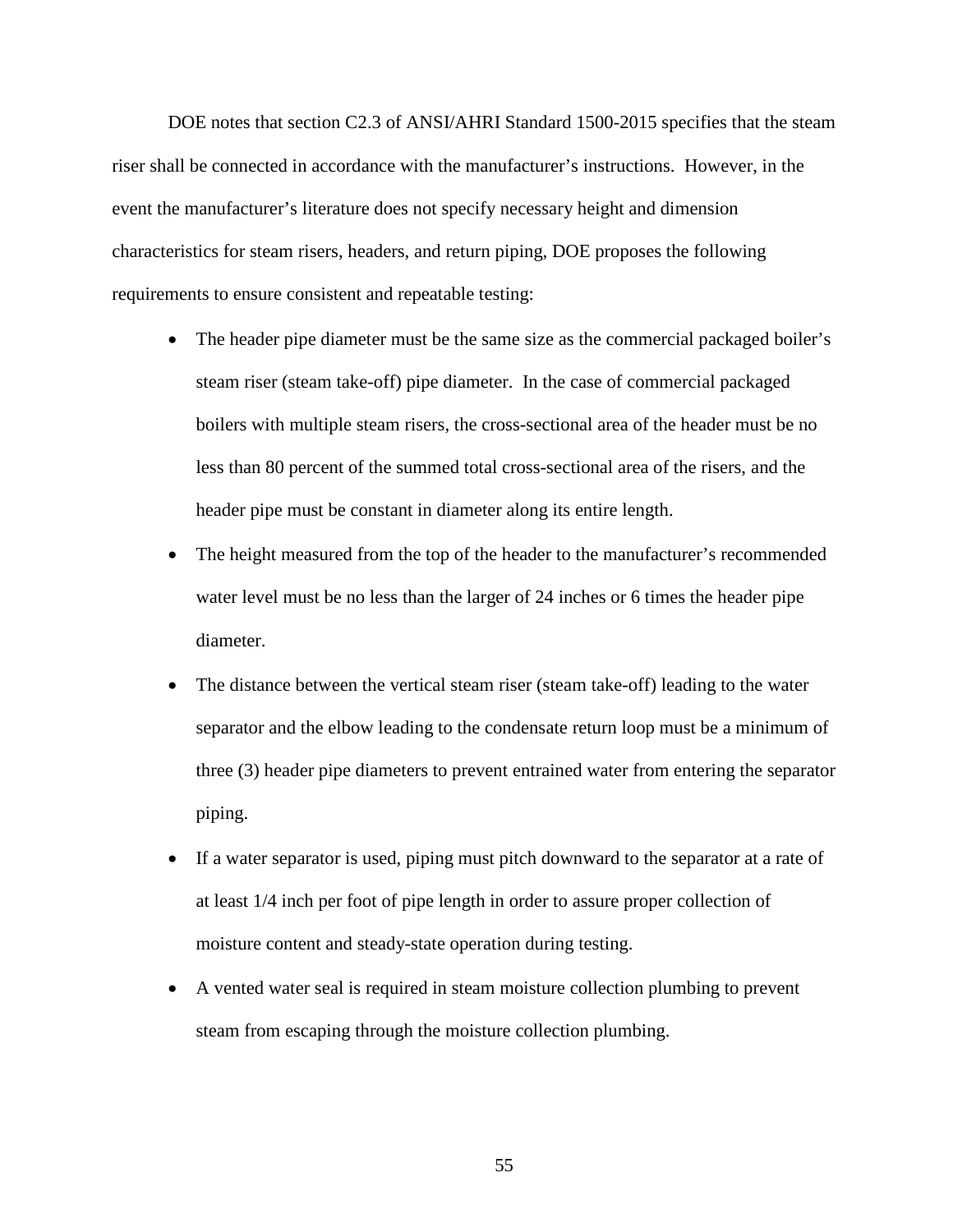DOE notes that header diameters that are larger than the diameter of the steam outlet can result in atypically low steam flow rate in the header, affecting carryover of entrained water, while smaller diameter headers may reduce the measured steam quality, possibly requiring tests to be conducted at lower water levels, which may result in lower efficiencies. Undersized headers with pipe diameters that are smaller than the diameter of the steam outlet on the commercial packaged boiler can also impede or prevent adequate draining of entrained water.

Second, Figure C5, "Suggested Piping Arrangement for Steam Boilers, Condensate Measurement," and Figure C7, "Suggested Piping Arrangement for Steam Boilers, Feedwater Measurement," in ANSI/AHRI Standard 1500-2015 both allow a steam commercial packaged boiler to be tested without a steam condensate return pipe. DOE proposes that all steam commercial packaged boiler test setups be required to include a steam condensate return pipe to minimize variation in tests. DOE also proposes to prohibit use of the "suggested" piping arrangements in Figures C5 and C7 for steam commercial packaged boiler testing setups. DOE believes these changes would ensure that commercial packaged boilers that typically require a steam condensate return pipe for adequate operation have one installed during testing. DOE believes that requiring a steam condensate return pipe, with the criteria specified in this section, would ensure consistent and repeatable test results. DOE further believes that such requirement would not have a significant impact upon thermal efficiency or steam moisture content for a steam commercial packaged boiler that may operate without a steam condensate return pipe.

Third, Sections C2.3 and C2.4 in ANSI/AHRI Standard 1500-2015 provide only minimal guidance about insulation requirements for steam and water piping components that are used in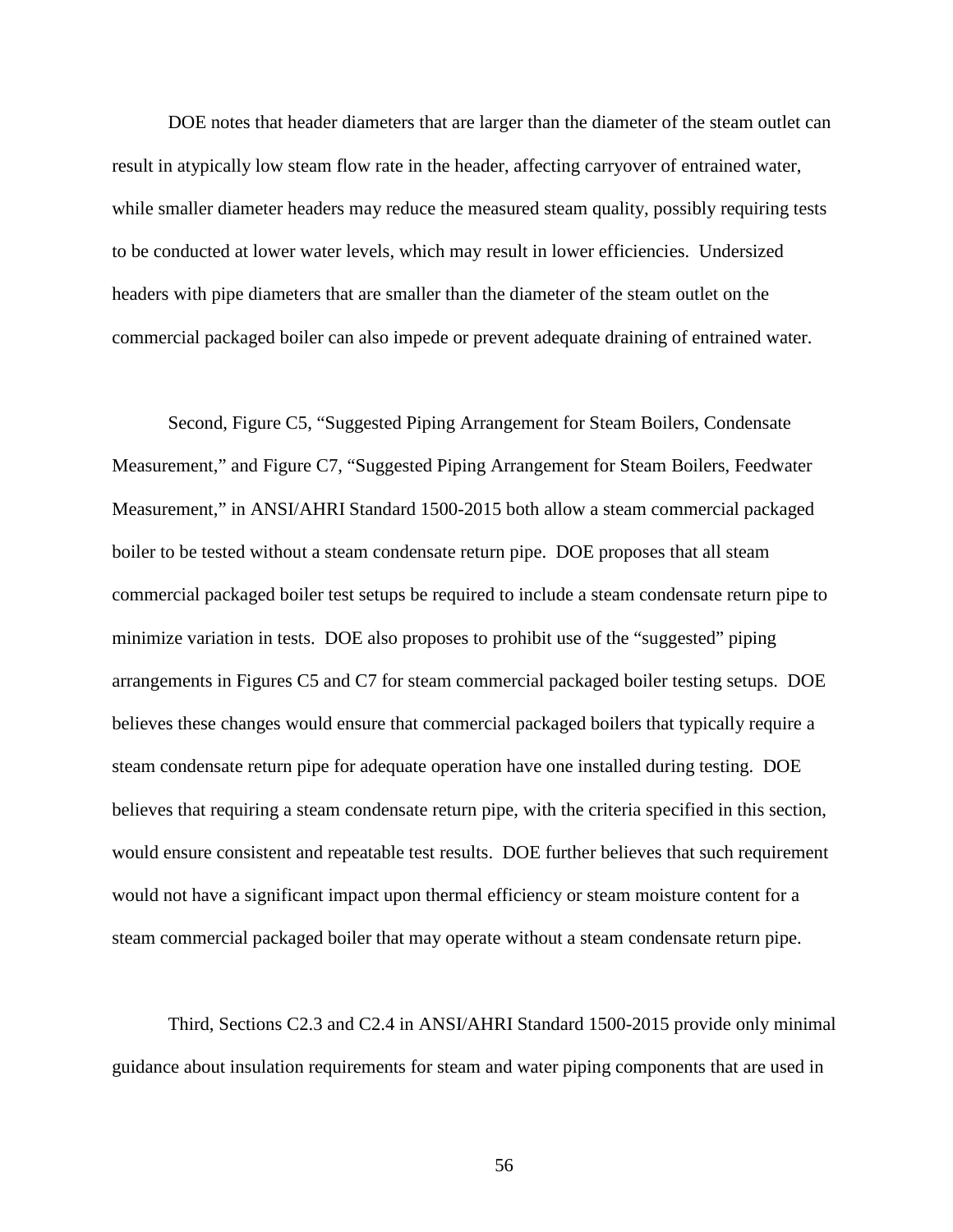the thermal efficiency test. To provide for repeatability and minimize heat losses in the piping, DOE proposes to adopt the minimum pipe insulation thickness and conductivity requirements in ASHRAE/IES Standard 90.1–2013, Table 6.8.3-1. DOE also believes these requirements would be more representative of insulation requirements for outlet piping used in most commercial applications.

In view of all the above, DOE seeks comment about its proposed changes to the steam riser, header, and return water loop testing requirements. This is identified as Issue [24](#page-101-3) in section [V.E.](#page-98-0)

DOE recognizes that for oil-fired commercial packaged boilers, burners are not always included when shipped from the manufacturer. In such cases, DOE proposes that the unit be tested with the particular make and model of burner certified by the manufacturer. Since each basic model distributed in commerce must be certified, DOE expects that using a manufacturer's certification will provide the most complete list of all burners for use with a particular boiler. Furthermore, DOE expects all burners specified in the installation and operation manual would be certified to the Department as part of the commercial packaged boiler basic model. If multiple burners are specified in the installation and operation manualor in one or more certification reports, then DOE proposes that any of the listed burners may be used for testing and all must be certified to the Department. DOE believes these provisions provide manufacturers with ample opportunity to specify burners that should be used with their commercial packaged boilers for testing, and will reduce ambiguity concerning what burner a commercial packaged boiler can be tested with. DOE believes these changes represent a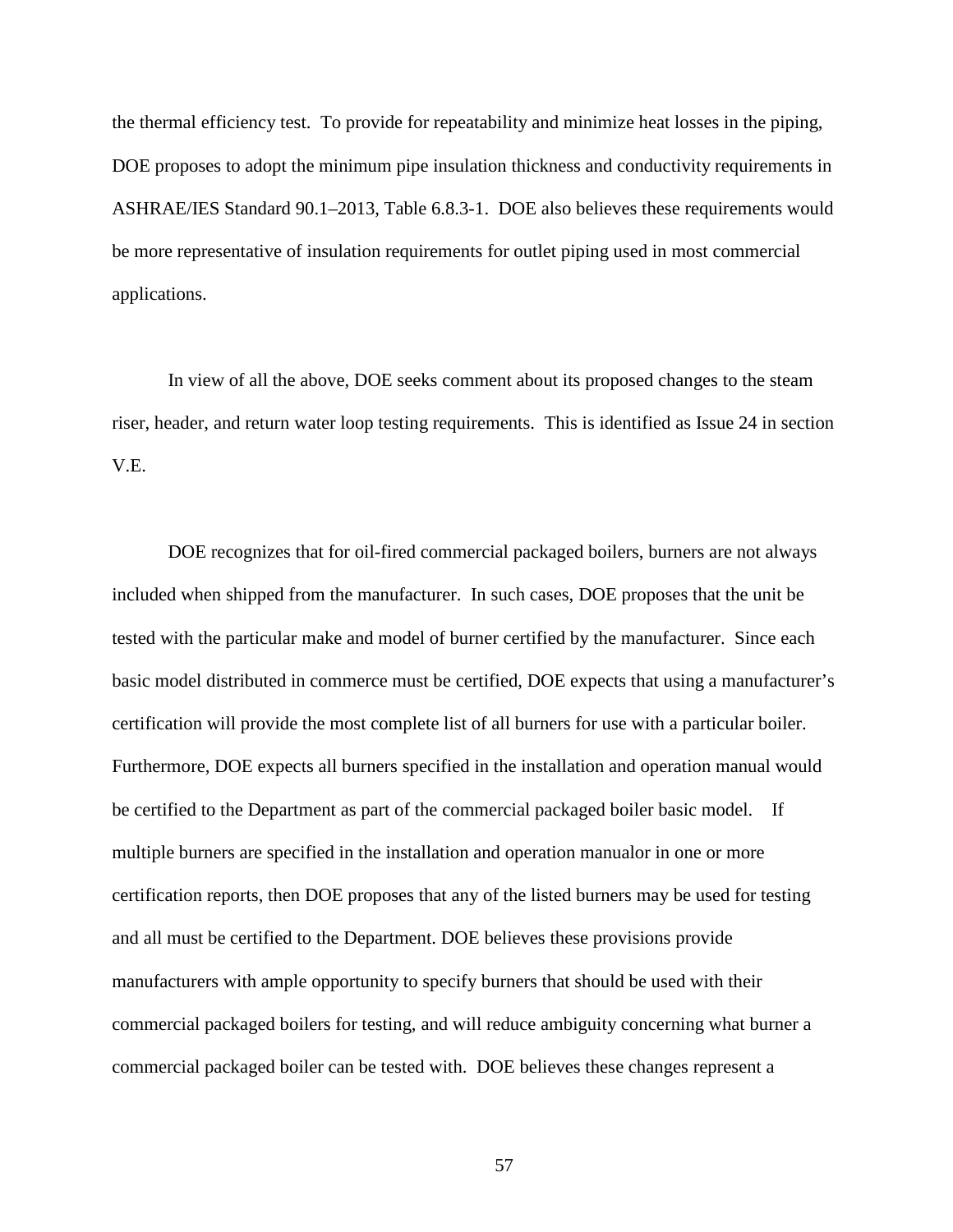clarification in how burners are specified and therefore does not anticipate any changes in ratings for commercial packaged boilers. DOE seeks comment regarding the specification of burners for oil-fired commercial packaged boilers and this is identified as Issue [25](#page-101-4) in section [V.E.](#page-98-1)

With respect to outdoor commercial packaged boilers, units with multiple outdoor venting arrangements provided by the manufacturer are required by ANSI/AHRI Standard 1500- 2015 section C2.2.5 to be tested using the arrangement having the least draft loss. However, draft loss is not defined nor are provisions provided in ANSI/AHRI Standard 1500-2015 for determining which arrangement has the least draft loss. DOE proposes language in its test procedure to clarify how this is determined, specifically by adding the straight lengths of venting for each arrangement supplied with the equipment and using the one with the shortest total length. DOE believes this is a clarification only and does not believe ratings for commercial packaged boilers would be affected by this clarification.

In addition to these proposed clarifications regarding the setup and configuration of commercial packaged boilers for testing, DOE proposes clarifications and provisions regarding the test instrumentation and calibration. Specifically, regarding section 7.6, "Application of Additional Instruments (Steam)," of BTS–2000 (now section C2.6 of ANSI/AHRI Standard 1500-2015), ABMA commented that references to mercury and use of a mercury manometer should be removed, suggesting that mercury is no longer an industry-acceptable pressure measuring fluid for testing steam boilers.<sup>[13](#page-58-0)</sup> (Docket EERE-2013-BT-STD-0030, ABMA, No. 14 at p. 3–4) DOE has concluded that the mercury-based instrumentation is outdated and recognizes that the ANSI/AHRI Standard 1500-2015 does not require or reference the use of mercury

<span id="page-58-0"></span> $13$  A "manometer" is an instrument that uses a column of liquid, such as mercury or water, contained in a glass or plastic tube and is used to measure the pressure of gases.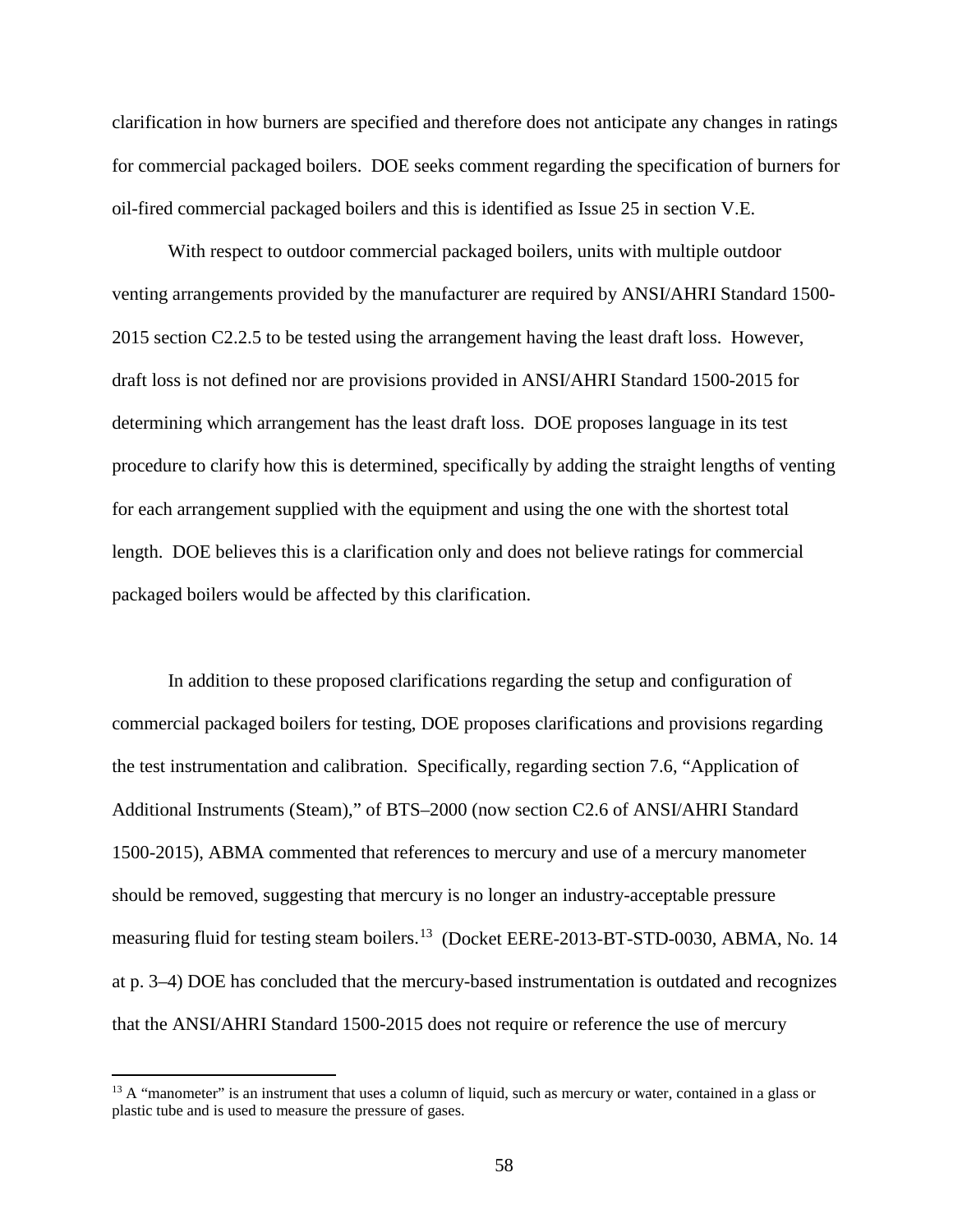manometers. As such, DOE notes that by incorporating by reference ANSI/AHRI Standard 1500-2015 as proposed in this NOPR, the DOE test procedure would no longer specify or reference use of mercury manometers (or other mercury-based instrumentation).

Additionally, ABMA suggested that some other required instrumentation prescribed in BTS–2000 is outdated and that some calculation methods contained therein are laborious. In particular, ABMA inquired whether an oxygen  $(O_2)$  combustion analyzer may be used to determine combustion efficiency rather than the existing calculation procedures if it can be shown that its results are equivalent. (Docket EERE-2013-BT-STD-0030, ABMA, No. 14 at pp. 3–4) ANSI/AHRI Standard 1500-2015 includes a methodology for using an  $O_2$  combustion analyzer for measurements of combustion efficiency, and DOE's proposal to incorporate by reference this industry standard would adopt this methodology. DOE recognizes ABMA's concern on this topic and seeks additional comments, and particularly data, about whether the oxygen combustion analyzer produces equivalent combustion efficiencies to the carbon monoxide (CO) and carbon dioxide  $(CO_2)$  calculations provided by ANSI/AHRI Standard 1500-2015 and BTS‒ 2000. This is identified as Issue [26](#page-101-5) in section [V.E.](#page-98-0)

DOE acknowledges that section C.1.1, "Calibration," of ANSI/AHRI Standard 1500- 2015 requires instruments to be calibrated to a recognized standard at regular intervals. DOE believes that such a requirement is sufficient for ensuring appropriate calibration procedures for applicable test equipment. However, in order to ensure accurate and repeatable test measurements, DOE is proposing a provision that would require all instrumentation to be calibrated at least once per year. For combustion measurement equipment (instruments listed in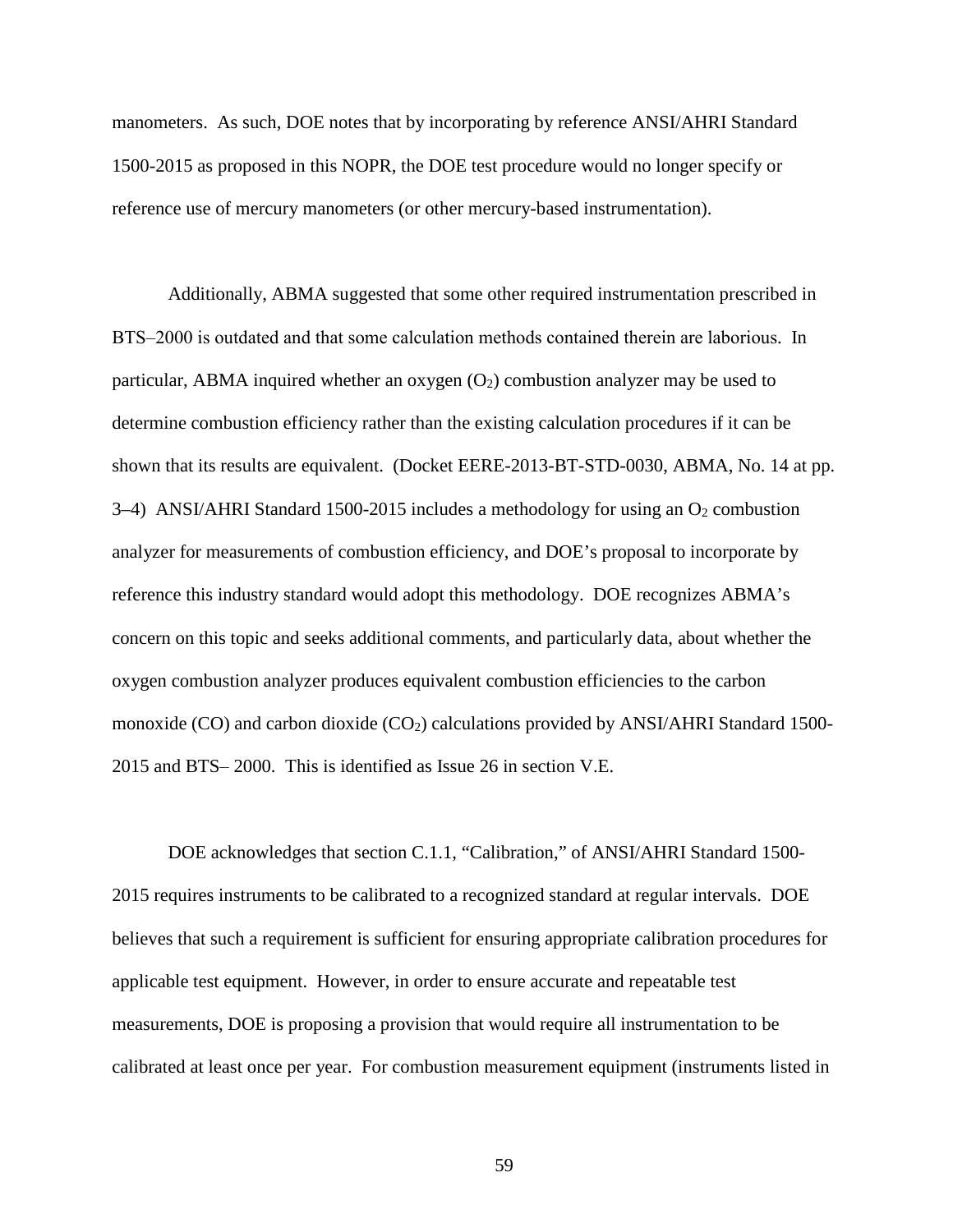the "Gas Chemistry" row of Table C1 in ANSI/AHRI Standard 1500-2015), DOE proposes to require calibration using standard gases with purities of greater than 99.9995 percent for all constituents analyzed. DOE acknowledges that manufacturers and laboratories may have existing calibration and documentation protocols in place that already meet these requirements.

Finally, DOE proposes to require that data obtained digitally be sampled and recorded at 30-second intervals or less, and data related to rates, flows, or flux be integrated over the 15 minute intervals required throughout ANSI/AHRI Standard 1500-2015. Data not related to rates, flows, or fluxes shall be averaged over the 15-minute interval. DOE proposes this requirement as a means of confirming that ambient condition requirements and water temperatures are maintained for the duration of the test. This requirement would apply to digital flow meters for measuring water flow. However, DOE proposes that this requirement would not apply to the use of a scale for measuring the weight of feedwater collected, which would continue to be recorded in 15-minute intervals as provided in ANSI/AHRI Standard 1500-2015. DOE seeks comment on its proposal to require digital data acquisition, and this is identified as Issue [27](#page-101-6) in section [V.E.](#page-98-0)

DOE seeks general comment as to the proposed clarifications to test procedure setup and instrumentation. This is identified as Issue [28](#page-101-7) in section [V.E.](#page-98-0)

## <span id="page-60-0"></span>G. Fuel Input Rate

In DOE's existing regulations, equipment classes and the standards that apply to them are determined partly on the basis of the size of the commercial packaged boiler. However, several terms are used interchangeably in BTS 2000, ANSI/AHRI Standard 1500-2015, and in the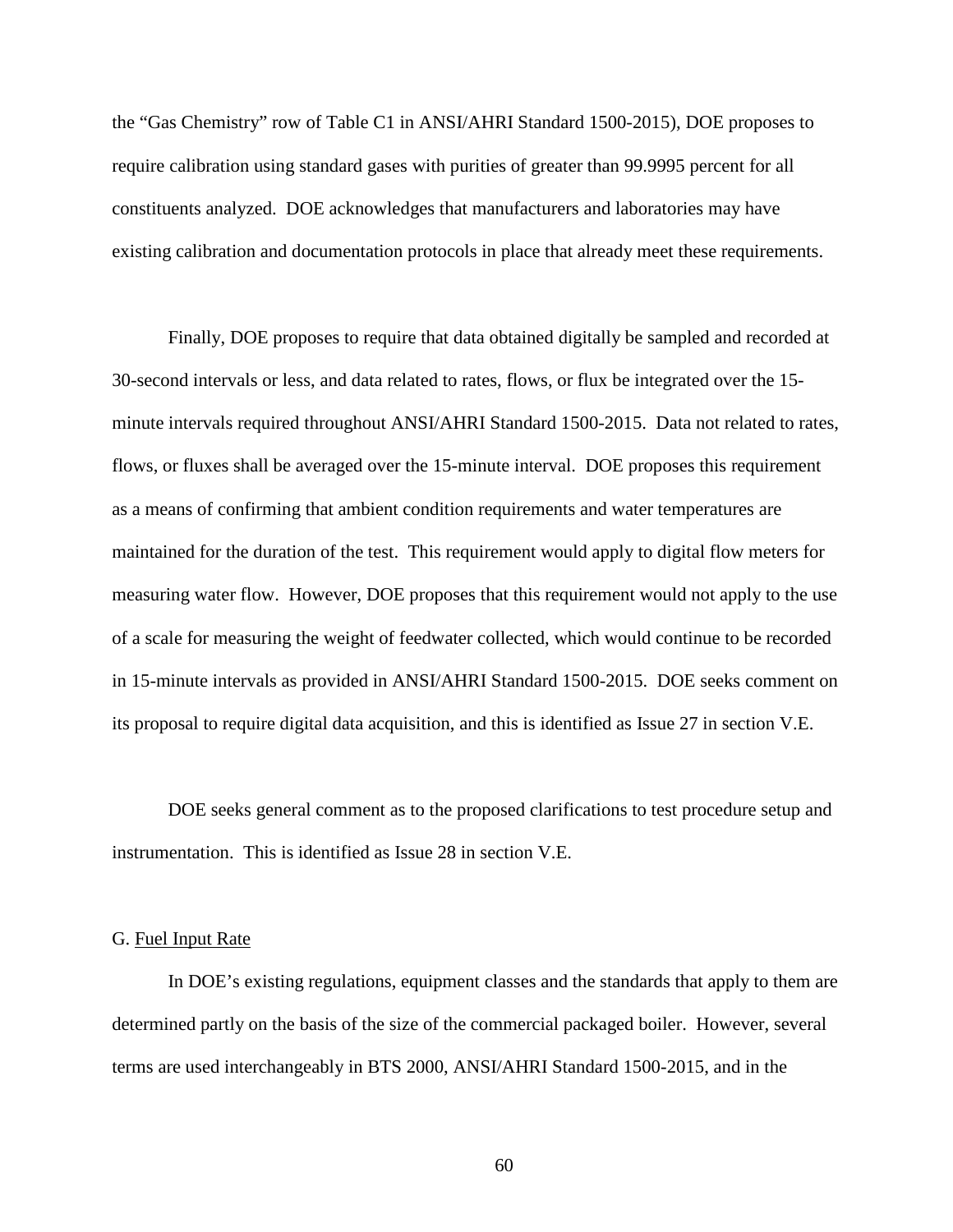existing DOE test procedure and energy conservation standards to describe the size of the commercial packaged boiler, each of which is derived from the maximum rated fuel input rate to the commercial packaged boiler. For example, the existing DOE test procedure for commercial packaged boilers at 10 CFR 431.86 uses the term "rated input capacity" and "fuel input" while the energy conservation standards for commercial packaged boilers at 10 CFR 431.87 use "capacity," "rated maximum input," "maximum rated capacity," and "size category (input)," all of which are intended to mean the same thing. BTS-2000, which is incorporated by reference in the existing DOE test procedure for commercial packaged boiler, uses the terms "input," "input rating," and "manufacturer's nameplate input." ANSI/AHRI Standard 1500-2015 defines "input rating" as the maximum Btu/h or gph [gallons per hour] input located on the Boiler rating plate. Furthermore, neither the existing DOE regulatory text nor BTS-2000 specify how to determine this "rated" or "nameplate" maximum fuel input rate for a commercial packaged boiler. However, BTS-2000 and ANSI/AHRI Standard 1500-2015 require that the input be within  $\pm 2$ percent of the "manufacturer's nameplate input" (BTS-2000) or "Input Rating" (ANSI/AHRI Standard 1500-2015).

To clarify how to determine the appropriate equipment class for commercial packaged boilers, DOE proposes to adopt a definition for the term "fuel input rate." DOE believes this is necessary to reduce ambiguity and standardize terminology throughout its commercial packaged boiler regulations. The proposed definition for "fuel input rate" states that it is determined using test procedures prescribed under 10 CFR 431.86 and represents the maximum rate, or "high fire rate," at which the commercial packaged boiler uses energy. DOE proposes to use this term in the division of equipment classes and applicable testing provisions to determine the fuel input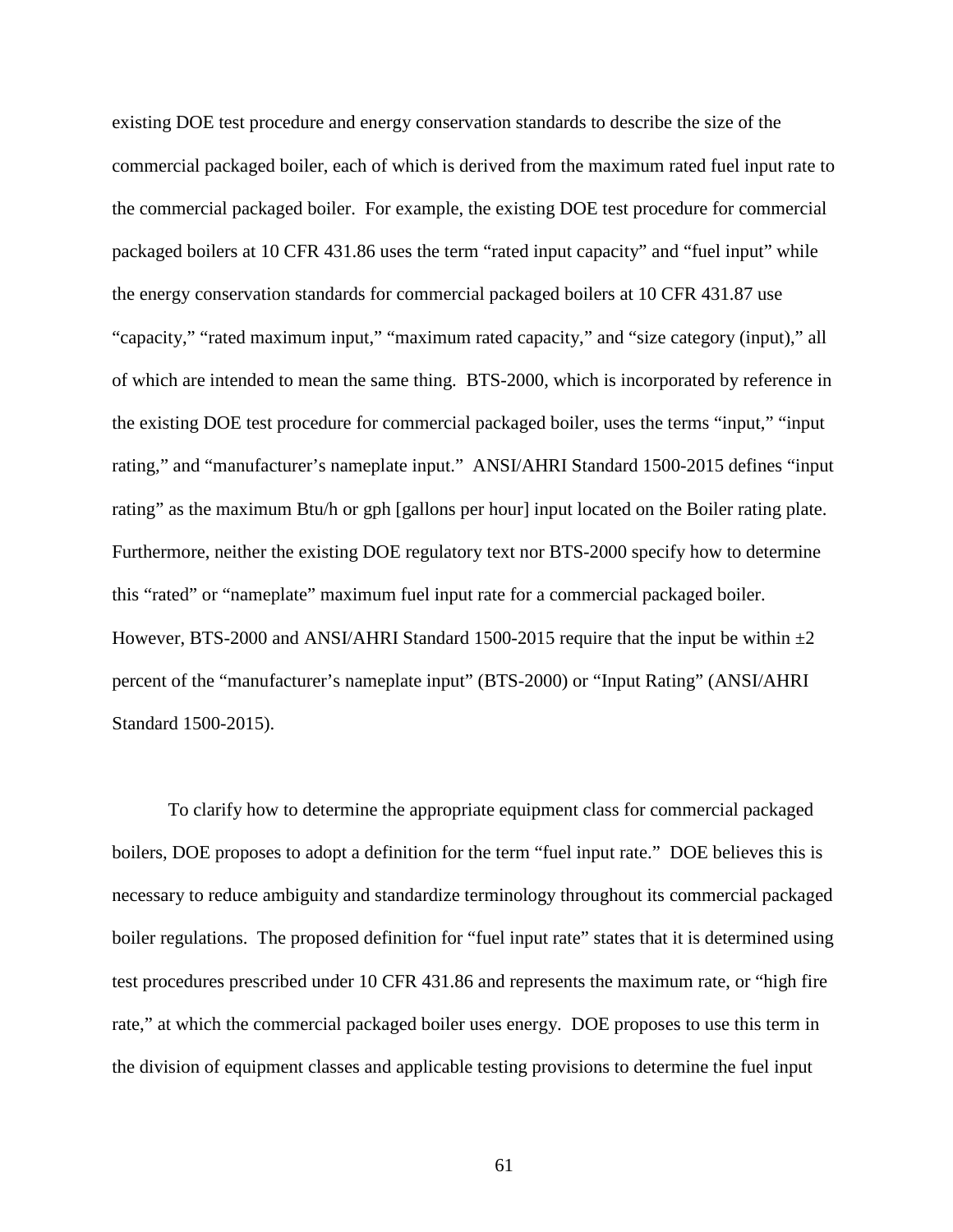rate. Manufacturers would be required to measure the fuel input rate during certification testing and use the mean of the measured values, after applying the applicable rounding provisions,  $^{14}$  $^{14}$  $^{14}$  in certification reports pursuant to 10 CFR 429.60(b)(2). DOE also notes that, for commercial packaged boilers certified using an AEDM, that AEDM would be used to determine the fuel input rate and the same rounding provisions would apply. DOE believes it is critical to clarify how the fuel input rate is to be determined because the applicable standards for a commercial packaged boiler are based in part on the fuel input rate of the commercial packaged boiler. These proposed additions would clarify for manufacturers what energy conservation standard applies to a given basic model.

DOE also proposes clarifications in its regulatory text that specify precisely how the fuel input rate is to be determined when using the DOE test procedure. DOE notes sections C4.1.1.2.3 and C4.1.2.2.3 of ANSI/AHRI Standard 1500-2015 require the total measured fuel input during the test to be within 2 percent of the "boiler Input Rating" and sections C4.1.1.1.4 and C4.1.2.1.5 require the measured fuel input rate, measured at 15-minute intervals to confirm steady-state, to be within 2 percent of the fuel input rate listed on the commercial packaged boiler nameplate. However, ANSI/AHRI Standard 1500-2015 does not specify the quantities and calculation procedure to be used in determining this value. DOE's clarifications specify the amount of oil or gas, as applicable, needed to ensure the fuel input rate is at steady-state (which is evaluated at 15-minute intervals). Moreover, DOE also proposes that steady-state is confirmed when the measured fuel input rate does not vary by more than  $\pm 2$  percent between 15 minute interval readings rather than in comparison to the commercial packaged boiler nameplate.

<span id="page-62-0"></span><sup>&</sup>lt;sup>14</sup> The proposed calculations for the fuel input rate include a rounding requirement to the nearest 1,000 Btu/h; this is discussed in this section [III.G.](#page-60-0)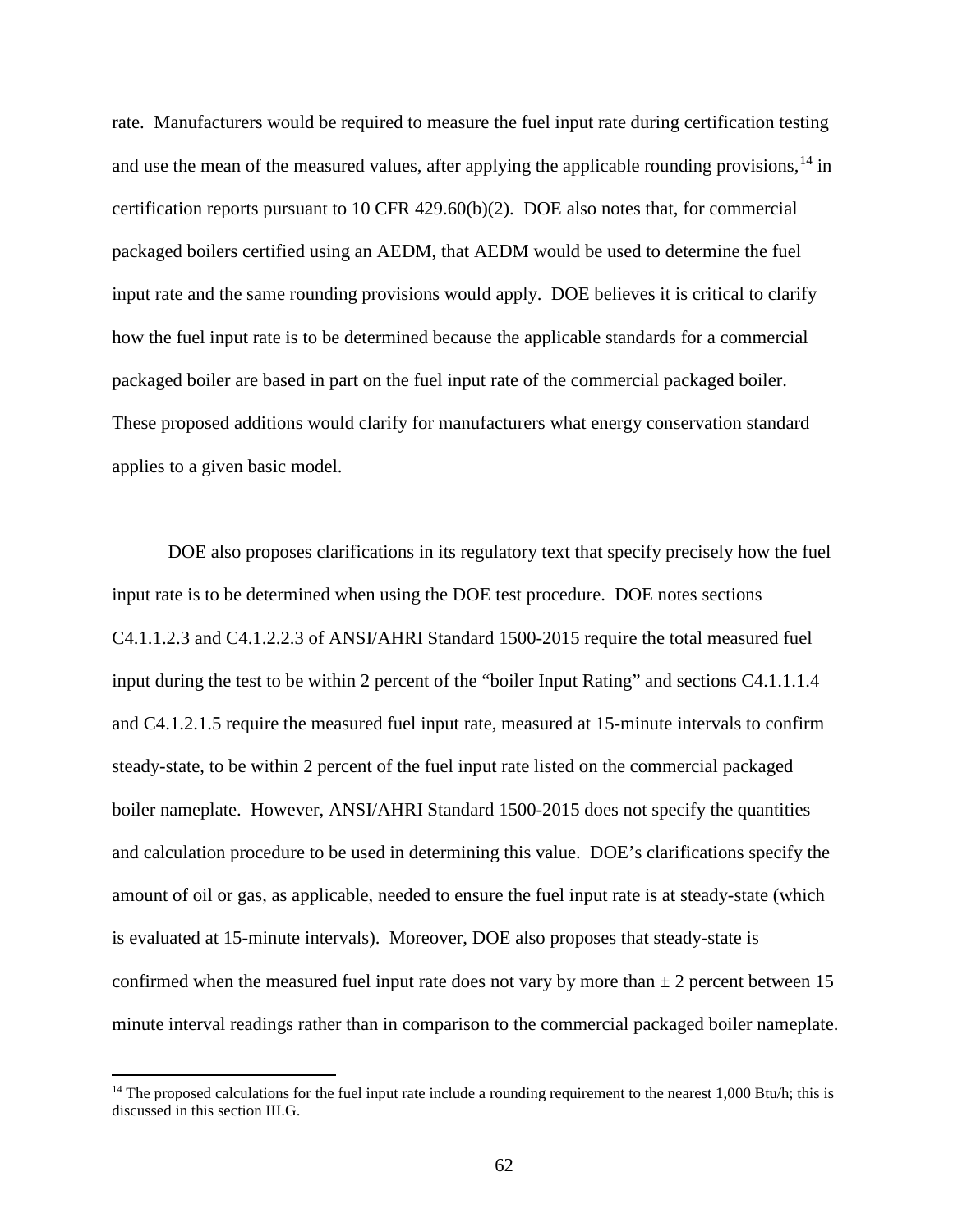Section 5.2.2 of ANSI/AHRI Standard 1500-2015 specifies rounding gross output (as defined in section 3.20 of ANSI/AHRI Standard 1500-2015) to the nearest 1,000 Btu/h. DOE does not propose to adopt this section of ANSI/AHRI Standard 1500-2015 because DOE regulations are not based on gross output. Instead, DOE proposes adding a requirement to the DOE test procedure that values of fuel input rate for each unit tested be rounded to the nearest 1,000 Btu/h. Also, the representative value of fuel input rate for a model would be rounded to the nearest 1,000 Btu/h for representation purposes (including certification).

Additionally, DOE proposes that, for its enforcement testing, this rate would be measured pursuant to 10 CFR 431.86 and compared against the fuel input rate certified by the manufacturer. If the measured fuel input rate is within 2 percent of the certified value, then DOE will use the certified value when determining equipment class and calculating combustion and/or thermal efficiency for the model. If the measured fuel input rate is not within  $\pm 2$  percent of the certified value, then DOE will follow these steps to bring the fuel input rate to within  $\pm 2$  percent of the certified value. First, DOE will attempt to adjust the gas pressure in order to increase or decrease the fuel input rate as necessary. If the fuel input rate is still not within  $\pm 2$  percent of the certified value, DOE will then attempt to modify the gas inlet orifice (e.g., drill) accordingly. Finally, if these measures do not bring the fuel input rate to within  $\pm 2$  percent of the certified value, DOE will use the measured fuel input rate when determining equipment class and the associated combustion and/or thermal efficiency standard level for the basic model. DOE proposes a fuel input rate tolerance of  $\pm 2$  percent based on the steady-state criteria already present in ANSI/AHRI Standard 1500-2015 sections C4.1.1.1.4 and C4.1.2.1.5, and believes that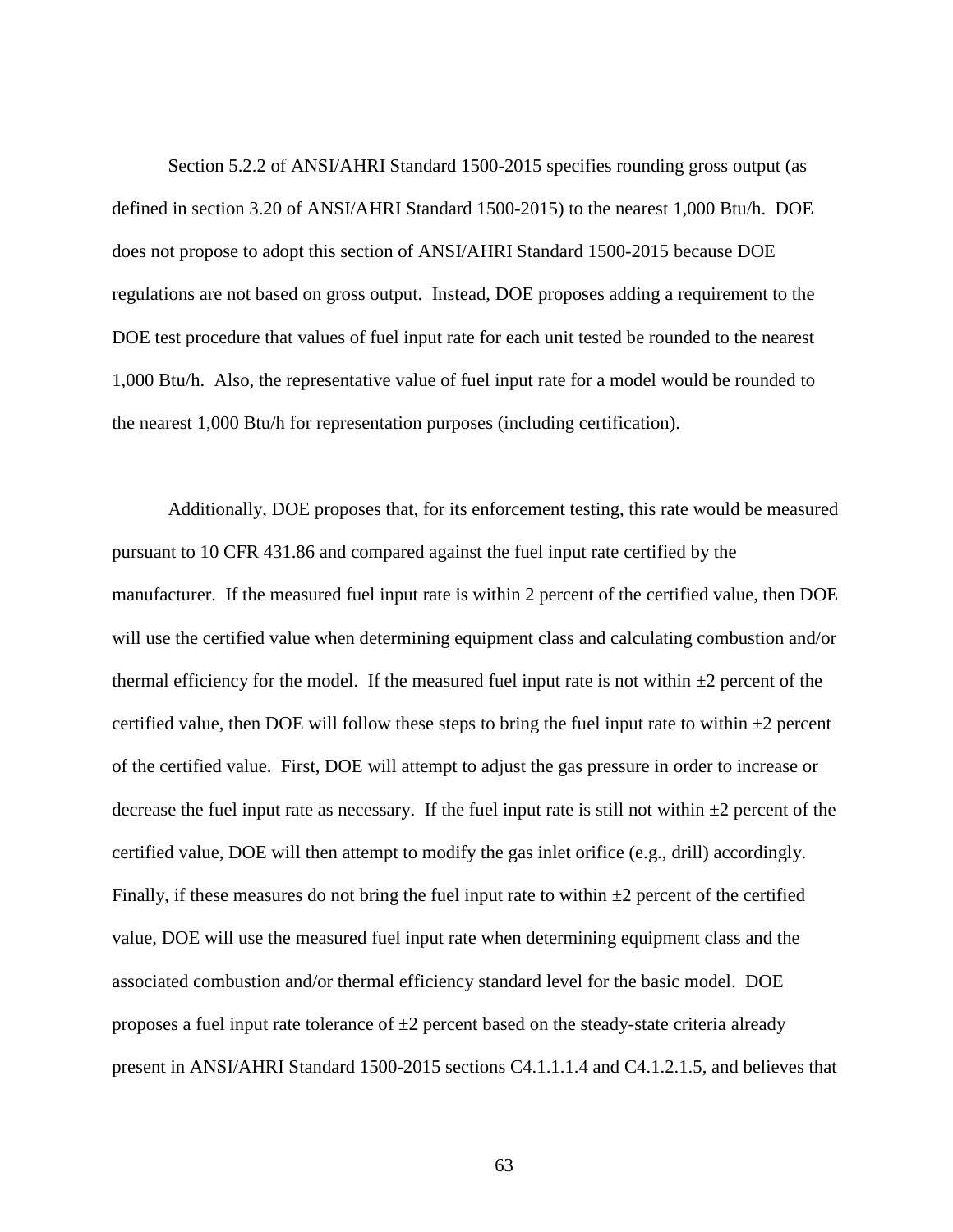such a requirement would not impose additional testing burden or affect ratings. DOE proposes this verification process to provide manufacturers with additional information about how DOE will evaluate compliance. DOE also notes that modification of the orifice to meet these conditions would not be considered a field constructed modification.

DOE considers these provisions to be clarifications to its test procedure, and this is supported by the existing requirement in BTS–2000 that the measured fuel input rate during testing must be within  $\pm 2$  percent of the fuel input rate listed on commercial packaged boiler nameplates. DOE seeks comment regarding its proposed definition and methodology for measuring and verifying fuel input rate and steady-state, identified as Issue [29](#page-102-0) in section [V.E.](#page-98-0)

#### H. Clerical Issues

DOE proposes an amendment to the regulatory text to clarify those places in AHRI/ANSI Standard 1500-2015 that refer to manufacturer's "specifications or recommendations," to mean as specified or recommended in the installation and operation manual shipped with the commercial packaged boiler or in supplemental instructions provided by the manufacturer pursuant to 10 CFR 429.60(b)(4). Furthermore, DOE proposes amendments to the regulatory text that clarify the order in which these manufacturer instructions must be used should a conflict arise between them. For parameters or considerations not specified by the DOE test procedure, the manual shipped with the commercial packaged boiler must first be consulted and used. Should the manual shipped with the commercial packaged boiler not provide the necessary information, the supplemental instructions must be consulted and used. The supplemental instructions provided pursuant to 10 CFR  $429.60(b)(4)$  do not replace or alter any requirements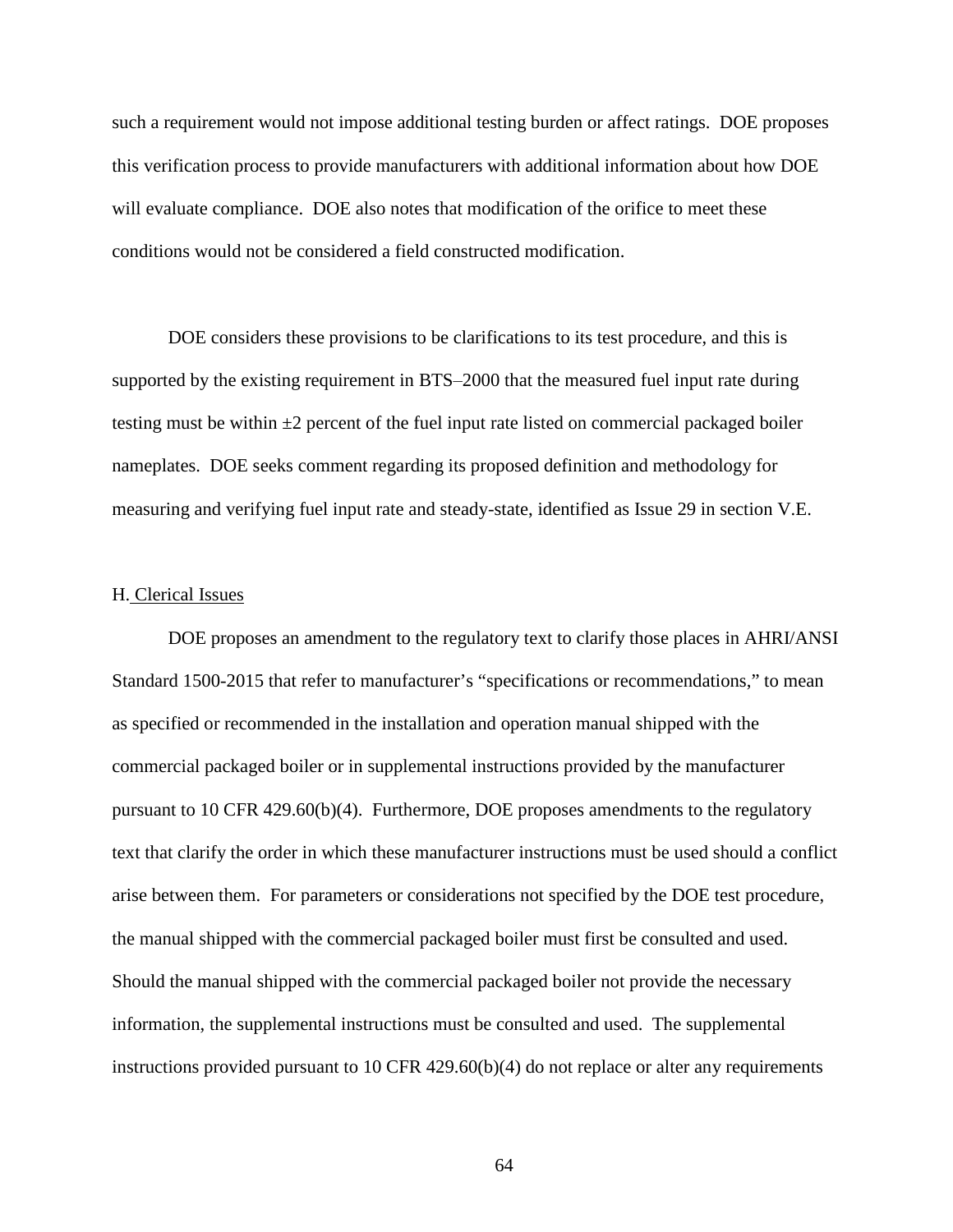in the DOE test procedure and are not meant to override the manual shipped with the commercial packaged boiler. In cases where these supplemental instructions conflict with any instructions or provisions provided in the manual shipped with the commercial packaged boiler, the manual shipped with the commercial packaged boiler must be used. DOE also proposes to clarify that unless otherwise noted, in all incorporated sections of ANSI/AHRI Standard 1500-2015 the term "boiler" means "commercial packaged boiler" as defined in 10 CFR 431.82.

DOE found two clerical issues in its review of ANSI/AHRI Standard 1500-2015. First, DOE notes that while section C2.3 of ANSI/AHRI Standard 1500-2015 anticipates that steam could be superheated and therefore temperature measurement of the steam would be required, it does not provide sufficient steam property tables or provisions for using the superheated steam temperature for calculating the thermal efficiency. DOE therefore proposes provisions for using this temperature and includes expanded steam property tables. Second, DOE notes that section C4.1.1.1.2 of ANSI/AHRI Standard 1500-2015 states that tests shall be conducted at atmospheric pressure or at the minimum steam pressure required to comply with Section 5.3.5. However, Section 5.3.5 describes the hot water rating conditions for ANSI/AHRI Standard 1500-2015. DOE believes that this was intended to refer instead to Section 5.3.6, and therefore proposes language in order to correct this.

Upon review of its definitions at 10 CFR 431.82 concerning commercial packaged boilers, DOE determined that additional description of the term "combustion efficiency" was warranted and is therefore proposing to modify that definition. Specifically, the existing definition for "combustion efficiency" does not describe what the metric represents and so DOE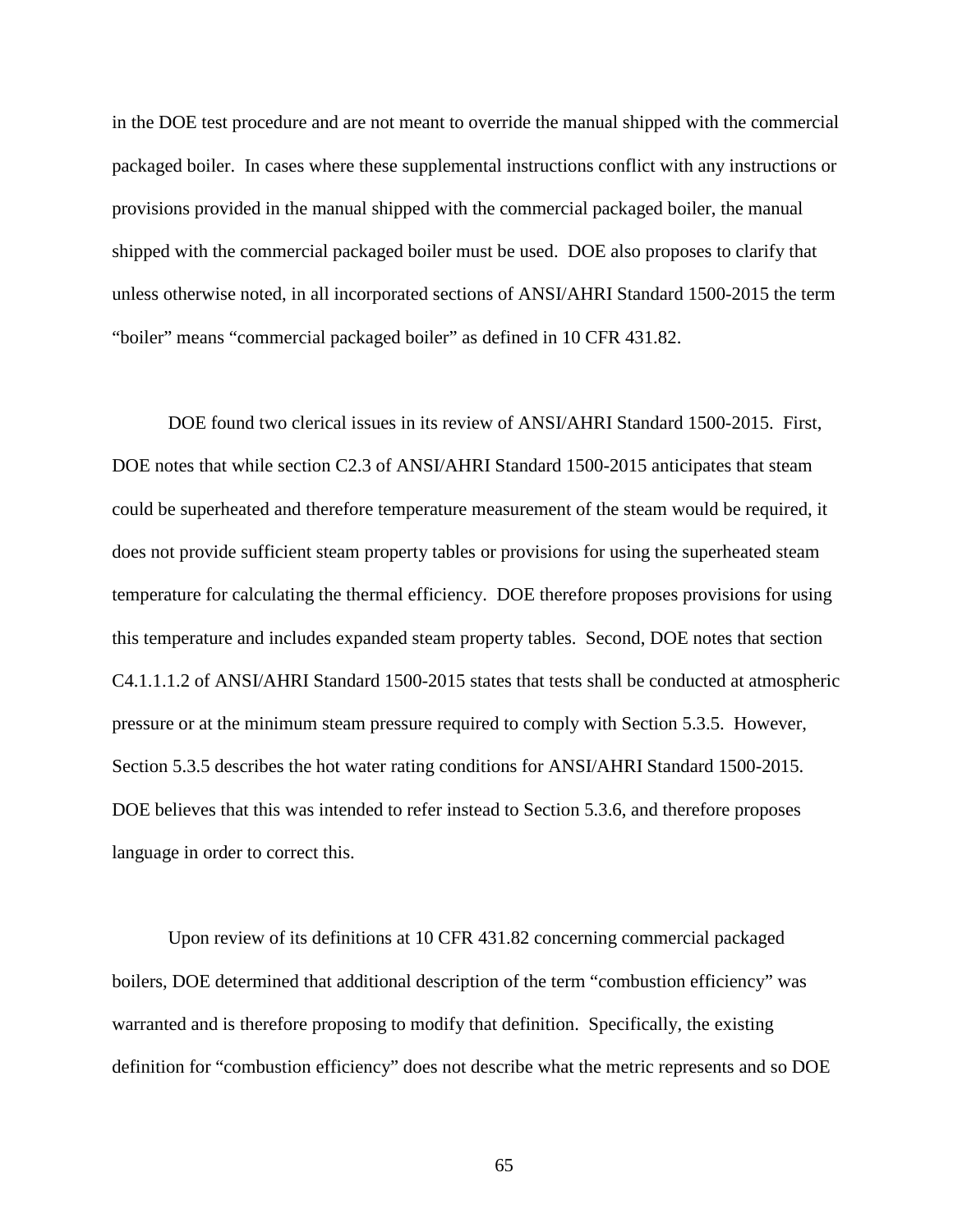is proposing additional language to indicate that the combustion efficiency measures how much of the fuel input energy is converted to useful heat in combustion.

DOE proposes rounding requirements for thermal efficiency and combustion efficiency values. DOE notes that while section 5.2.1 of ANSI/AHRI Standard 1500-2015 includes rounding requirements to the nearest tenth of a percent for thermal and combustion efficiency, DOE proposes to clarify in its regulations that values used for purposes of DOE compliance certification (representative values) must be values rounded to the nearest tenth of a percent.

With respect to the requirements for testing and certifying commercial packaged boiler models capable of supplying either steam or hot water, DOE notes that commercial packaged boilers that are capable of producing steam and commercial packaged boilers that are capable of producing hot water are subject to different energy conservation standards. However, DOE is also aware that some commercial packaged boiler models are capable of supplying both steam and hot water. DOE notes that such commercial packaged boiler models span two equipment classes (both the steam and hot water variations of the applicable fuel type and fuel input rate category combination) and therefore are subject to the energy conservation standards and testing requirements for both equipment classes. Models capable of producing both steam and hot water must be certified as two basic models.

DOE also proposes to move the requirements related to representative values of efficiency for such commercial packaged boilers. For commercial packaged boiler models capable of supplying either steam or hot water and with fuel input rate less than or equal to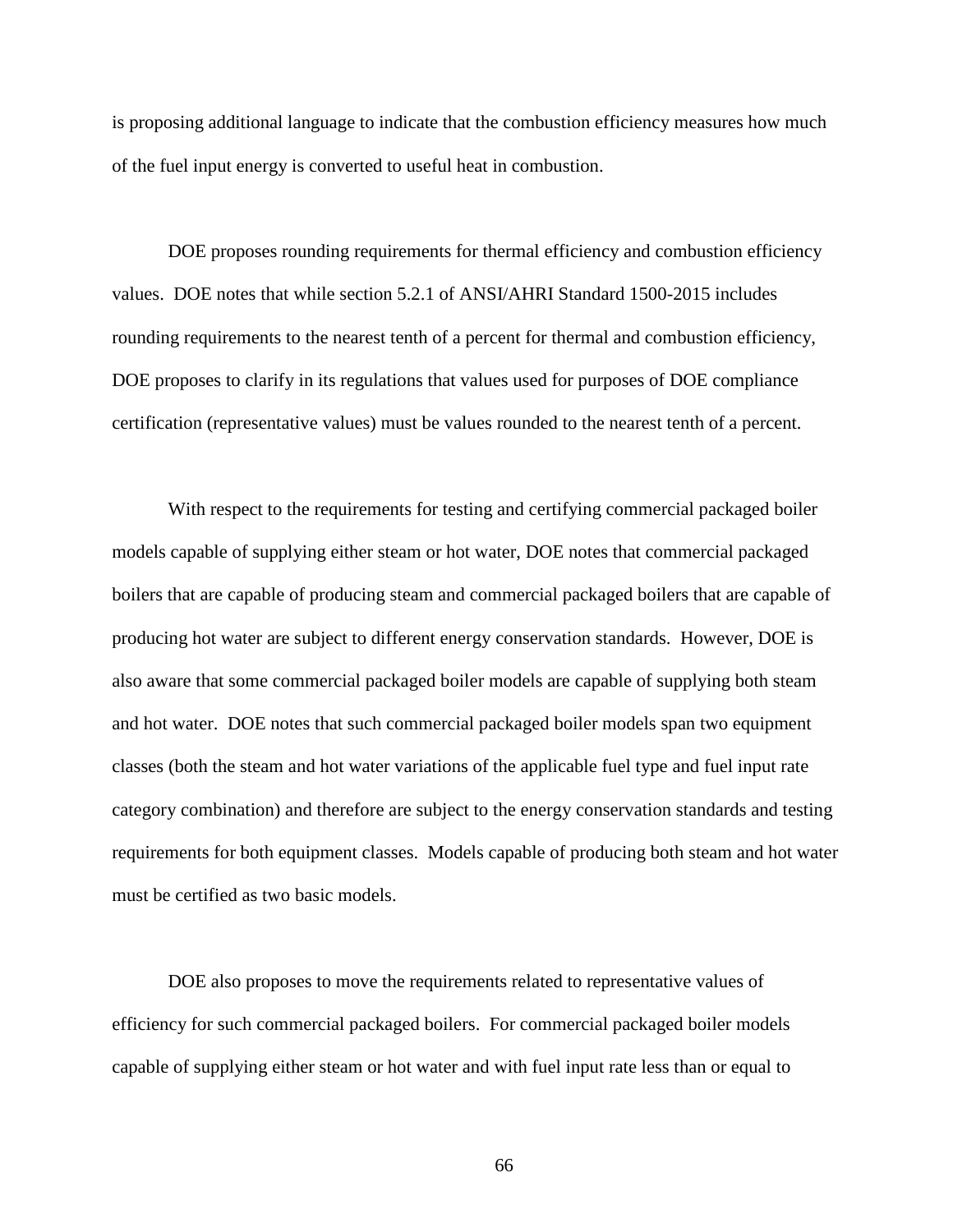2,500,000 Btu/h, under the existing test procedure (10 CFR 431.86(c)(2)(iii)) manufacturers must:

- Determine the representative value of the thermal efficiency in steam mode based on thermal efficiency in steam mode determined in accordance with the test procedure in §431.86 or determined with an AEDM; and
- Determine the representative value of the thermal efficiency in hot water mode based on either:
	- o The thermal efficiency in hot water mode determined in accordance with the test procedure in §431.86 or determined with an AEDM; or
	- o The thermal efficiency in steam mode determined in accordance with the test procedure in §431.86 or determined with an AEDM.

For commercial packaged boiler models capable of supplying either steam or hot water and with fuel input rate greater than 2,500,000 Btu/h, under the existing test procedure (10 CFR 431.86(c)(2)(iii)) manufacturers must:

- Determine the representative value of the thermal efficiency in steam mode based on thermal efficiency in steam mode determined in accordance with the test procedure in §431.86 or determined with an AEDM; and
- Determine the representative value of the combustion efficiency in hot water mode based on either: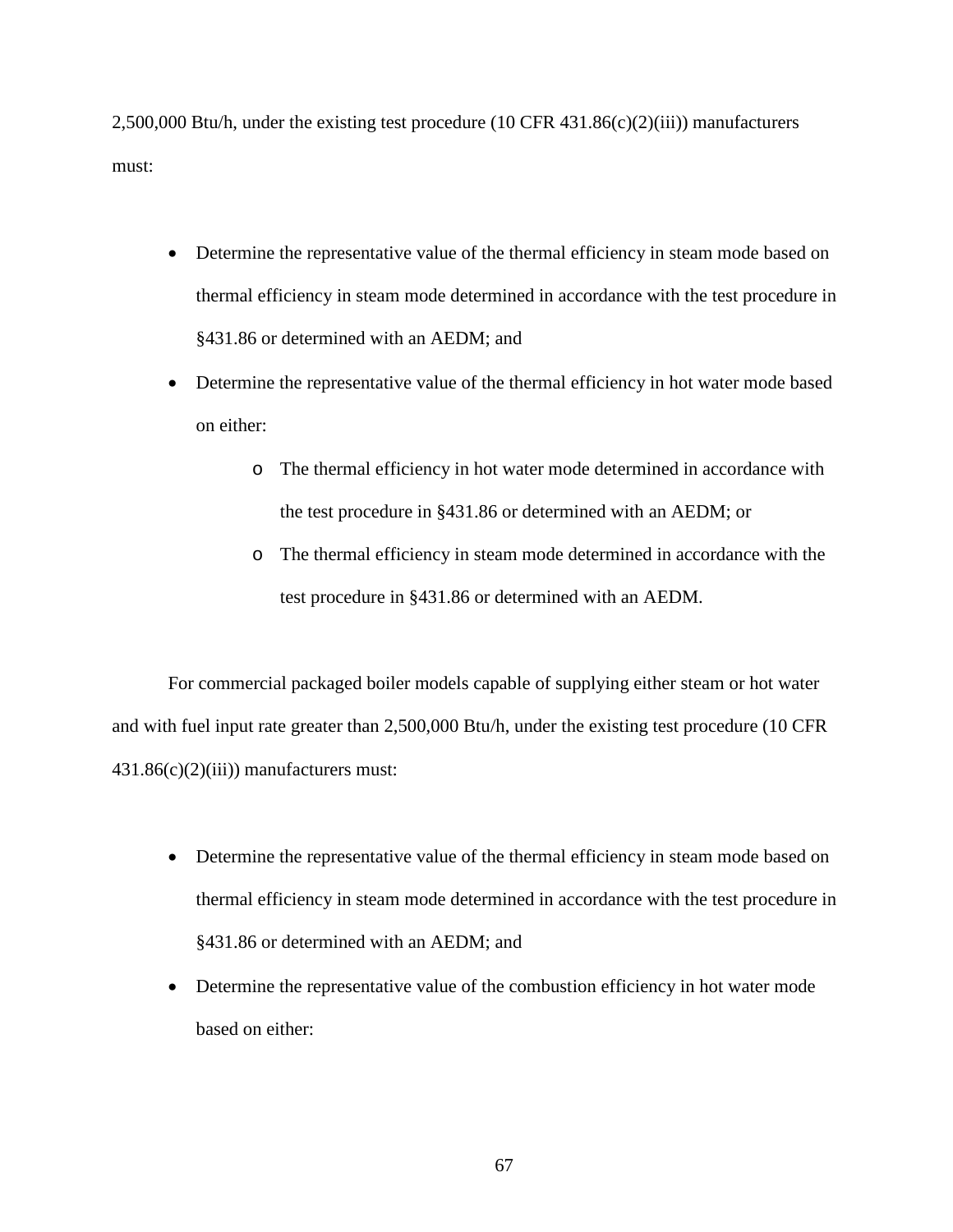- o The combustion efficiency in hot water mode determined in accordance with the test procedure in §431.86 or determined with an AEDM; or
- o The combustion efficiency in steam mode determined in accordance with the test procedure in §431.86 or determined with an AEDM.

DOE notes that these are existing provisions for such boilers at 10 CFR 431.86(c)(2)(iii) that establish the testing and rating requirements for commercial packaged boiler models capable of supplying either steam or hot water. Because provisions related to representations are typically in 10 CFR Part 429, DOE is moving and rephrasing these requirements. Therefore, DOE notes that these regulations do not alter testing or rating options compared to the existing test procedure.

DOE seeks comment on its proposed clerical corrections and clarifications, identified as Issue [30](#page-102-1) in section [V.E.](#page-98-0)

## I. Other Issues

In response to the September 2013 Framework document and February 2014 RFI, DOE received several comments about other issues, not discussed previously in this notice, concerning the test procedure for determining the energy efficiency of a commercial packaged boiler. These issues and comments are addressed in the following subsections.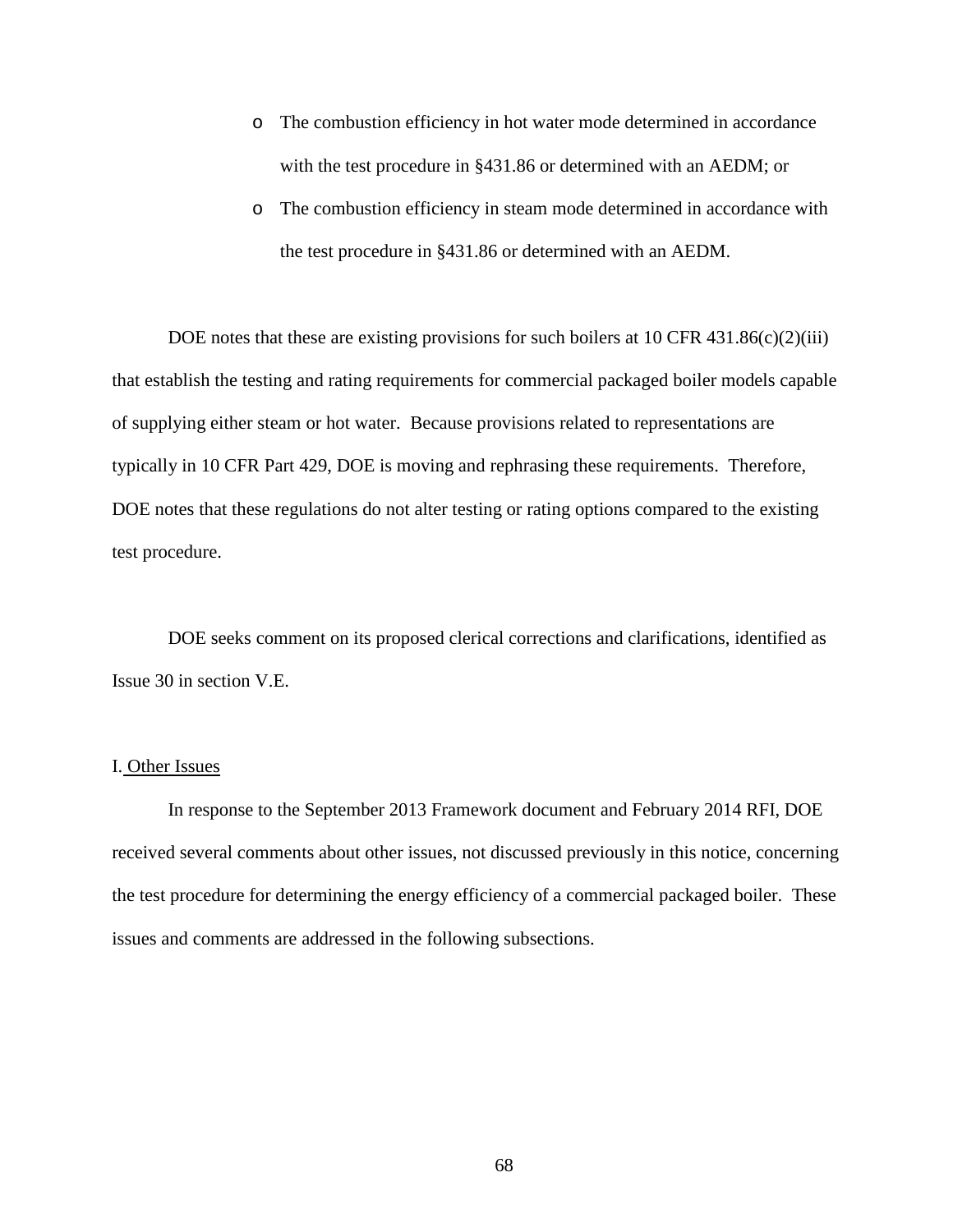1. Stack Temperature Adjustment for Using Combustion Efficiency in Steam Mode to Represent Hot Water Mode

DOE's existing test procedure allows commercial packaged boilers with fuel input rate greater than 2,500,000 Btu/h capable of producing steam and hot water to use the combustion efficiency as measured in steam mode to represent the combustion efficiency in hot water mode. 10 CFR 431.86(c)(2)(iii)(B). DOE has received multiple waiver requests that asked to use an adjustment to the stack temperature for using this rating method in order to more accurately reflect the combustion efficiency of a commercial packaged boiler operating in hot water mode. The adjustment is given by [Equation](#page-69-0) 2:

<span id="page-69-0"></span>
$$
T_{F,SS, adjusted} = T_{F,SS} - T_{sat} + 180
$$
 **Equation 2**

where  $T_{F,SS, adjusted}$  is the adjusted steady-state flue temperature used for subsequent calculations of combustion efficiency,  $T_{F,SS}$  is the measured steady-state flue temperature during combustion efficiency testing in steam mode,  $T_{sat}$  is the saturated steam temperature that corresponds to the measured steam pressure, and 180 is the hot water outlet temperature.

The proposed adjustment equation is derived by assuming that the heat transfer properties of the heat exchanger operating in hot water mode are roughly the same as the heat transfer properties of the heat exchanger operating in steam mode. This assumption is already implicit in the DOE allowance for using combustion efficiency ratings in steam mode to represent those in hot water mode, and, thus, this methodology is consistent with the intent of DOE's existing regulations. DOE believes that the methodology is technically sound and may result in more accurate representations of the performance of these commercial packaged boilers operating in hot water mode.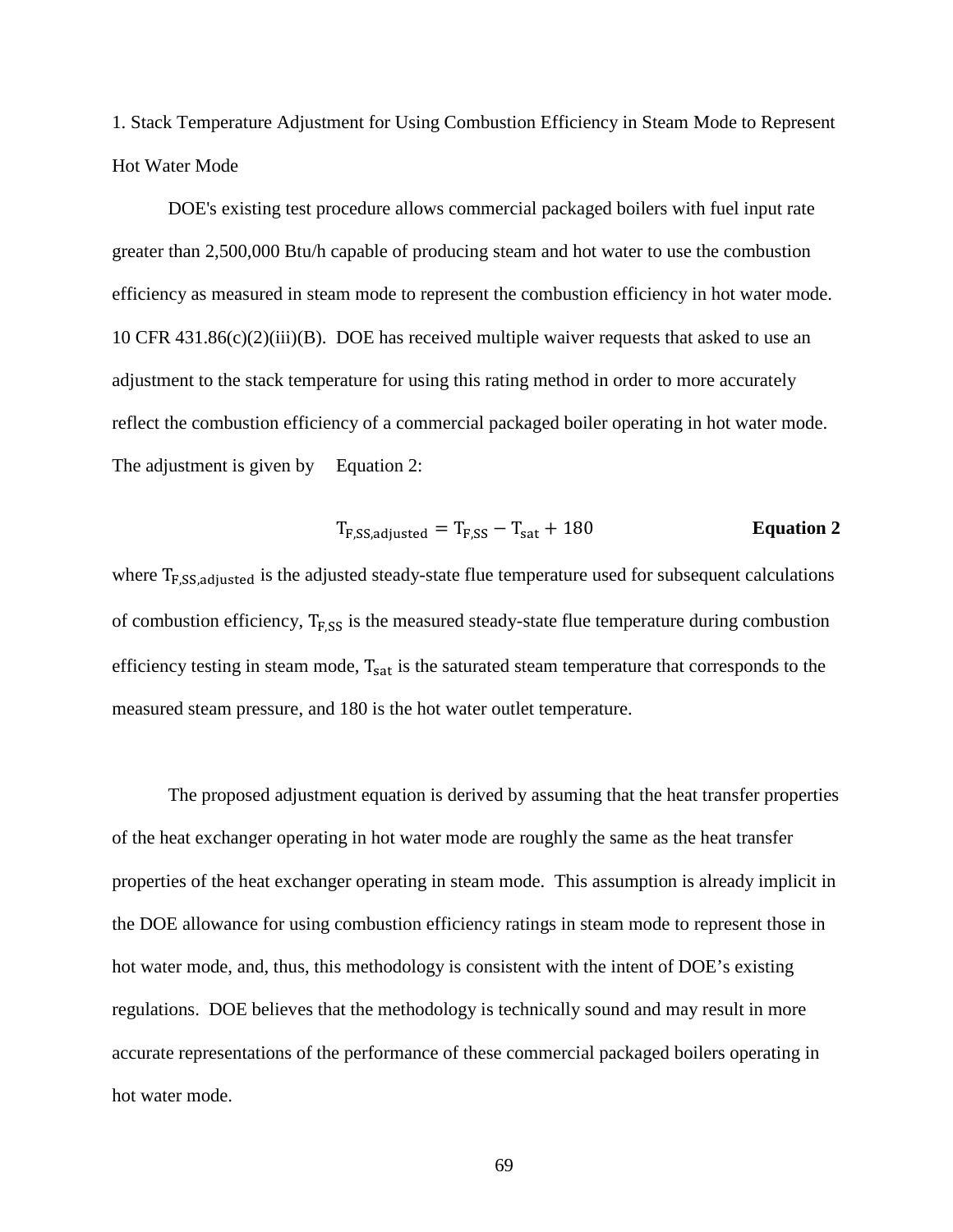However, to further validate the proposed procedure, DOE seeks comments, as well as sample stack temperature data, sample calculations and estimates of the impact of this methodology. This is identified as Issue [31](#page-102-2) in section [V.E.](#page-98-1)

Relatedly, DOE proposes additional provisions for enforcement testing of commercial packaged boilers that are capable of producing both steam and hot water. Specifically, DOE is proposing that DOE could choose to test a given model that is capable of producing both steam and hot water in either mode for the purposes of assessing compliance with the applicable standard. DOE seeks comment regarding this proposed provision, and this is identified as Issue [32](#page-102-3) in section [V.E.](#page-98-1)

# 2.Testing at Part Load

In response to the September 2013 Framework document, ACEEE, ASAP, and NRDC asserted that the existing DOE test procedure for commercial packaged boilers, which is based on BTS‒2000 and measures efficiency at peak load, is obsolete and that the rating method for boilers with modulating burners (including high/low fire) must incorporate some part-load efficiency measure. (Docket EERE-2013-BT-STD-0030, Joint Advocates, No. 16 at p. 2)

In the February 2014 RFI, DOE requested additional public comment, data, and information about adopting methodologies and measurements to determine part-load efficiency of commercial packaged boilers, including appropriate inlet and outlet water temperatures under part-load testing conditions, number of hours a modulating burner would operate under part-load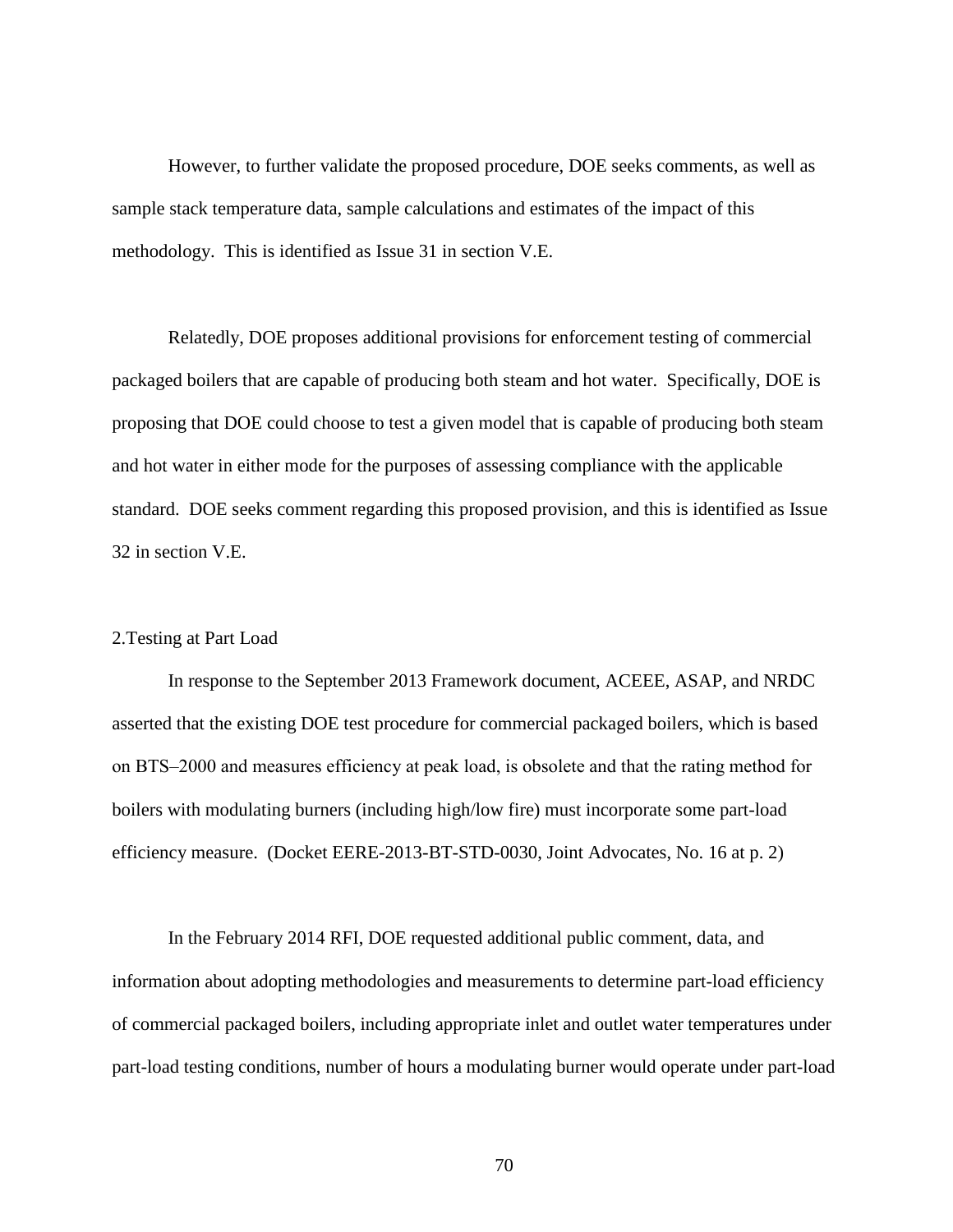and full-load conditions over the course of a year, and any added test burden to account for partload operation (e.g., measurement of jacket, sensible, and infiltration losses). 79 FR 9643, 9644.

ACEEE stated that whether for a fixed capacity or modulating boiler, the lower the inlet water temperature the higher the efficiency, and suggested that a boiler be rated at the lowest inlet water temperature permissible under a manufacturer's warranty. Also, in response to expected hours that modulating burners would operate under part-load and full-load conditions, ACEEE advocated for a review of industry designs, operational data, and simulations for boiler operation over the course of a year. (Docket EERE-2014-BT-TP-0006, ACEEE, No. 2 at pp. 2 and 3)

Burnham suggested using the same inlet/outlet water temperatures for part-load testing as for full [load] input testing because the design of modulating burners is indifferent to operating at full load or part load, and actual operation would vary according to the application. As for added test burden associated with part-load operation, Burnham asserted that test costs would double and that additional testing equipment would be needed to accommodate more precise control of lower flows and measurement. (Docket EERE-2013-BT-STD-0030, Burnham, No. 4 at pp. 1 and 2)

HTP stated that part-load testing would burden manufacturers when multiple operating conditions are required and, given possible misunderstanding of the systems-level aspects of efficiency, there may be market confusion over multiple efficiency ratings. HTP posited that DOE should only regulate single-point minimum efficiencies for commercial packaged boilers to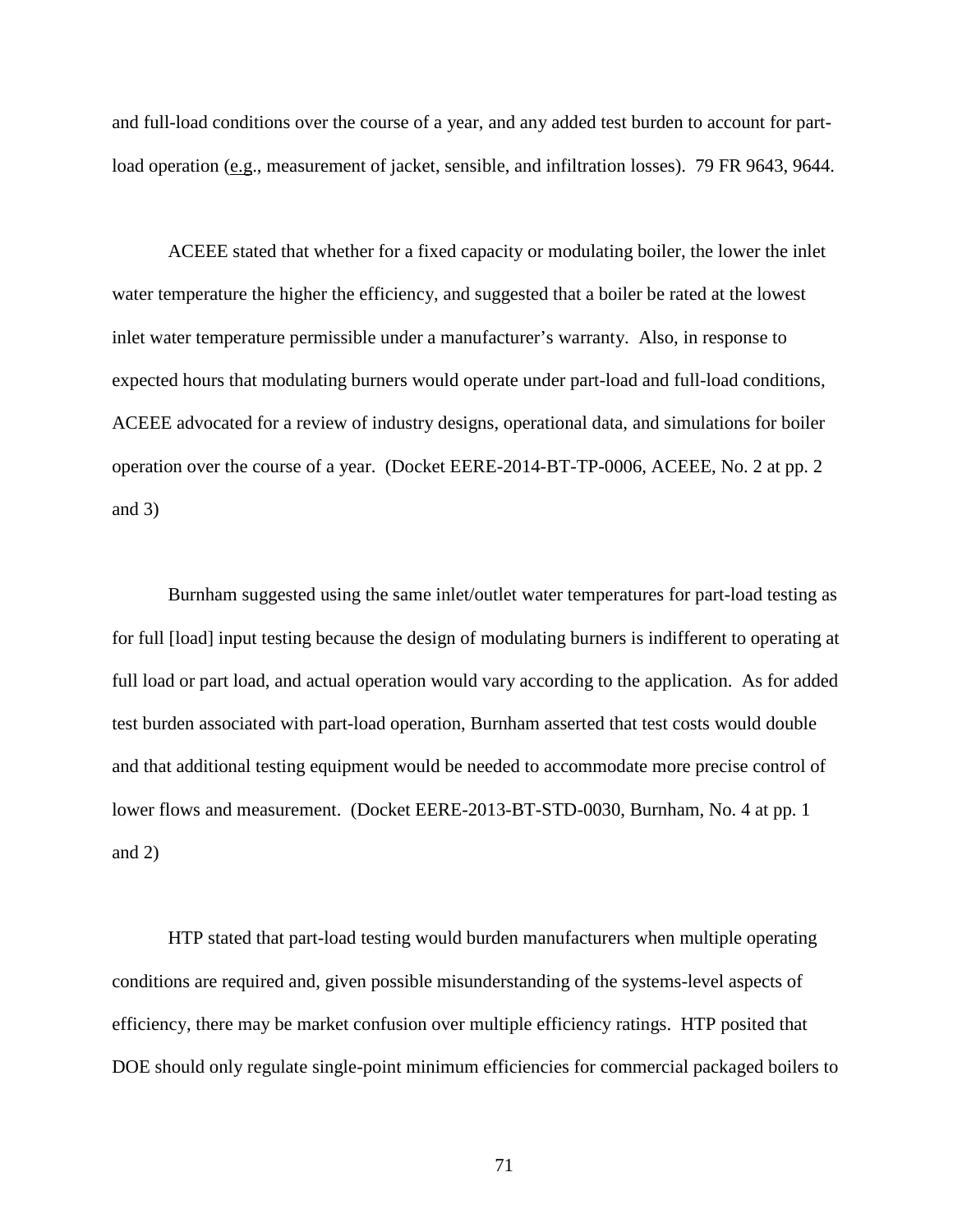maintain consistency with historical use of "high fire rate." (Docket EERE-2014-BT-TP-0006, HTP, No. 5 at p. 2)

Although ACEEE suggested that DOE require enough testing to describe the entire performance map of the boiler (Docket EERE-2014-BT-TP-0006, ACEEE, No. 2 at p. 1), several parties expressed the concern that additional test points would greatly increase the testing burden for minimal added benefit. (Docket EERE-2013-BT-STD-0030, ABMA, No. 39 at p. 68; Docket EERE-2014-BT-TP-0006, Burnham, No. 4 at p. 1; Docket EERE-2014-BT-TP-0006, HTP, No. 5 at p. 2)

DOE understands that while a modulating burner can greatly reduce the annual energy consumption of a condensing commercial packaged boiler, the effect of a modulating burner on the measured steady-state efficiency of a non-condensing commercial packaged boiler is small.<sup>[15](#page-72-0)</sup> Thus, DOE has tentatively determined that small increases in steady-state efficiency of noncondensing commercial packaged boilers at reduced firing rates do not warrant additional test procedures or efficiency metrics for non-condensing commercial packaged boilers operating at reduced firing rates. DOE also acknowledges the concerns from manufacturers (testing at different input ratings would require tests to be repeated, at least in part, multiple times). Therefore, DOE tentatively concludes that additional part-load testing for any commercial packaged boiler is not warranted at this time, but seeks further comment about part-load testing. This is identified as Issue [33](#page-102-0) in section [V.E.](#page-98-0)

<span id="page-72-0"></span><sup>&</sup>lt;sup>15</sup> See Lochinvar website for example efficiency curves at various firing rates: [http://www.lochinvar.com/products/documentation.aspx?mode=filetype&filetypeid=25.](http://www.lochinvar.com/products/documentation.aspx?mode=filetype&filetypeid=25)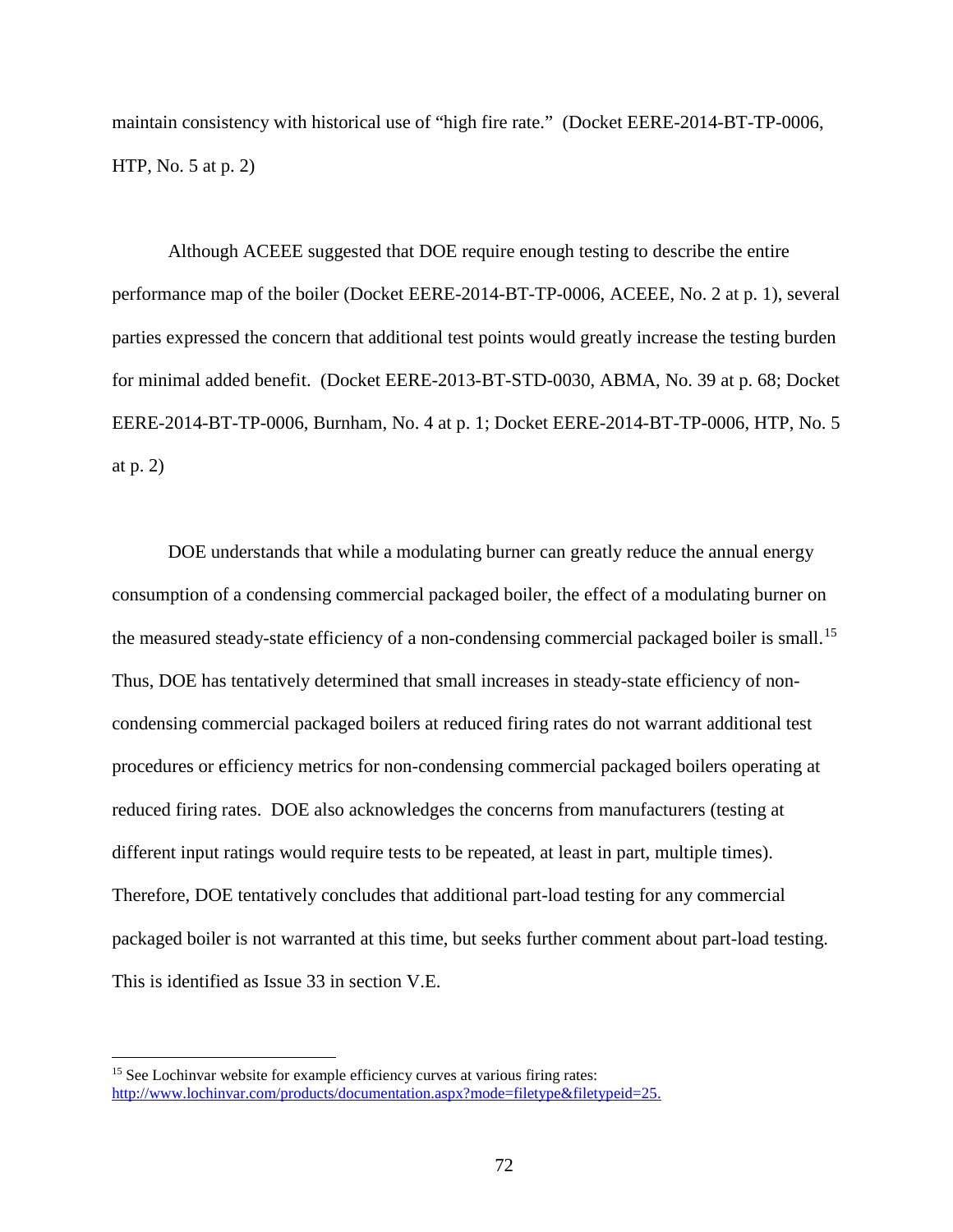## 3. Other Industry Test Procedures

Instead of using BTS‒2000 to measure commercial packaged boiler efficiencies, Cleaver-Brooks suggested using the American Society of Mechanical Engineers (ASME) PTC 4.1–1964 (Reaffirmed 1991), "Power Test Codes: Test Code for Steam Generating Units" (with 1968 and 1969 Addenda) (ASME PTC 4.1), particularly the abbreviated test form and the heat loss method incorporated therein. Cleaver-Brooks added that ASME PTC 4.1 is the most common standard used by manufacturers of larger commercial packaged boilers (*i.e.*, boilers greater than 2,500,000 Btu/h rated input), and that the heat loss method in that standard essentially provides the same efficiency values as BTS‒2000 combustion efficiency if radiation losses are included. (Docket EERE-2013-BT-STD-0030, Cleaver-Brooks, No. 12 at p. 2) ABMA agreed that ASME PTC-4.1 is the more appropriate testing standard for larger boilers. ABMA cited general concerns about BTS‒2000 from its member manufacturers, including (1) the high cost of testing larger boilers; (2) the 0‒2 psig test pressure requirement that causes high steam velocity and poor steam quality; (3) large temperature rises causing high strain and fatigue in larger boilers; (4) the custom-built nature of larger combustion equipment; and (5) safety compliance requirements of other entities such as the National Board of Boiler and Pressure Vessel Inspectors. (Docket EERE-2013-BT-STD-0030, ABMA, No. 14 at pp. 2, 3) ABMA suggested in its comments responding to the November 2014 Preliminary Analysis that ASME PTC 4 (note: not PTC-4.1) should be used for testing. (Docket EERE-2013-BT-STD-0030, ABMA No. 33 at p. 2)

As part of the energy conservation standards and test procedure rulemaking for commercial packaged boilers that concluded with the final rule published in the Federal Register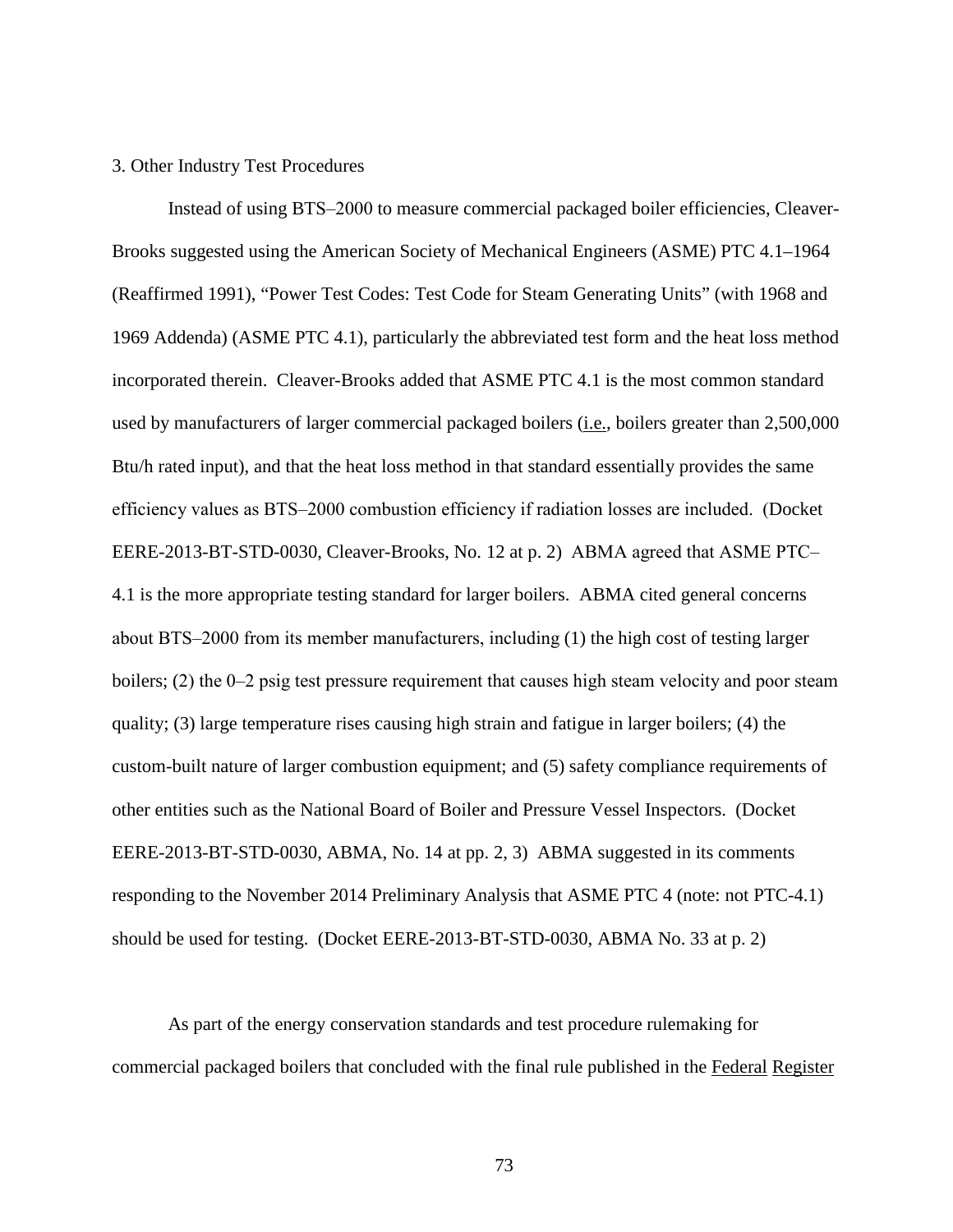on October 21, 2004 (69 FR 61949), DOE evaluated five other industry test procedures for potential incorporation by reference under 10 CFR 431.85.<sup>[16](#page-74-0)</sup> At that time, DOE considered both ASME PTC 4–1998, "Fired Steam Generators Test Codes," and ASME PTC 4.1–1964, "Steam Generating Units Power Test Codes," as potential alternatives to BTS‒2000. However, DOE adopted BTS‒2000 for testing all covered commercial packaged boilers manufactured after October 21, 2006. Prior to that date, a manufacturer could use either BTS‒2000 or the alternative test method ASME PTC 4.1‒1964 for steel commercial packaged boilers. 69 FR 61949, 61961.

For this NOPR, DOE re-examined the test procedures and public comments addressed in the October 21, 2004 final rule and the rationale behind each. For example, public comments from GAMA about ASME PTC 4.1 included the following observations and critiques: (1) it lacks "tolerances for input, pressure, number of tests required, and when the boiler has achieved steady-state conditions;" (2) test duration of 4 hours is too long for a combustion test, and the locations "of temperature, pressure, flue sampling, and stack configuration are not specified;" (3) it is a test standard for the acceptance test of a boiler after it is installed where the test conditions are less controllable than a laboratory test; and (4) it has been replaced by the standard ASME PTC 4–1998 which is vastly different from the original ASME PTC 4.1. As such, DOE believed then and continues to believe that ASME PTC 4.1 would be too burdensome, that hours of

<span id="page-74-0"></span><sup>&</sup>lt;sup>16</sup> The version of ASHRAE Standard 90.1 in effect on June 30, 1992, referenced five industry test standards that apply to gas-fired boilers or oil-fired boilers or both. These are the ANSI Standard Z21.13–1987 for gas-fired boilers (revised as ANSI Z21.13–1991 with Addendum ANSI Z21.13–1993a); the HI Testing and Rating Standard for Heating Boilers, sixth edition, 1989, for gas and oil-fired boilers (HI 1989); ASME Power Test Codes (PTC) 4.1–1964 (reaffirmed R1991) for Steam Generating Units for fossil fuel boilers (revised in 1998 as ASME PTC 4– 1998, Fired Steam Generators, issued on December 31, 1999); the Underwriters Laboratory Standard 795–1973 for gas heating equipment (UL 795, revised in 1994 as UL 795–94); and the Underwriters Laboratory Standard UL Standard 726–1990 for oil-fired boilers (UL 726). See 69 FR 61955 (October 21, 2004).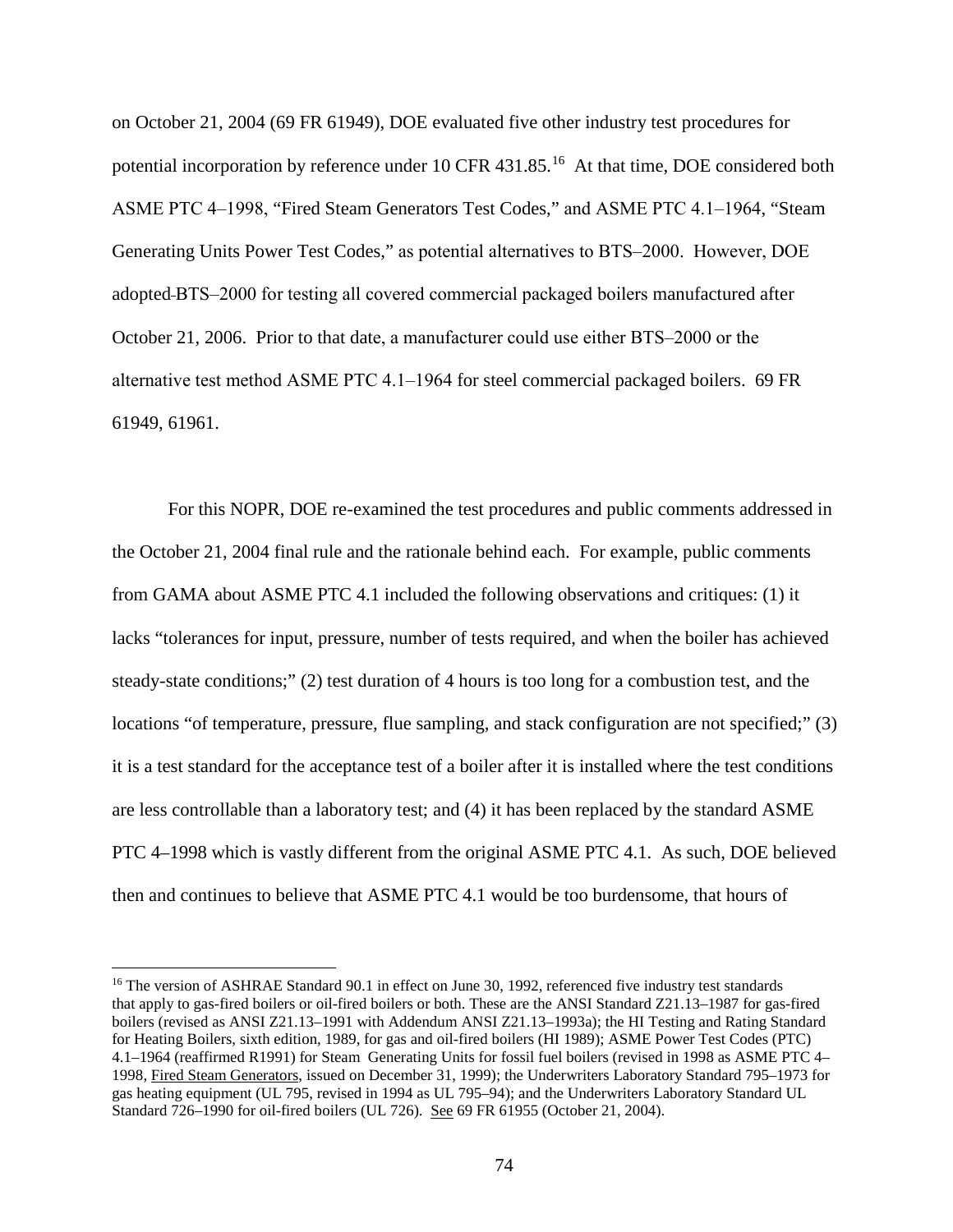testing are longer than needed, and that there are differences in results between PTC 4.1 and BTS–2000. In the October 2004 final rule, DOE found that ASME PTC 4.1–1964 (PTC 4.1) and its successor ASME PTC 4‒1998 (PTC 4) were not fit for adoption as the required test procedure for the following reasons:

- The abbreviated test form of PTC 4.1, while a sound test, was removed in the PTC 4 version and its use was discouraged by the PTC 4 standard.
- Since the abbreviated test form of PTC 4.1 was not part of PTC 4, the test burden of the new standard was excessive for the purposes of rating smaller commercial packaged boilers.
- DOE believed there may be some differences in efficiency ratings between the PTC 4.1 and BTS-2000 tests, and, therefore, only one test method would be adopted.<sup>[17](#page-75-0)</sup>
- BTS–2000 was simple to conduct, and converting from the abbreviated test form of PTC 4.1 to BTS-2000 would not be overly burdensome.

69 FR 61949, 61954–57.

DOE notes that these findings from the October 2004 final rule concerning BTS-2000 continue to apply to ANSI/AHRI Standard 1500-2015 because ANSI/AHRI Standard 1500-2015 is an updated version of BTS-2000.

On July 22, 2009, DOE published a final rule adopting the thermal efficiency metric as the energy efficiency descriptor for eight of ten equipment classes of commercial packaged

<span id="page-75-0"></span><sup>&</sup>lt;sup>17</sup> The analysis conducted at the time of the NOPR used the document's previous version, HI-1989. 65 FR 48838 (August 9, 2000). At the time of final rule, DOE was provided with the updated BTS–2000 and found sufficient similarity such that BTS–2000 could be adopted as the test procedure without further analysis. 69 FR 61949, 61955-56 (October 21, 2004).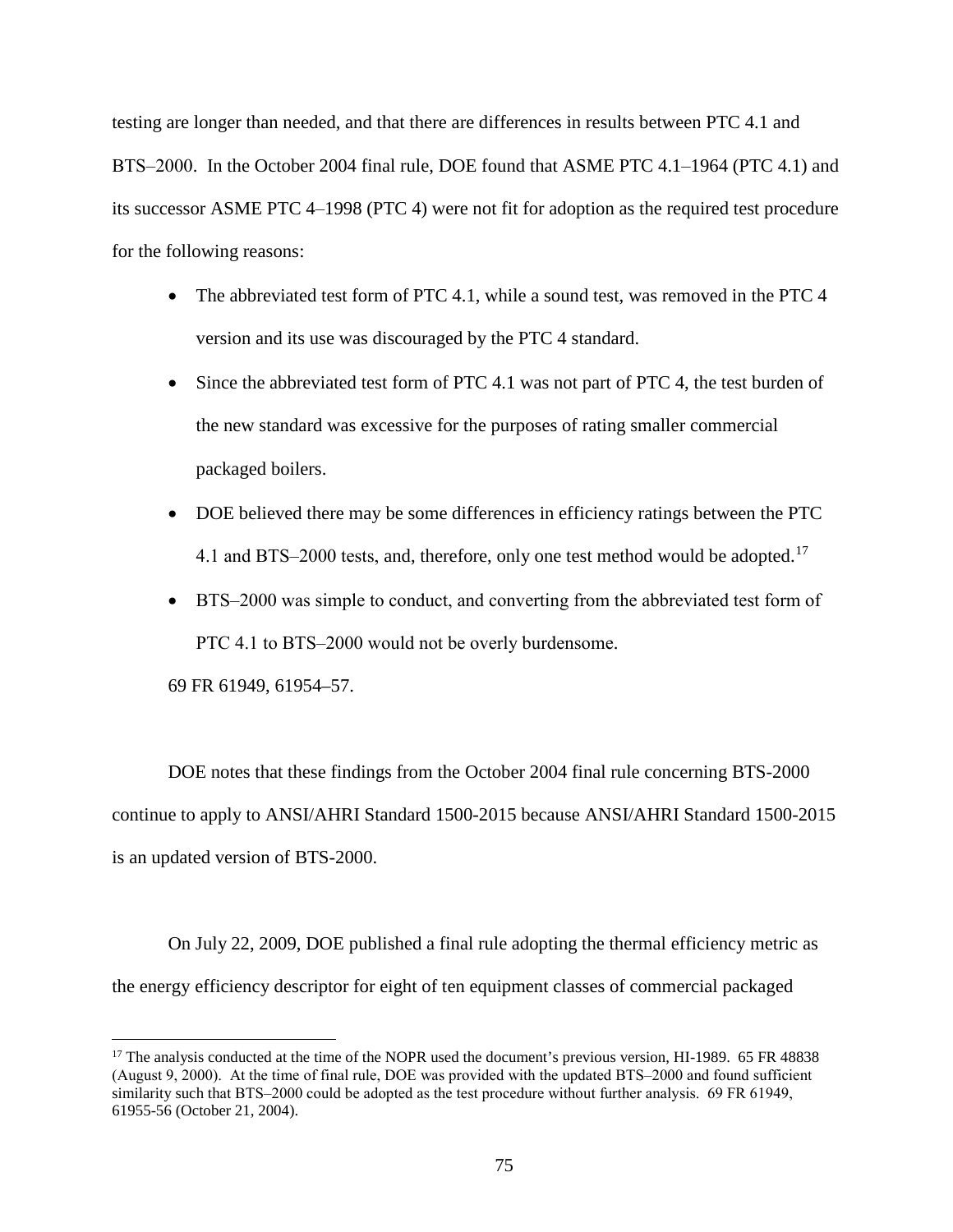boilers in order to conform to ASHRAE Standard 90.1–2007. 74 FR 36314. The thermal efficiency metric was required for purposes of compliance starting March 2, 2012. DOE notes that BTS–2000 was incorporated by reference as the foundation of the DOE test procedure on October 21, 2004. 69 FR 61949. Manufacturers have been required to use BTS–2000 for purposes of compliance since October 24, 2006. 69 FR 61961. DOE has not been provided with new data that substantiate claims from ABMA or manufacturers regarding possible test complications or burden since these previous rulemakings were undertaken.

With regard to ABMA's specific claims concerning the BTS–2000 methodology (Docket EERE-2013-BT-STD-0030, ABMA, No. 14 at p. 2, 3), DOE proposes modified inlet and outlet water temperatures for hot water commercial packaged boiler tests (section [III.D\)](#page-33-0) and a wider allowable range of steam operating pressures for steam commercial packaged boiler tests (see section [III.C.4\)](#page-30-0), as provided in ANSI/AHRI Standard 1500-2015. DOE believes these proposals would alleviate ABMA's concerns regarding excessive commercial packaged boiler stresses and steam quality and are consistent with ABMA's suggestions. (Docket EERE-2013-BT-STD-0030, ABMA, No. 14 at p. 4)

AHRI commented that ASHRAE Standard 155, "Method of Testing for Rating Commercial Space Heating Boiler Systems," is being developed as a replacement for BTS–2000 (and ANSI/AHRI Standard 1500-2015) and that DOE could adopt this new standard as a new reference for the commercial packaged boiler test procedure. (Docket EERE-2014-BT-TP-0006, AHRI, No. 6 at pp. 2–3) AHRI suggested that DOE should defer considering alterations to its test procedure until ASHRAE Standard 155 is published. PGE and SCE also urged DOE to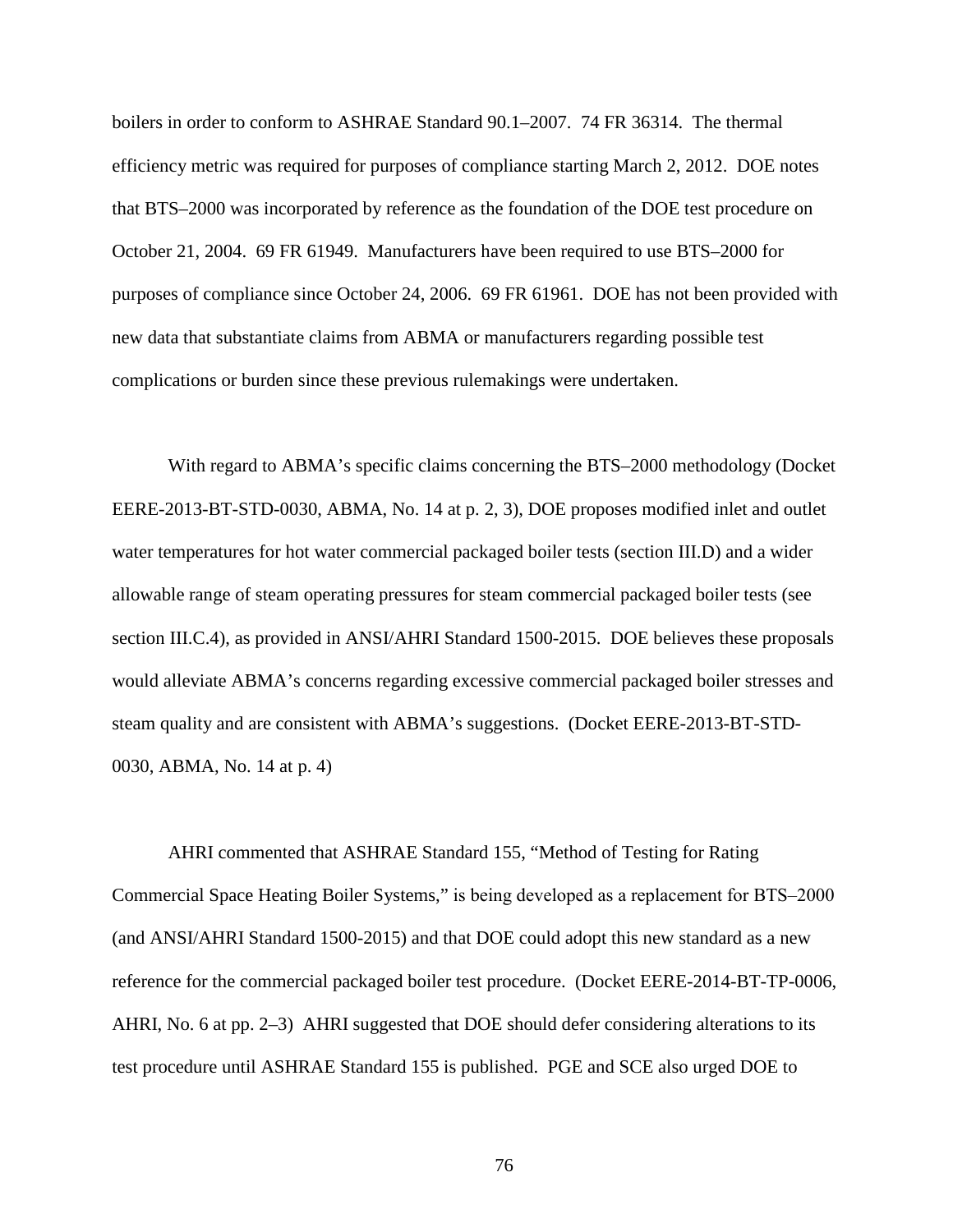consider using the ASHRAE Standard 155, which is currently under development, as the basis for the Federal test procedure. (Docket EERE-2013-BT-STD-0030, Joint Utilities, No. 38 at p. 3) DOE understands that the development of ASHRAE Standard 155 is currently a proposed standards project.<sup>[18](#page-77-0)</sup> DOE is not aware of any scheduled publication date, and is now subject to a statutory requirement to review the test procedure. As stated previously, DOE last reviewed the test procedures for commercial packaged boilers in a final rule published in the Federal Register on July 22, 2009 (74 FR 36312), and thus is required to re-evaluate the test procedures no later than July 22, 2016. Consequently, DOE plans to move forward with this test procedure rulemaking for commercial packaged boilers. However, DOE will monitor developments related to ASHRAE Standard 155 and may consider incorporation of that standard in a future test procedure rulemaking. As noted previously, in this NOPR, DOE proposes to incorporate by reference the recently published ANSI/AHRI Standard 1500-2015 that supersedes the BTS-2000 standard and corrects some minor issues therein.

## **IV. Procedural Issues and Regulatory Review**

#### A. Review Under Executive Order 12866

The Office of Management and Budget (OMB) has determined that test procedure rulemakings do not constitute "significant regulatory actions" under section 3(f) of Executive Order 12866, "Regulatory Planning and Review," 58 FR 51735 (October 4, 1993). Accordingly,

<span id="page-77-0"></span><sup>&</sup>lt;sup>18</sup> ASHRAE Standard 155 (currently identified as SPC 155P) is a proposed standards project, the purpose of which is to develop procedures for determining the steady-state thermal efficiency, part-load efficiency, and idling energy input rate of space heating boilers. See [https://www.ashrae.org/standards-research--technology/standards-](https://www.ashrae.org/standards-research--technology/standards--guidelines/titles-purposes-and-scopes#SPC155P) [guidelines/titles-purposes-and-scopes#SPC155P](https://www.ashrae.org/standards-research--technology/standards--guidelines/titles-purposes-and-scopes#SPC155P)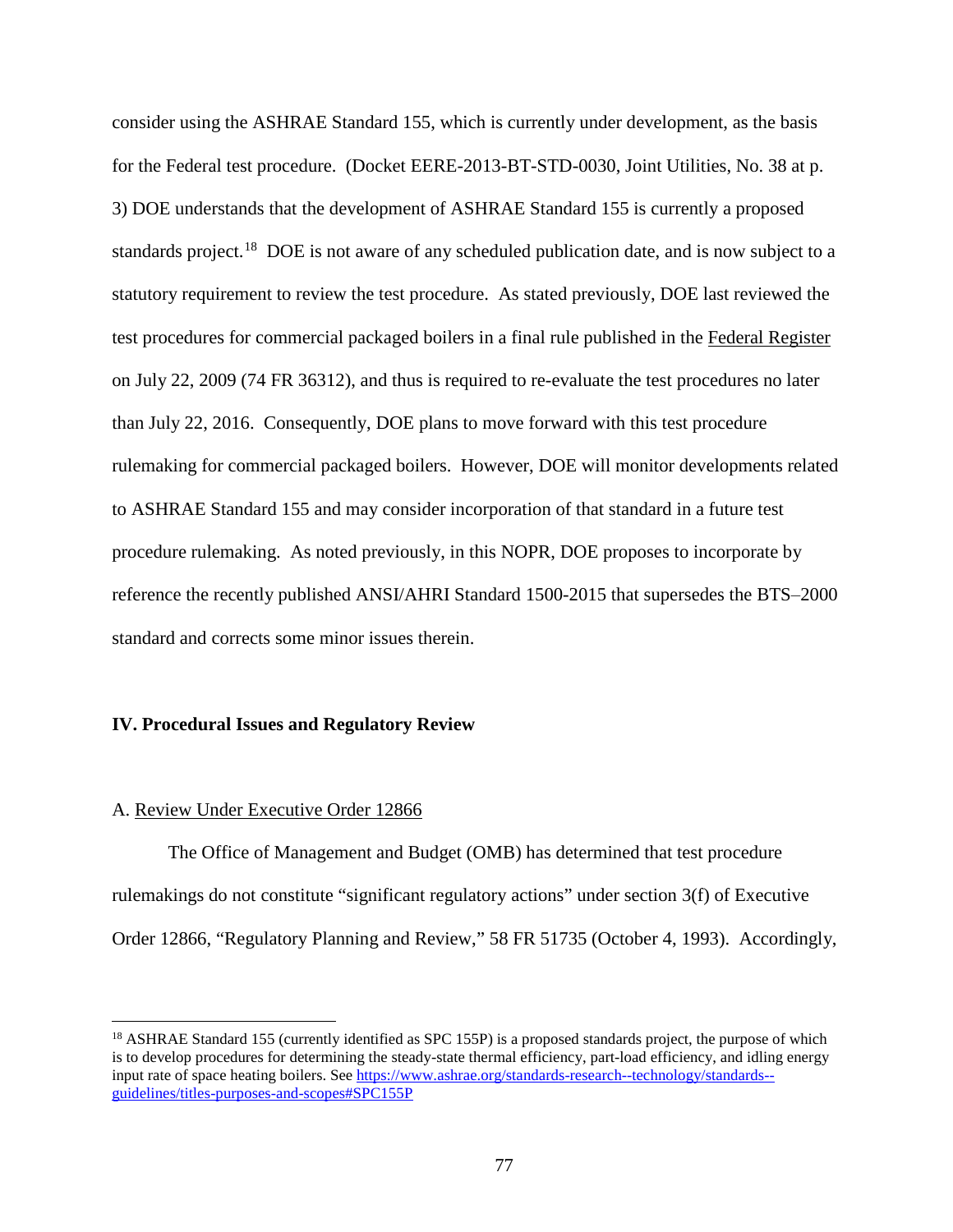this regulatory action was not subject to review under the Executive Order by the Office of Information and Regulatory Affairs (OIRA) in OMB.

## <span id="page-78-0"></span>B. Review Under the Regulatory Flexibility Act

The Regulatory Flexibility Act (5 U.S.C. 601 et seq.) requires preparation of an initial regulatory flexibility analysis (IFRA) for any rule that by law must be proposed for public comment, unless the agency certifies that the rule, if promulgated, will not have a significant economic impact on a substantial number of small entities. As required by Executive Order 13272, "Proper Consideration of Small Entities in Agency Rulemaking," 67 FR 53461 (August 16, 2002), DOE published procedures and policies on February 19, 2003, to ensure that the potential impacts of its rules on small entities are properly considered during the DOE rulemaking process. 68 FR 7990. DOE has made its procedures and policies available on the Office of the General Counsel's website: [http://energy.gov/gc/office-general-counsel.](http://energy.gov/gc/office-general-counsel)

This proposed rule prescribes test procedure amendments that would be used to determine compliance with energy conservation standards for commercial packaged boilers. The proposed amendments modify the inlet and outlet water temperatures for hot water tests, increase the allowable steam pressure for steam tests, implement more specific criteria for determining when steady-state has been reached during testing, and establish room temperature and relative humidity limits.

DOE reviewed this proposed rule under the provisions of the Regulatory Flexibility Act and DOE's own procedures and policies published on February 19, 2003. DOE has concluded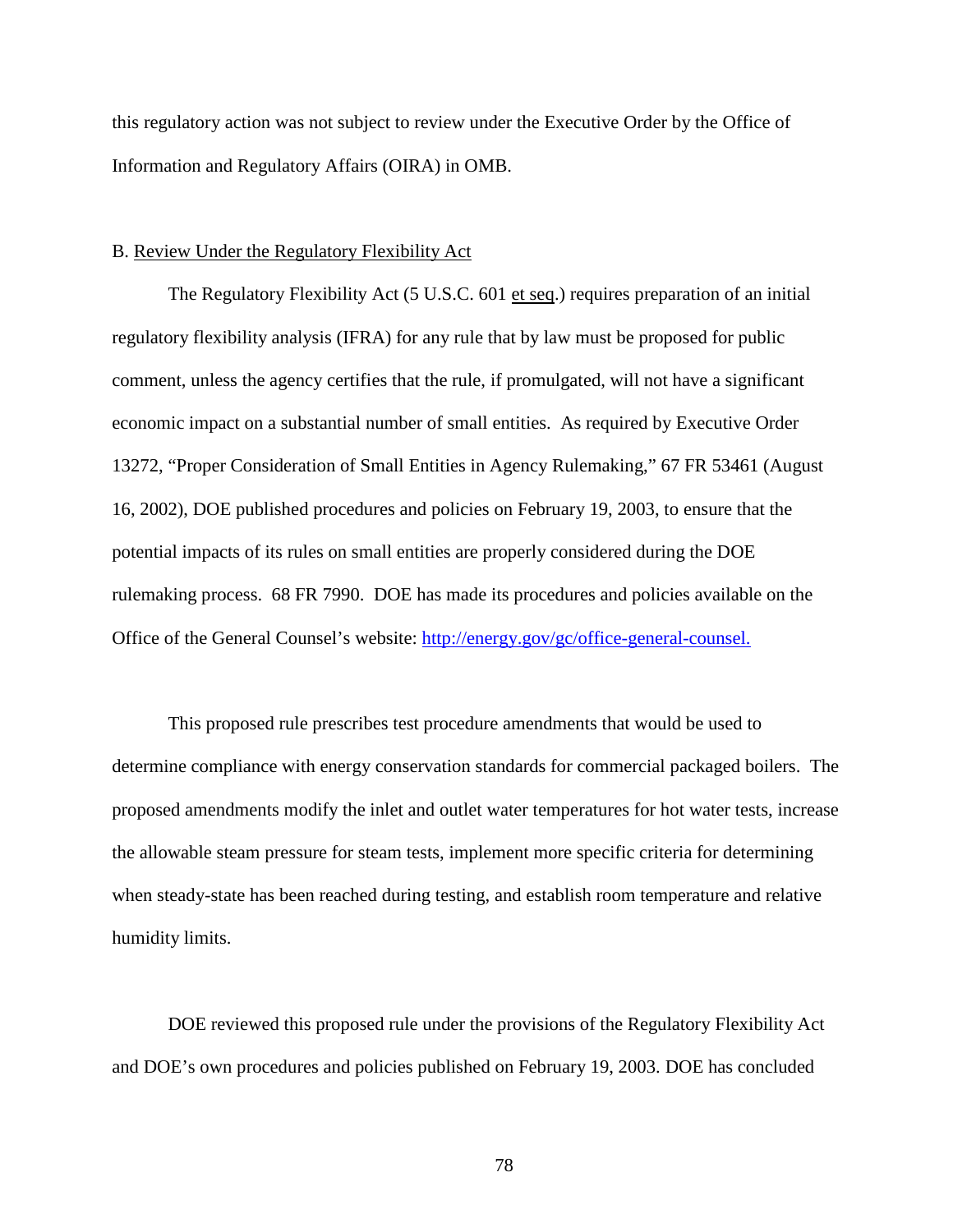that the proposed rule would not have a significant impact on a substantial number of small entities. The factual basis for this certification is as follows.

The Small Business Administration (SBA) considers a business entity to be a small business, if, together with its affiliates, it employs less than a threshold number of workers specified in 13 CFR part 121. These size standards and codes are established by the North American Industry Classification System (NAICS). The threshold number for NAICS classification code 333414, which applies to "heating equipment (except warm air furnaces) manufacturing' and includes commercial packaged boilers, is 500 employees.

To estimate the number of companies that could be small business manufacturers of the equipment affected by this rulemaking, DOE conducted a market survey using available public information to identify potential small manufacturers. DOE's research involved reviewing the AHRI directory (a product database), individual company websites, and marketing research tools (e.g., Hoover's reports) to create a list of all domestic small business manufacturers of equipment affected by this rulemaking. DOE identified 23 manufacturers of commercial packaged boilers as domestic small business manufacturers. DOE was able to discuss the DOE test procedures with 5 of these small businesses. DOE also obtained information about small businesses and potential impacts on small businesses while interviewing manufacturers in the context of the standards rulemaking. However, DOE did not receive any detailed quantifications about the incremental burden small businesses would face as compared to larger businesses in light of the proposed methods.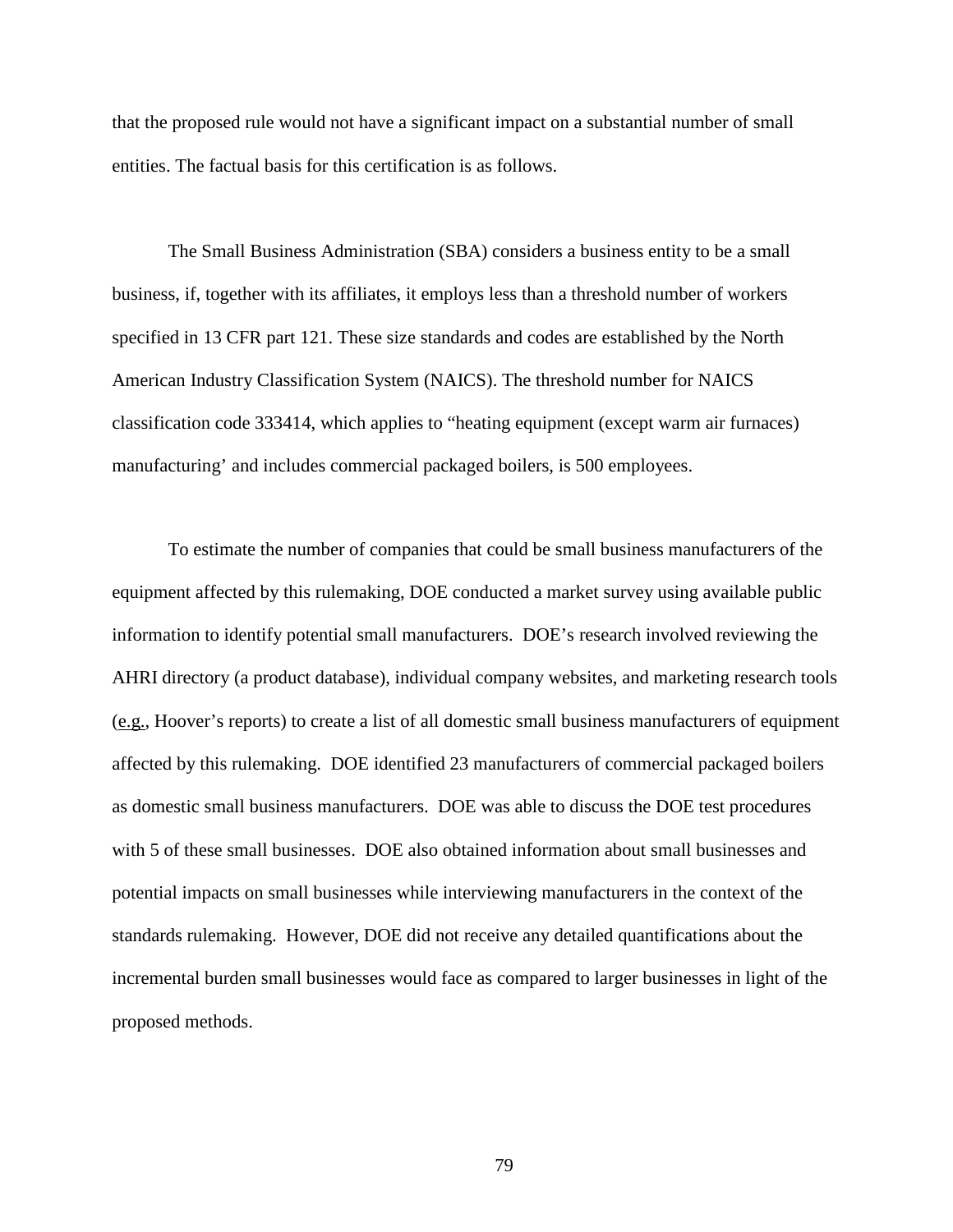The proposed amendments would alter water temperatures for hot water commercial packaged boilers tests, increase the allowable steam pressure for steam tests, add specific criteria for establishing steady-state, and place limits on the ambient temperature and relative humidity during testing. DOE recognizes that by reducing the temperature rise across the commercial packaged boiler, the water flow rate will necessarily increase proportionally. The required flow rate for a 10 million Btu/h fuel input rate commercial packaged boiler with a 100 °F minimum temperature rise (as is the case currently for non-condensing commercial packaged boilers) would be approximately 200 gallons per minute (gpm). Reducing the temperature rise across the commercial packaged boiler to 40 °F would increase the water flow rate requirement to approximately 500 gpm for a 10 million Btu/h fuel input rate commercial packaged boiler. If a laboratory or manufacturer does not currently have a pump capable of handling the flow rates of the commercial packaged boilers they are testing, they may need to purchase a pump rated for a higher flow rate. Based on internet research of several HVAC equipment vendors, DOE estimates that the cost of a pump capable of 500 gpm is \$3,000. The number of models for which this investment would be required would vary by manufacturer and laboratory; however, DOE estimates the average to be 15 models.<sup>[19](#page-80-0)</sup> Therefore, DOE estimates the cost per model of this investment to be approximately \$200, which DOE believes to be a modest amount compared to the total product development and certification costs of a model, which can be in the tens of thousands of dollars. $20$ 

<span id="page-80-0"></span><sup>&</sup>lt;sup>19</sup> Based on product model listing compiled for commercial packaged boilers standards rulemaking using the AHRI directory, docket EERE-2013-BT-STD-0030.

<span id="page-80-1"></span> $^{20}$  Based on information obtained during confidential manufacturer interviews as part of the commercial packaged boilers standards rulemaking, docket EERE-2013-BT-STD-0030.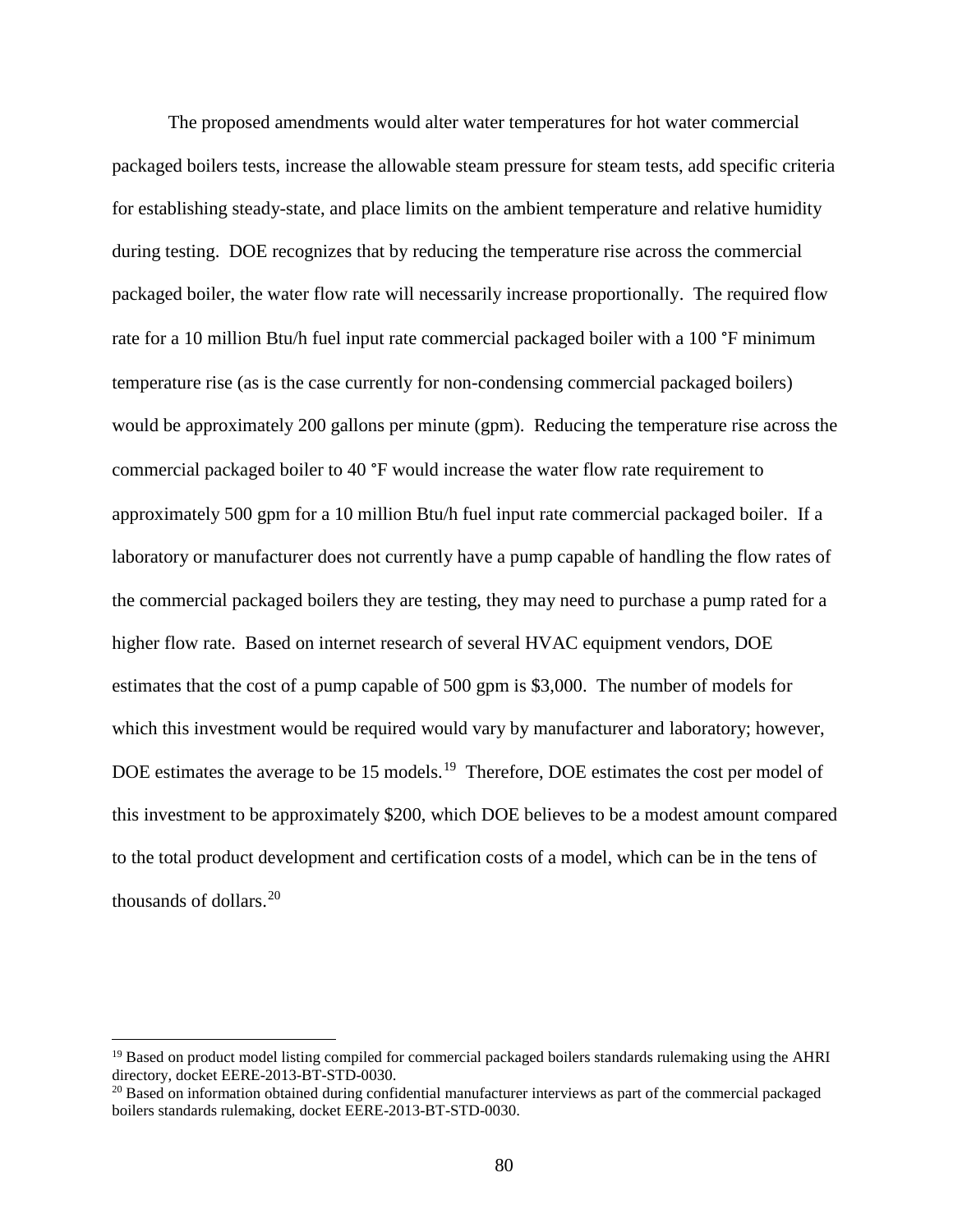Regarding the increase in allowable steam pressure for steam commercial packaged boiler tests, manufacturers will likely initiate a test at low pressure (much less than 15 psi) and increase as necessary (up to 15 psi) to achieve the necessary steam quality. While the setup and operation of the test is unchanged, this process may increase the amount of time necessary to perform the test. DOE estimates that this would increase test time by, at most, 2 hours. For a 10 million Btu/h fuel input rate commercial packaged boiler, and assuming a rate of \$40 per hour for a laboratory technician, \$8.89 per thousand cubic feet of natural gas, and 1,025 Btu per cubic foot high heating value (HHV), DOE estimates the additional testing cost to be \$253.46.<sup>21</sup> DOE believes this amount is modest in comparison to the overall cost of product development and certification.

In the case of the criteria for establishing steady-state, DOE believes that the requirements do not add to the time or cost necessary to conduct the test. The test procedure already requires a period of 30 minutes prior to starting the test, during which steady-state is established. DOE is clarifying the conditions that must be satisfied to meet steady-state, and does not believe any additional time is required to meet such conditions.

With regard to the test room ambient temperature and relative humidity limits, DOE notes that the limits are intended to prevent the test from being conducted in extreme ambient

<span id="page-81-0"></span><sup>21</sup> The laboratory technician hourly wage is based on mean hourly wage of \$26.67 from the Bureau of Labor Statistics for a Mechanical Engineering Technician, occupational code 17-3027: [http://www.bls.gov/oes/current/oes173027.htm.](http://www.bls.gov/oes/current/oes173027.htm) (Last accessed January 21, 2016.) Mean hourly wage is multiplied

by 1.5 to estimate associated benefits and overhead. The price of natural gas is the 5-year average (May 2009 to May 2014) obtained from the "U.S. Price of Natural Gas Sold to Commercial Consumers" from U.S. Energy Information Administration (EIA) (Available at: [http://www.eia.gov/dnav/ng/hist/n3020us3m.htm\)](http://www.eia.gov/dnav/ng/hist/n3020us3m.htm).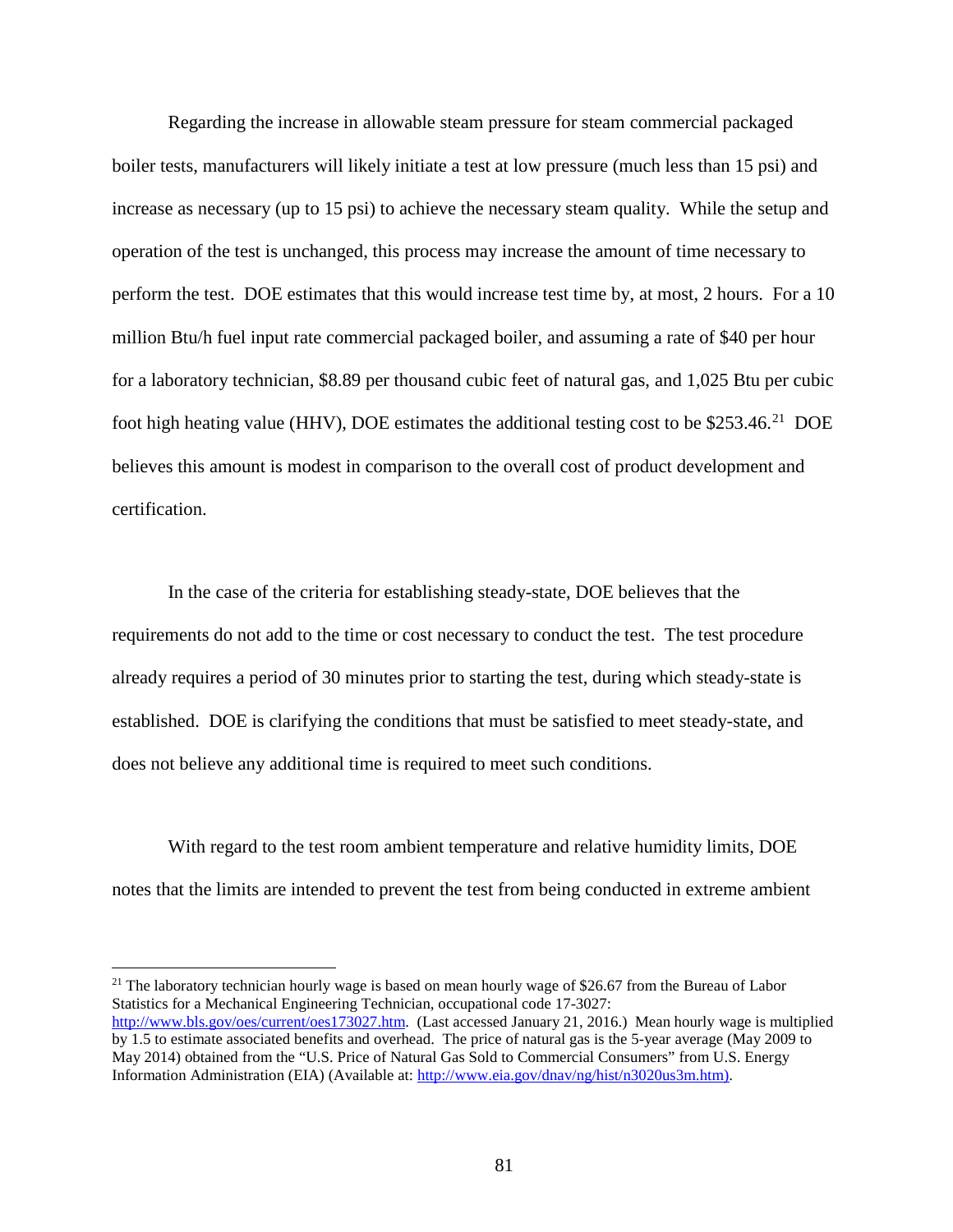conditions, and that the allowable temperature and relative humidity ranges are typical for building heating, ventilating, and air-conditioning systems in normal operating conditions. DOE is aware that the proposed constraints may in some cases require laboratories to move testing from an uncontrolled environment (i.e., outdoors or facilities open to the outdoors) to a controlled environment. However, DOE believes this to be a small number of cases, and that typically testing is performed in a laboratory setting with typical heating, ventilating, and airconditioning systems and controls. DOE notes that the limits are intended to prevent the test from being conducted in extreme ambient conditions, and that the ambient temperature requirements are typical for building heating, ventilating, and air-conditioning systems in normal operating condition. However, if the ambient temperature or relative humidity in the testing area do not already meet these tolerances, the manufacturer may need to improve climate regulation of the test environment, possibly by improving the controls of their thermostats, or preventing hot or cold drafts from entering the testing environment. DOE estimates that improving the controls of the thermostat and preventing hot or cold drafts from entering the testing environment could involve four to eight hours of labor by a general technician. At a rate of \$40 per hour for a laboratory technician, DOE estimates the cost for this amount of labor to be between \$160 and \$320, which DOE believes is modest in comparison to the overall cost of product development and certification.

Finally, DOE acknowledges that the proposal to require digital data acquisition may add additional test burden. DOE has estimated the following costs associated with digital data acquisition:

## **Table IV.1 Estimated One-Time Costs Associated with Digital Data Acquisition Description Cost**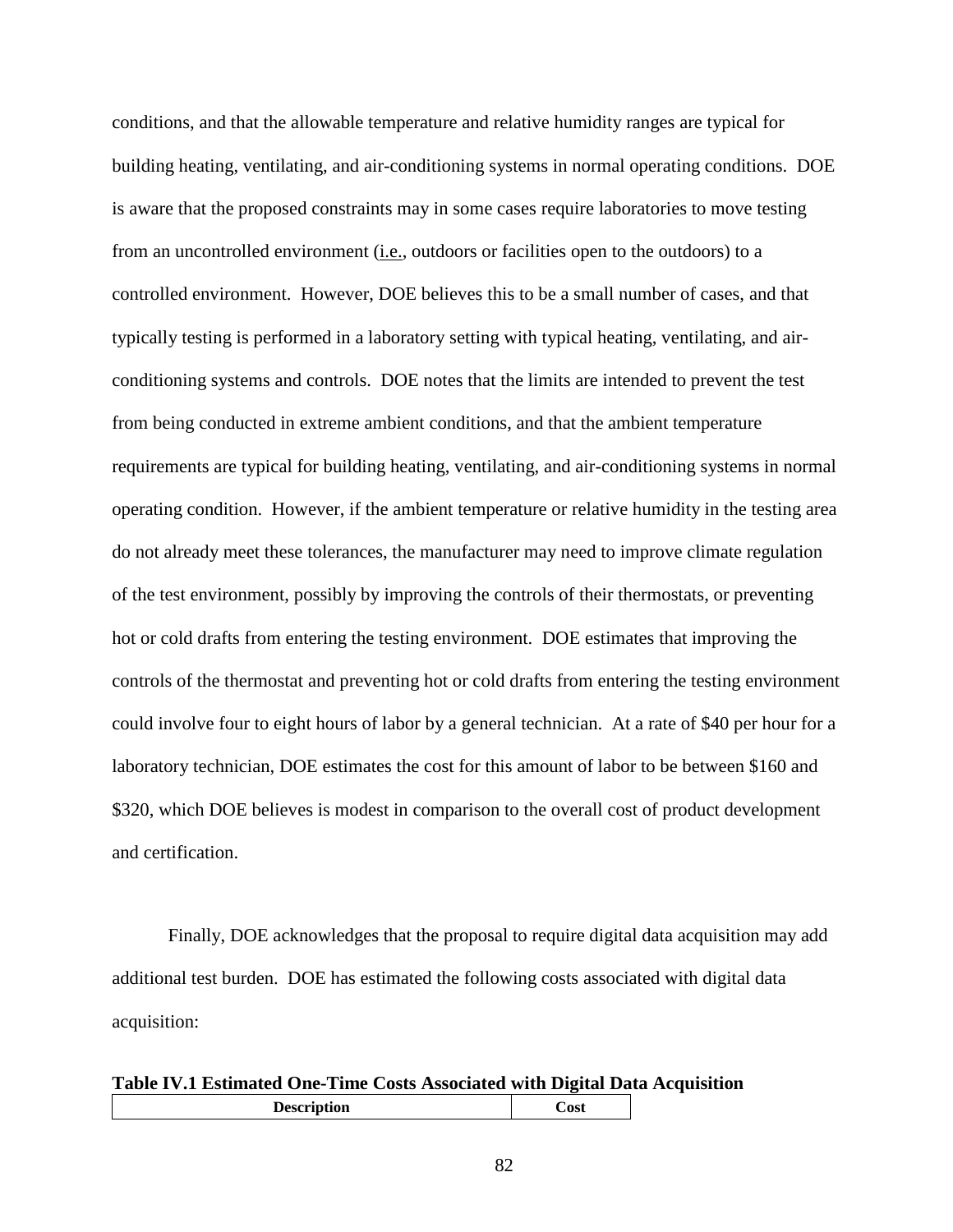| Laptop                                                                       | \$1,500 |
|------------------------------------------------------------------------------|---------|
| Data Acquisition Module                                                      | \$2,000 |
| Data Acquisition Software                                                    | \$3,000 |
| Installation and Setup (16 hours laboratory technician time X)<br>\$40/hour) | \$640   |
| Total                                                                        | \$7.140 |

The data acquisition system could be used by the manufacturer or laboratory to test all commercial packaged boiler models. Again, DOE believes these costs are modest in comparison to the overall cost of product development and certification.

For the reasons stated previously, DOE concludes that this proposed rule would not have a significant economic impact on a substantial number of small entities, so DOE has not prepared a regulatory flexibility analysis for this rulemaking. DOE will provide its certification and supporting statement of factual basis to the Chief Counsel for Advocacy of the SBA for review under 5 U.S.C. 605(b).

DOE seeks comment on whether the proposed test procedure changes will have a significant impact on a substantial number of small entities. This is identified as Issue [34](#page-102-1) in section [V.E.](#page-98-0)

## C. Review Under the Paperwork Reduction Act of 1995

Manufacturers of commercial packaged boilers must certify to DOE that their equipment complies with all applicable energy conservation standards. In certifying compliance, manufacturers must test their equipment according to the DOE test procedure for commercial packaged boilers under 10 CFR 431.86, including any amendments adopted for those test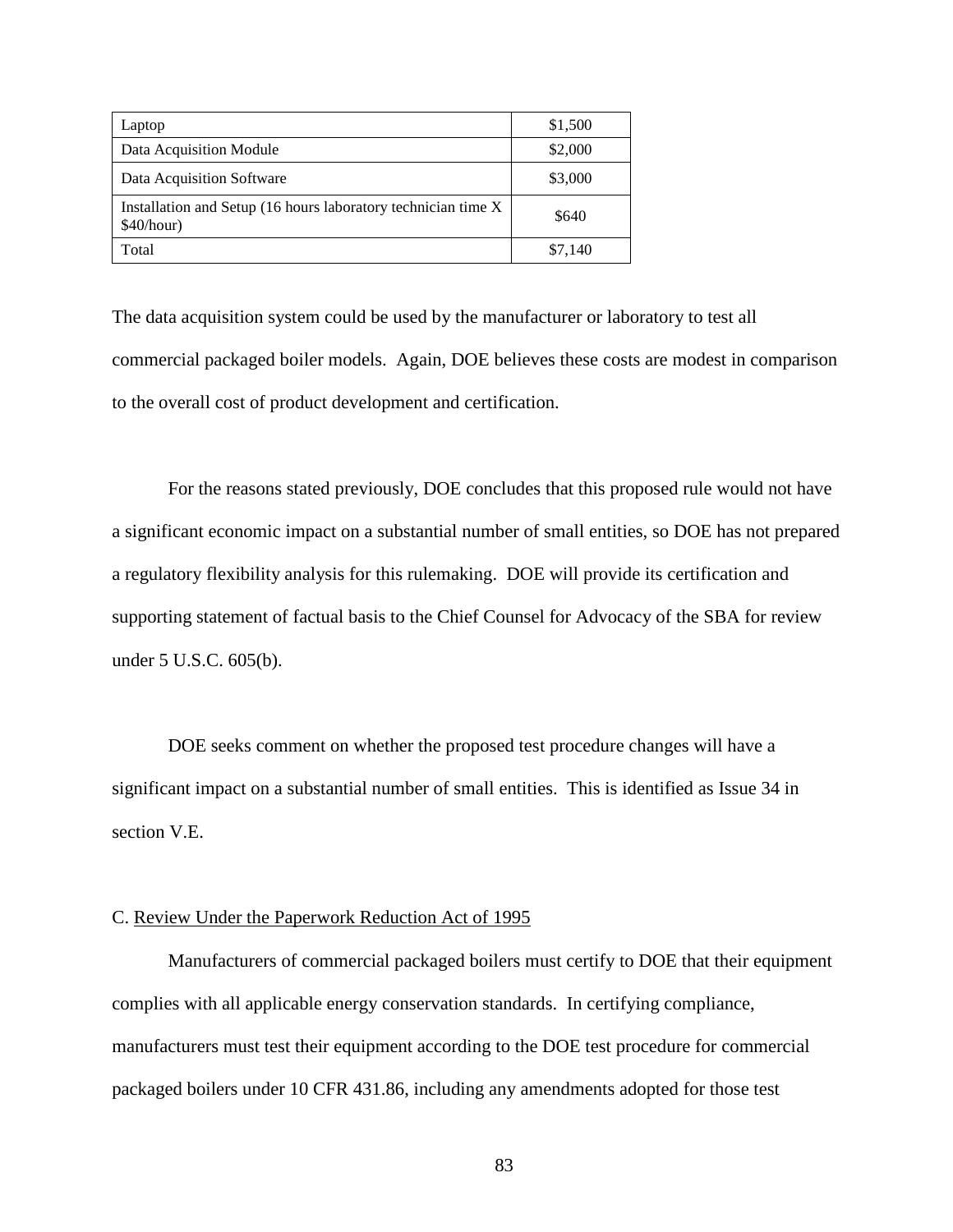procedures, on the date that compliance is required. DOE has established regulations for the certification and recordkeeping requirements for all covered consumer products and commercial equipment, including commercial packaged boilers. See 10 CFR part 429, subpart B. The collection-of-information requirement for certification and recordkeeping is subject to review and approval by OMB under the Paperwork Reduction Act (PRA). This requirement has been approved by OMB under OMB Control Number 1910-1400. Public reporting burden for the certification is estimated to average 30 hours per response, including the time for reviewing instructions, searching existing data sources, gathering and maintaining the data needed, and completing and reviewing the collection of information.

Notwithstanding any other provision of the law, no person is required to respond to, nor shall any person be subject to a penalty for failure to comply with, a collection of information subject to the requirements of the PRA, unless that collection of information displays a currently valid OMB Control Number.

## D. Review Under the National Environmental Policy Act of 1969

In this proposed rule, DOE proposes test procedure amendments that it expects will be used to develop and implement future energy conservation standards for commercial packaged boilers. DOE has determined that this rule falls into a class of actions that are categorically excluded from review under the National Environmental Policy Act of 1969 (42 U.S.C. 4321 et seq.) and DOE's implementing regulations at 10 CFR part 1021. Specifically, this proposed rule would amend the existing test procedures without affecting the amount, quality, or distribution of energy usage, and, therefore, would not result in any environmental impacts. Thus, this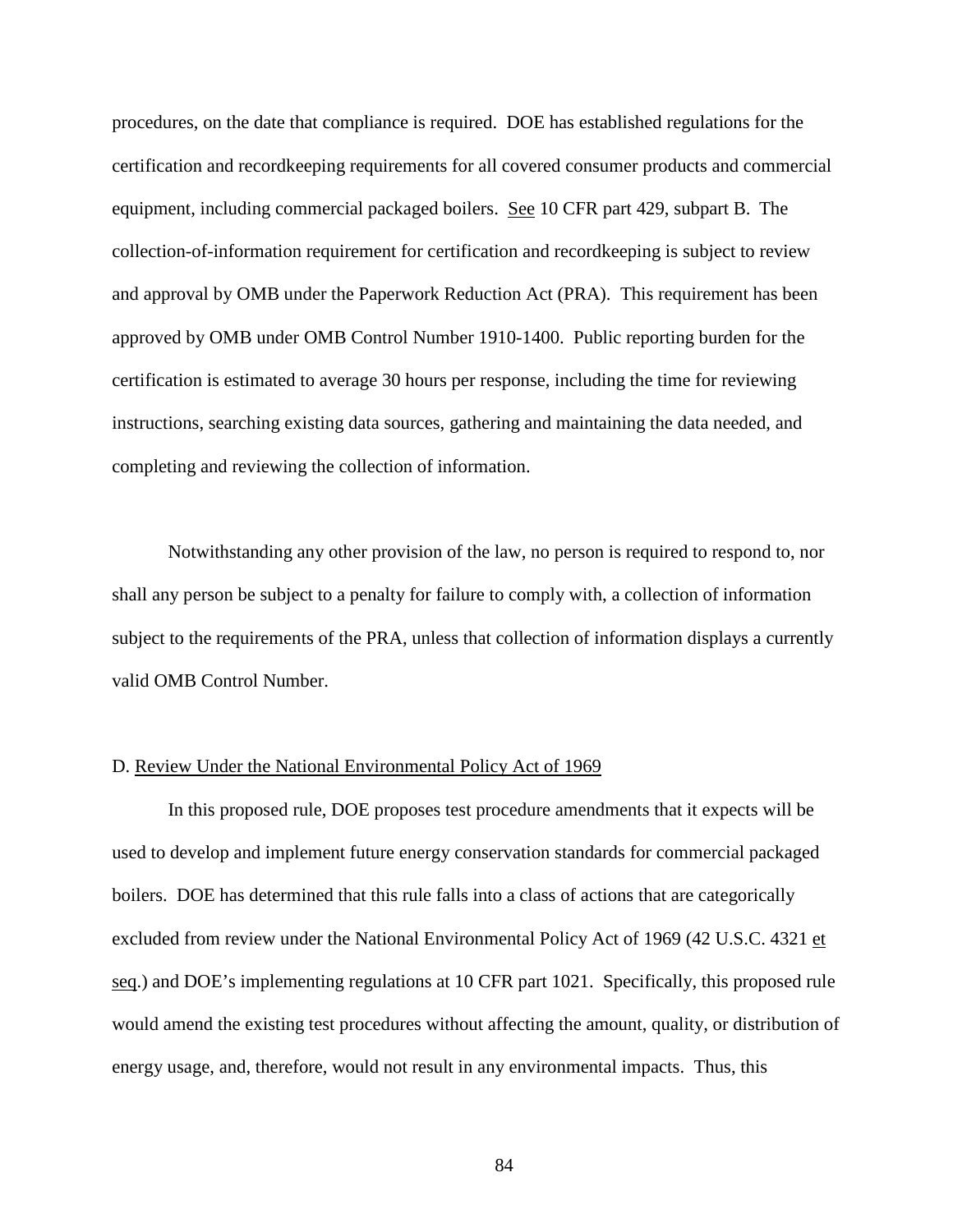rulemaking is covered by Categorical Exclusion A5 under 10 CFR part 1021, subpart D, which applies to any rulemaking that interprets or amends an existing rule without changing the environmental effect of that rule. Accordingly, neither an environmental assessment nor an environmental impact statement is required.

## E. Review Under Executive Order 13132

Executive Order 13132, "Federalism," 64 FR 43255 (August 10, 1999), imposes certain requirements on Federal agencies formulating and implementing policies or regulations that preempt State law or that have Federalism implications. The Executive Order requires agencies to examine the constitutional and statutory authority supporting any action that would limit the policymaking discretion of the States, and to carefully assess the necessity for such actions. The Executive Order also requires agencies to have an accountability process to ensure meaningful and timely input by State and local officials in the development of regulatory policies that have Federalism implications. On March 14, 2000, DOE published a statement of policy describing the intergovernmental consultation process it will follow in the development of such regulations. 65 FR 13735. DOE has examined this proposed rule and has determined that it would not have a substantial direct effect on the States, on the relationship between the national government and the States, or on the distribution of power and responsibilities among the various levels of government. EPCA governs and prescribes Federal preemption of State regulations as to energy conservation for the equipment that is the subject of this proposed rule. States can petition DOE for exemption from such preemption to the extent, and based on criteria, set forth in EPCA. (42 U.S.C. 6297(d); 42 U.S.C. 6316(a)) No further action is required by Executive Order 13132.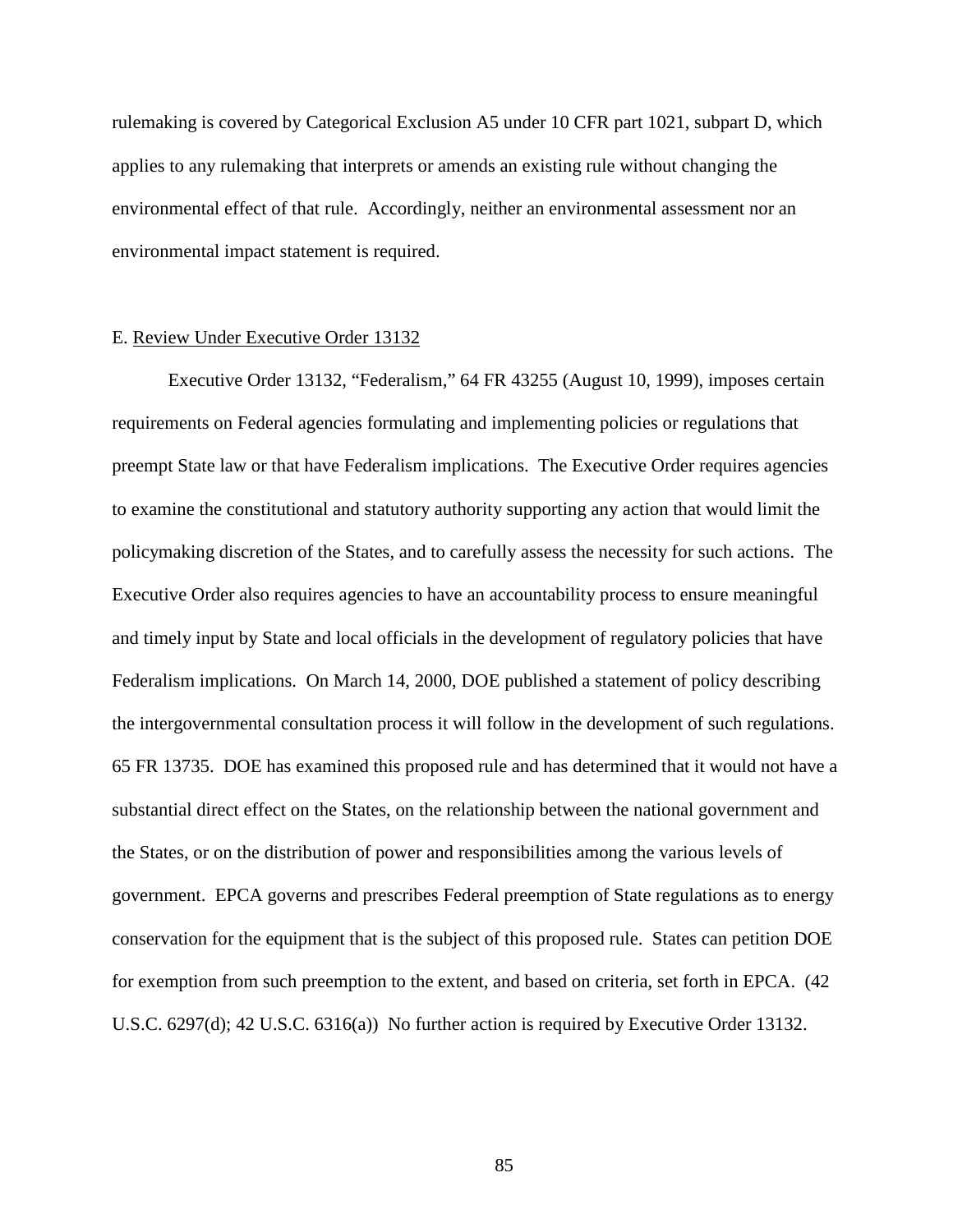## F. Review Under Executive Order 12988

Regarding the review of existing regulations and the promulgation of new regulations, section 3(a) of Executive Order 12988, "Civil Justice Reform," 61 FR 4729 (Feb. 7, 1996), imposes on Federal agencies the general duty to adhere to the following requirements: (1) eliminate drafting errors and ambiguity; (2) write regulations to minimize litigation; (3) provide a clear legal standard for affected conduct rather than a general standard; and (4) promote simplification and burden reduction. Section 3(b) of Executive Order 12988 specifically requires that Executive agencies make every reasonable effort to ensure that the regulation: (1) clearly specifies the preemptive effect, if any; (2) clearly specifies any effect on existing Federal law or regulation; (3) provides a clear legal standard for affected conduct while promoting simplification and burden reduction; (4) specifies the retroactive effect, if any; (5) adequately defines key terms; and (6) addresses other important issues affecting clarity and general draftsmanship under any guidelines issued by the Attorney General. Section 3(c) of Executive Order 12988 requires Executive agencies to review regulations in light of applicable standards in sections 3(a) and 3(b) to determine whether they are met or it is unreasonable to meet one or more of them. DOE has completed the required review and determined that, to the extent permitted by law, the proposed rule meets the relevant standards of Executive Order 12988.

#### G. Review Under the Unfunded Mandates Reform Act of 1995

Title II of the Unfunded Mandates Reform Act of 1995 (UMRA) requires each Federal agency to assess the effects of Federal regulatory actions on State, local, and Tribal governments and the private sector. Pub. L. No. 104-4, sec. 201 (codified at 2 U.S.C. 1531). For a proposed regulatory action likely to result in a rule that may cause the expenditure by State, local, and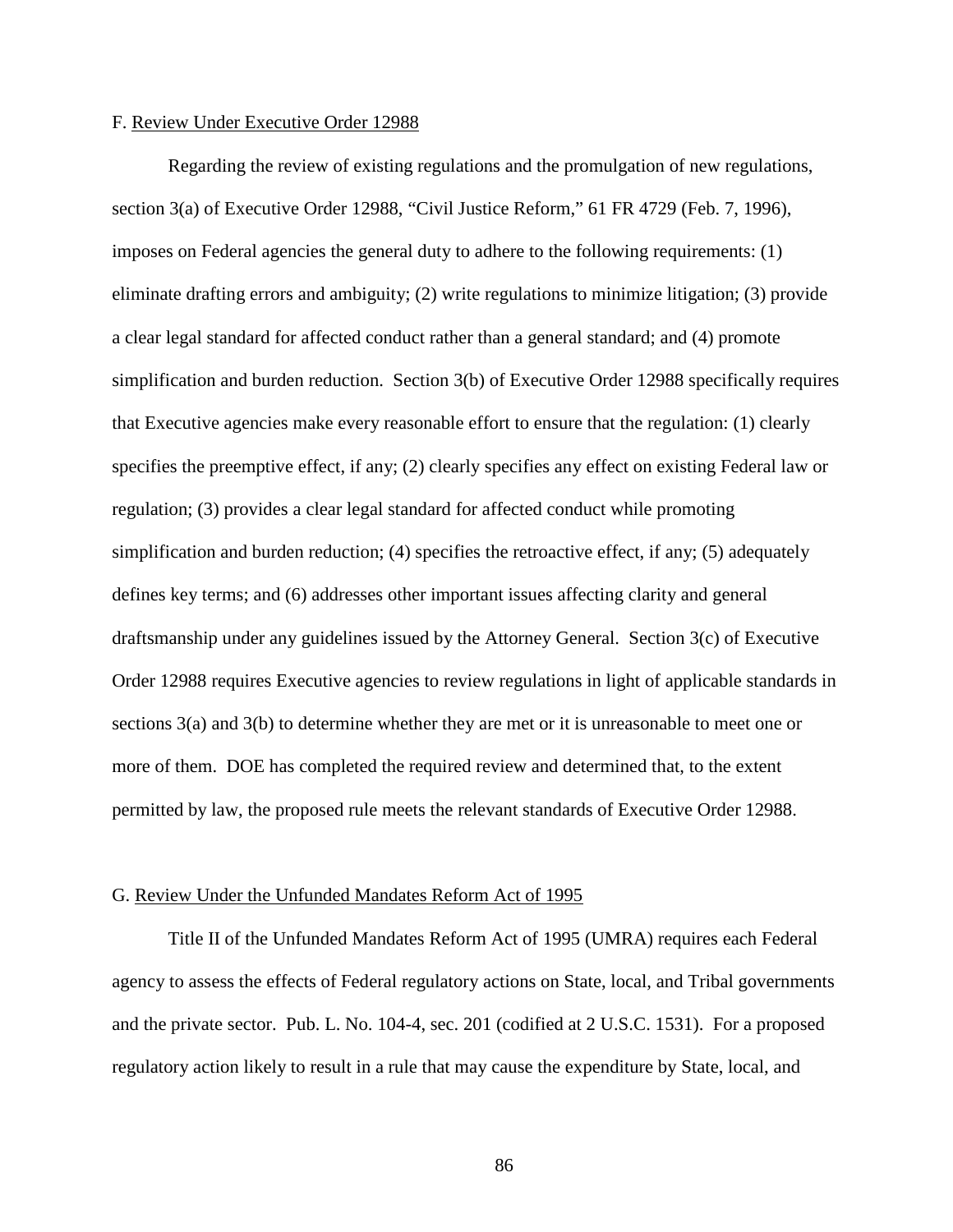Tribal governments, in the aggregate, or by the private sector of \$100 million or more in any one year (adjusted annually for inflation), section 202 of UMRA requires a Federal agency to publish a written statement that estimates the resulting costs, benefits, and other effects on the national economy. (2 U.S.C. 1532(a), (b)) The UMRA also requires a Federal agency to develop an effective process to permit timely input by elected officers of State, local, and Tribal governments on a proposed "significant intergovernmental mandate," and requires an agency plan for giving notice and opportunity for timely input to potentially affected small governments before establishing any requirements that might significantly or uniquely affect small governments. On March 18, 1997, DOE published a statement of policy on its process for intergovernmental consultation under UMRA. 62 FR 12820; also available at [http://energy.gov/gc/office-general-counsel.](http://energy.gov/gc/office-general-counsel) DOE examined this proposed rule according to UMRA and its statement of policy and determined that the rule contains neither an intergovernmental mandate, nor a mandate that may result in the expenditure of \$100 million or more in any year, so these requirements do not apply.

## H. Review Under the Treasury and General Government Appropriations Act, 1999

Section 654 of the Treasury and General Government Appropriations Act, 1999 (Pub. L. 105-277) requires Federal agencies to issue a Family Policymaking Assessment for any rule that may affect family well-being. This rule would not have any impact on the autonomy or integrity of the family as an institution. Accordingly, DOE has concluded that it is not necessary to prepare a Family Policymaking Assessment.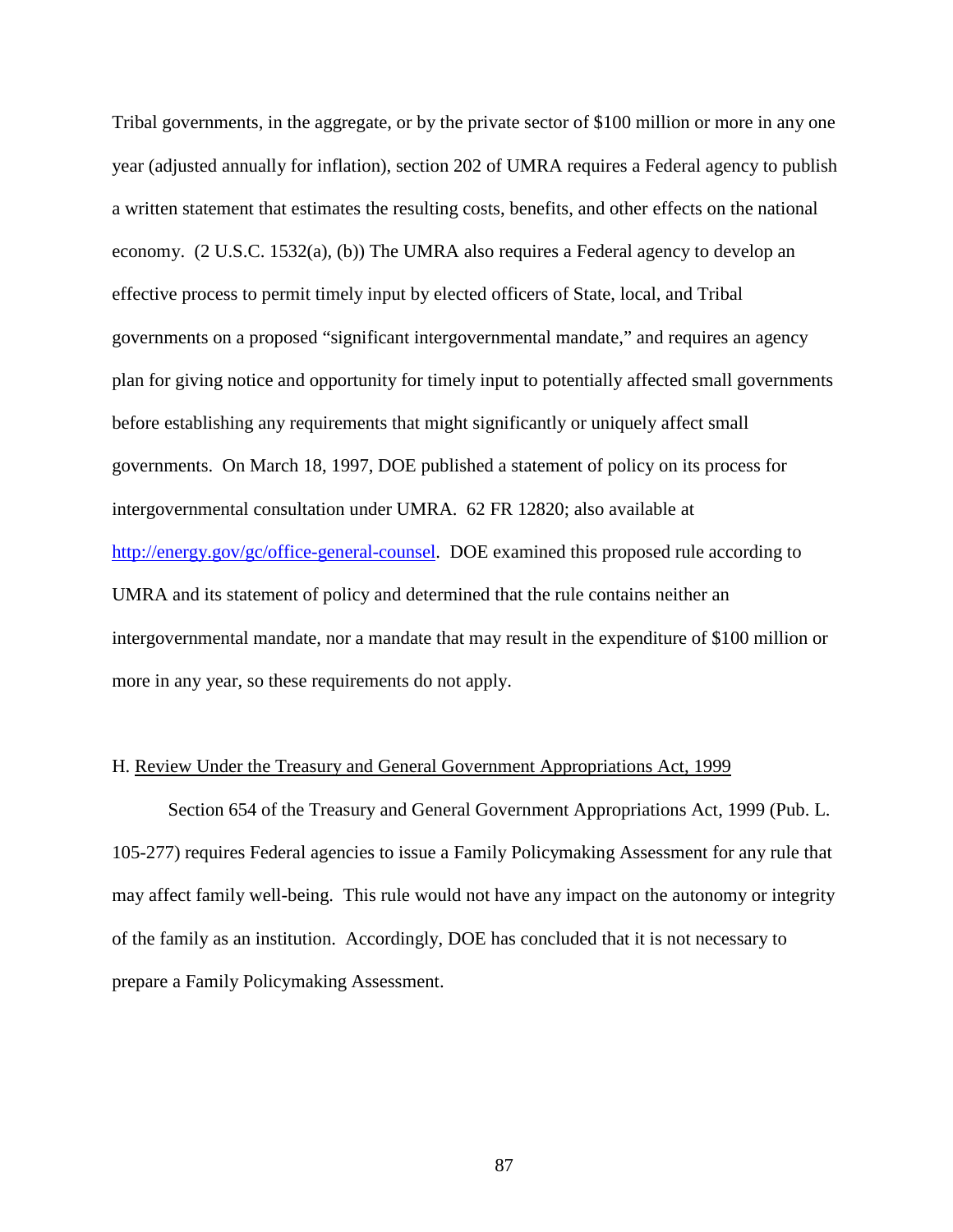## I. Review Under Executive Order 12630

DOE has determined, under Executive Order 12630, "Governmental Actions and Interference with Constitutionally Protected Property Rights" 53 FR 8859 (March 18, 1988), that this regulation would not result in any takings that might require compensation under the Fifth Amendment to the U.S. Constitution.

## J. Review Under Treasury and General Government Appropriations Act, 2001

Section 515 of the Treasury and General Government Appropriations Act, 2001 (44 U.S.C. 3516 note) provides for agencies to review most disseminations of information to the public under guidelines established by each agency pursuant to general guidelines issued by OMB. OMB's guidelines were published at 67 FR 8452 (Feb. 22, 2002), and DOE's guidelines were published at 67 FR 62446 (Oct. 7, 2002). DOE has reviewed this proposed rule under the OMB and DOE guidelines and has concluded that it is consistent with applicable policies in those guidelines.

## K. Review Under Executive Order 13211

Executive Order 13211, "Actions Concerning Regulations That Significantly Affect Energy Supply, Distribution, or Use," 66 FR 28355 (May 22, 2001), requires Federal agencies to prepare and submit to OMB, a Statement of Energy Effects for any proposed significant energy action. A "significant energy action" is defined as any action by an agency that promulgated or is expected to lead to promulgation of a final rule, and that: (1) is a significant regulatory action under Executive Order 12866, or any successor order; and (2) is likely to have a significant adverse effect on the supply, distribution, or use of energy; or (3) is designated by the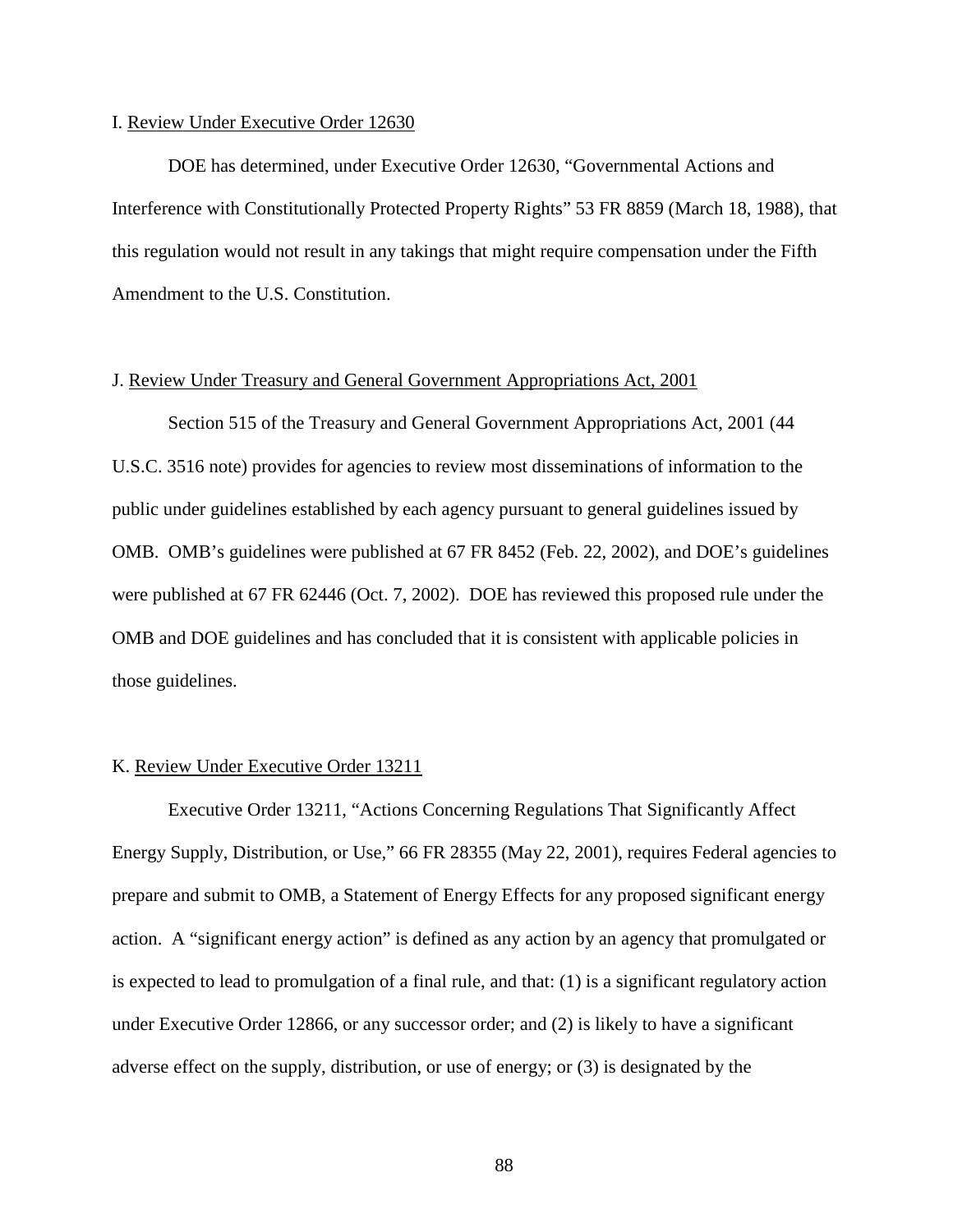Administrator of OIRA as a significant energy action. For any proposed significant energy action, the agency must give a detailed statement of any adverse effects on energy supply, distribution, or use should the proposal be implemented, and of reasonable alternatives to the action and their expected benefits on energy supply, distribution, and use.

The proposed regulatory action to amend the test procedure for measuring the energy efficiency of commercial packaged boilers is not a significant regulatory action under Executive Order 12866. Moreover, it would not have a significant adverse effect on the supply, distribution, or use of energy, nor has it been designated as a significant energy action by the Administrator of OIRA. Therefore, it is not a significant energy action, and, accordingly, DOE has not prepared a Statement of Energy Effects.

## L. Review Under Section 32 of the Federal Energy Administration Act of 1974

Under section 301 of the Department of Energy Organization Act (Pub. L. 95–91; 42 U.S.C. 7101), DOE must comply with section 32 of the Federal Energy Administration Act of 1974, as amended by the Federal Energy Administration Authorization Act of 1977. (15 U.S.C. 788; FEAA) Section 32 essentially provides in relevant part that, where a proposed rule authorizes or requires use of commercial standards, the notice of proposed rulemaking must inform the public of the use and background of such standards. In addition, section 32(c) requires DOE to consult with the Attorney General and the Chairman of the Federal Trade Commission (FTC) concerning the impact of the commercial or industry standards on competition.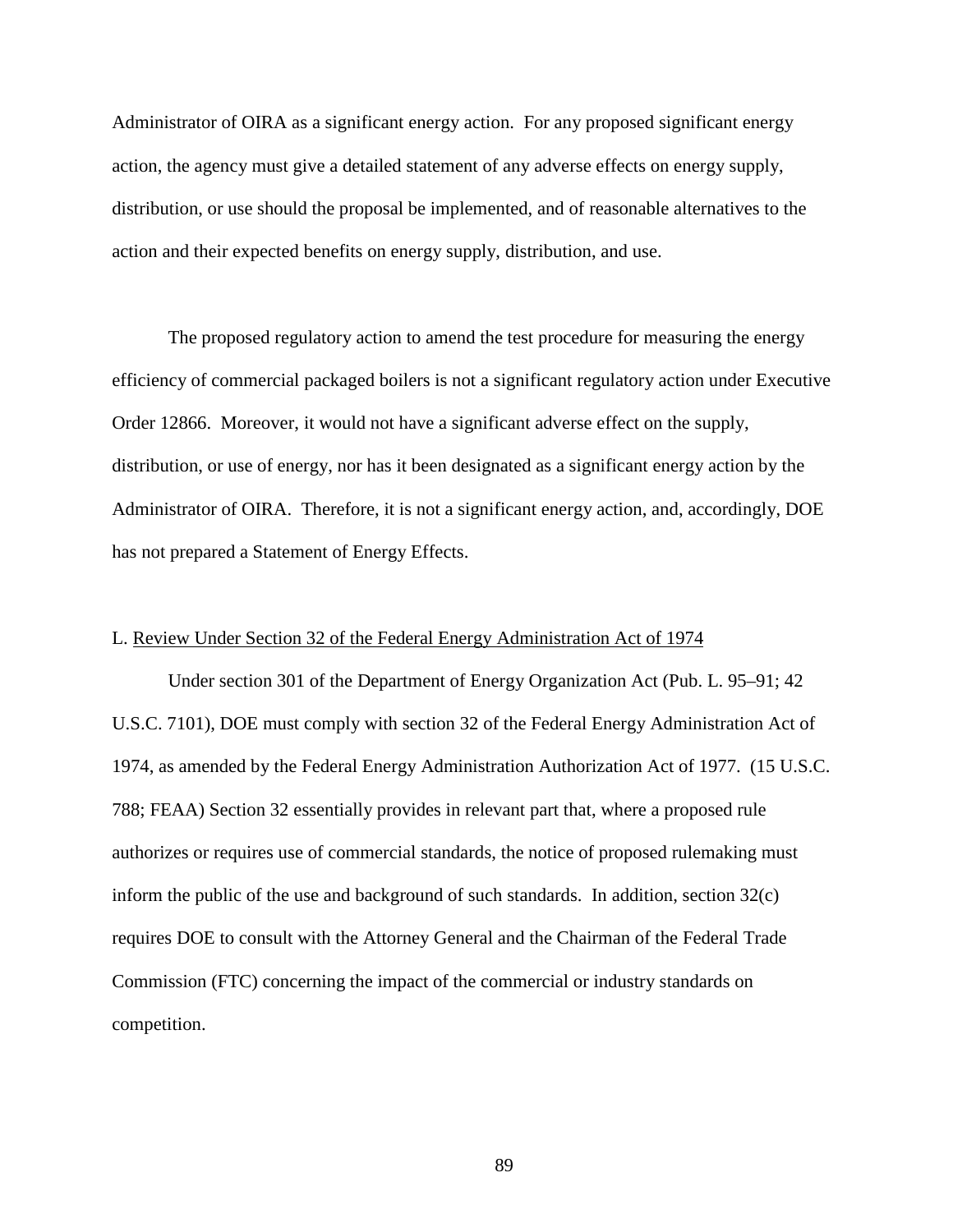This proposed rule incorporates testing methods contained in the commercial standard ANSI/AHRI Standard 1500-2015, "2015 Standard for Performance Rating of Commercial Space Heating Boilers." While this NOPR proposes amendments that supplant various provisions of that industry standard, the test procedure is largely adopted directly from the commercial standard without amendment. DOE has evaluated this standard and is unable to conclude whether it fully complies with the requirements of section 32(b) of the FEAA, (i.e., that it was developed in a manner that fully provides for public participation, comment, and review). DOE will consult with the Attorney General and the Chairwoman of the FTC concerning the impact on competition of requiring manufacturers to use the test methods contained in this industry standard prior to prescribing a final rule.

#### M. Description of Materials Incorporated by Reference

In this NOPR, DOE proposes to incorporate by reference certain sections of ANSI/AHRI Standard 1500-2015, "2015 Standard for Performance Rating of Commercial Space Heating Boilers." ANSI/AHRI Standard 1500-2015 is an industry-accepted test procedure that provides methods, requirements, and calculations for determining the thermal and/or combustion efficiency of a commercial space heating boiler. ANSI/AHRI Standard 1500-2015 is available at [http://www.ahrinet.org/App\\_Content/ahri/files/standards%20pdfs/ANSI%20standards%20pdfs/](http://www.ahrinet.org/App_Content/ahri/files/standards%20pdfs/ANSI%20standards%20pdfs/ANSI.AHRI_Standard_1500-2015.pdf) [ANSI.AHRI\\_Standard\\_1500-2015.pdf.](http://www.ahrinet.org/App_Content/ahri/files/standards%20pdfs/ANSI%20standards%20pdfs/ANSI.AHRI_Standard_1500-2015.pdf)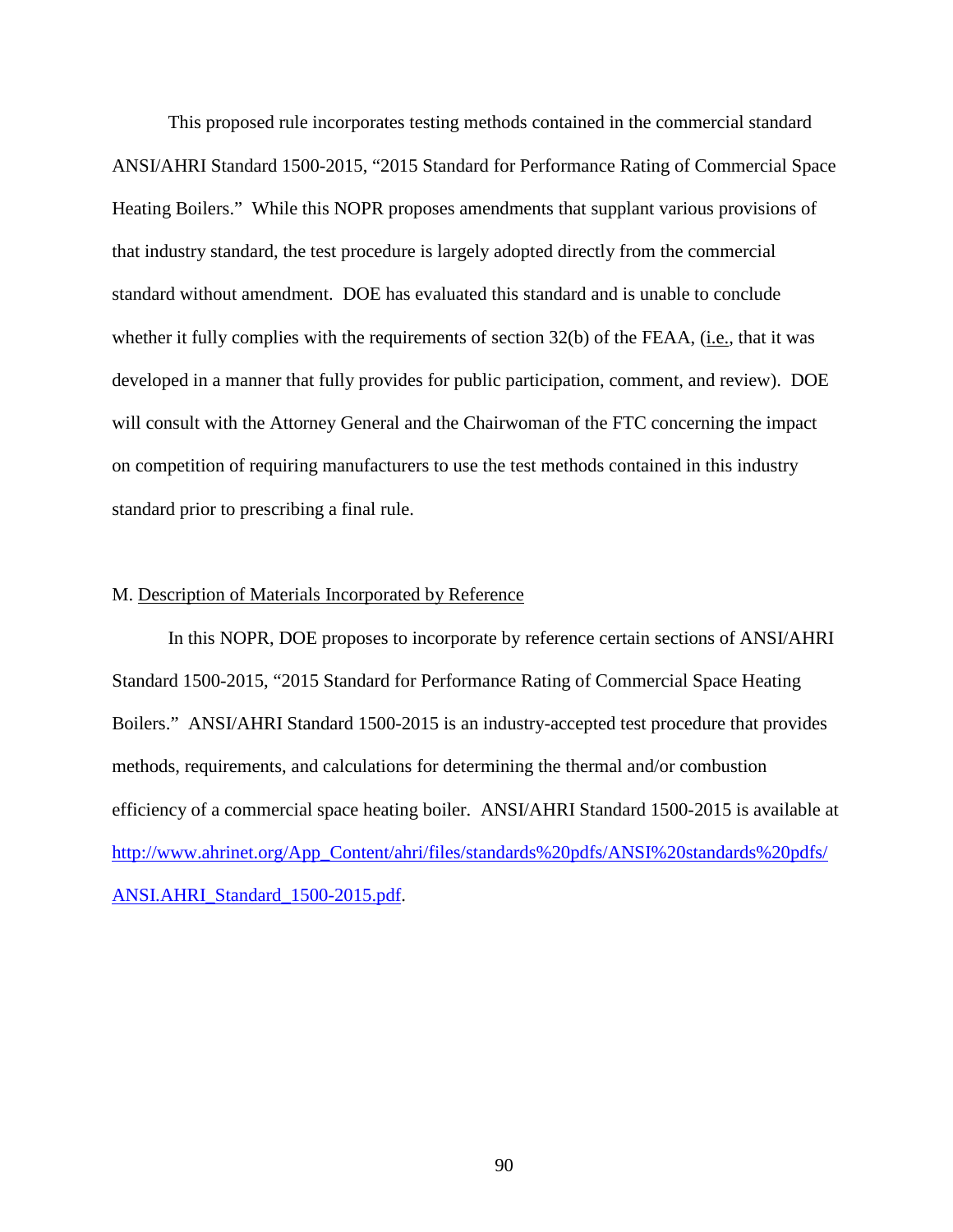## **V. Public Participation**

#### A. Attendance at the Public Meeting

The time, date, and location of the public meeting are listed in the **DATES** and **ADDRESSES** sections at the beginning of this document. If you plan to attend the public meeting, please notify Ms. Brenda Edwards at (202) 586-2945 or [Brenda.Edwards@ee.doe.gov.](mailto:Brenda.Edwards@ee.doe.gov)

Please note that foreign nationals participating in the public meeting are subject to advance security screening procedures which require advance notice prior to attendance at the public meeting. Any foreign national wishing to participate in the public meeting should inform DOE as soon as possible by contacting Ms. Regina Washington at (202) 586-1214 or by email: [Regina.Washington@ee.doe.gov](mailto:Regina.Washington@ee.doe.gov) so that the necessary procedures can be completed.

DOE requires visitors with laptop computers and other devices, such as tablets, to be checked upon entry into the building. Any person wishing to bring these devices into the Forrestal Building will be required to obtain a property pass. Visitors should avoid bringing these devices, or allow an extra 45 minutes to check in. Please report to the visitor's desk to have devices checked before proceeding through security.

Due to the REAL ID Act implemented by the Department of Homeland Security (DHS), there have been recent changes regarding identification (ID) requirements for individuals wishing to enter Federal buildings from specific states and U.S. territories. As a result, driver's licenses from the following states or territory will not be accepted for building entry and one of the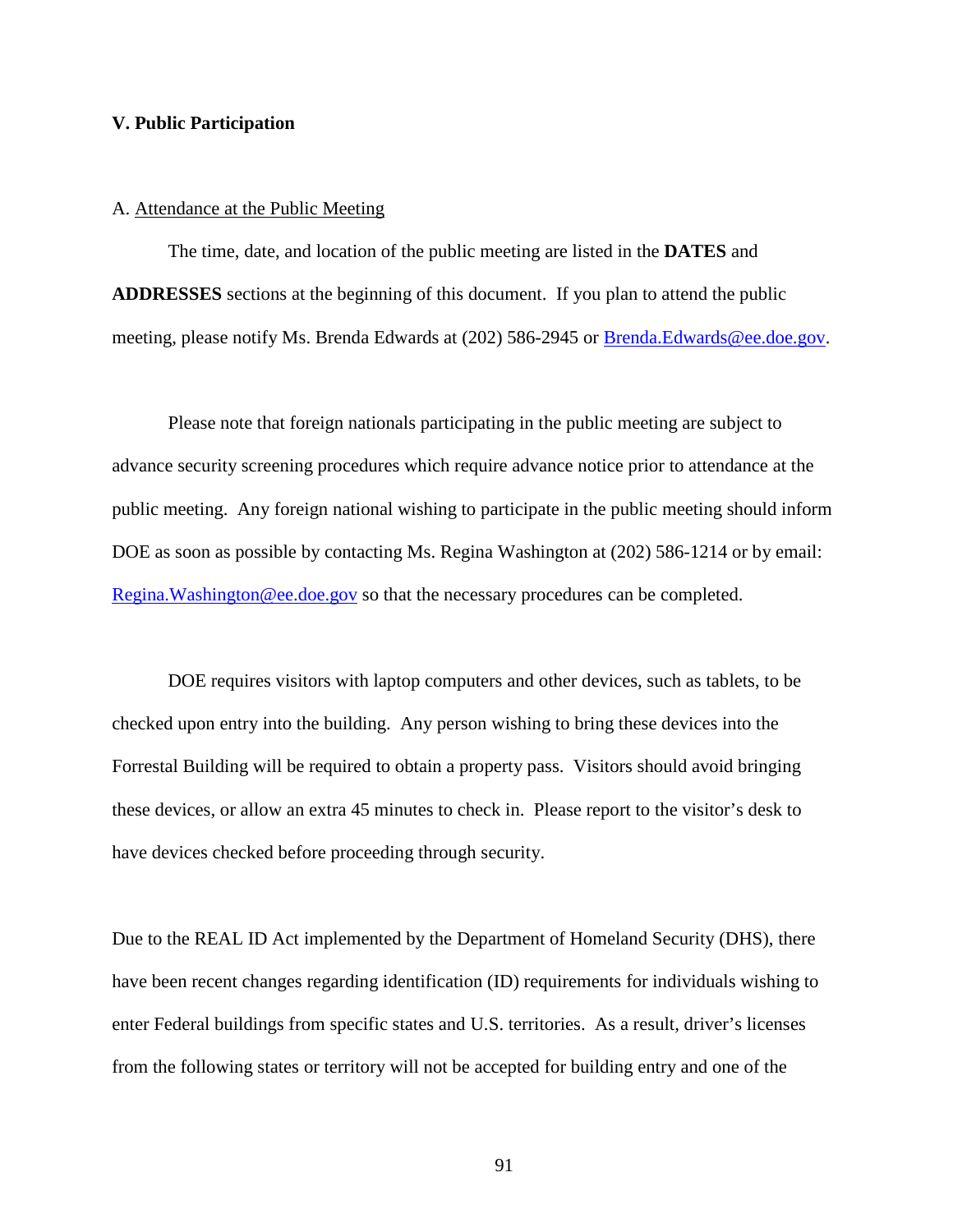alternate forms of ID listed below will be required. DHS has determined that regular driver's licenses (and ID cards) from the following jurisdictions are not acceptable for entry into DOE facilities: Alaska, American Samoa, Arizona, Louisiana, Maine, Massachusetts, Minnesota, New York, Oklahoma, and Washington. Acceptable alternate forms of Photo-ID include: U.S. Passport or Passport Card; an Enhanced Driver's License or Enhanced ID-Card issued by the states of Minnesota, New York or Washington (Enhanced licenses issued by these states are clearly marked Enhanced or Enhanced Driver's License); a military ID or other Federal government issued Photo-ID card.

In addition, you can attend the public meeting via webinar. Webinar registration information, participant instructions, and information about the capabilities available to webinar participants will be published on DOE's website at:

[https://www1.eere.energy.gov/buildings/appliance\\_standards/rulemaking.aspx?ruleid=87.](https://www1.eere.energy.gov/buildings/appliance_standards/rulemaking.aspx?ruleid=87) Participants are responsible for ensuring their systems are compatible with the webinar software.

## B. Procedure for Submitting Prepared General Statements for Distribution

Any person who has plans to present a prepared general statement may request that copies of his or her statement be made available at the public meeting. Such persons may submit requests, along with an advance electronic copy of their statement in PDF (preferred), Microsoft Word or Excel, WordPerfect, or text (ASCII) file format, to the appropriate address shown in the **ADDRESSES** section at the beginning of this notice. The request and advance copy of statements must be received at least one week before the public meeting and may be emailed,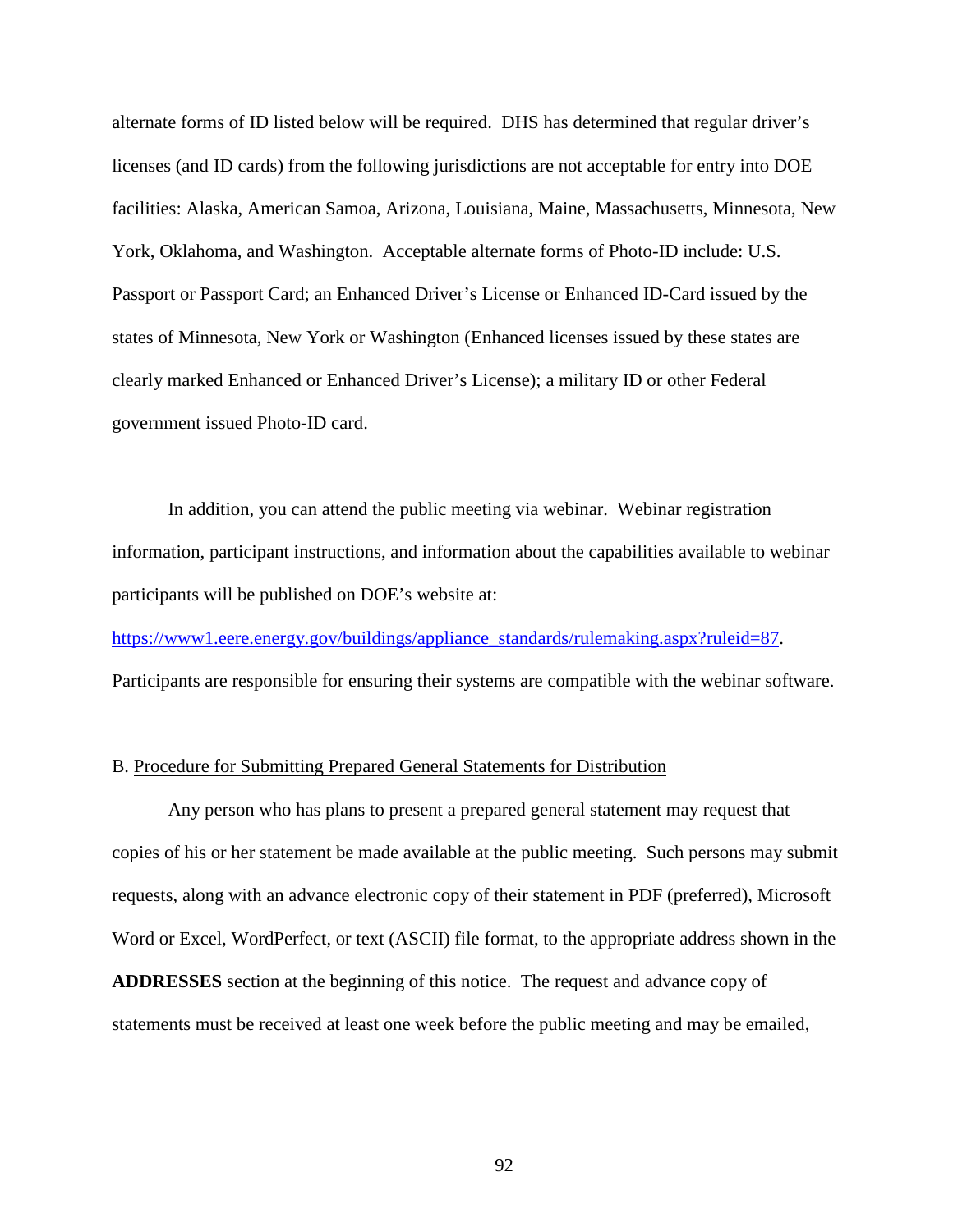hand-delivered, or sent by mail. DOE prefers to receive requests and advance copies via email. Please include a telephone number to enable DOE staff to make a follow-up contact, if needed.

## C. Conduct of the Public Meeting

DOE will designate a DOE official to preside at the public meeting and may also use a professional facilitator to aid discussion. The meeting will not be a judicial or evidentiary-type public hearing, but DOE will conduct it in accordance with section 336 of EPCA (42 U.S.C. 6306). A court reporter will be present to record the proceedings and prepare a transcript. DOE reserves the right to schedule the order of presentations and to establish the procedures governing the conduct of the public meeting. After the public meeting, interested parties may submit further comments on the proceedings, as well as on any aspect of the rulemaking, until the end of the comment period.

The public meeting will be conducted in an informal, conference style. DOE will present summaries of comments received before the public meeting, allow time for prepared general statements by participants, and encourage all interested parties to share their views on issues affecting this rulemaking. Each participant will be allowed to make a general statement (within time limits determined by DOE), before the discussion of specific topics. DOE will allow, as time permits, other participants to comment briefly on any general statements.

At the end of all prepared statements on a topic, DOE will permit participants to clarify their statements briefly and comment on statements made by others. Participants should be prepared to answer questions by DOE and by other participants concerning these issues. DOE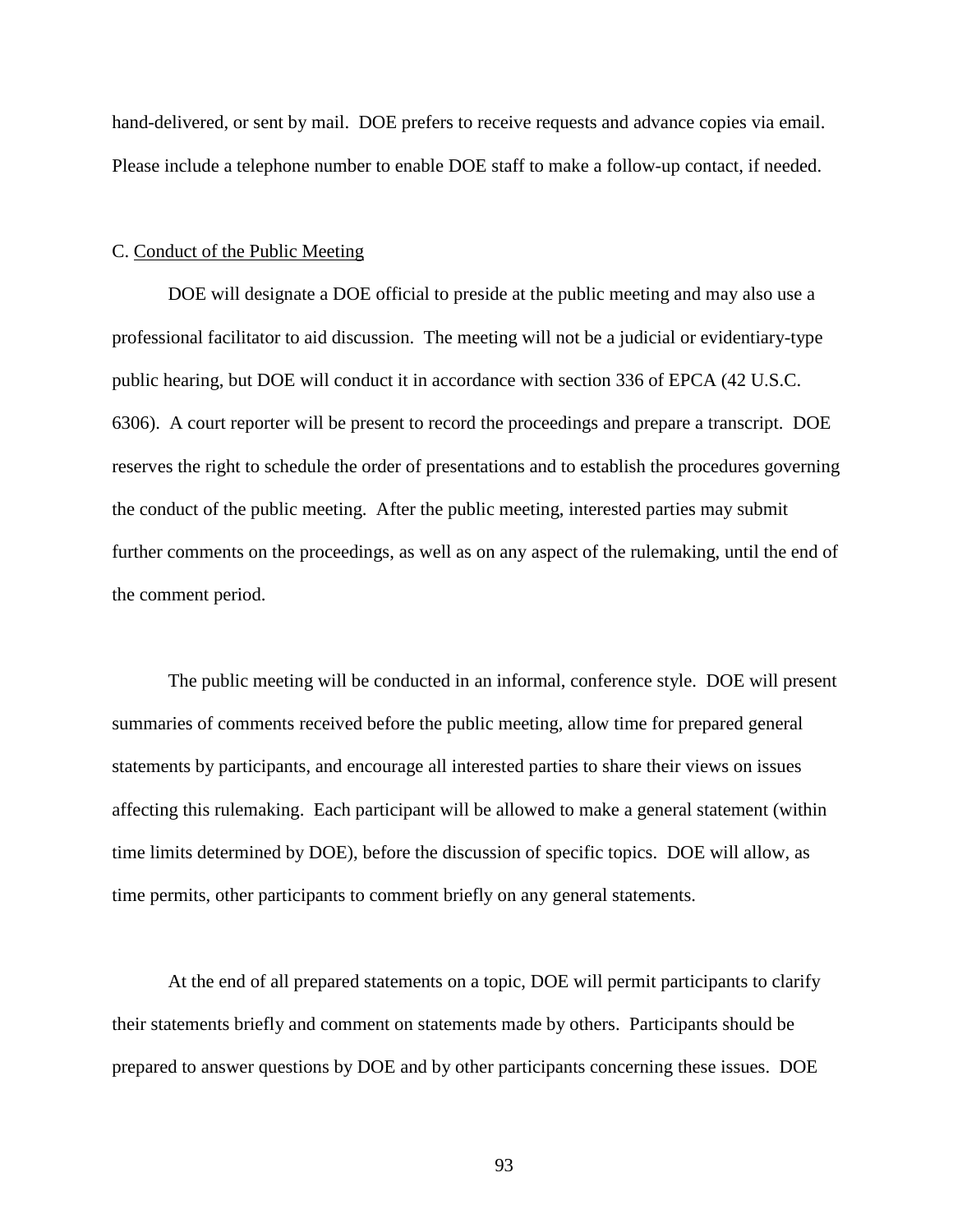representatives may also ask questions of participants concerning other matters relevant to this rulemaking. The official conducting the public meeting will accept additional comments or questions from those attending, as time permits. The presiding official will announce any further procedural rules or modification of the above procedures that may be needed for the proper conduct of the public meeting.

A transcript of the public meeting will be included in the docket, which can be viewed as described in the Docket section at the beginning of this notice. In addition, any person may buy a copy of the transcript from the transcribing reporter.

## D. Submission of Comments

DOE will accept comments, data, and information regarding this proposed rule before or after the public meeting, but no later than the date provided in the **DATES** section at the beginning of this proposed rule. Interested parties may submit comments using any of the methods described in the **ADDRESSES** section at the beginning of this notice.

Submitting comments via www.regulations.gov. The [www.regulations.gov](http://www.regulations.gov/) web page will require you to provide your name and contact information. Your contact information will be viewable to DOE Building Technologies staff only. Your contact information will not be publicly viewable except for your first and last names, organization name (if any), and submitter representative name (if any). If your comment is not processed properly because of technical difficulties, DOE will use this information to contact you. If DOE cannot read your comment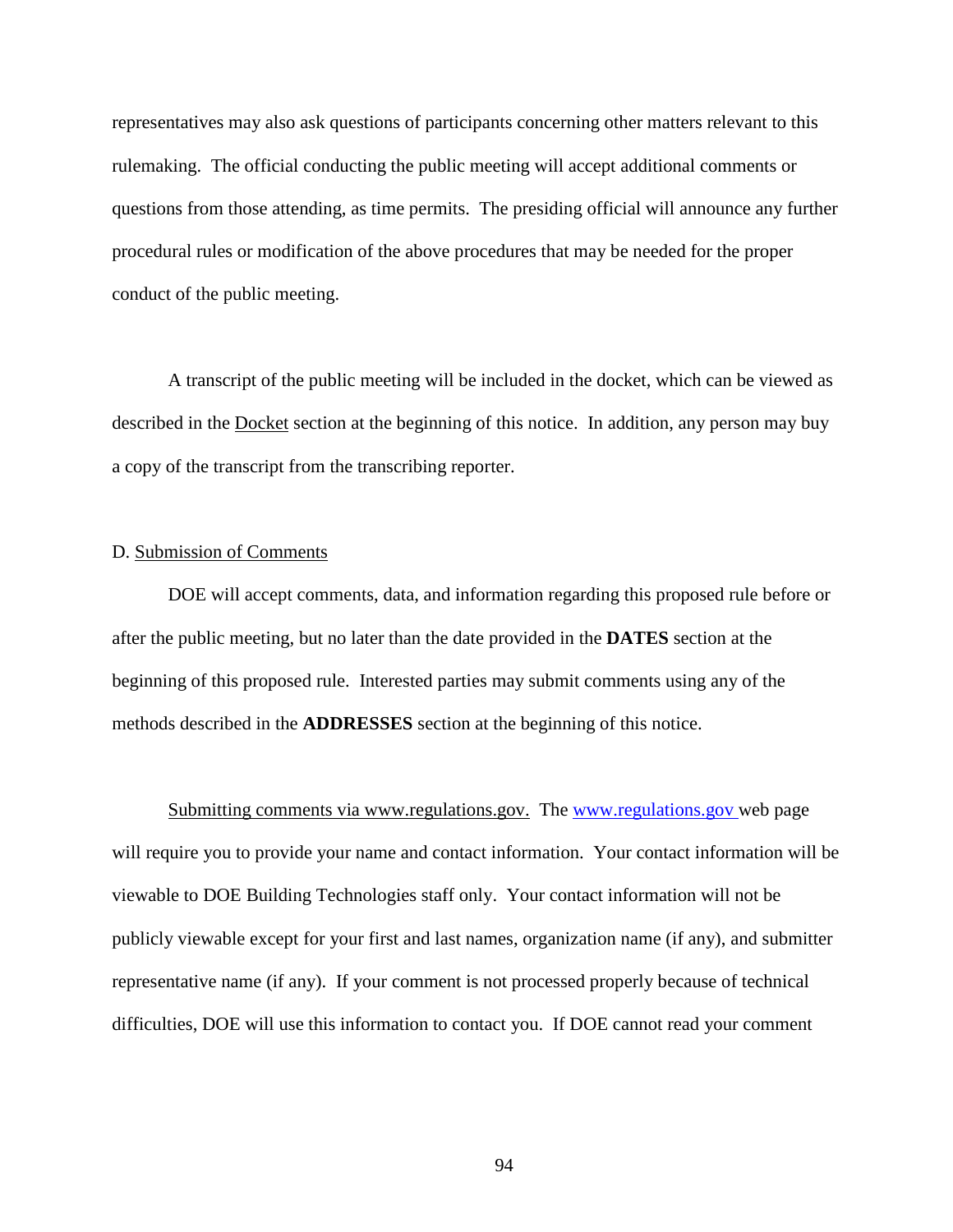due to technical difficulties and cannot contact you for clarification, DOE may not be able to consider your comment.

However, your contact information will be publicly viewable if you include it in the comment itself or in any documents attached to your comment. Any information that you do not want to be publicly viewable should not be included in your comment, nor in any document attached to your comment. Persons viewing comments will see only first and last names, organization names, correspondence containing comments, and any documents submitted with the comments.

Do not submit to [www.regulations.gov](http://www.regulations.gov/) information for which disclosure is restricted by statute, such as trade secrets and commercial or financial information (hereinafter referred to as Confidential Business Information (CBI)). Comments submitted through [www.regulations.gov](http://www.regulations.gov/) cannot be claimed as CBI. Comments received through the website will waive any CBI claims for the information submitted. For information on submitting CBI, see the Confidential Business Information section.

DOE processes submissions made through [www.regulations.gov](http://www.regulations.gov/) before posting. Normally, comments will be posted within a few days of being submitted. However, if large volumes of comments are being processed simultaneously, your comment may not be viewable for up to several weeks. Please keep the comment tracking number that [www.regulations.gov](http://www.regulations.gov/) provides after you have successfully uploaded your comment.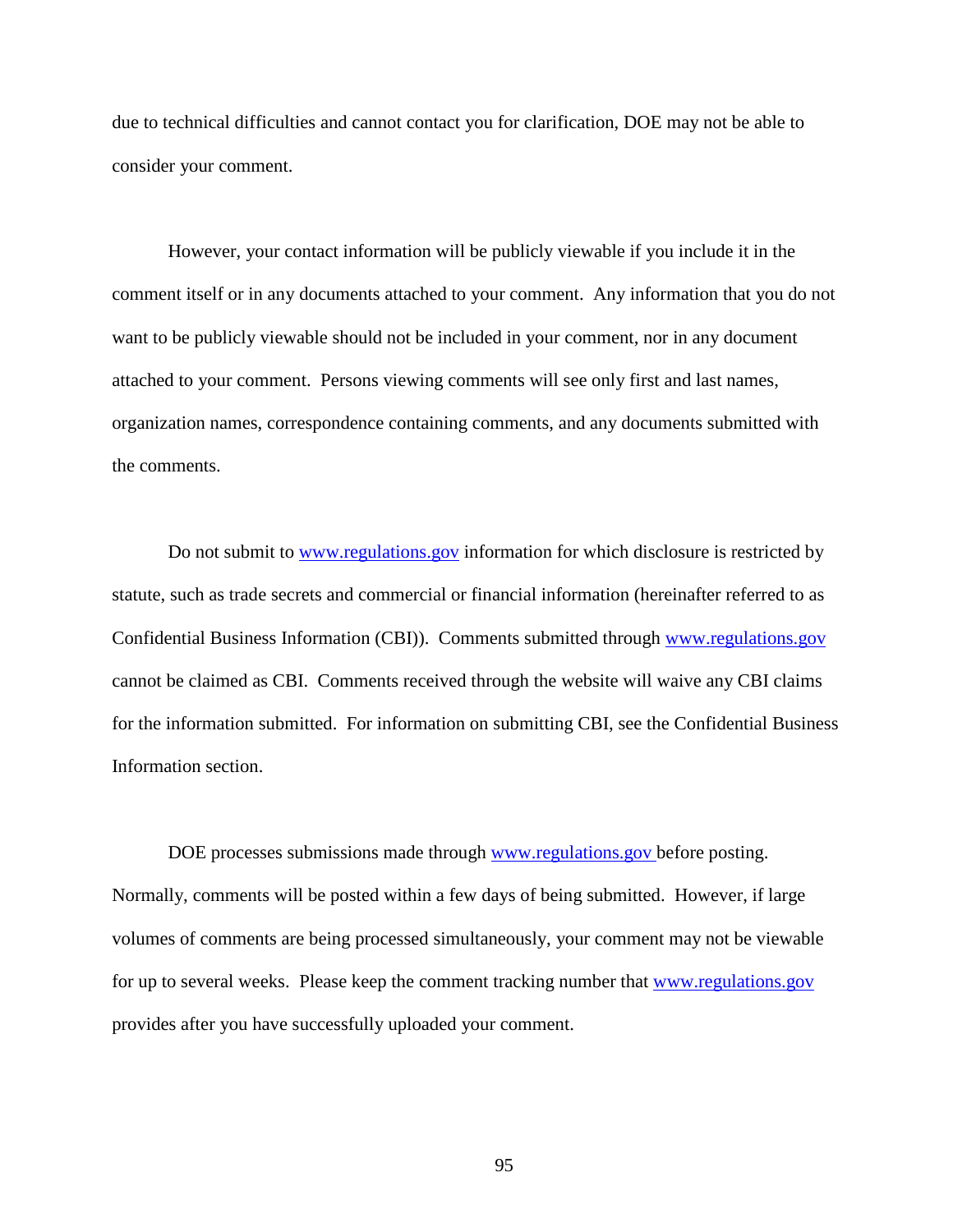Submitting comments via email, hand delivery/courier, or mail. Comments and documents submitted via email, hand delivery/courier, or mail also will be posted to [www.regulations.gov.](http://www.regulations.gov/) If you do not want your personal contact information to be publicly viewable, do not include it in your comment or any accompanying documents. Instead, provide your contact information in a cover letter. Include your first and last names, email address, telephone number, and optional mailing address. The cover letter will not be publicly viewable as long as it does not include any comments.

Include contact information each time you submit comments, data, documents, and other information to DOE. If you submit via mail or hand delivery/courier, please provide all items on a compact disc (CD), if feasible, in which case it is not necessary to submit printed copies. No telefacsimiles (faxes) will be accepted.

Comments, data, and other information submitted to DOE electronically should be provided in PDF (preferred), Microsoft Word or Excel, WordPerfect, or text (ASCII) file format. Provide documents that are not secured, written in English, and are free of any defects or viruses. Documents should not contain special characters or any form of encryption and, if possible, they should carry the electronic signature of the author.

Campaign form letters. Please submit campaign form letters by the originating organization in batches of between 50 to 500 form letters per PDF or as one form letter with a list of supporters' names compiled into one or more PDFs. This reduces comment processing and posting time.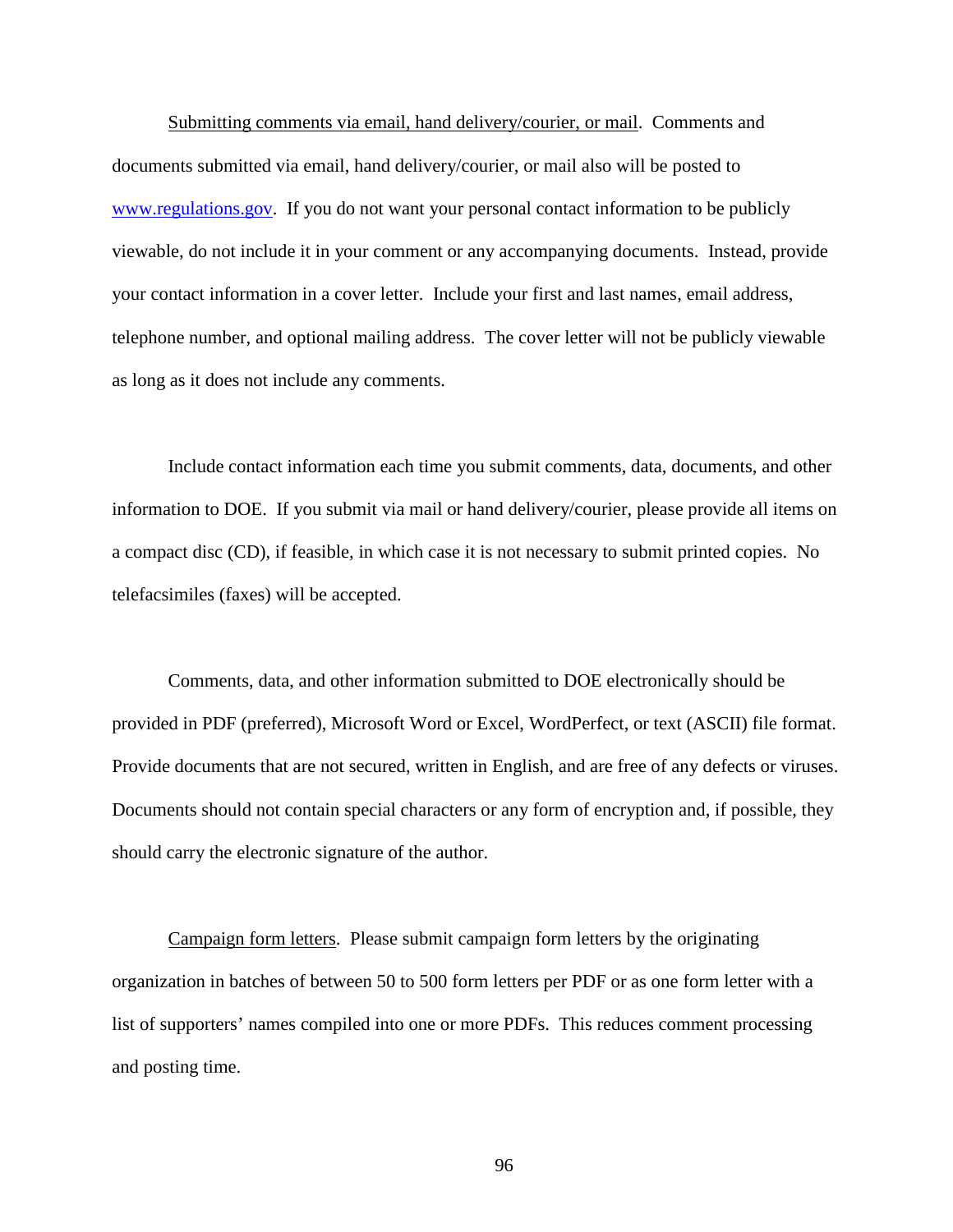Confidential Business Information. Pursuant to 10 CFR 1004.11, any person submitting information that he or she believes to be confidential and exempt by law from public disclosure should submit via email, postal mail, or hand delivery/courier two well-marked copies: one copy of the document marked "confidential" including all the information believed to be confidential, and one copy of the document marked "non-confidential" with the information believed to be confidential deleted. Submit these documents via email or on a CD, if feasible. DOE will make its own determination about the confidential status of the information and treat it according to its determination.

Factors of interest to DOE when evaluating requests to treat submitted information as confidential include: (1) a description of the items; (2) whether and why such items are customarily treated as confidential within the industry; (3) whether the information is generally known by or available from other sources; (4) whether the information has previously been made available to others without obligation concerning its confidentiality; (5) an explanation of the competitive injury to the submitting person which would result from public disclosure; (6) when such information might lose its confidential character due to the passage of time; and (7) why disclosure of the information would be contrary to the public interest.

It is DOE's policy that all comments may be included in the public docket, without change and as received, including any personal information provided in the comments (except information deemed to be exempt from public disclosure).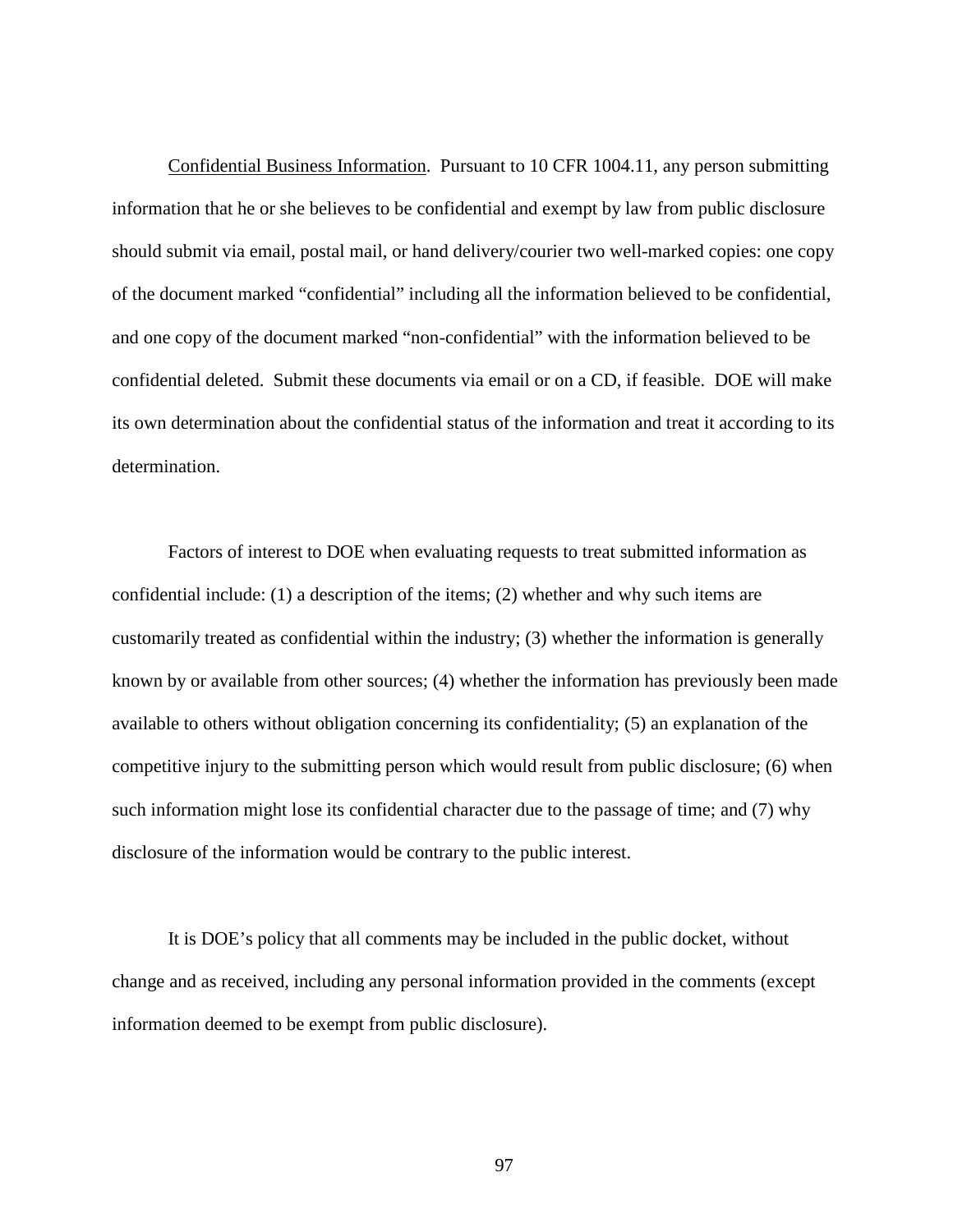#### <span id="page-98-0"></span>E. Issues on Which DOE Seeks Comment

Although DOE welcomes comments on any aspect of this proposal, DOE is particularly interested in receiving comments and views of interested parties concerning the following issues:

- 1. DOE seeks comment on its proposal to replace BTS–2000 with ANSI/AHRI Standard 1500-2015 in its test procedure for commercial packaged boilers (section [III.A\)](#page-14-0).
- 2. DOE seeks comment on its proposal to remove its definition for packaged low pressure boiler and modify its definitions for commercial packaged boiler (section  $III.B.1$ ).
- 3. DOE seeks comment on its proposed definition for "field-constructed." (section  $III.B.2)$
- 4. DOE seeks comment on the feasibility of conducting a combustion efficiency test in the field for steam and hot water commercial packaged boilers with fuel input rate greater than 5,000,000 Btu/h (section [III.C.1\)](#page-22-0).
- 5. DOE seeks comment on whether the thermal efficiency test can be conducted for steam commercial packaged boilers with fuel input rate greater than 2,500,000 Btu/h and less than or equal to 5,000,000 Btu/h (section [III.C.1\)](#page-22-0).
- 6. DOE seeks comment on the specific limitations, if they exist, that preclude combustion efficiency testing in a laboratory setting for steam commercial packaged boilers with fuel input rate greater than 2,500,000 Btu/h and less than or equal to 5,000,000 Btu/h (section [III.C.1\)](#page-22-0).
- 7. DOE seeks comment on the specific additional equipment or facilities and their associated cost that would be required to accommodate testing commercial packaged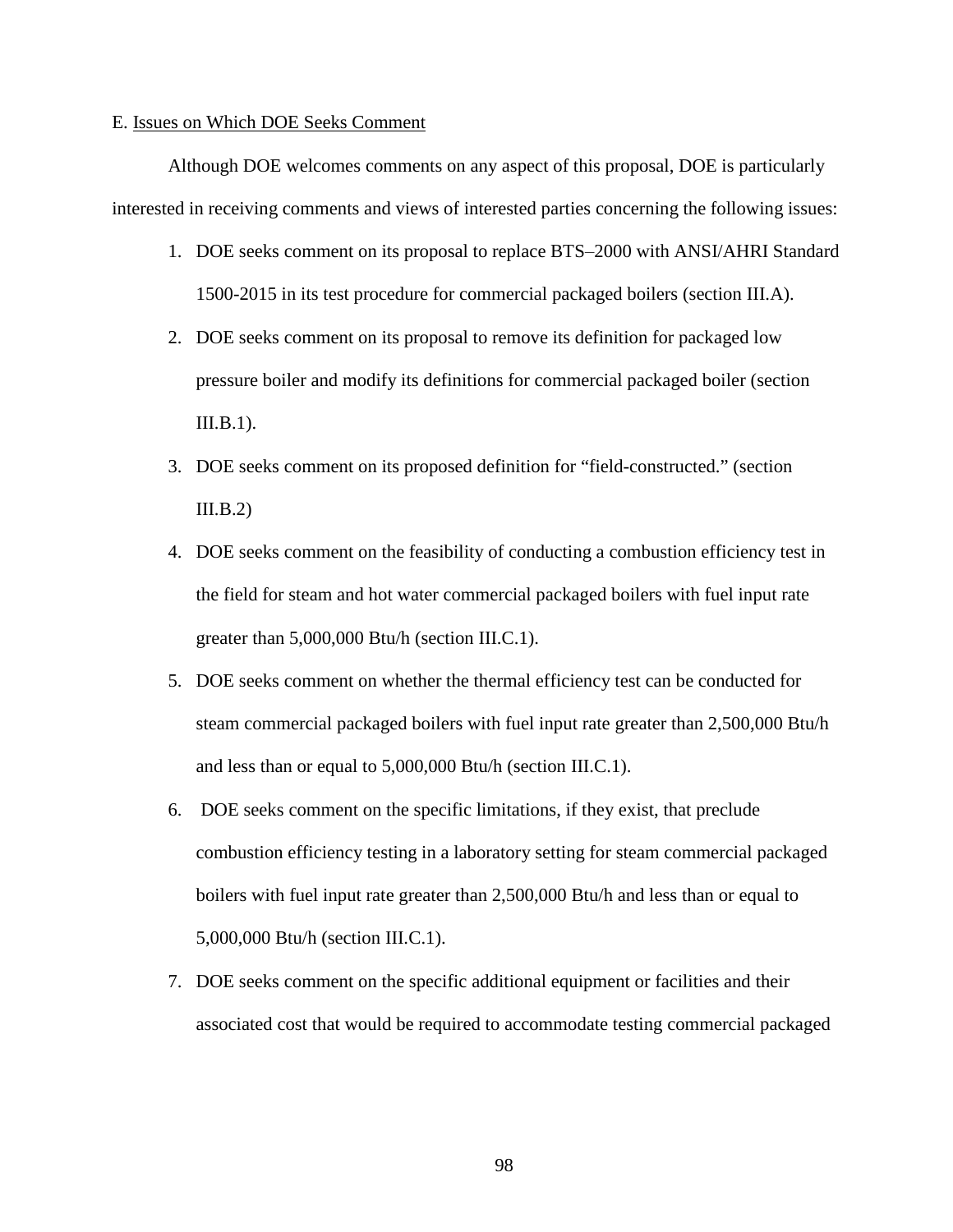boilers with fuel input rate greater than 2,500,000 Btu/h and less than or equal to 5,000,000 Btu/h in a laboratory setting (section [III.C.1\)](#page-22-0).

- 8. DOE seeks comment on whether the 5,000,000 Btu/h fuel input rate is an adequate threshold for the allowance of the field combustion test and conversion methodology, and if not, what threshold should be used (section [III.C.1\)](#page-22-0).
- 9. DOE seeks comment on whether certification should be permitted for field tested units after distribution in commerce and after commissioning, in particular the impact of this approach on building inspectors (section [III.C.1\)](#page-22-0).
- 10. DOE seeks comment on its proposed conversion method for calculating thermal efficiency based on combustion efficiency for steam commercial packaged boilers with fuel input rate greater than 5,000,000 Btu/h (section [III.C.2\)](#page-26-0).
- 11. DOE seeks comment on the proposed value for the difference between the combustion efficiency and thermal efficiency in the conversion method (proposed value of 2 percent of the combustion efficiency), whether the value would result in conservative ratings, and what number DOE should use instead if the proposed value is not adequate (section [III.C.2\)](#page-26-0).
- 12. DOE seeks comment on whether the 5,000,000 Btu/h fuel input rate is an adequate threshold for the allowance of the field combustion test and/or conversion methodology, and if not, what threshold should be used (section [III.C.2\)](#page-26-0).
- 13. DOE seeks comment on if the field combustion test (for hot water and steam commercial packaged boilers) and conversion methodology (for steam commercial packaged boilers) do not adequately accommodate commercial packaged boilers with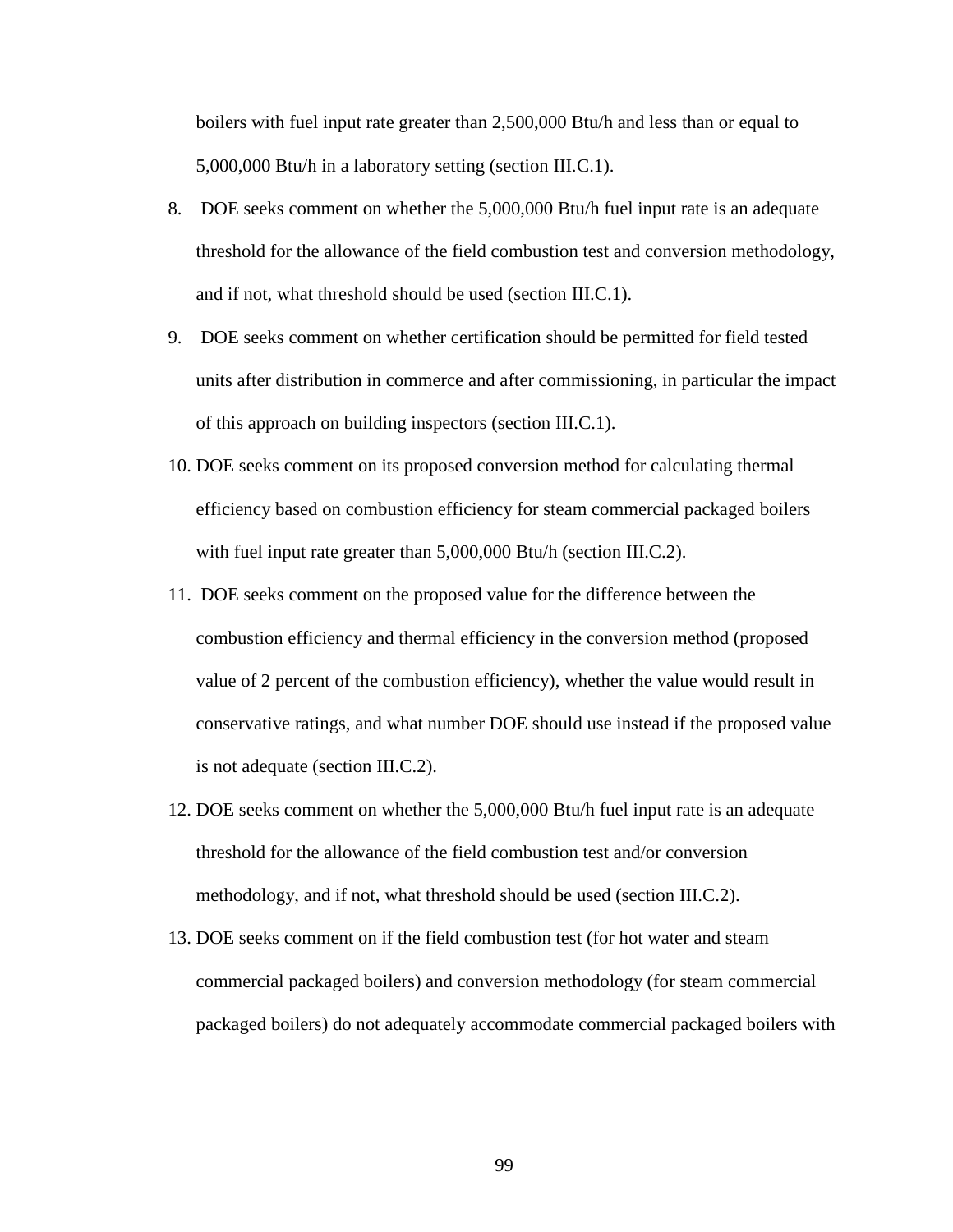fuel input rate greater than 5,000,000 Btu/h, what procedure should DOE implement in order to do so (section [III.C.2\)](#page-26-0).

- 14. DOE seeks comments, data, and information about pressures recommended by manufacturers and relevance to actual operating conditions in buildings (section [III.C.4\)](#page-30-0).
- 15. DOE seeks comment on whether DOE should require testing to be performed at the lowest possible steam pressure where steam quality requirements can be met (section [III.C.4\)](#page-30-0).
- 16. DOE also requests comment on if there are any commercial packaged boilers that require steam pressures greater than 15 psig to maintain 2 percent moisture in the produced steam (see section [III.C.4\)](#page-30-0).
- 17. DOE seeks comments, data, and information about whether the proposed testing conditions related to water temperatures are appropriate both for a non-condensing commercial packaged boiler and a condensing commercial packaged boiler (section [III.D.2\)](#page-37-0).
- 18. DOE also requests comment on the proposed test provisions to accommodate commercial packaged boilers that cannot be tested with a temperature rise of 40 °F across the commercial packaged boiler (Point B to Point C); (section [III.D.2\)](#page-37-0).
- 19. DOE seeks additional comments, data, and analysis concerning thermal efficiency test measurement uncertainty (section [III.D.2\)](#page-37-0).
- 20. DOE seeks comment regarding the current prevalence of using recirculating loops in testing; specifically, DOE requests comment about the kinds of commercial packaged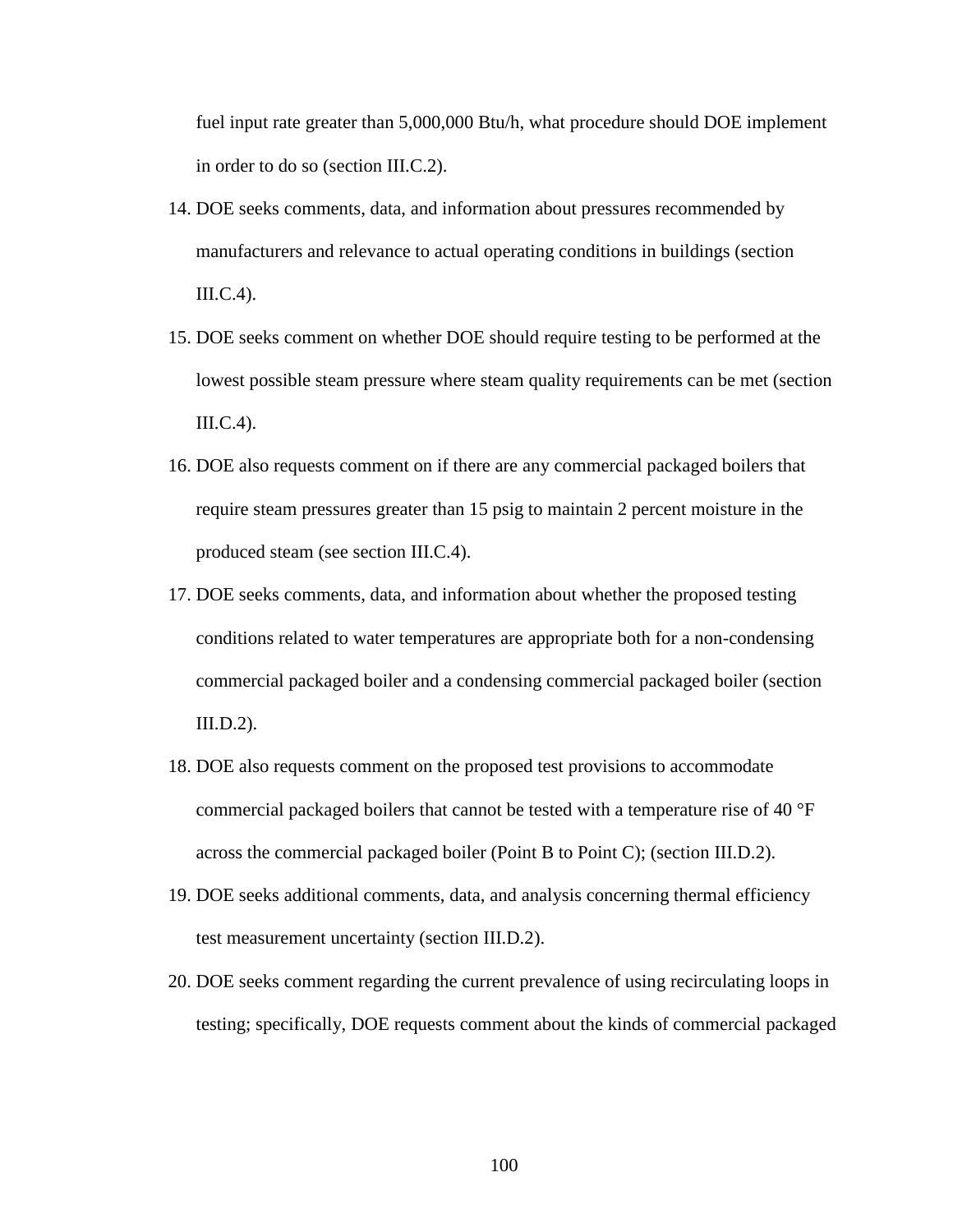boilers utilizing recirculation loops and the conditions at which these commercial packaged boilers and recirculating loops operate (section [III.D.4\)](#page-47-0).

- 21. DOE seeks further comments, data, and information concerning the capabilities of test laboratories, particularly in light of the specific proposed conditions contained in this NOPR (section [III.D.4\)](#page-47-0).
- 22. DOE seeks comments, data, and information about room ambient relative humidity, whether the proposed constraints are appropriate, and if not, what are appropriate constraints on room ambient relative humidity when testing commercial packaged boilers (section [III.E\)](#page-50-0).
- 23. DOE seeks comment, data, and information about the aforementioned proposed room ambient temperatures, whether the proposed constraints are appropriate and if not, what are appropriate constraints on room ambient temperature (section [III.E\)](#page-50-0)
- 24. DOE seeks comments based upon the proposed changes to the steam riser, header, and return water loop requirements (section [III.F\)](#page-53-0).
- 25. DOE seeks comments regarding the specification of burners for oil-fired commercial packaged boilers (section [III.F\)](#page-53-1).
- 26. DOE seeks additional comment, and particularly data, about whether the oxygen combustion analyzer produces equivalent combustion efficiencies to the carbon monoxide (CO) and carbon dioxide (CO<sub>2</sub>) calculations provided by ANSI/AHRI Standard 1500-2015 and BTS-2000 (section [III.F\)](#page-53-0).
- 27. DOE seeks comment on the proposal to require digital data acquisition (section [III.F\)](#page-53-0).
- 28. DOE seeks comment as to the proposed clarifications in set up and instrumentation (section [III.F\)](#page-53-0).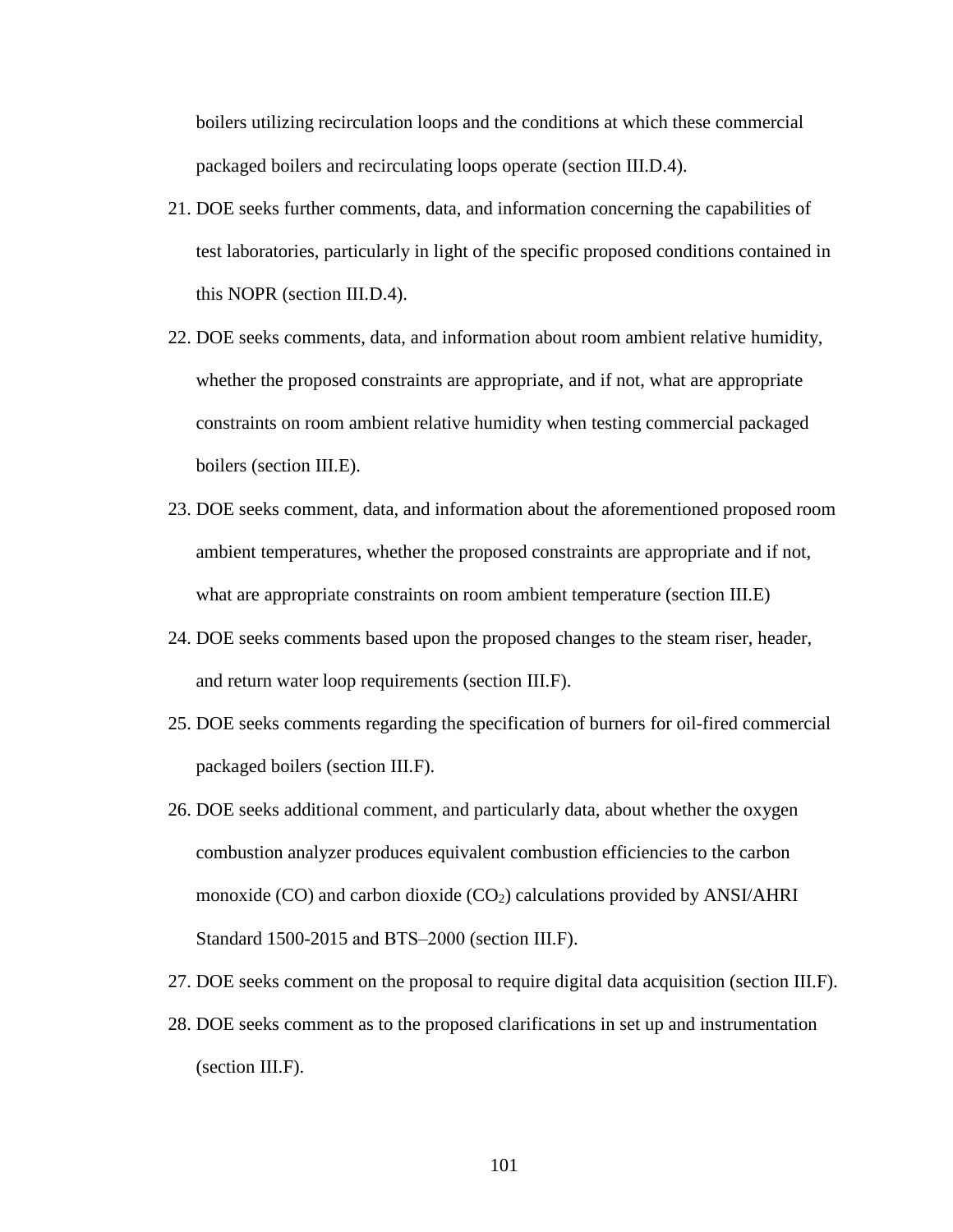- 29. DOE seeks comment regarding its proposed definition and methodology for measuring and verifying fuel input rate and steady-state (section [III.G\)](#page-60-0).
- 30. DOE seeks comment on its proposed clerical corrections and clarifications (section  $III.H$ ).
- 31. DOE seeks comments, as well as sample stack temperature data, sample calculations and estimates of the impact of the stack temperature adjustment methodology (section  $III.I.1$ ).
- 32. DOE seeks comment regarding its proposed provision to conduct enforcement testing in both steam mode and hot water mode for those commercial packaged boilers capable of producing both and using either result in determining noncompliance with energy conservation standards. (section [III.I.1\)](#page-69-0)
- <span id="page-102-0"></span>33. DOE seeks further comment concerning part-load testing (section [III.I.2\)](#page-70-0).
- <span id="page-102-1"></span>34. DOE seeks comment on whether the proposed test procedure changes will have a significant impact on a substantial number of small entities (section [IV.B\)](#page-78-0).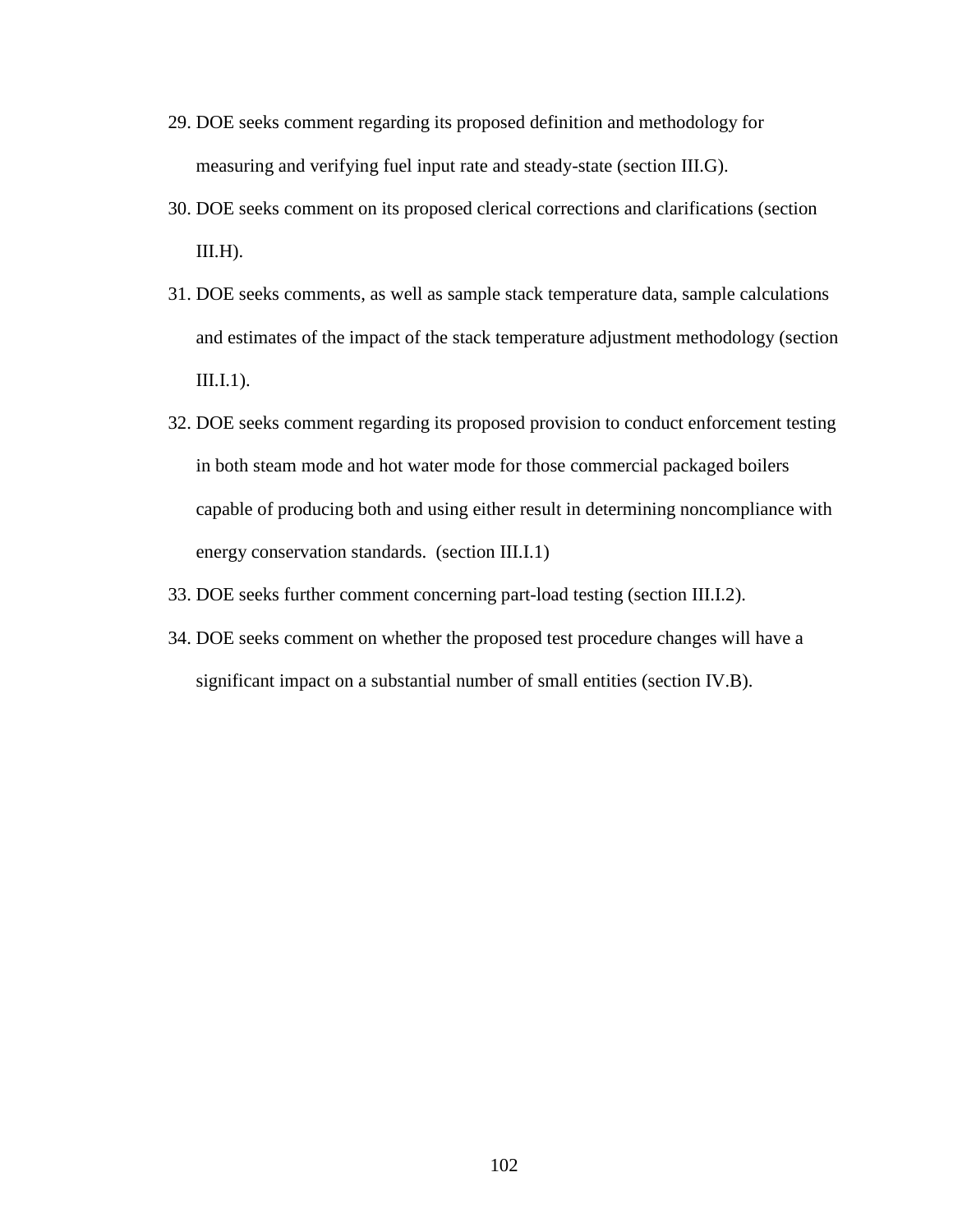## VI. Approval of the Office of the Secretary

The Secretary of Energy has approved publication of this notice of proposed rulemaking.

## **List of Subjects**

## **10 CFR Part 429**

Administrative practice and procedure, Confidential business information, Energy conservation, Household appliances, Imports, Reporting and recordkeeping requirements.

## **10 CFR Part 431**

Administrative practice and procedure, Confidential business information, Energy conservation, Incorporation by reference, Reporting and recordkeeping requirements, Test procedures.

Issued in Washington, DC, on February 22, 2016.

Kathleen B. Hogan Deputy Assistant Secretary for Energy Efficiency Energy Efficiency and Renewable Energy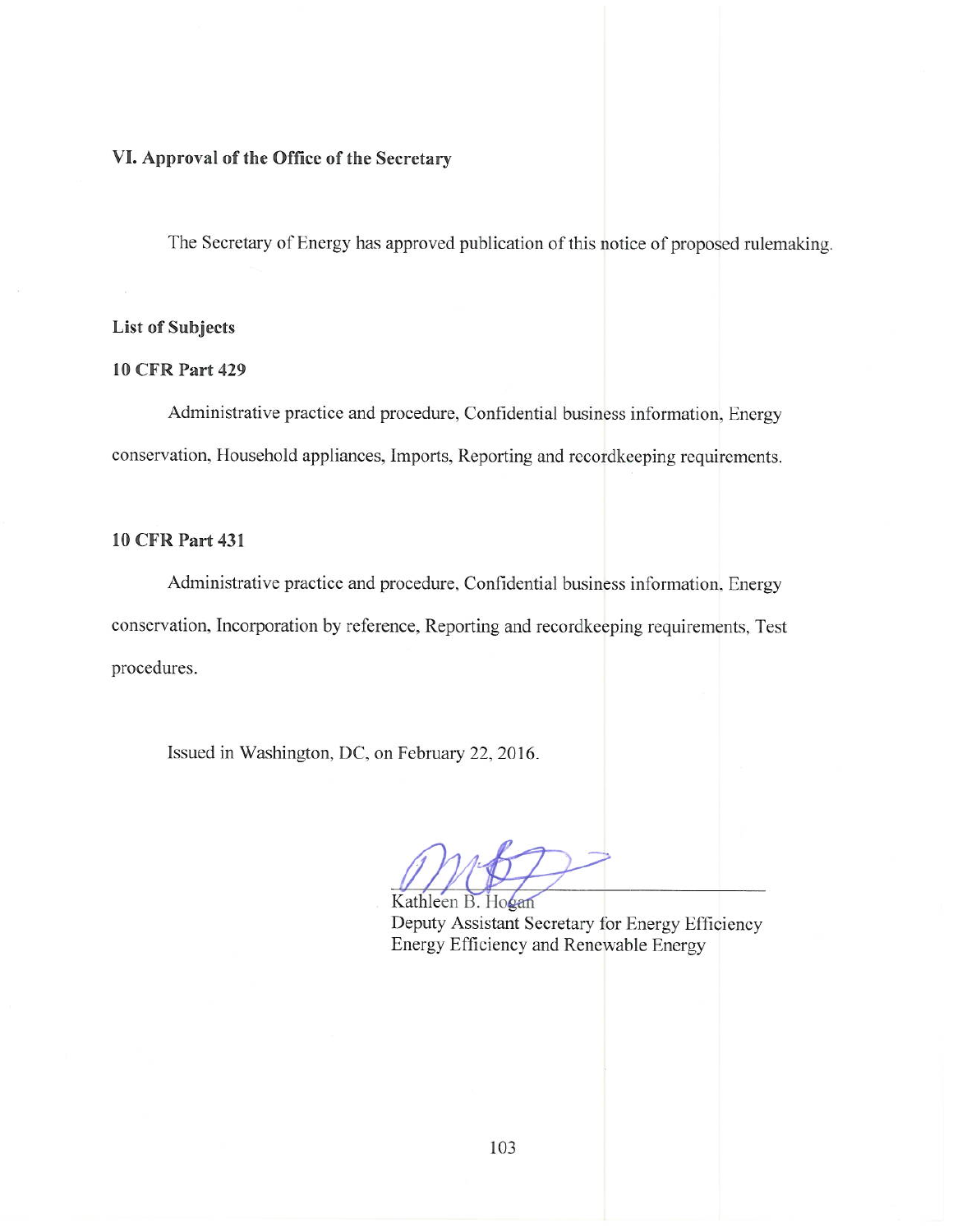For the reasons stated in the preamble, DOE proposes to amend parts 429 and 431 of Chapter II, Subchapter D of Title 10, Code of Federal Regulations, as set forth below:

# **PART 429—CERTIFICATION, COMPLIANCE, AND ENFORCEMENT FOR CONSUMER PRODUCTS AND COMMERCIAL AND INDUSTRIAL EQUIPMENT**

1. The authority citation for part 429 continues to read as follows:

**Authority:** 42 U.S.C. 6291–6317.

2. Section 429.11 is amended by amending paragraph (b) to read as follows:

## **§ 429.11. General sampling requirements for selecting units to be tested.**

\* \* \* \* \* (b) The minimum number of units tested shall be no less than two, except where:

(1) a different minimum limit is specified in §§429.14 through 429.65; or

(2) only one unit of the basic model is produced, in which case, that unit must be tested and the test results must demonstrate that the basic model performs at or better than the applicable standard(s). If one or more units of the basic model are manufactured subsequently, compliance with the default sampling and representations provisions is required.

3. Section 429.60 is amended by revising paragraphs (a) and (b) to read as follows:

## **§429.60. Commercial packaged boilers.**

(a)  $*$   $*$   $*$  $(1)$  \* \* \*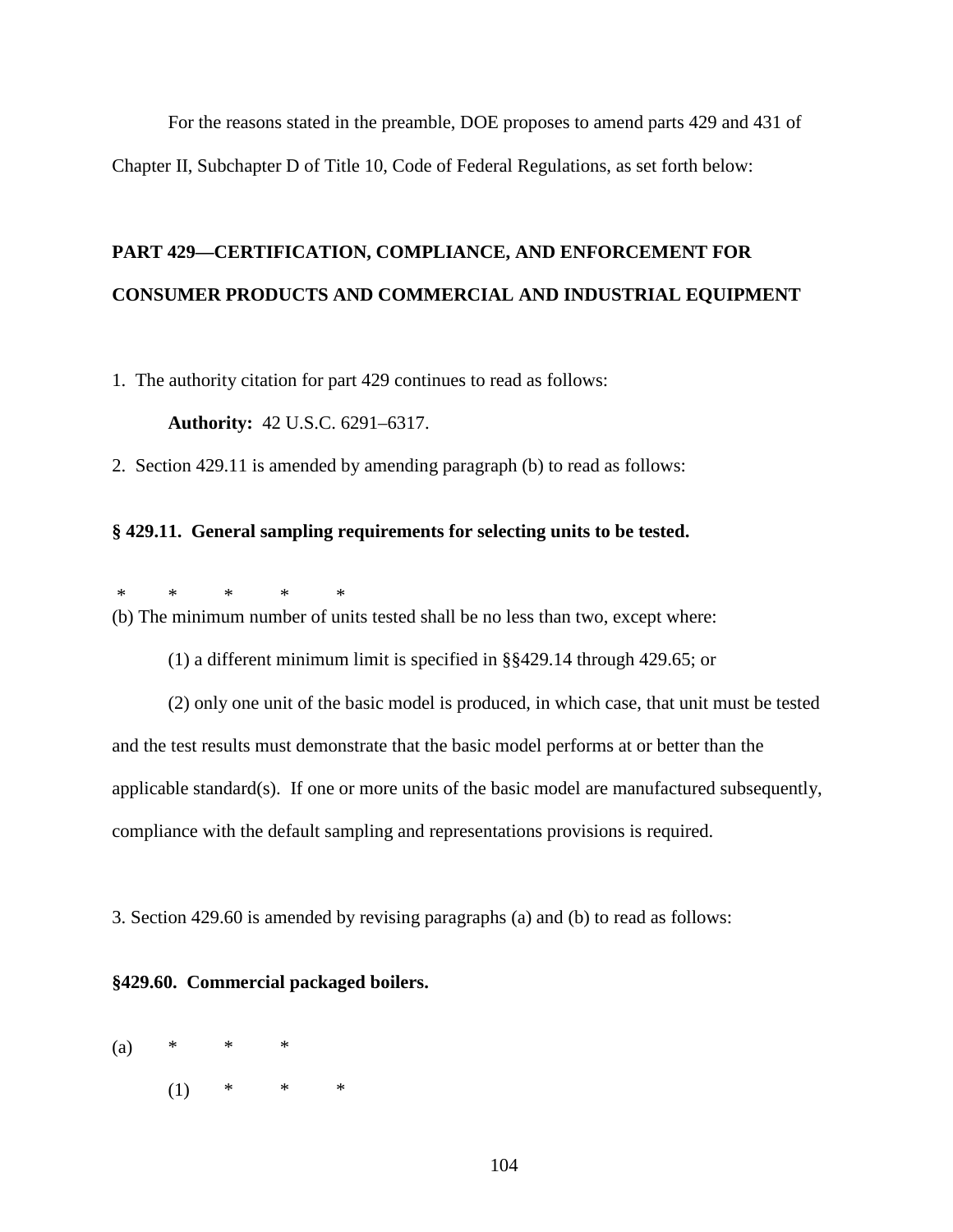(i) If the represented value is determined through testing, the general requirements of §429.11 are applicable, except that, if the represented value is determined through testing pursuant to §431.86(c), the number of units selected for testing may be one; and

\* \* \*

(3) The representative value of fuel input rate of a basic model reported in accordance with paragraph (b)(2) of this section must be either the mean of the fuel input rate(s) measured for each tested unit of the basic model and determined in accordance with the test procedure in §431.86, or the value determined with an AEDM, and rounded to the nearest 1,000 Btu/h.

(4) The representative value of thermal or combustion efficiency of a basic model reported in accordance with paragraph (b)(2) of this section must be either the mean of the thermal or combustion efficiency measured for each tested unit of the basic model and determined in accordance with the test procedure in §431.86, or the value determined with an AEDM, and rounded to the nearest tenth of one percent.

(5) For a model of commercial packaged boiler capable of supplying either steam or hot water, representative values for steam mode must be based on performance in steam mode and representative values for hot water mode must be based on either the efficiency in hot water mode or steam mode in accordance with the test procedure in §431.86 and the provisions of this section.

(b) \* \* \*

(2) Pursuant to §429.12(b)(13), a certification report must include the following public, equipment-specific information:

(i) The manufacturer (including brand, if applicable) and model number of the burner;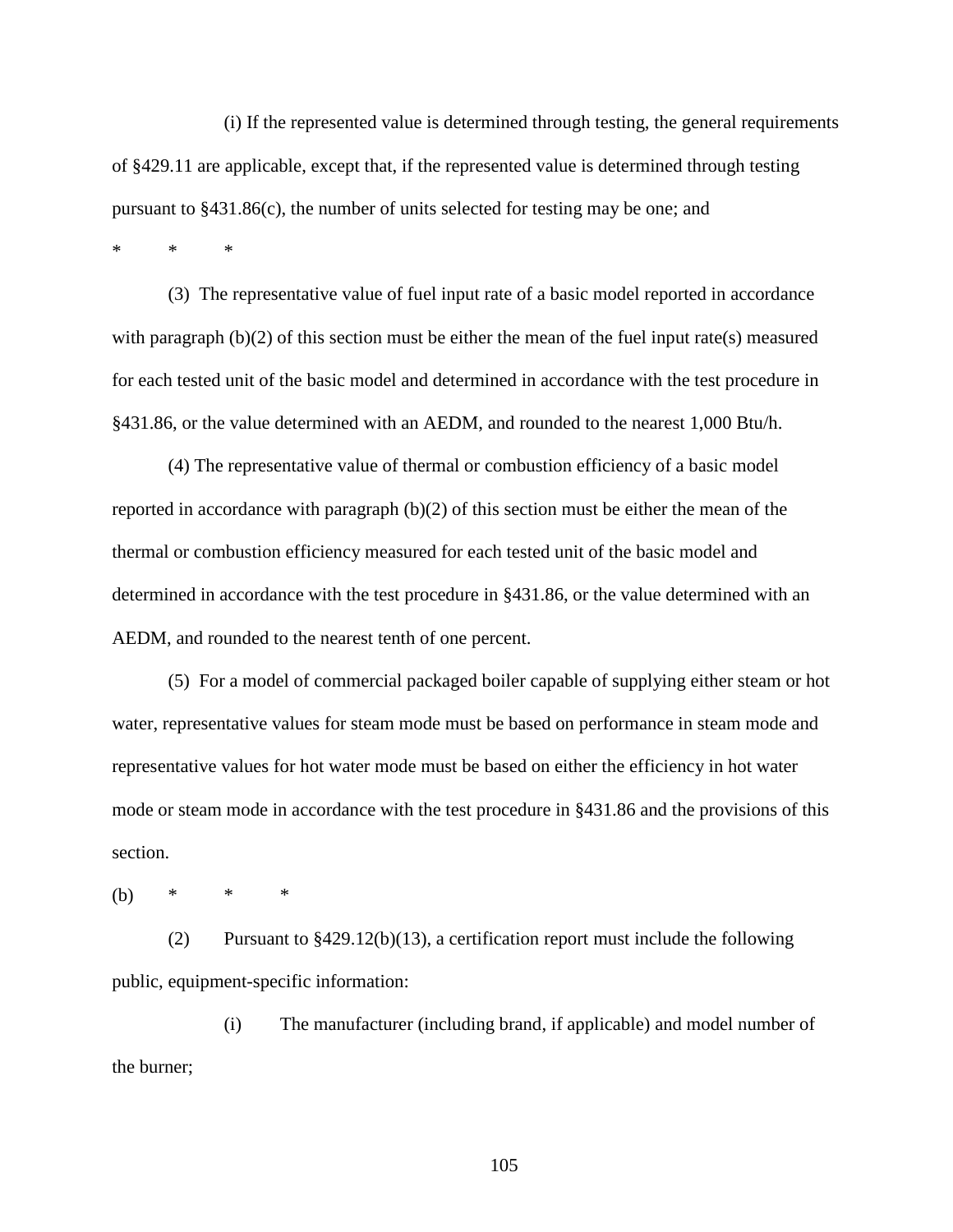(ii) The fuel input rate in British thermal units per hour (Btu/h) rounded to the nearest 1,000 Btu/h;

(iii) The representative value of combustion efficiency in percent (%) to the nearest tenth of one percent or the representative value of thermal efficiency in percent (%) to the nearest one tenth of one percent, as specified in §431.87; and

(iv) For a basic model of commercial packaged boiler that cannot be tested using the standard inlet temperatures required in Appendix A to Subpart E of Part 431, the average inlet water temperature measured at Point B (in Figure C9 of ANSI/AHRI Standard 1500-2015; incorporated by reference, see §431.85) at which the model was tested.

 $(3)$  \* \* \*

(iii) For basic models of commercial packaged boilers that have a certified fuel input rate greater than 5,000,000 Btu/h, a declaration about whether the certified rating is based on testing conducted pursuant to §431.86(c).

(4) \* \* \*

(5) Any field tested (pursuant to §431.86(c)) basic model of a commercial packaged boiler that has not been previously certified through testing or an AEDM must be certified within 15 days of commissioning.

4. Section 429.70 is amended by adding paragraph  $(c)(2)(iii)(D)$  as follows:

## **§429.70. Alternative methods for determining energy efficiency and energy use.**

\* \* \* \* \*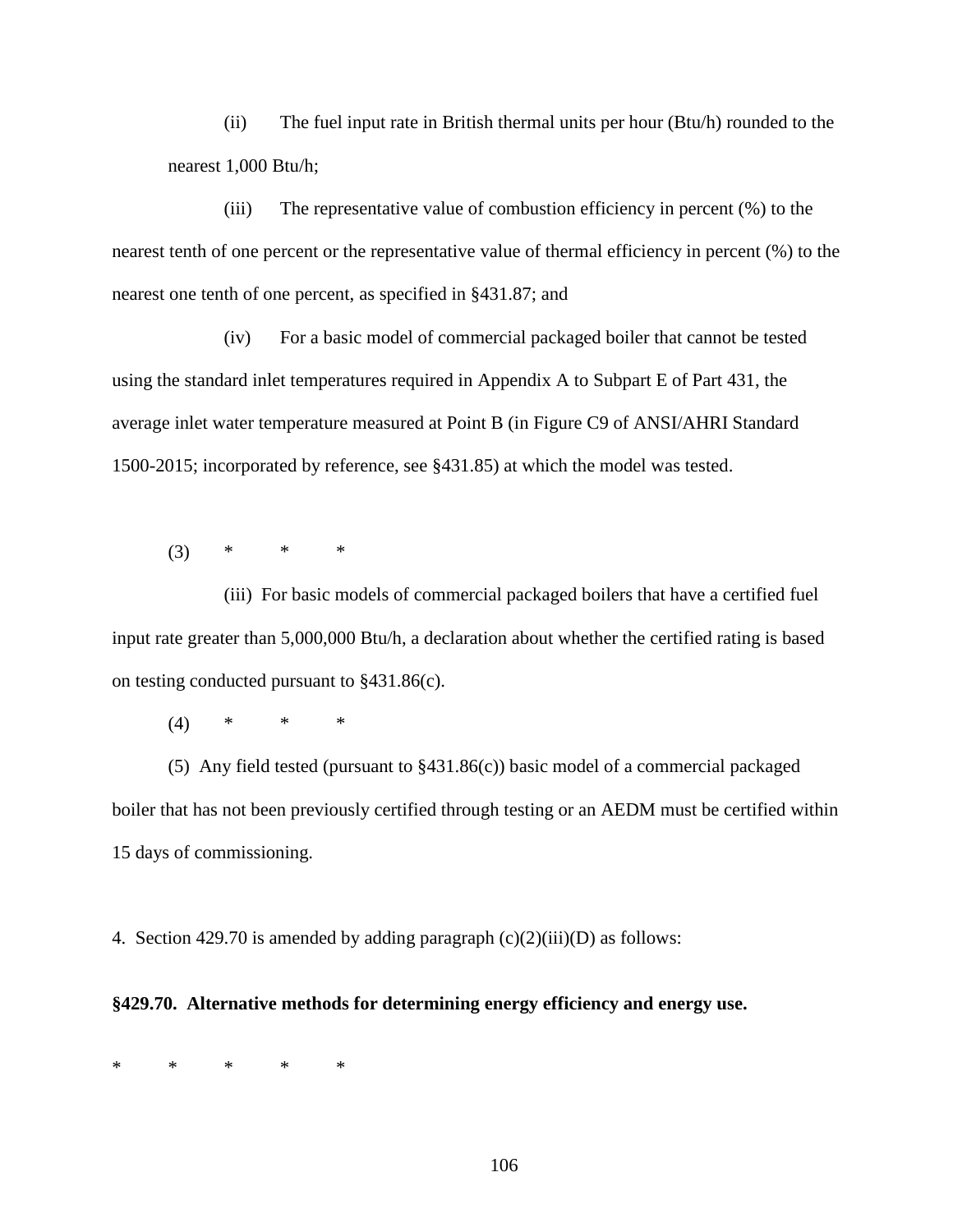$(c)$  \* \* \*  $(2)$  \* \* \* (iii)  $* \t * \t *$ 

(D) An AEDM that is validated based on test results obtained from one or more field tests (commercial packaged boilers only) can only be used to certify the performance of basic models of commercial packaged boilers with a certified fuel input rate greater than 5,000,000 Btu/h.

\* \* \* \* \*

- 5. Section 429.110 is amended by:
	- 1. Revising paragraph (a)(3); and
	- 2. Adding paragraph  $(c)(1)(iii)$  as follows:

## **§429.110. Enforcement testing.**

(a)  $*$   $*$   $*$ 

(3) Testing will be conducted at a lab accredited to the International Organization for Standardization (ISO)/International Electrotechnical Commission (IEC), "General requirements `for the competence of testing and calibration laboratories," ISO/IEC 17025:2005(E) (incorporated by reference; see §429.4). If testing cannot be completed at an independent lab, DOE, at its discretion, may allow enforcement testing at a manufacturer's lab, so long as the lab is accredited to ISO/IEC 17025:2005(E) and DOE representatives witness the testing. In addition, for commercial packaged boilers with certified fuel input rate greater than 5,000,000 Btu/h, DOE, at its discretion, may allow enforcement testing of a commissioned commercial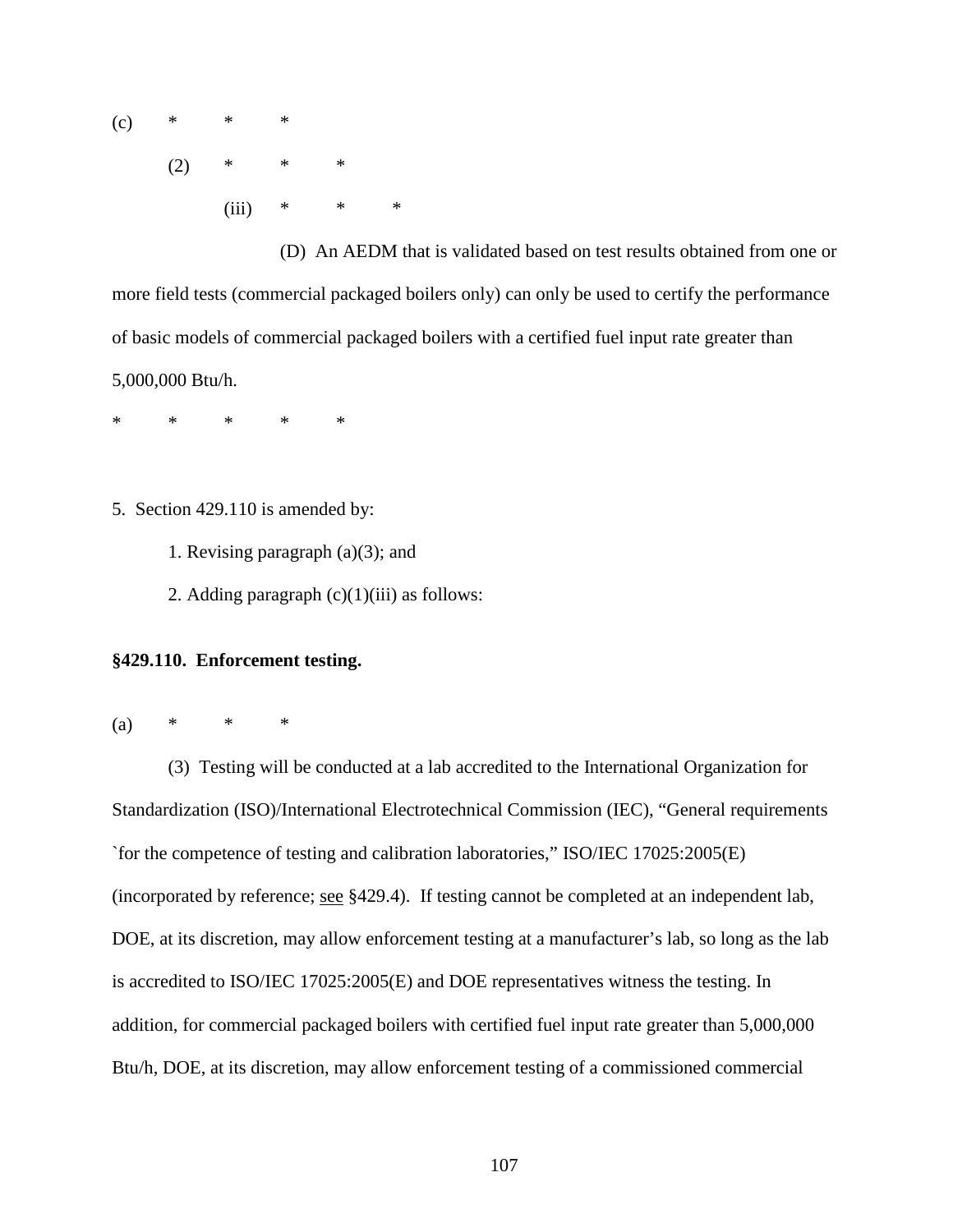packaged boiler in the location in which it was commissioned for use, pursuant to the test provisions at §431.86(c).

\* \* \* \* \*  $(c)$  \* \* \*  $(1)$  \* \* \*

(iii) Of basic models of previously commissioned commercial packaged boilers with a certified fuel input rate greater than 5,000,000 Btu/h, DOE may test a sample of at least one unit in the location in which it was commissioned for use.

6. Section 429.134 is amended by adding paragraph (j) as follows:

## **§429.134. Product-specific enforcement provisions.**

\* \* \* \* \*

#### (j) Commercial packaged boilers.

(1) Verification of fuel input rate. The fuel input rate of each tested unit will be measured pursuant to the test requirements of §431.86. The results of the measurement(s) will be compared to the value of fuel input rate certified by the manufacturer. The certified fuel input rate will be considered valid only if the measurement(s) (either the measured fuel input rate for a single unit sample or the average of the measured fuel input rates for a multiple unit sample) is within two percent of the certified fuel input rate.

(A) If the representative value of fuel input rate is found to be valid, the certified fuel input rate will serve as the basis for determination of the appropriate equipment class(es)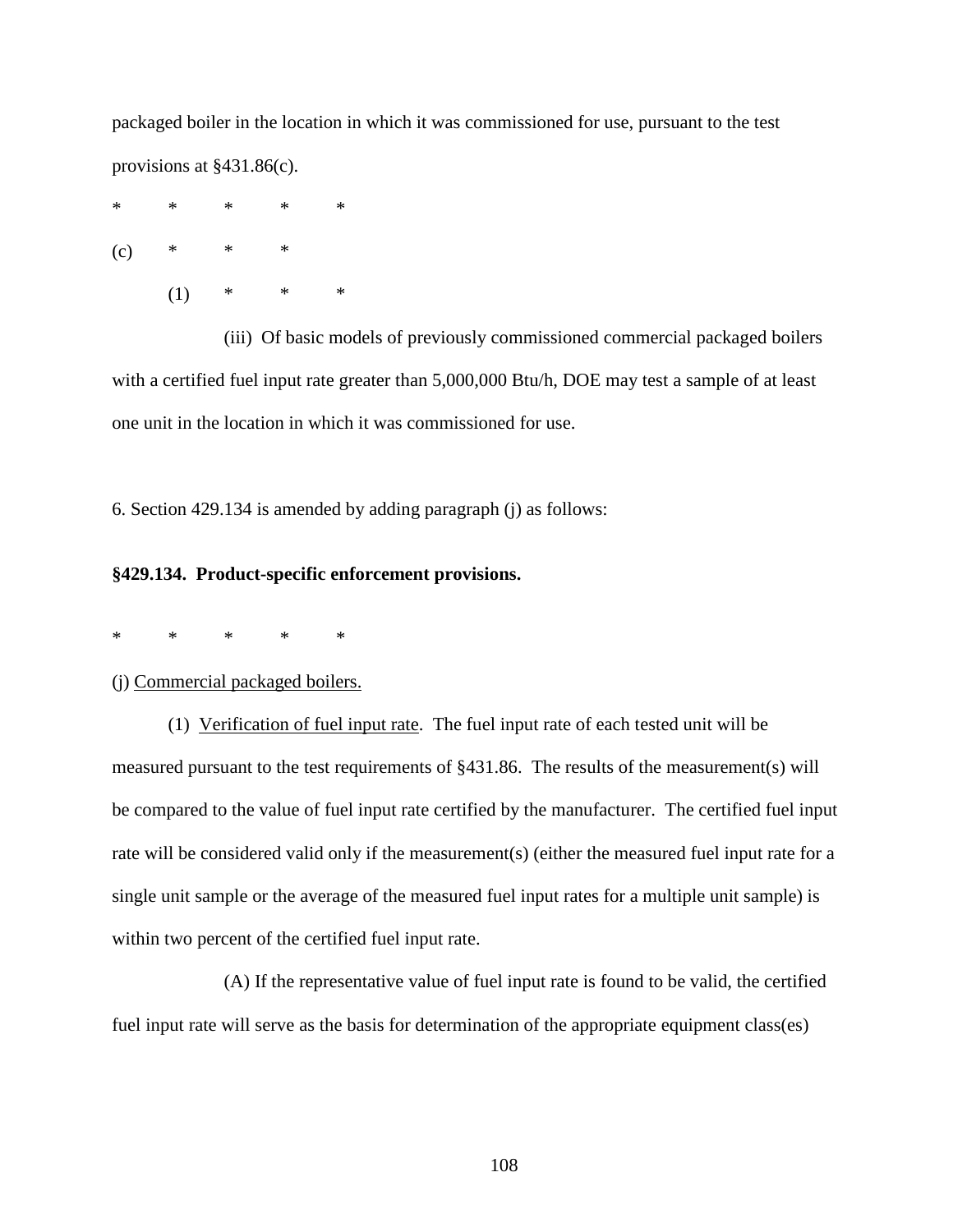and the mean measured fuel input rate will be used as the basis for calculation of combustion and/or thermal efficiency for the basic model.

(B) If the representative value of fuel input rate is not within two percent of the certified fuel input rate, DOE will first attempt to increase or decrease the gas pressure within the range specified in manufacturer's installation and operation manual shipped with the commercial packaged boiler being tested (or, if not provided in the manual, in supplemental instructions provided by the manufacturer pursuant to §429.60(b)(4)) to achieve the certified fuel input rate (within two percent). If the fuel input rate is still not within two percent of the certified fuel input rate, DOE will attempt to modify the gas inlet orifice. If the fuel input rate still is not within two percent of the certified fuel input rate, the mean measured fuel input rate will serve as the basis for determination of the appropriate equipment class(es) and calculation of combustion and/or thermal efficiency for the basic model.

(2) Models capable of producing both hot water and steam. For a model of commercial packaged boiler that is capable of producing both hot water and steam, DOE may measure the thermal or combustion efficiency as applicable pursuant to §431.87 for steam and/or hot water modes. DOE will evaluate compliance based on the measured thermal or combustion efficiency in steam and hot water modes, independently.

# **PART 431 – ENERGY EFFICIENCY PROGRAM FOR CERTAIN COMMERCIAL AND INDUSTRIAL EQUIPMENT**

7. The authority citation for part 431 continues to read as follows:

**Authority:** 42 U.S.C. 6291–6317.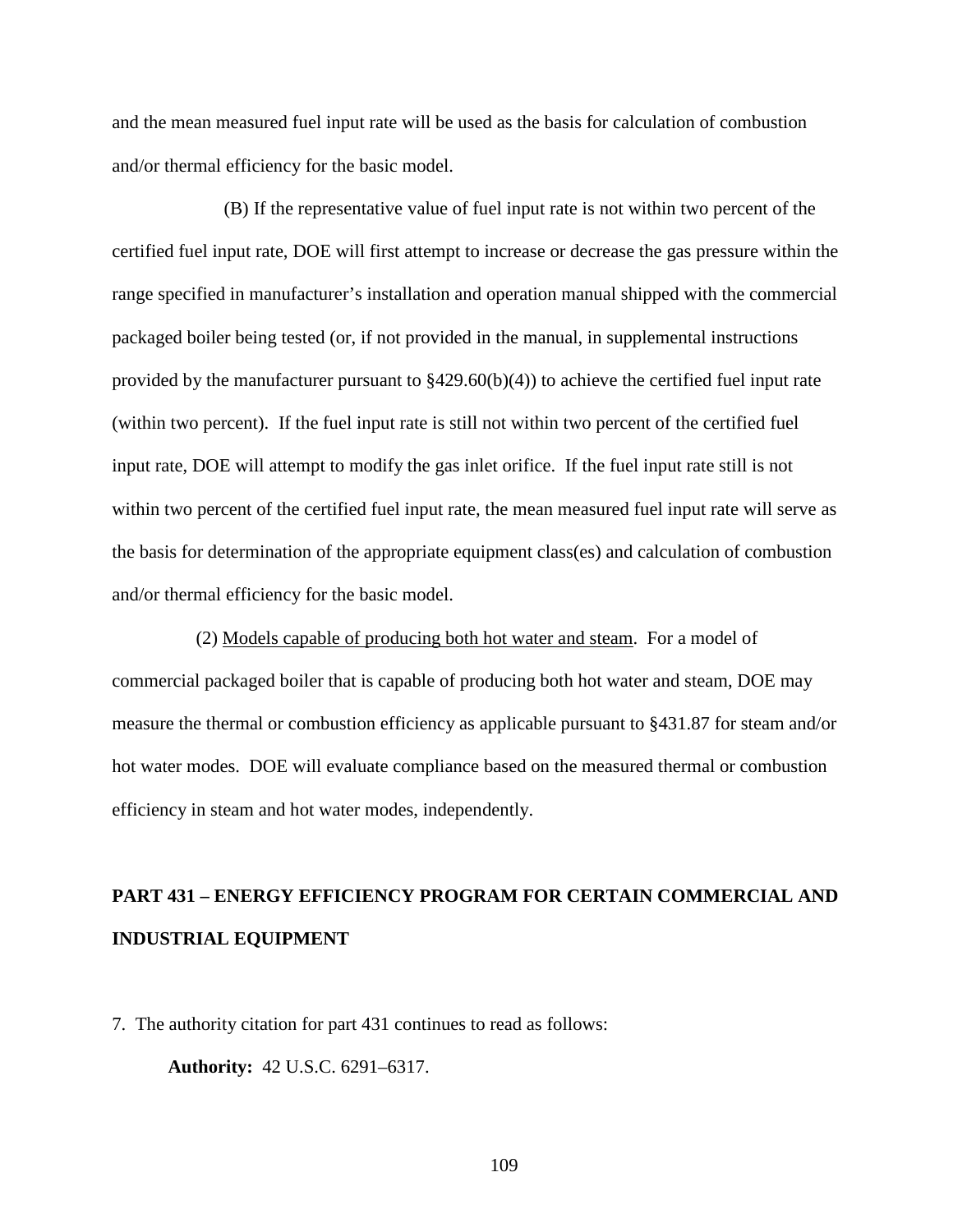8. Section 431.82 is amended by revising the definitions for "combustion efficiency," "commercial packaged boiler," and "packaged boiler"; removing the definitions for "Packaged low pressure boiler" and "packaged high pressure boiler"; and adding, in alphabetical order, new definitions for "field-constructed," and "fuel input rate" to read as follows:

#### **§431.82 Definitions concerning commercial packaged boilers.**

## \* \* \* \* \*

Combustion efficiency for a commercial packaged boiler is a measurement of how much of the fuel input energy is converted to useful heat in combustion and is calculated as 100 percent minus percent flue loss, as determined with the test procedures prescribed under §431.86.

\* \* \* \* \*

Commercial packaged boiler means a packaged boiler that meets all of the following criteria:

- (1) Has fuel input rate of 300,000 Btu/h or greater;
- (2) Is, to any significant extent, distributed in commerce for space conditioning and/or service water heating in buildings but does not meet the definition of "hot water supply boiler" in this part;
- (3) Does not meet the definition of "field-constructed" in this section; and
- (4) Is designed to: (i) operate at a steam pressure at or below 15 psig, (ii) operate at or below a water pressure of 160 psig and water temperature of 250 °F; or (iii) operate at the conditions specified in both (i) and (ii).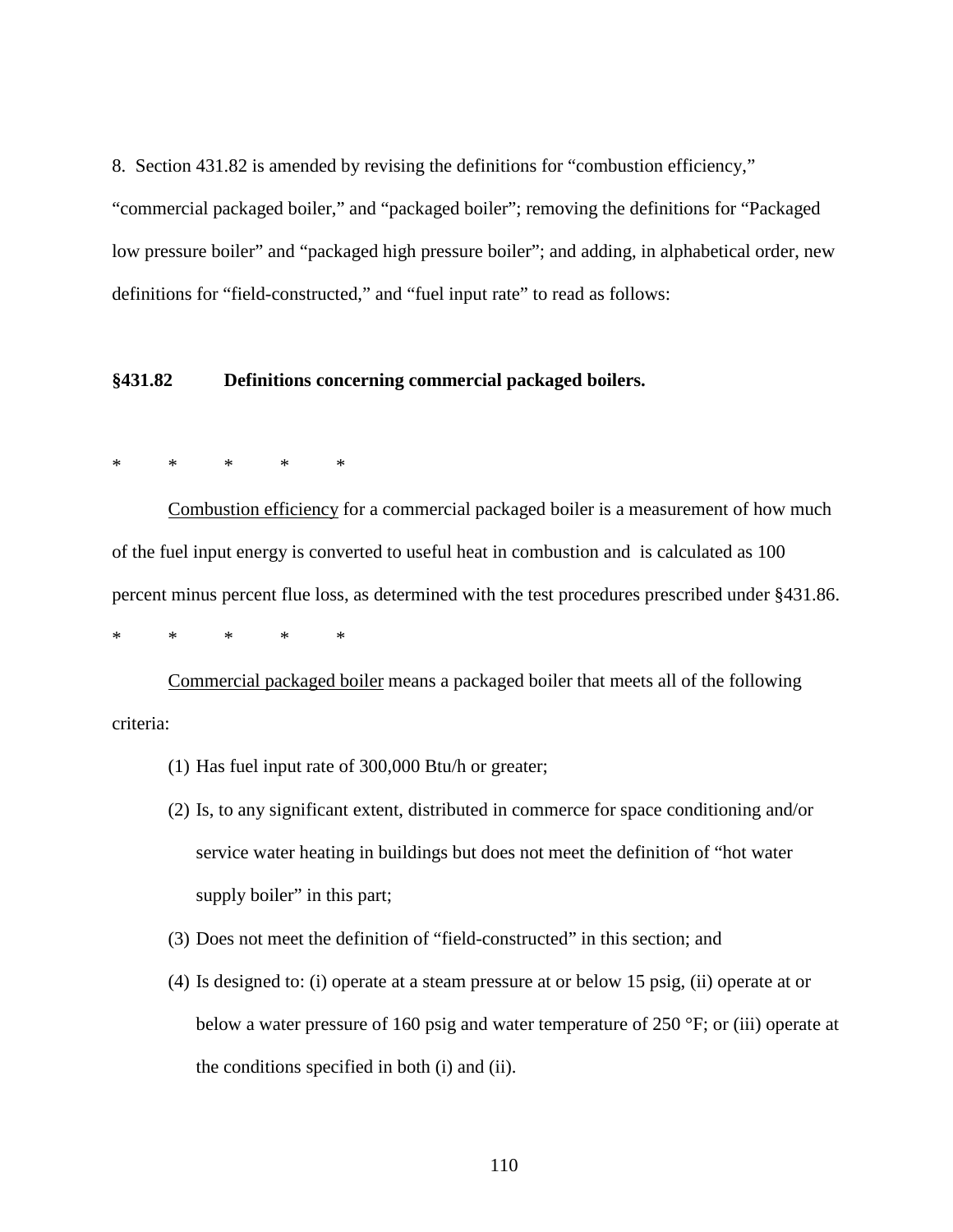\* \* \* \* \*

Field-constructed means custom-designed equipment that requires welding of structural components in the field during installation; for the purposes of this definition, welding does not include attachment using mechanical fasteners or brazing; any jackets, shrouds, venting, burner, or burner mounting hardware are not structural components.

Fuel input rate for a commercial packaged boiler means the maximum rate at which the commercial packaged boiler uses energy and is determined using test procedures prescribed under §431.86.

\* \* \* \* \*

Packaged boiler means a boiler that is shipped complete with heating equipment, mechanical draft equipment, and automatic controls and is usually shipped in one or more sections. If the boiler is shipped in more than one section, the sections may be produced by more than one manufacturer, and may be originated or shipped at different times and from more than one location.

\* \* \* \* \*

9. Section 431.85 is amended by revising paragraph (b) to read as follows:

#### **§431.85 Materials incorporated by reference.**

\* \* \* \* \*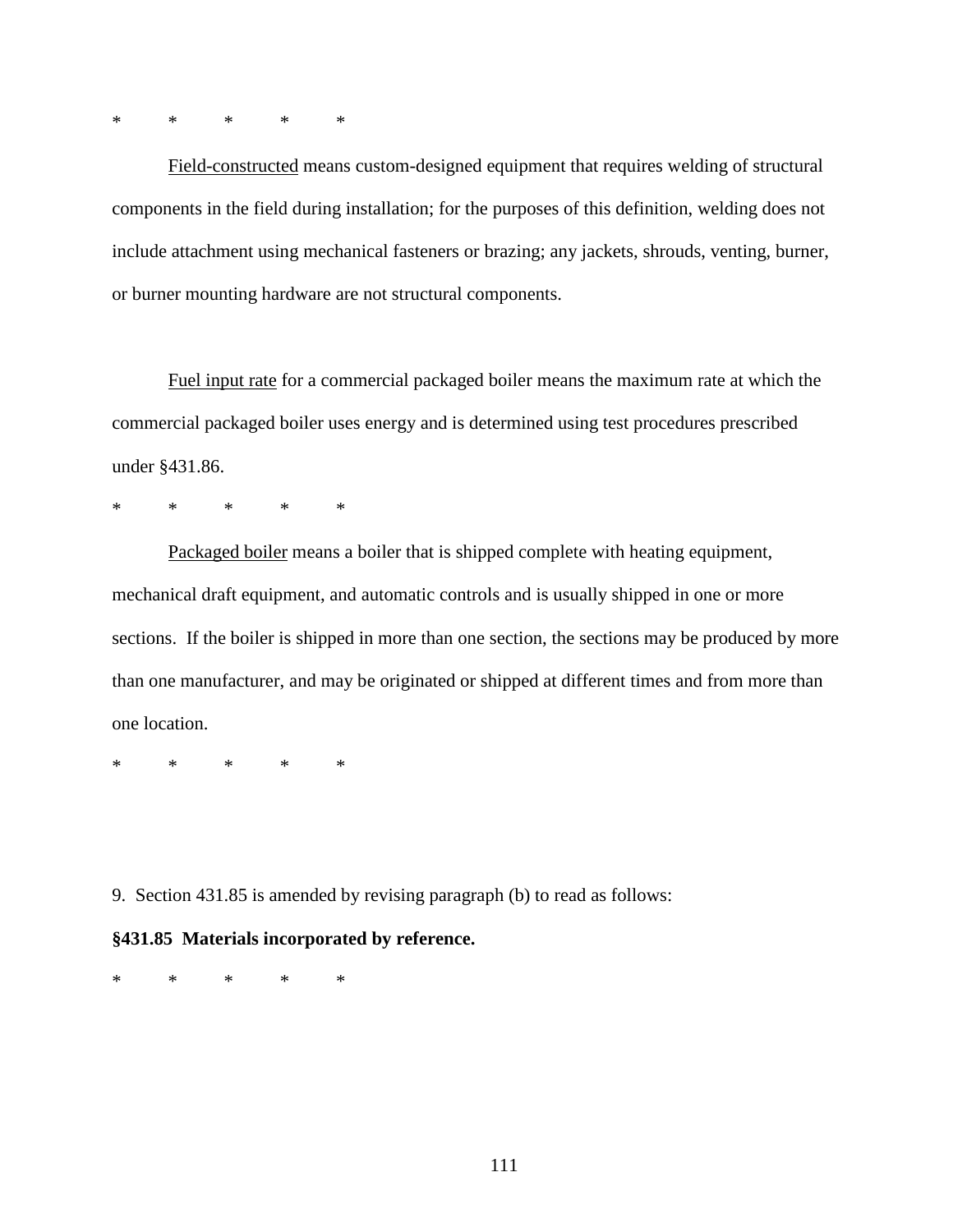(b) AHRI. Air-Conditioning and Refrigeration Institute to become the Air-Conditioning, Heating, and Refrigeration Institute. AHRI Headquarters, 2111 Wilson Blvd, Suite 500, Arlington, VA 22201, (703) 524-8800, or go to: [http://www.ahrinet.org.](http://www.ahrinet.org/)

(1) AHRI Standard 1500-2015, "2015 Standard for Performance Rating of Commercial Space Heating Boilers," approved November 28, 2014: Section 3 "Definitions;"; Section 5 "Rating Requirements;" Appendix C "Methods of Testing for Rating Commercial Space Heating Boilers – Normative," excluding Figures C5 and C7; Appendix D "Properties of Saturated Steam – Normative;" and Appendix E "Correction Factors for Heating Values of Fuel Gases – Normative;" IBR approved for appendix A to subpart E of this part.

\* \* \* \* \*

10. Section 431.86 is removed in its entirety and is replaced by the following paragraphs (a), (b) and (c). The replacement paragraphs read as follows:

## **§431.86 Uniform test method for the measurement of energy efficiency of commercial packaged boilers.**

(a) Scope. This section provides test procedures, pursuant to the Energy Policy and Conservation Act (EPCA), as amended, which must be followed for measuring the combustion efficiency and/or thermal efficiency of a gas- or oil-fired commercial packaged boiler. (b) Testing and Calculations. Determine the thermal efficiency or combustion efficiency of covered commercial packaged boilers by conducting the appropriate test procedure(s) indicated in Table 1.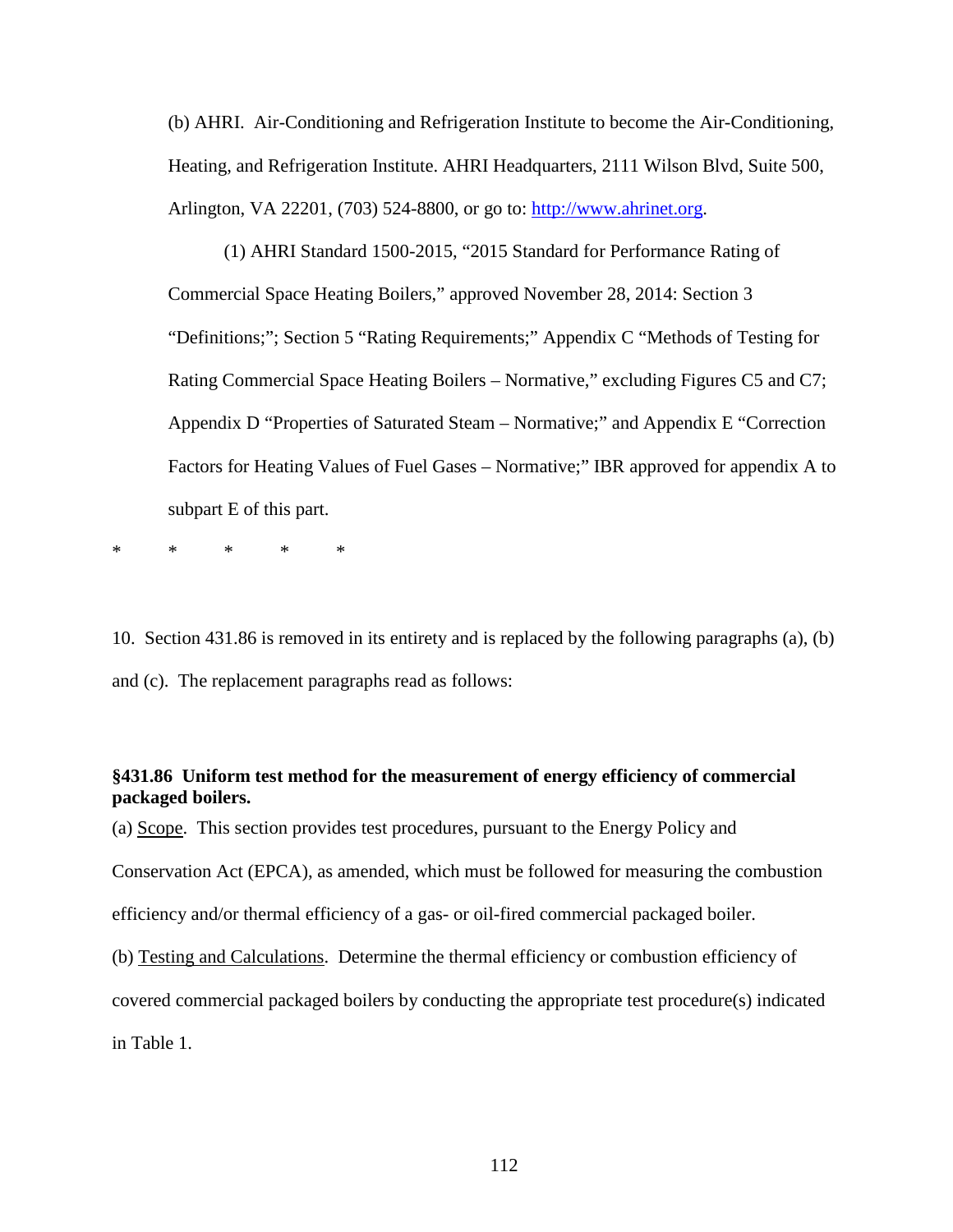**Table 1 - Test Requirements for Commercial Packaged Boiler Equipment Classes**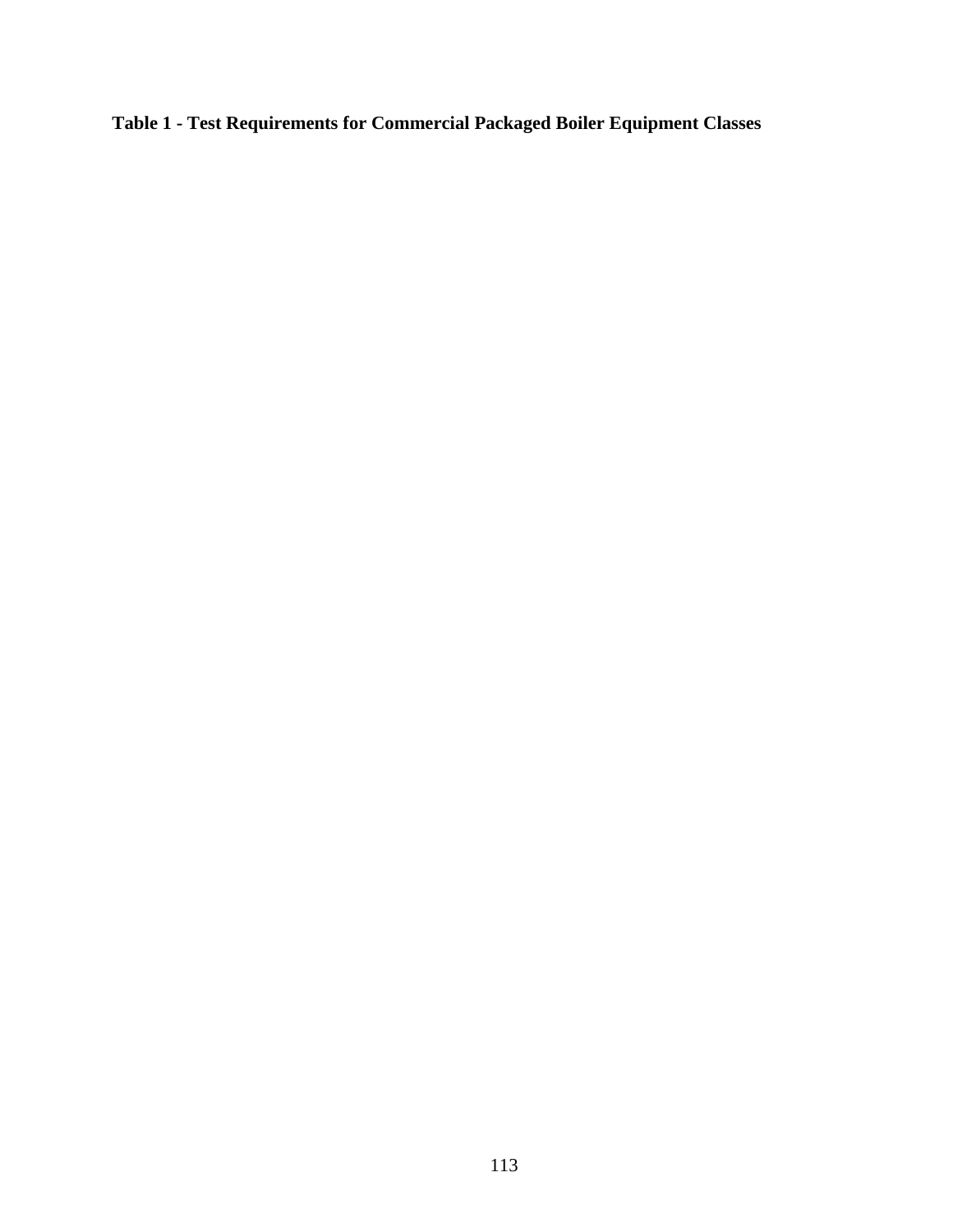| Equipment<br><b>Type</b>  | Subcategory      | <b>Fuel Input Rate</b><br>Btu/h        | <b>Standards</b><br><b>Efficiency</b><br><b>Rating</b><br>$(\$431.87)$ | <b>Test Procedure (corresponding to</b><br>standards efficiency metric<br>required by §431.87) |
|---------------------------|------------------|----------------------------------------|------------------------------------------------------------------------|------------------------------------------------------------------------------------------------|
| Hot Water                 | Gas-fired        | $\geq$ 300,000 and<br>$\leq$ 2,500,000 | Thermal<br>Efficiency                                                  | Appendix A, Section 2.                                                                         |
| Hot Water                 | Gas-fired        | >2,500,000                             | Combustion<br>Efficiency                                               | Appendix A, Section 3.                                                                         |
| <b>Hot Water</b>          | Oil-fired        | $\geq$ 300,000 and<br>$\leq$ 2,500,000 | Thermal<br>Efficiency                                                  | Appendix A, Section 2.                                                                         |
| Hot Water                 | Oil-fired        | >2,500,000                             | Combustion<br>Efficiency                                               | Appendix A, Section 3.                                                                         |
| Steam                     | Gas-fired (all*) | $\geq$ 300,000 and<br>$\leq$ 2,500,000 | Thermal<br>Efficiency                                                  | Appendix A, Section 2.                                                                         |
|                           |                  | $>2,500,000$ and<br>$\leq 5,000,000$   | Thermal<br>Efficiency                                                  | Appendix A, Section 2.                                                                         |
| Steam<br>Gas-fired (all*) |                  | >5,000,000                             | Thermal<br>Efficiency                                                  | Appendix A, Section 2.<br>OR.<br>Appendix A, Section 3 with Section<br>2.4.3.2.                |
| Steam                     | Oil-fired        | $\geq$ 300,000 and<br>$\leq 2,500,000$ | Thermal<br>Efficiency                                                  | Appendix A, Section 2.                                                                         |
|                           |                  | $>2,500,000$ and<br>$\leq 5,000,000$   | Thermal<br>Efficiency                                                  | Appendix A, Section 2.                                                                         |
| Steam                     | Oil-fired        | >5,000,000                             | Thermal<br>Efficiency                                                  | Appendix A, Section 2.<br><b>OR</b><br>Appendix A, Section 3. with Section<br>2.4.3.2.         |
| Equipment<br>Type         | Subcategory      | <b>Fuel Input Rate</b><br>Btu/h        | <b>Standards</b><br><b>Efficiency</b><br>Rating<br>$(\$431.87)$        | <b>Test Procedure (corresponding to</b><br>standards efficiency metric<br>required by §431.87) |
| Hot Water                 | Gas-fired        | $\geq$ 300,000 and<br>$\leq 2,500,000$ | Thermal<br>Efficiency                                                  | Appendix A, Section 2.                                                                         |
| Hot Water                 | Gas-fired        | >2,500,000                             | Combustion<br>Efficiency                                               | Appendix A, Section 3.                                                                         |
| Hot Water                 | Oil-fired        | $\geq$ 300,000 and<br>$\leq$ 2,500,000 | Thermal<br>Efficiency                                                  | Appendix A, Section 2.                                                                         |
| Hot Water                 | Oil-fired        | >2,500,000                             | Combustion<br>Efficiency                                               | Appendix A, Section 3.                                                                         |
| Steam                     | Gas-fired (all*) | $\geq$ 300,000 and<br>$\leq$ 2,500,000 | Thermal<br>Efficiency                                                  | Appendix A, Section 2.                                                                         |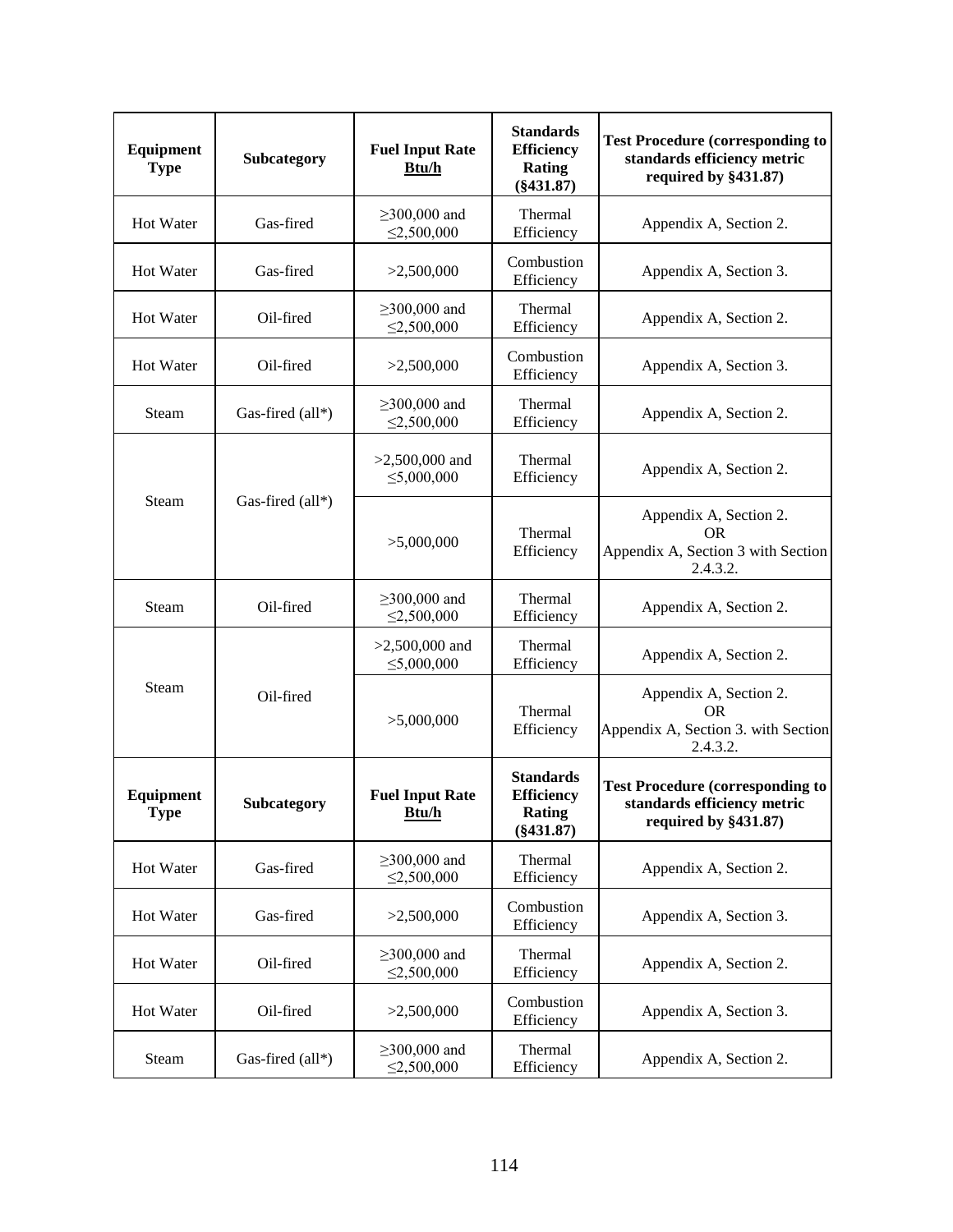|  |       | $>2,500,000$ and<br>$\leq 5,000,000$ | <b>Thermal</b><br>Efficiency           | Appendix A, Section 2.       |                                                                                        |
|--|-------|--------------------------------------|----------------------------------------|------------------------------|----------------------------------------------------------------------------------------|
|  | Steam | Gas-fired $(\text{all*})$            | >5,000,000                             | Thermal<br>Efficiency        | Appendix A, Section 2.<br>OR.<br>Appendix A, Section 3. with Section<br>2.4.3.2.       |
|  | Steam | Oil-fired                            | $\geq$ 300,000 and<br>$\leq 2,500,000$ | <b>Thermal</b><br>Efficiency | Appendix A, Section 2.                                                                 |
|  |       |                                      | $>2,500,000$ and<br>$\leq 5,000,000$   | <b>Thermal</b><br>Efficiency | Appendix A, Section 2.                                                                 |
|  | Steam | Oil-fired                            | >5,000,000                             | <b>Thermal</b><br>Efficiency | Appendix A, Section 2.<br><b>OR</b><br>Appendix A, Section 3. with Section<br>2.4.3.2. |

\*Product classes for commercial packaged boilers as of July 22, 2009 (74 FR 36355) distinguish between gas-fired natural draft and all other gas-fired (except natural draft). The test procedure indicated in Table 1 applies to both of these equipment classes. If these equipment classes are amended, the test procedure will continue to apply as indicated in Table 1 to all gas-fired commercial packaged boilers.

(c) Field Tests. The field test provisions of Appendix A may be used only to test a

commissioned unit of commercial packaged boiler with fuel input rate greater than 5,000,000

Btu/h.

## 11. Section 431.87 is amended by

- 1. Deleting paragraph (a) in its entirety;
- 2. Redesignating paragraphs (b) and (c) as paragraphs (a) and (b), respectively; and
- 3. Revising redesignated paragraphs (a) and (b).

The revisions and additions read as follows:

## **§431.87 Energy conservation standards and their effective dates.**

(a) Each commercial packaged boiler listed in Table 1 and manufactured on or after the effective date listed must meet the indicated energy conservation standard.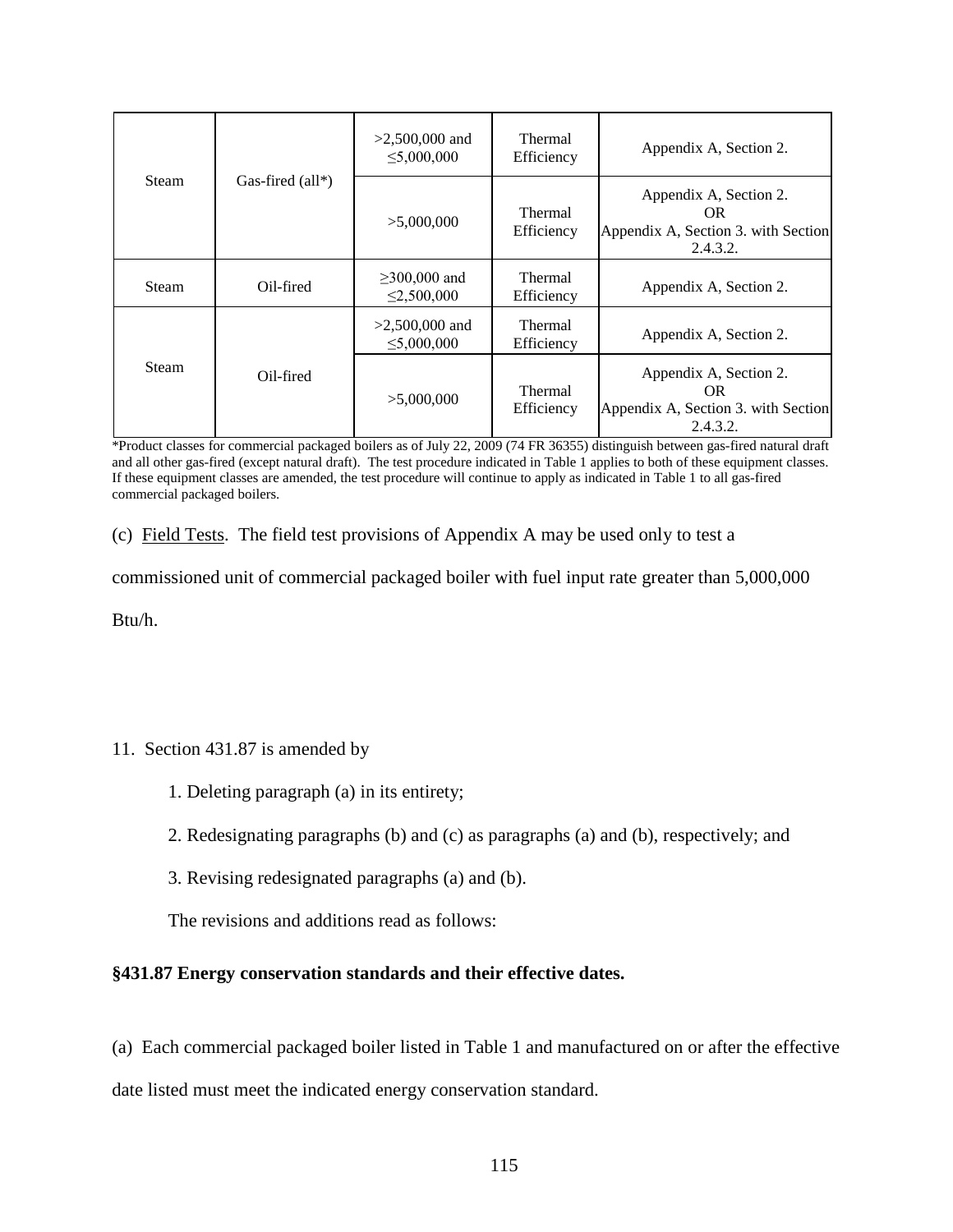| <b>Equipment Type</b>                           | Subcategory                            |                                              | <b>Efficiency Level-</b><br><b>Effective Date:</b><br>March 2, 2012* |
|-------------------------------------------------|----------------------------------------|----------------------------------------------|----------------------------------------------------------------------|
| <b>Hot Water Commercial</b><br>Packaged Boilers | Gas-fired                              | $\geq$ 300,000 Btu/h and<br>≤2,500,000 Btu/h | $80.0\%$ E <sub>T</sub>                                              |
| <b>Hot Water Commercial</b><br>Packaged Boilers | Gas-fired                              | $>2,500,000$ Btu/h                           | 82.0% $E_C$                                                          |
| <b>Hot Water Commercial</b><br>Packaged Boilers | Oil-fired                              | $\geq$ 300,000 Btu/h and<br>≤2,500,000 Btu/h | 82.0% $E_T$                                                          |
| <b>Hot Water Commercial</b><br>Packaged Boilers | Oil-fired                              | $>2,500,000$ Btu/h                           | 84.0% Ec                                                             |
| Steam Commercial<br>Packaged Boilers            | Gas-fired—all, except<br>natural draft | $\geq$ 300,000 Btu/h and<br>≤2,500,000 Btu/h | 79.0% E <sub>T</sub>                                                 |
| <b>Steam Commercial</b><br>Packaged Boilers     | Gas-fired—all, except<br>natural draft | $>2,500,000$ Btu/h                           | $79.0\%$ E <sub>T</sub>                                              |
| Steam Commercial<br>Packaged Boilers            | Gas-fired-natural draft                | $\geq$ 300,000 Btu/h and<br>≤2,500,000 Btu/h | 77.0% $E_T$                                                          |
| Steam Commercial<br>Packaged Boilers            | Gas-fired—natural draft                | $>2,500,000$ Btu/h                           | $77.0\%$ E <sub>T</sub>                                              |
| <b>Steam Commercial</b><br>Packaged Boilers     | Oil-fired                              | $\geq$ 300,000 Btu/h and<br>≤2,500,000 Btu/h | $81.0\%$ E <sub>T</sub>                                              |
| <b>Steam Commercial</b><br>Packaged Boilers     | Oil-fired                              | $>2,500,000$ Btu/h                           | $81.0\%$ E <sub>T</sub>                                              |

**Table 1. Commercial Packaged Boiler Energy Conservation Standards**

\*"Fuel Input Rate" is the representative value of input (Btu/h) of the commercial packaged boiler model.

\*Where  $\overrightarrow{E}$  is combustion efficiency and  $E_T$  is thermal efficiency.

(b) Each commercial packaged boiler listed in Table 2 and manufactured on or after the effective

date listed in Table 2 must meet the indicated energy conservation standard.

|  |  |  |  |  | Table 2. Commercial Packaged Boiler Energy Conservation Standards |  |
|--|--|--|--|--|-------------------------------------------------------------------|--|
|--|--|--|--|--|-------------------------------------------------------------------|--|

| <b>Equipment Type</b>                              | <b>Subcategory</b>         | <b>Fuel Input Rate*</b>                      | <b>Efficiency Level-</b><br><b>Effective Date: March 2,</b><br>$2022*$ |
|----------------------------------------------------|----------------------------|----------------------------------------------|------------------------------------------------------------------------|
| <b>Steam Commercial Packaged</b><br><b>Boilers</b> | Gas-fired—natural<br>draft | $\geq$ 300,000 Btu/h and<br>≤2,500,000 Btu/h | 79.0% E <sub>T</sub>                                                   |
| <b>Steam Commercial Packaged</b><br><b>Boilers</b> | Gas-fired—natural<br>draft | $>2,500,000$ Btu/h                           | 79.0% $E_T$                                                            |

\*"Fuel Input Rate" is the representative value of input (Btu/h) of the commercial packaged boiler model \*Where  $\overline{E_T}$  is thermal efficiency.

12. Subpart E is amended by adding Appendix A as follows:

## **Appendix A to Subpart E of Part 431— Uniform test method for the measurement of thermal efficiency of commercial packaged boilers.**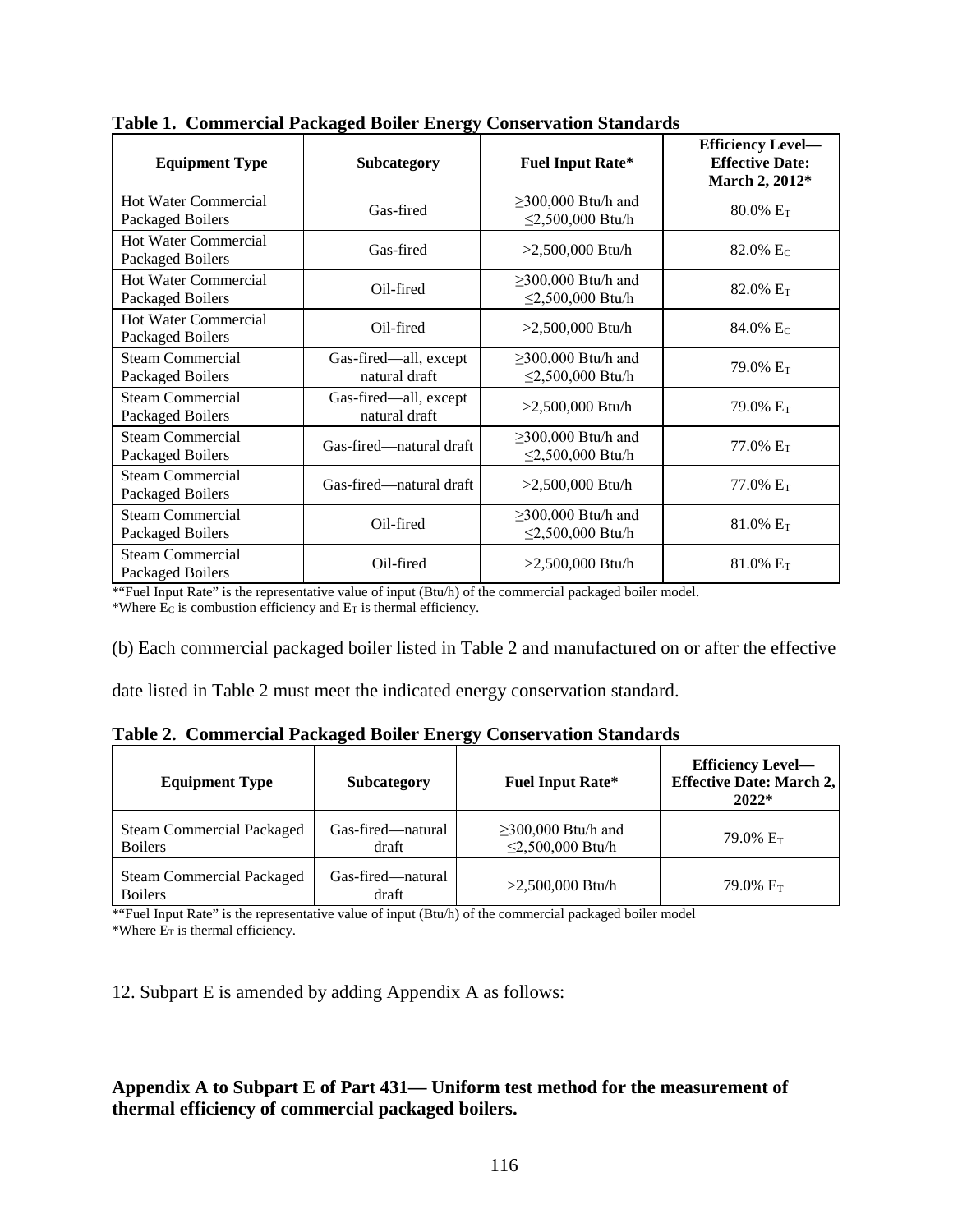Note: Prior to [DATE 360 DAYS AFTER PUBLICATION OF THE FINAL RULE IN THE FEDERAL REGISTER], manufacturers must make any representations with respect to the energy use or efficiency of commercial packaged boilers in accordance with the results of testing pursuant to Appendix A to Subpart E of Part 431 or the test procedures as they appeared in 10 CFR 431.86 revised as of January 1, 2016. After [DATE 360 DAYS AFTER DATE OF **PUBLICATION OF THE FINAL RULE**, manufacturers must make any representations with respect to energy use or efficiency in accordance with the results of testing pursuant to this appendix.

## 1. Definitions.

For purposes of this appendix, the Department of Energy incorporates by reference the definitions established in section 3 of the American National Standards Institute (ANSI) and Air-Conditioning, Heating, and Refrigeration Institute (AHRI) Standard 1500, "2015 Standard for Performance Rating of Commercial Space Heating Boilers," beginning with 3.1 and ending with 3.35 (incorporated by reference, see §431.85; hereafter "ANSI/AHRI Standard 1500-2015"), excluding section 3.23, "Input Rating"; section 3.24, "Net Rating"; and section 3.26, "Published Rating," and section 3.26.1 "Standard Rating." In cases where there is a conflict, the language of the test procedure in this appendix takes precedence over ANSI/AHRI Standard 1500-2015 (incorporated by reference, see §431.85).

1.1. In all incorporated sections of ANSI/AHRI Standard 1500-2015 (incorporated by reference, see §431.85), references to the manufacturer's "specifications," "recommendations," "directions," or "requests" mean the manufacturer's instructions in the installation and operation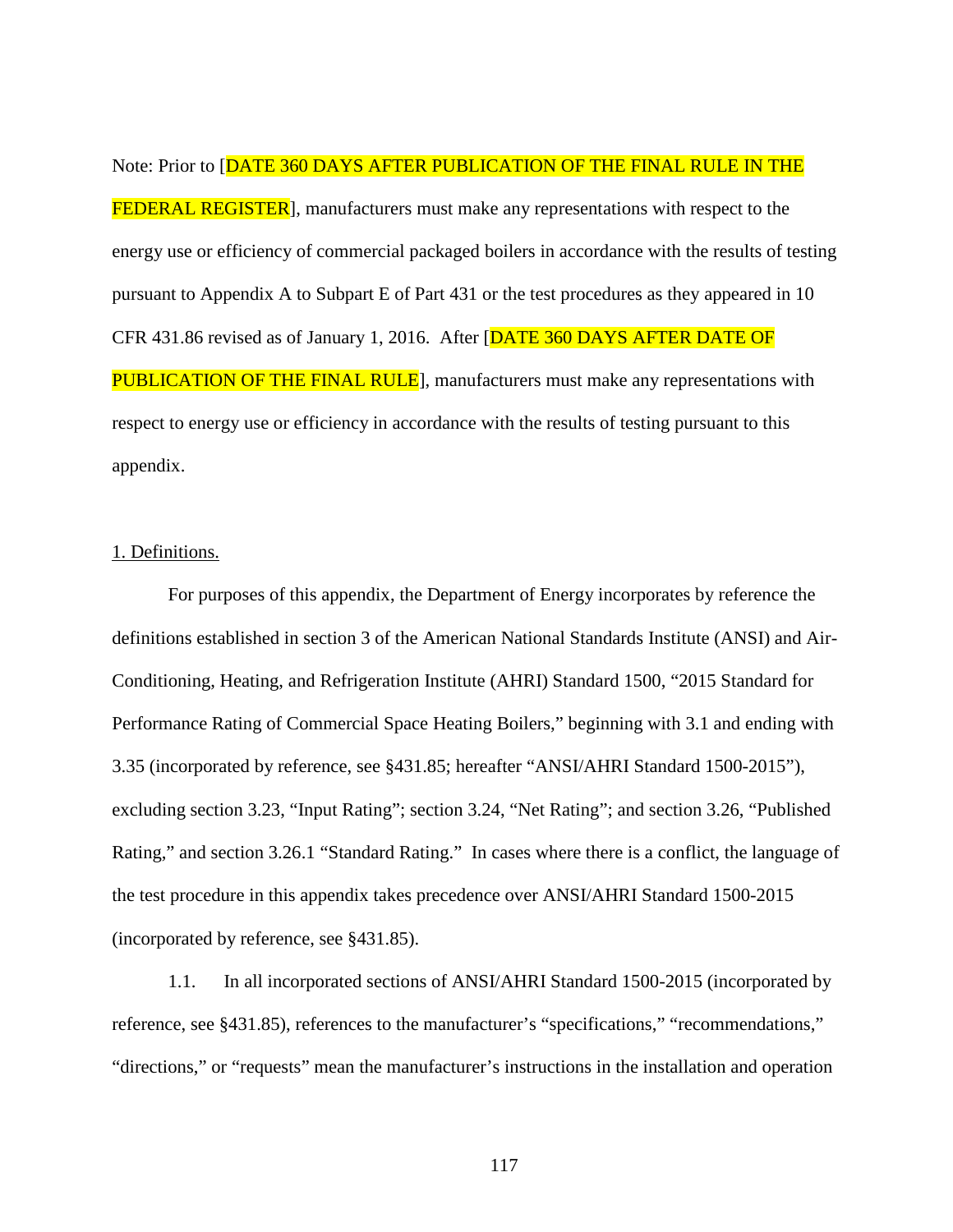manual shipped with the commercial packaged boiler being tested or in supplemental instructions provided by the manufacturer pursuant to §429.60(b)(4). For parameters or considerations not specified in this appendix, refer to the manual shipped with the commercial packaged boiler. Should the manual shipped with the commercial packaged boiler not provide the necessary information, refer to the supplemental instructions for the basic model pursuant to  $§429.60(b)(4)$ . The supplemental instructions provided pursuant to  $§429.60(b)(4)$  do not replace or alter any requirements in this appendix nor do they override the manual shipped with the commercial packaged boiler. In cases where these supplemental instructions conflict with any instructions or provisions provided in the manual shipped with the commercial packaged boiler, use the manual shipped with the commercial packaged boiler.

1.2. Unless otherwise noted, in all incorporated sections of ANSI/AHRI Standard 1500-2015 (incorporated by reference, see §431.85), the term "boiler" means a commercial packaged boiler as defined in §431.82.

#### 2. Thermal Efficiency Test.

## 2.1. Test Setup.

2.1.1. Instrumentation. Use instrumentation meeting the minimum requirements found in Table C1 of Appendix C of ANSI/AHRI Standard 1500-2015 (incorporated by reference, see §431.85).

2.1.2. Data collection and sampling. Unless otherwise specified in Table 2.1, obtain all data digitally and conduct sampling at a rate not less frequently than once per 30 seconds. Digital data representing a flow, rate, or flux must be integrated over 15-minute periods (pursuant to Table 2.1.) with the resulting values recorded. All other digital data must be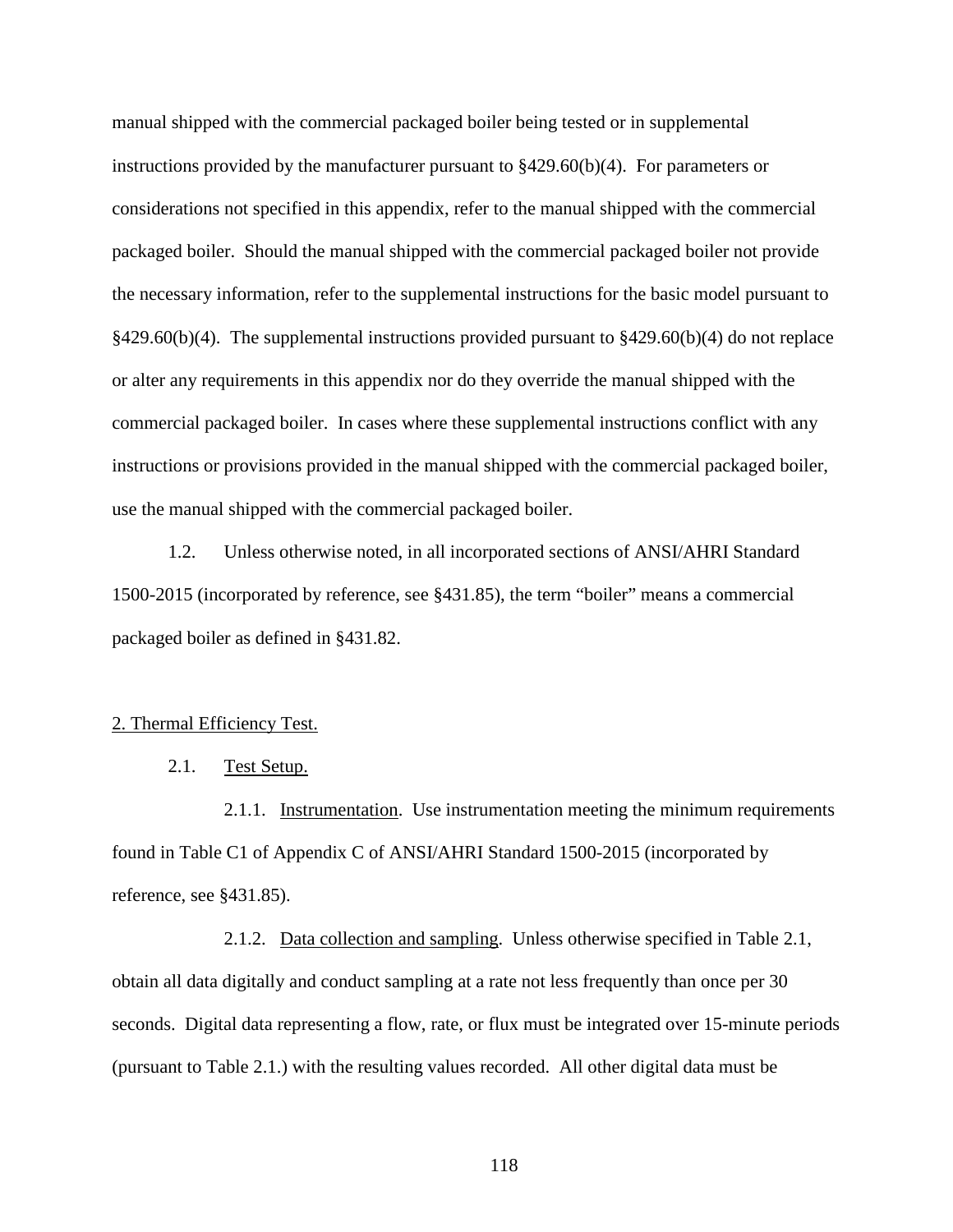averaged over 15-minute periods with the resulting values recorded. Table 2.1. specifies the data recording interval for all relevant measured quantities and replaces Table C4 of Appendix C of ANSI/AHRI Standard 1500-2015 (incorporated by reference, see §431.85).

| Data to be recorded before and Daring Testing<br><b>Item Recorded</b> | <b>Before Test</b>    | <b>Every 30 Seconds</b> | Every 15 Minutes <sup>1</sup>   |
|-----------------------------------------------------------------------|-----------------------|-------------------------|---------------------------------|
| Date of Test                                                          | X                     |                         |                                 |
| Manufacturer                                                          | $\mathbf X$           |                         |                                 |
| <b>Boiler Model Number</b>                                            | X                     |                         |                                 |
| Burner Model Number &<br>Manufacturer                                 | X                     |                         |                                 |
| Nozzle description and oil pressure                                   | X                     |                         |                                 |
| Oil Analysis - H, C, API Gravity,<br>lb/gal and Btu/lb                | $\mathbf X$           |                         |                                 |
| <b>Gas Manifold Pressure</b>                                          | Start and End<br>only |                         |                                 |
| Gas line pressure at meter                                            | $X^2$                 |                         |                                 |
| Gas temperature                                                       | $X^2$                 |                         |                                 |
| Barometric Pressure (Steam and<br>Natural Gas Only)                   | $X^2$                 |                         |                                 |
| Gas Heating Value, Btu/ft <sup>3</sup>                                | Start and End<br>only |                         |                                 |
| Time, minutes/seconds                                                 |                       | X                       |                                 |
| Flue Gas Temperature, °F                                              |                       | $X^3$                   |                                 |
| Pressure in Firebox, in $H_2O$ (if<br>required per Section C3.4)      |                       |                         | $X^3$                           |
| Flue Gas Smoke Spot Reading (oil)                                     |                       |                         | $X^2$                           |
| Room Air Temperature                                                  |                       | $X^3$                   |                                 |
| Fuel Weight or volume, lb (oil) or<br>$ft^3$ (gas)                    |                       |                         | $X^4$                           |
| Inlet Water Temperature at Point<br>$A^4$ , $\circ F$                 |                       | $X^3$                   |                                 |
| Test Air Temperature, °F                                              |                       | $X^3$                   |                                 |
| Draft in Vent, in H <sub>2</sub> O (oil and non-<br>atmospheric gas)  |                       |                         | $X^3$                           |
| Flue Gas CO <sub>2</sub> or O <sub>2</sub> , %                        |                       |                         | $\mathbf{X}^2$                  |
| Flue Gas CO, ppm                                                      |                       |                         | Start and End only <sup>2</sup> |

**Table 2.1. Data to be Recorded Before and During Testing**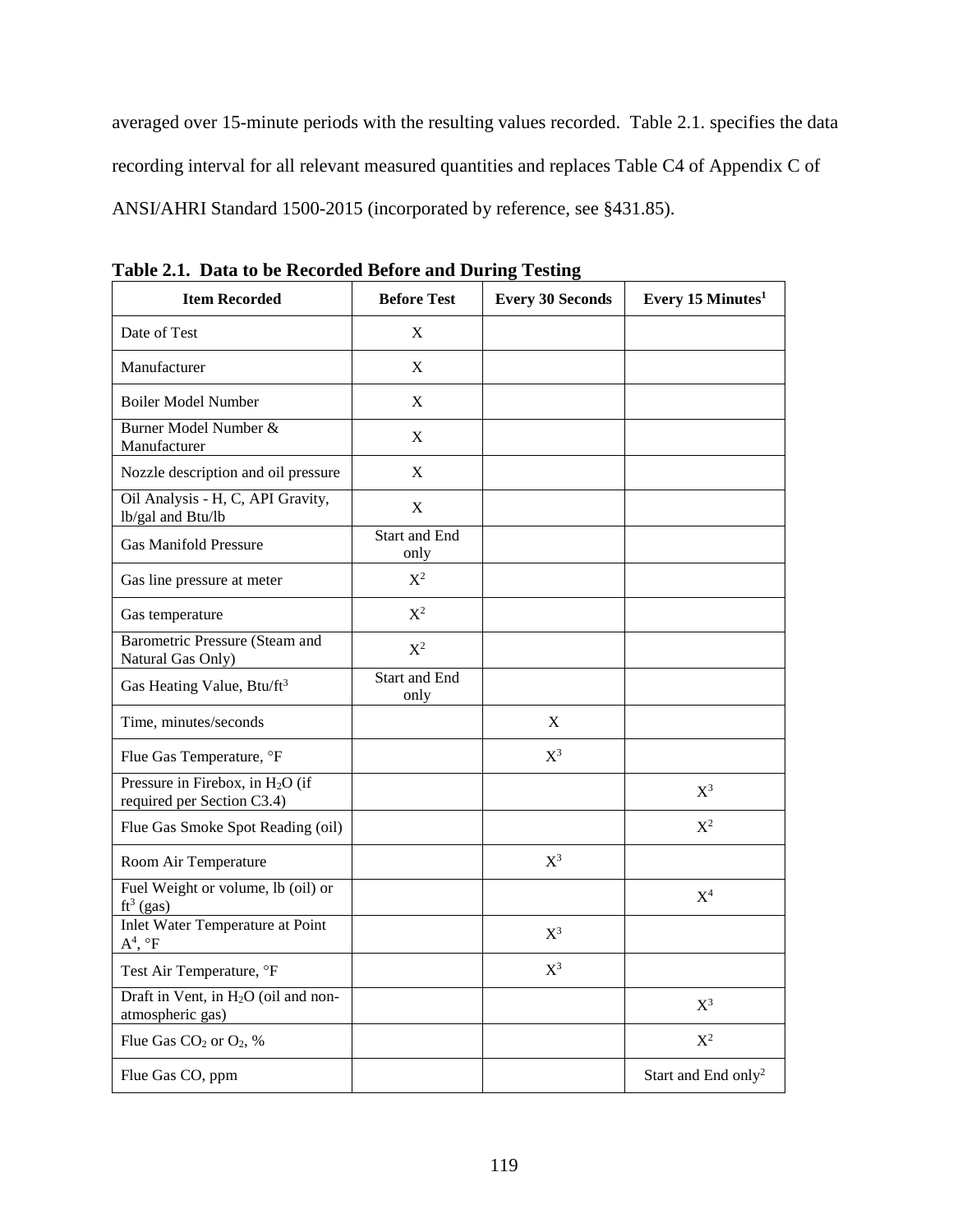|                      | <b>Item Recorded</b>                                                                                                       | <b>Before Test</b> | <b>Every 30 Seconds</b> | Every 15 Minutes $1$                            |
|----------------------|----------------------------------------------------------------------------------------------------------------------------|--------------------|-------------------------|-------------------------------------------------|
| Relative Humidity, % |                                                                                                                            |                    | X                       |                                                 |
|                      | Flue Condensate Weight, lb<br>(Condensing CPB only)                                                                        |                    | $X^{1,2,4}$             |                                                 |
|                      | Separator water weight, lb                                                                                                 |                    |                         | At a minimum at Start<br>and End <sup>2,4</sup> |
|                      | Steam Pressure,<br>in Hg                                                                                                   |                    |                         | $X^3$                                           |
| <b>STEAM</b>         | Steam Temperature, °F (if<br>used)                                                                                         |                    | $X^3$                   |                                                 |
|                      | Condensate collected, or<br>water fed, lb                                                                                  |                    | $X^{1,2}$               |                                                 |
|                      | <b>Outlet Water</b><br>Temperature, <sup>o</sup> F                                                                         |                    | $X^3$                   |                                                 |
| <b>WATER</b>         | Water fed, lb                                                                                                              |                    | $X^{1,2}$               |                                                 |
|                      | <b>Inlet Water Temperature</b><br>at Points A and B, °F                                                                    |                    | $X^3$                   |                                                 |
| Notes:<br>ി          | If measurement is taken manually, this measurement may be taken once every 15 minutes.<br>Moogurament may be made manually |                    |                         |                                                 |

2. Measurement may be made manually.

3. Record the average value of the data over the specified time period.

4. Report the integrated value of the data over the specified time period.

2.1.3. Instrument Calibration. Instruments must be calibrated at least once per

year and a calibration record containing the date of calibration and the method of calibration must be maintained as part of the data underlying each basic model certification, pursuant to §429.71. Combustion measurement equipment (instruments listed in the "Gas Chemistry" row of Table C1 in ANSI/AHRI Standard 1500-2015) must be calibrated using standard gases with purities of greater than 99.9995 percent for all constituents analyzed.

2.1.4. Test Setup and Apparatus. Set up the commercial packaged boiler for

thermal efficiency testing according to the provisions of section C2 of Appendix C of

ANSI/AHRI Standard 1500-2015 (incorporated by reference, see §431.85).

2.1.4.1. For tests of oil-fired commercial packaged boilers,

determine the weight of fuel consumed using one of the methods specified in the following paragraphs 2.1.4.1.1. or 2.1.4.1.2.: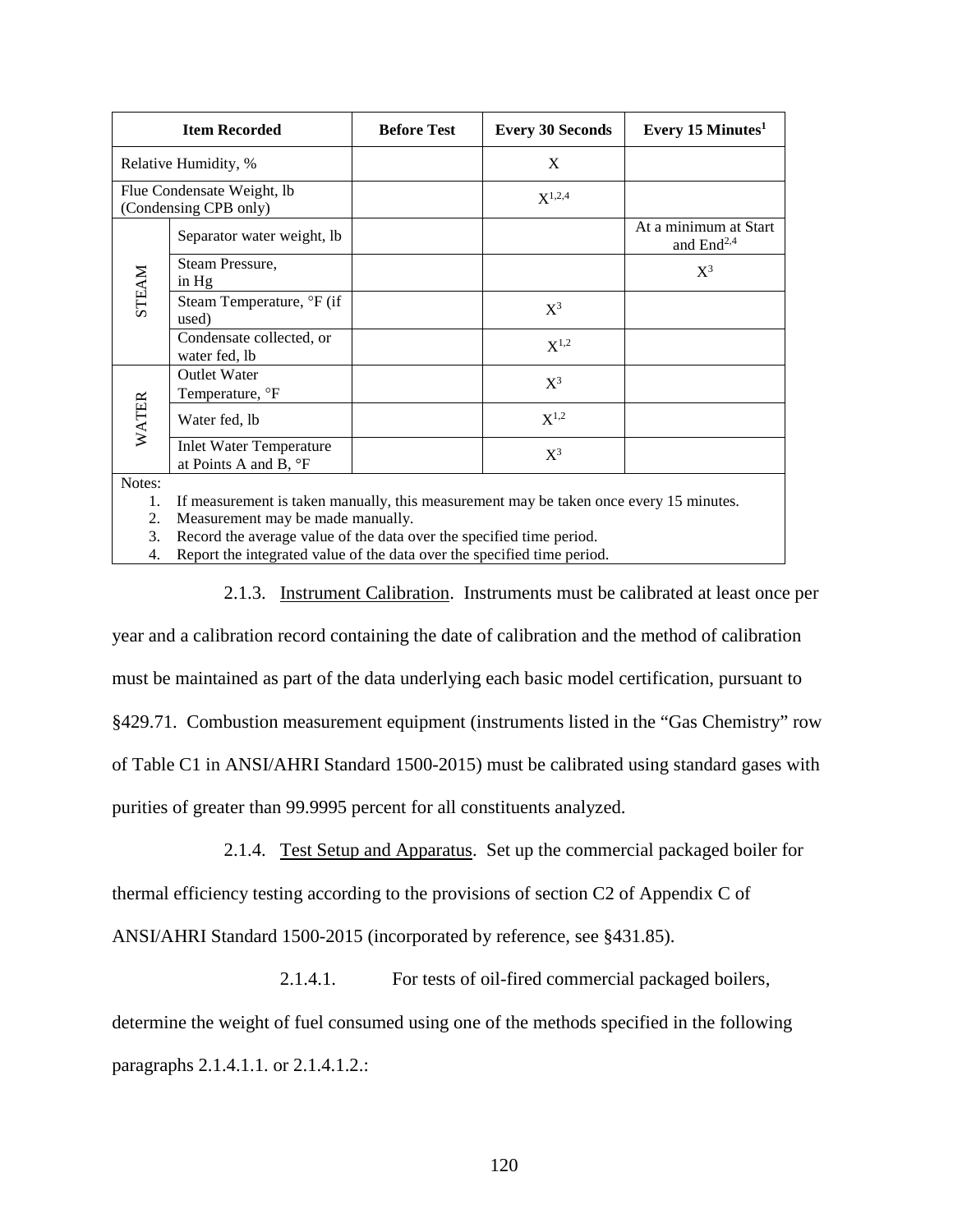2.1.4.1.1. If using a scale, determine the weight of fuel consumed as the difference between the weight of the oil vessel before and after each measurement period, as specified in paragraphs 2.1.4.1.3.1. or 2.1.4.1.3.2., determined using a scale meeting the accuracy requirements of Table C1 of Appendix C of ANSI/AHRI Standard 1500-2015 (incorporated by reference, see §431.85).

2.1.4.1.2. If using a flow meter, first determine the volume of fuel consumed as the total volume over the applicable measurement period as specified in 2.1.4.1.3.1. or 2.1.4.1.3.2. and as measured by a flow meter meeting the accuracy requirements of Table C1 of Appendix C of ANSI/AHRI Standard 1500-2015 (incorporated by reference, see §431.85) upstream of the oil inlet port of the commercial packaged boiler. Then determine the weight of fuel consumed by multiplying the total volume of fuel over the applicable measurement period by the density of oil, in pounds per gallon, as determined pursuant to C3.2.1.1.3. of Appendix C of ANSI/AHRI Standard 1500-2015 (incorporated by reference, see §431.85).

2.1.4.1.3. The applicable measurement period for the purposes of determining fuel input rate must be as specified in section 2.1.4.1.3.1. for the "Warm-Up Period" or section 2.1.4.1.3.2. for the "Test Period."

2.1.4.1.3.1. For the purposes of confirming steady-state operation during the "Warm-Up Period," the measurement period must be 15 minutes and  $t<sub>T</sub>$  in equation C2 in section C7.2.3.1 of Appendix A of ANSI/AHRI Standard 1500-2015 (incorporated by reference, see §431.85) must be 0.25 hours to determine fuel input rate.

2.1.4.1.3.2. For the purposes of determining thermal efficiency during the "Test Period," the measurement period and  $t_T$  are as specified in section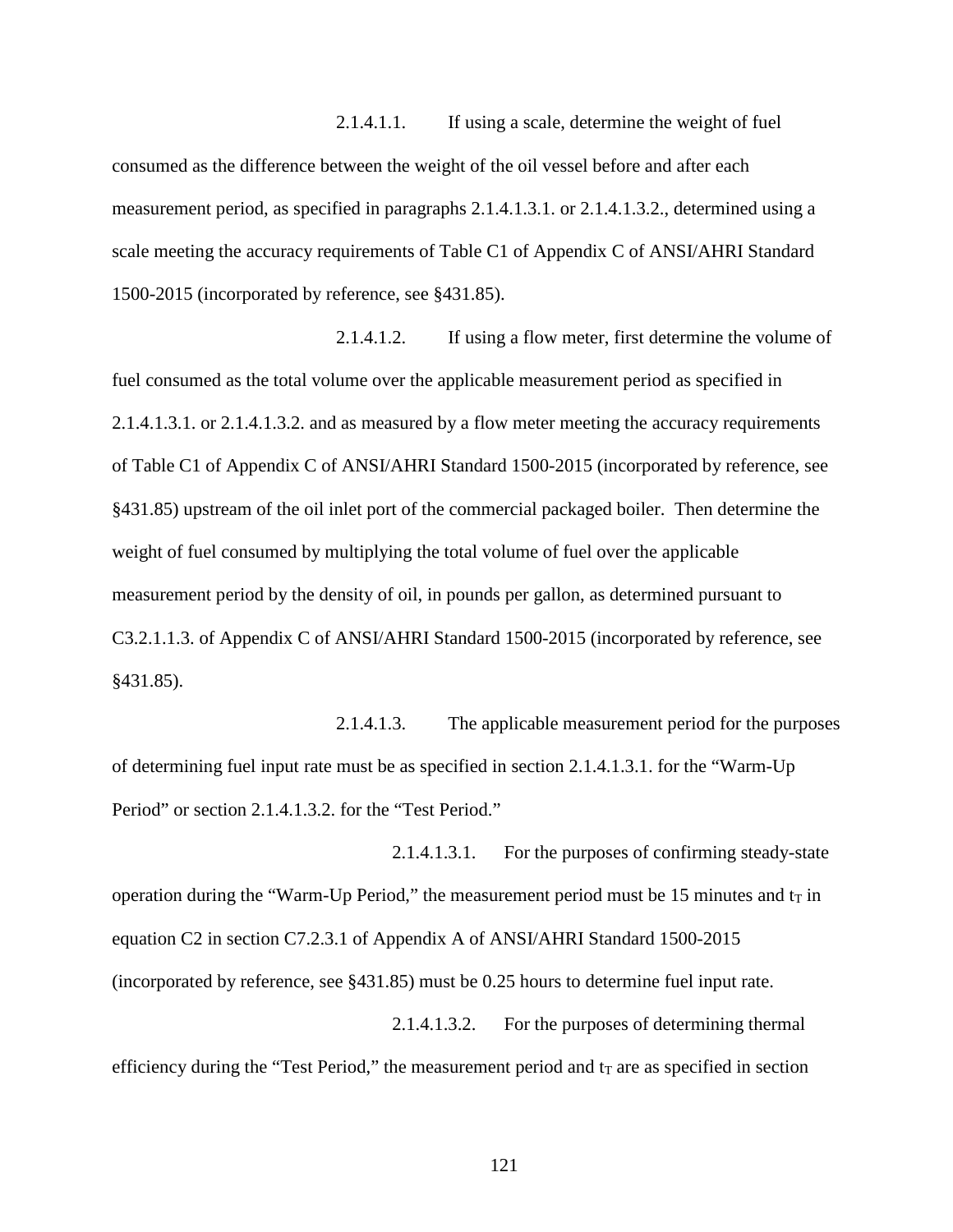C4.1.1.2.3 of Appendix C of ANSI/AHRI Standard 1500-2015 (incorporated by reference, see §431.85).

2.1.4.2 For tests of gas-fired commercial packaged boilers, install a volumetric gas meter meeting the accuracy requirements of Table C1 of Appendix C of ANSI/AHRI Standard 1500-2015 (incorporated by reference, see §431.85) upstream of the gas inlet port of the commercial packaged boiler. Record the accumulated gas volume consumed for each applicable measurement period. Use equation C7.2.3.2. of Appendix C of ANSI/AHRI Standard 1500-2015 (incorporated by reference, see §431.85) to calculate fuel input rate.

2.1.4.2.1. The applicable measurement period for the purposes of determining fuel input rate must be as specified in section 2.1.4.2.1.1. for the "Warm-Up Period" and 2.1.4.2.1.2. for the "Test Period."

2.1.4.2.1.1. For the purposes of confirming steady-state operation during the "Warm-Up Period," the measurement period must be 15 minutes and  $t_T$  in equation C2 in section C7.2.3.1 of Appendix C of ANSI/AHRI Standard 1500-2015 (incorporated by reference, see §431.85) must be 0.25 hours to determine fuel input rate.

2.1.4.2.1.2. For the purposes of determining thermal efficiency during the "Test Period," the measurement period and  $t<sub>T</sub>$  are as specified in section C4.1.1.2.3 of Appendix C of ANSI/AHRI Standard 1500-2015 (incorporated by reference, see §431.85).

#### 2.1.5. Additional Requirements for Outdoor Commercial Packaged Boilers. If

the manufacturer provides more than one outdoor venting arrangement, the outdoor commercial packaged boiler (as defined in section 3.2.6 of ANSI/AHRI Standard 1500-2015; incorporated by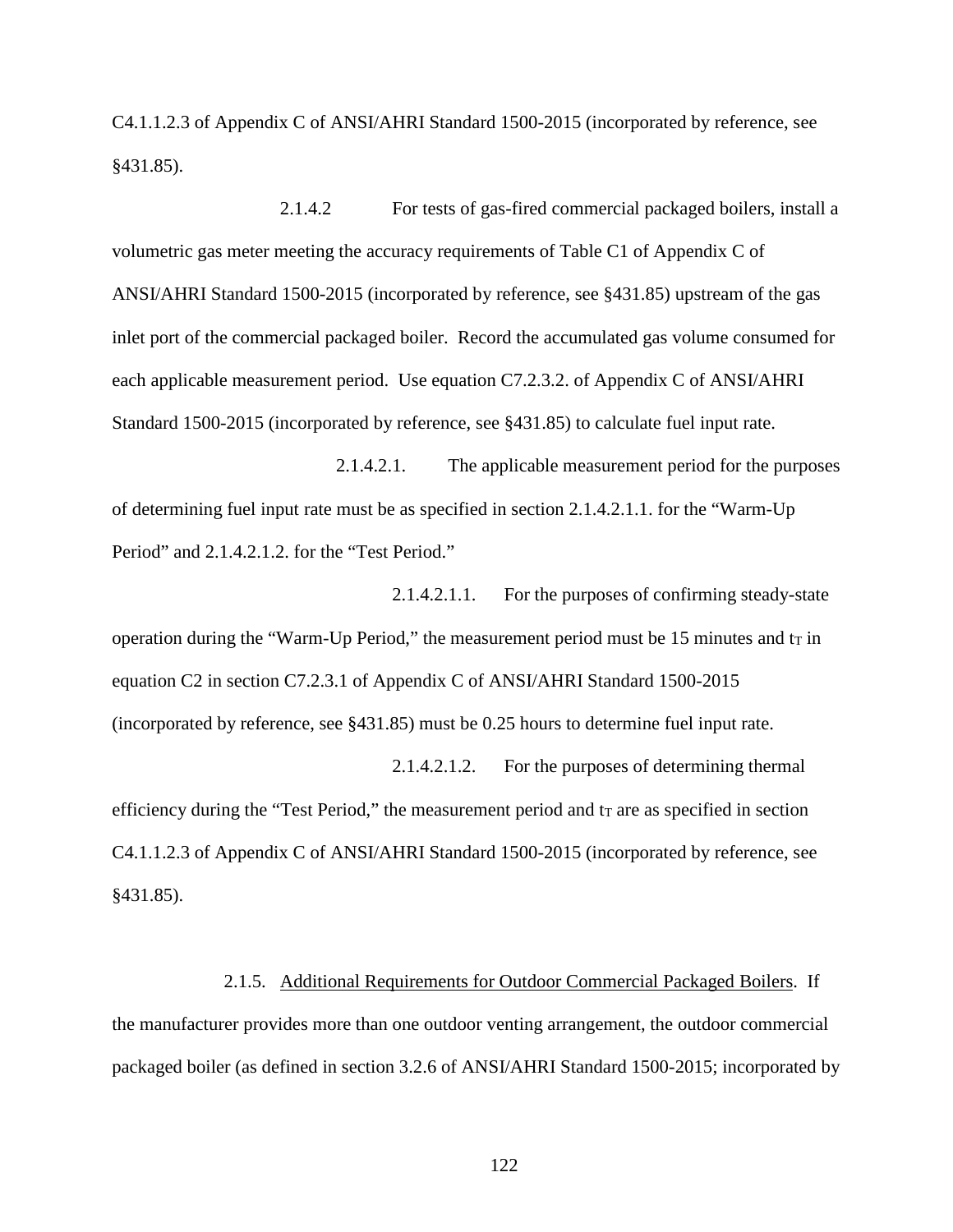reference, see §431.85) must be tested with the shortest total venting arrangement as measured by adding the straight lengths of venting supplied with the equipment. If the manufacturer does not provide an outdoor venting arrangement, install the outdoor commercial packaged boiler venting consistent with the procedure specified in section C2.2 of Appendix C of ANSI/AHRI Standard 1500-2015 (incorporated by reference, see §431.85).

2.1.6. Additional Requirements for Steam Tests. In addition to the provisions of section C2 of Appendix C of ANSI/AHRI Standard 1500-2015 (incorporated by reference, see §431.85), the following requirements apply for steam tests.

2.1.6.1. Set up steam piping according to section C2.3 of Appendix C of ANSI/AHRI Standard 1500-2015 (incorporated by reference, see §431.85) and using the following general instructions:

2.1.6.1.1. Figures C5 and C7 are prohibited from use and are not to be used to comply with the test procedure.

2.1.6.1.2. For piping above the water level specified in the installation and operation manual shipped with the commercial packaged boiler, or in manufacturer's supplemental instructions (pursuant to  $\frac{8429.60(b)(4)}{6}$ , if a reduction in the piping diameter is necessary, reduce the vertical portion of the steam condensate return pipe diameter to no less than one half of the riser pipe diameter.

2.1.6.1.3. Insulate all steam piping from the commercial packaged boiler to the steam separator, and extend insulation at least one foot (1 ft.) beyond the steam separator, using insulation meeting the requirements specified in Table 2.2.

**Table 2.2. Minimum Piping Insulation Thickness Requirements**

| <b>Insulation Conductivity</b> | <b>Nominal Pipe Size</b><br>inches |
|--------------------------------|------------------------------------|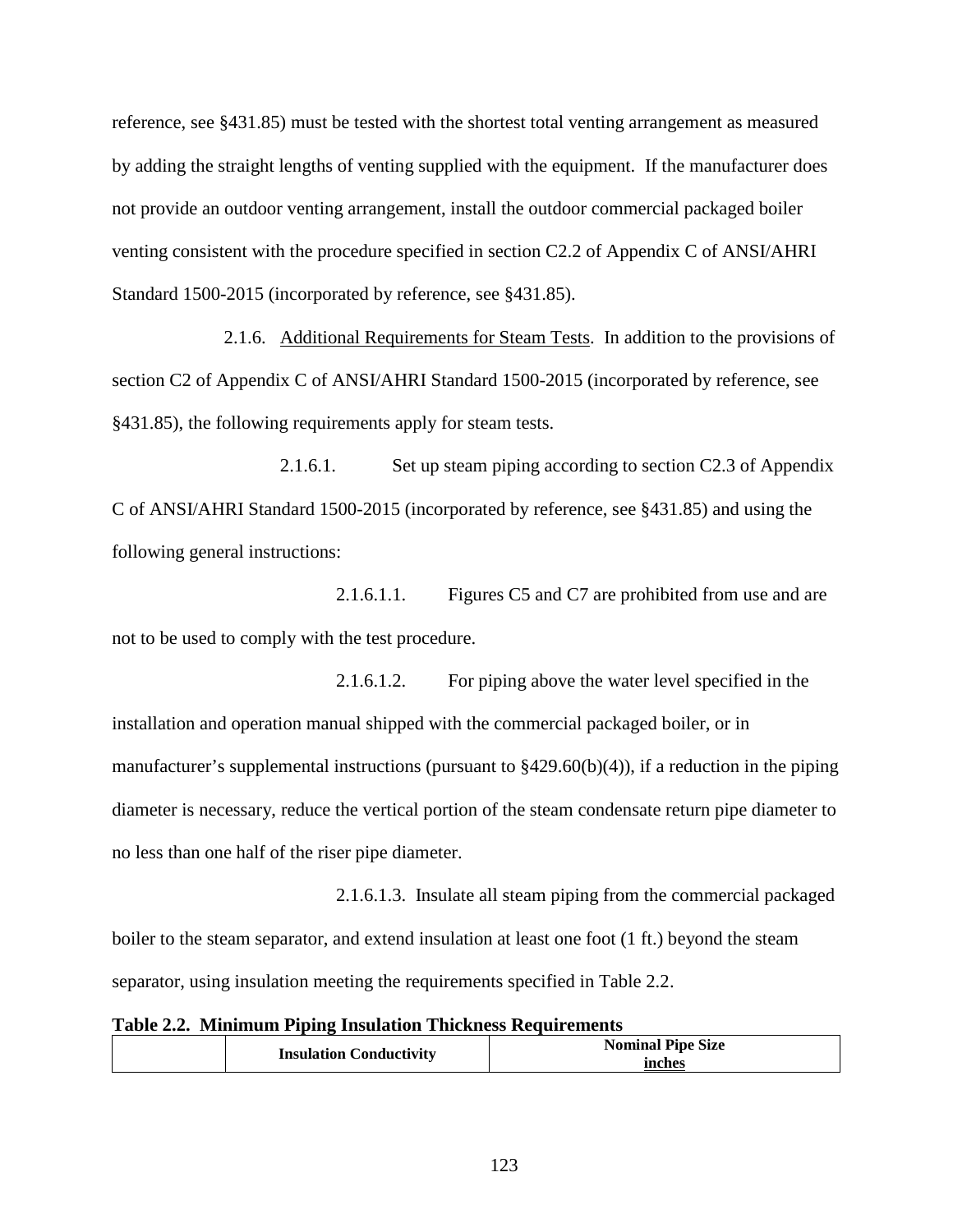| <b>Fluid</b><br>Temperature<br>Range<br>$\circ$ F | Conductivity<br>$BTU\times in/(h\times ft^2\times^{\circ}F)$ | <b>Mean Rating</b><br><b>Temperature</b><br>$\frac{\circ}{\mathbf{F}}$ | $\leq$ 1 | 1 to $<$ 1-<br>1/2 | $1-12$ to<br>$\lt 4$ | $4$ to $< 8$ | > 8 |
|---------------------------------------------------|--------------------------------------------------------------|------------------------------------------------------------------------|----------|--------------------|----------------------|--------------|-----|
| $201$ °F-250 °F                                   | $0.27 - 0.30$                                                | 150                                                                    | 2.5      | 2.5                | 2.5                  | 3.0          | 3.0 |
| 141 °F-200 °F                                     | $0.25 - 0.29$                                                | 125                                                                    | 1.5      | 1.5                | 2.0                  | 2.0          | 2.0 |
| 105 °F-140 °F                                     | $0.22 - 0.28$                                                | 100                                                                    | 1.0      | 1.0                |                      | 1.5          |     |

2.1.6.1.4. If a separator is used, piping must pitch downward to the separator at a rate of at least 1/4 inch per foot of pipe length.

2.1.6.2. If the pipe diameters of the header and return loop are not specified in the installation and operation manual shipped with the commercial packaged boiler or in supplemental testing instructions provided in the unit's basic model certification report (pursuant to §429.60), then make the header pipe diameter equal to the commercial packaged boiler's steam take-off fitting pipe diameter. Do not reduce the diameter in any horizontal pipe. For commercial packaged boilers with multiple steam risers, do not reduce the diameter in any horizontal header pipe, and ensure that the cross-sectional area of the header is not less than 80 percent of the total cross-sectional area of the risers.

2.1.6.3. If the height of the header above the water level is not specified by the installation and operation manual shipped with the commercial packaged boiler or in supplemental testing instructions provided in the unit's basic model certification report (pursuant to §429.60), then ensure that the height of the header above the water level is not less than the larger of 24 inches or 6 times the header nominal pipe diameter as defined in 2.1.6.2.

2.1.6.4. If the minimum distance between the last vertical steam take-off and the condensate return pipe is not specified in the installation and operation manual shipped with the commercial packaged boiler or in the manufacturer's supplemental testing instructions provided in the unit's basic model certification report (pursuant to §429.60), then the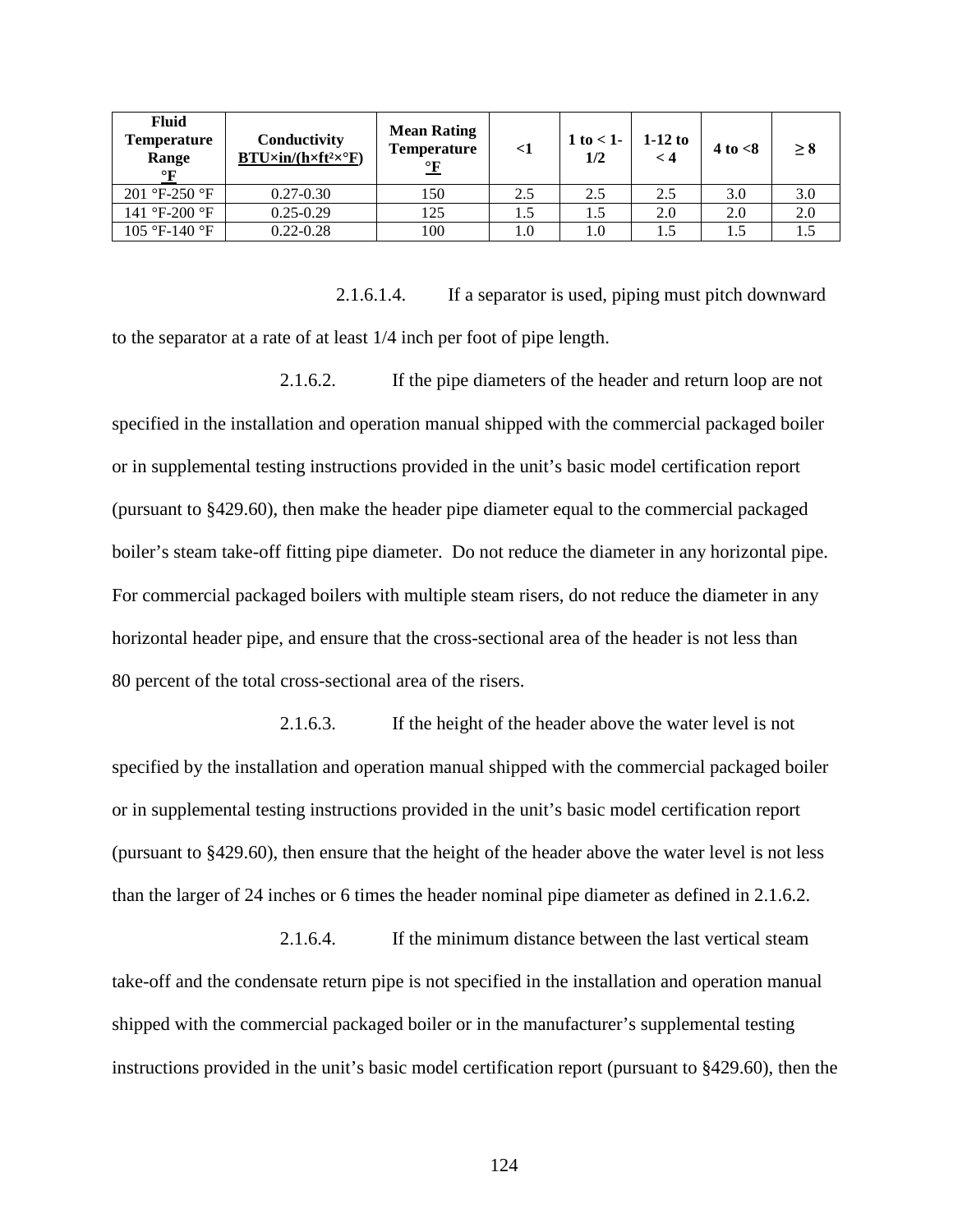distance between the vertical steam take-off leading to the water separator and the elbow leading to the condensate return pipe must be a minimum of three (3) header pipe diameters.

2.1.6.5. A vented water seal must be located between the drain and the separator. Insulate the separator and the piping connecting it to the commercial packaged boiler to prevent the heat loss from separator and piping, using the minimum piping insulation requirements specified in Table 2.2. A temperature sensing device must be installed in the insulated steam piping prior to the water separator if the commercial packaged boiler produces superheated steam.

2.1.6.6. Water entrained in the steam and water condensing within the steam piping must be collected and used to calculate the quality of steam during the "Test Period." Steam condensate must be collected and measured using either a cumulative (totalizing) flow rate or by measuring the mass of the steam condensate. Instrumentation used to determine the amount of steam condensate must meet the requirements identified in Table C1 in Appendix C of ANSI/AHRI Standard 1500-2015 (incorporated by reference, see §431.85).

2.1.6.7. All steam commercial packaged boiler setups must include a steam condensate return pipe as shown in Figures C6 and C8 of ANSI/AHRI Standard 1500- 2015 (incorporated by reference, see §431.85; labeled "Return Loop Connection"). This setup may also be used for commercial packaged boilers with multiple or single steam risers (takeoffs) from the commercial packaged boiler.

2.1.6.8. Section C2.7.2.2.2 of ANSI/AHRI Standard 1500-2015 (incorporated by reference, see §431.85) is not to be used for water meter calibration.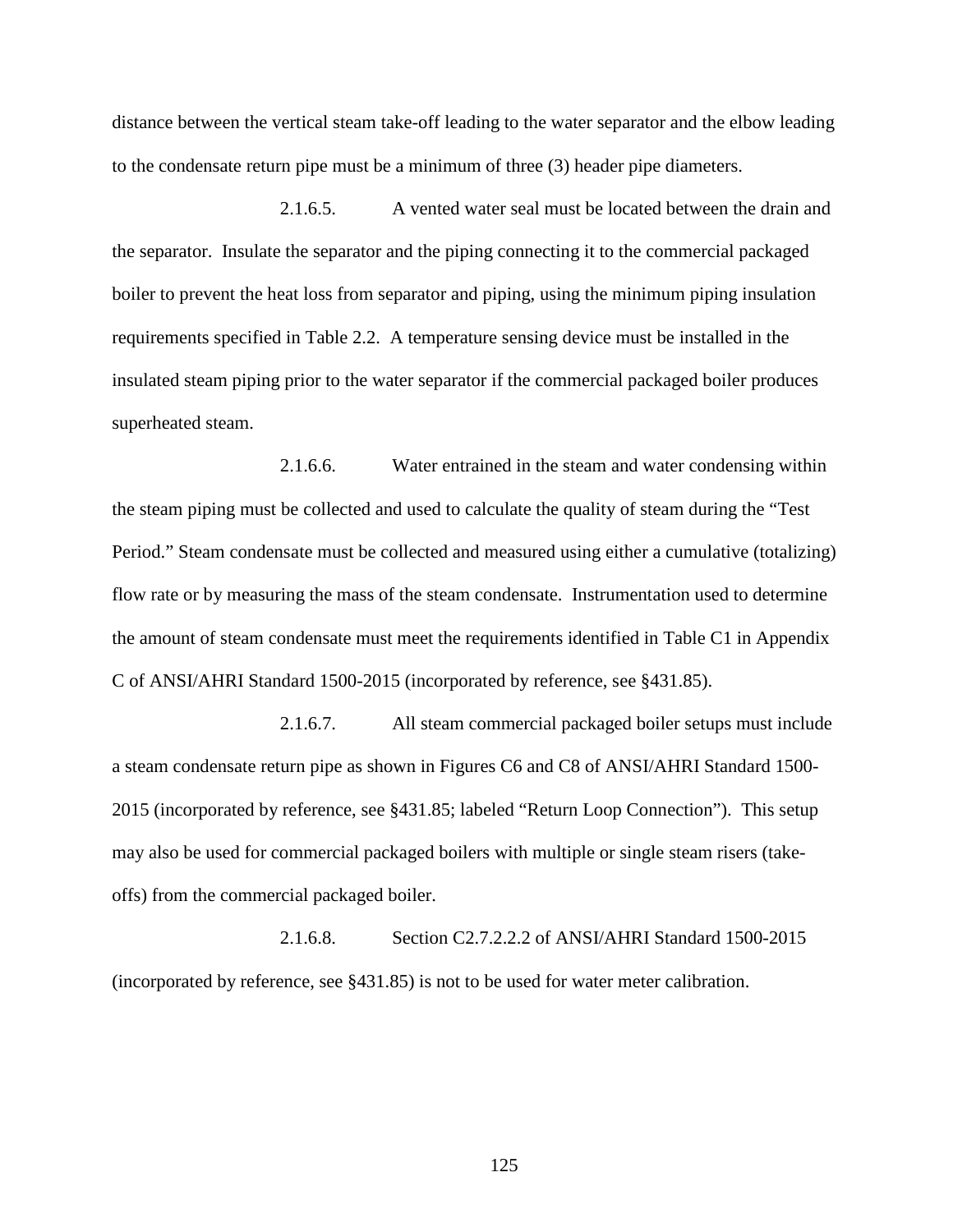2.1.7. Additional Requirements for Water Tests. In addition to the provisions of section C2 of Appendix C of ANSI/AHRI Standard 1500-2015 (incorporated by reference, see §431.85), the following requirements apply for water tests.

2.1.7.1 Insulate all water piping between the commercial packaged boiler and the location of the temperature measuring equipment, including one foot (1 ft.) beyond the sensor, using insulation meeting the requirements specified in Table 2.2.

2.1.7.2 In addition to the temperature measuring device at Point A in

Figure C9 of ANSI/AHRI Standard 1500-2015, install a temperature measuring device at Point B of the same figure.

## 2.2. Test Conditions.

2.2.1. General. Use the test conditions from section 5 and section C3 of Appendix C of ANSI/AHRI Standard 1500-2015 (incorporated by reference, see §431.85) for thermal efficiency testing but do not use the following sections:

- $5.1$
- $5.2$
- $5.3.5$
- $5.3.8$
- $5.3.9$
- C3.1.3

#### 2.2.2. Burners for Oil-Fired Commercial Packaged Boilers. In addition to

section C3.3 of Appendix C of ANSI/AHRI Standard 1500-2015 (incorporated by reference, see §431.85), the following applies: for oil-fired commercial packaged boilers, test the unit with the particular make and model of burner as certified by the manufacturer. If multiple burners are specified in the certification report for that basic model, then use any of the listed burners for testing.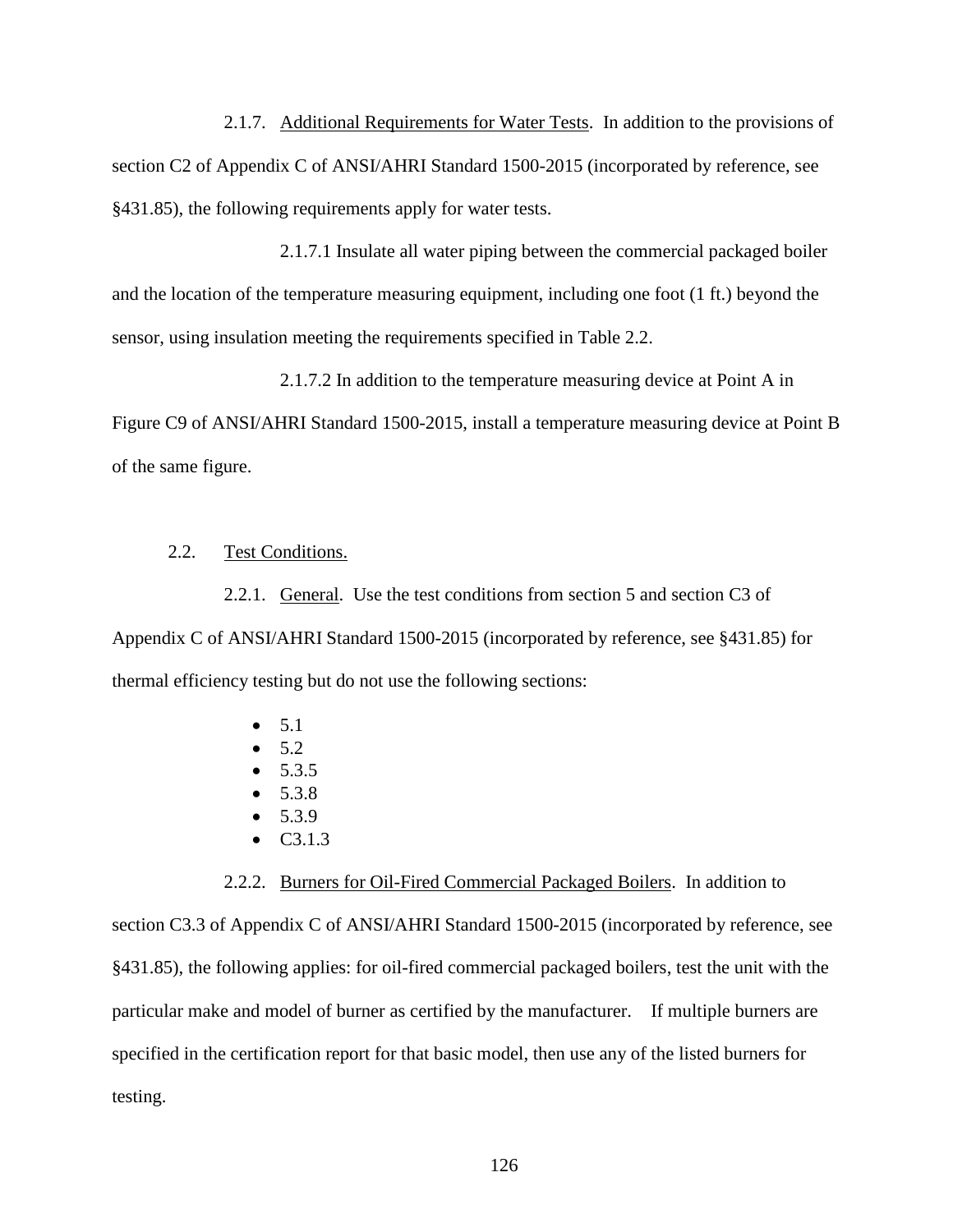2.2.3. Non-condensing Commercial Packaged Boiler Water Temperatures. For tests of non-condensing boilers (as defined in section 3.2.5 of ANSI/AHRI Standard 1500-2015; incorporated by reference, see §431.85), maintain the outlet temperature measured at Point C in Figure C9 at 180 °F  $\pm$  1 °F and maintain the inlet temperature measured at Point B at 140 °F  $\pm$ 1 °F during the "Warm-up Period" and "Test Period" as indicated by 30-second interval data pursuant to Table 2.1. If the commercial packaged boiler cannot be tested at the standard inlet water temperature of 140 °F  $\pm$  1 °F, as indicated in the manufacturer literature, test the equipment at the temperature closest to the standard 140  $\degree$ F  $\pm$  1  $\degree$ F that the equipment is capable of operating, as indicated in the manufacturer literature. Use the inlet temperature measured at Point A in Figure C9 of Appendix C of ANSI/AHRI Standard 1500-2015 (incorporated by reference, see §431.85) for calculation of thermal efficiency.

2.2.4. Condensing Commercial Packaged Boiler Water Temperatures. For tests of condensing boilers (as defined in section 3.2.2 of ANSI/AHRI Standard 1500-2015; incorporated by reference, see §431.85) maintain the outlet temperature measured at Point C in Figure C9 of Appendix C of ANSI/AHRI Standard 1500-2015 (incorporated by reference, see §431.85) to 120 °F  $\pm$  1 °F, and maintain the commercial packaged boiler inlet temperature at Point B to 80 °F  $\pm$  1 °F during the "Warm-up Period" and "Test Period" as indicated by 30second interval data pursuant to Table 2.1. If the commercial packaged boiler cannot be tested at the standard inlet water temperature of 80 °F  $\pm$  1 °F, as indicated in the manufacturer literature, test the equipment at the temperature closest to the standard 80  $\degree$ F  $\pm$  1  $\degree$ F that the equipment is capable of operating, as indicated in the manufacturer literature. Use the inlet temperature measured at Point A in Figure C9 of Appendix C of ANSI/AHRI Standard 1500-2015 (incorporated by reference, see §431.85) for calculation of thermal efficiency.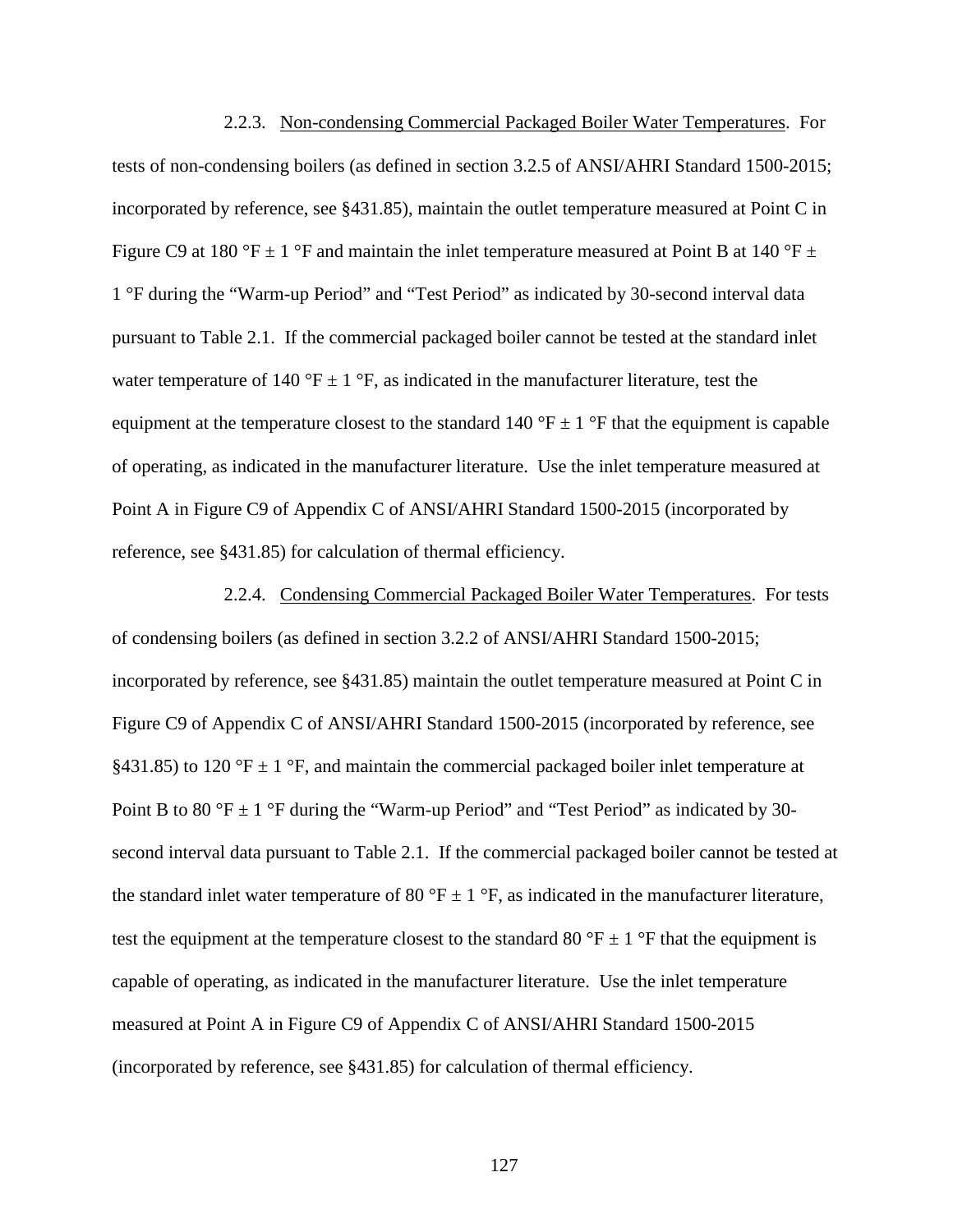2.2.5 Air Temperature. Maintain ambient room temperature at 75 °F  $\pm$  5 °F at all times during the "Warm-up Period" and "Test Period" (as described in section C4 of Appendix C of ANSI/AHRI Standard 1500-2015; incorporated by reference, see §431.85) as indicated by 30-second interval data pursuant to Table 2.1. The ambient room temperature may not differ by more than  $\pm 2$  °F from the average ambient room temperature during the entire "Test Period" at any reading.

2.2.6. Ambient Humidity. Maintain ambient room relative humidity at  $60 \pm 5$ percent relative humidity at all times during both the "Warm-up Period" and "Test Period" (as described in section C4 of Appendix C of ANSI/AHRI Standard 1500-2015; incorporated by reference, see §431.85) as indicated by 30-second interval data pursuant to Table 2.1.

#### 2.3. Test Method.

2.3.1. General. Conduct the thermal efficiency test as prescribed in section C4.1 of Appendix C of ANSI/AHRI Standard 1500-2015 (incorporated by reference, see §431.85).

2.3.1.1. Do not use section C4.1.1.1.2 of ANSI/AHRI Standard 1500-2015 (incorporated by reference, see §431.85). Instead, adjust oil or non-atmospheric gas to produce the required firebox pressure and  $CO<sub>2</sub>$  or  $O<sub>2</sub>$  concentration in the flue gas, as described in section 5.3.1 of ANSI/AHRI Standard 1500-2015 (incorporated by reference, see §431.85). Conduct steam tests with steam pressure at the pressure specified in the manufacturer literature shipped with the commercial packaged boiler or in the manufacturer's supplemental testing instructions pursuant to §429.60(b)(4), but not exceeding 15 psig. If no pressure is specified in the manufacturer literature shipped with the commercial packaged boiler or in the manufacturer's supplemental testing instructions (pursuant to  $\frac{2429.60(b)(4)}{2}$ , or if a range of operating pressures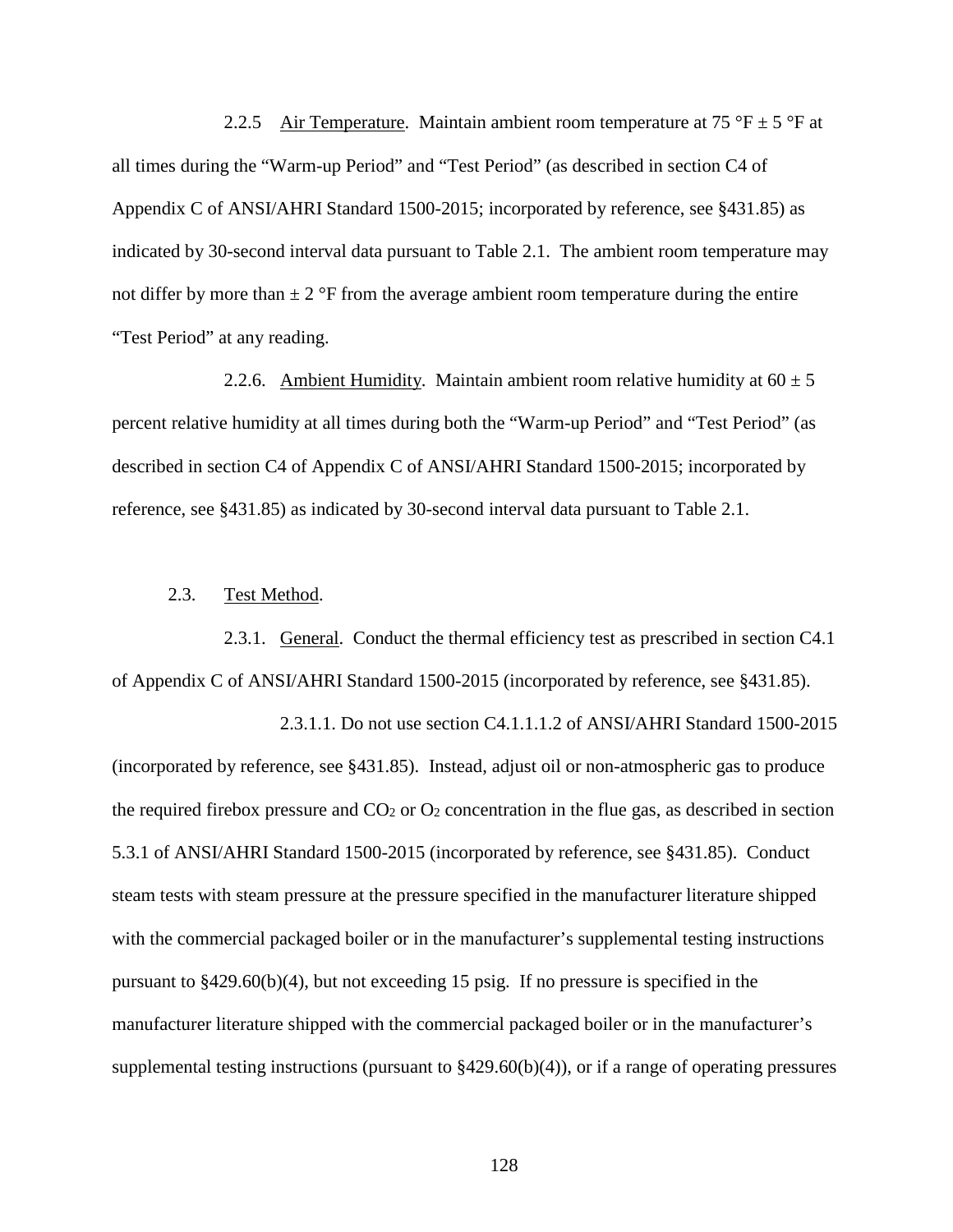is specified, conduct testing at a steam pressure equal to atmospheric pressure. If necessary to maintain steam quality as required by section 5.3.7 of ANSI/AHRI Standard 1500-2015 (incorporated by reference, see §431.85), increase steam pressure in 1 psig increments by throttling with a valve beyond the separator until the test is completed and the steam quality requirements have been satisfied, but do not increase the steam pressure to greater than 15 psig.

2.3.2. Steam Test Steady-State. Replace section C4.1.1.1.4 of ANSI/AHRI Standard 1500-2015 (incorporated by reference, see §431.85) with the following: Ensure that a steady-state is reached by confirming that three consecutive readings have been recorded at 15 minute intervals that indicate that:

2.3.2.1. The measured fuel input rate does not vary by more than  $\pm 2$ percent between any two readings; and

2.3.2.2. The steam pressure varies by no more than  $\pm$  5 percent between any two readings.

2.3.3. Water Test Steady-State. Replace section C4.1.2.1.5 of ANSI/AHRI Standard 1500-2015 (incorporated by reference, see §431.85) with the following: Ensure that a steady-state is reached by confirming that three consecutive readings have been recorded at 15 minute intervals that indicate that the measured fuel input rate does not vary by more than  $\pm 2$ percent between any two readings.

2.3.4. Condensate Collection for Condensing Commercial Packaged Boilers. Collect condensate in a covered vessel so as to prevent evaporation.

2.3.5. Total Fuel Input. In sections C4.1.1.2.3 and C4.1.2.2.3 of ANSI/AHRI Standard 1500-2015 (incorporated by reference, see §431.85), do not use the last sentence which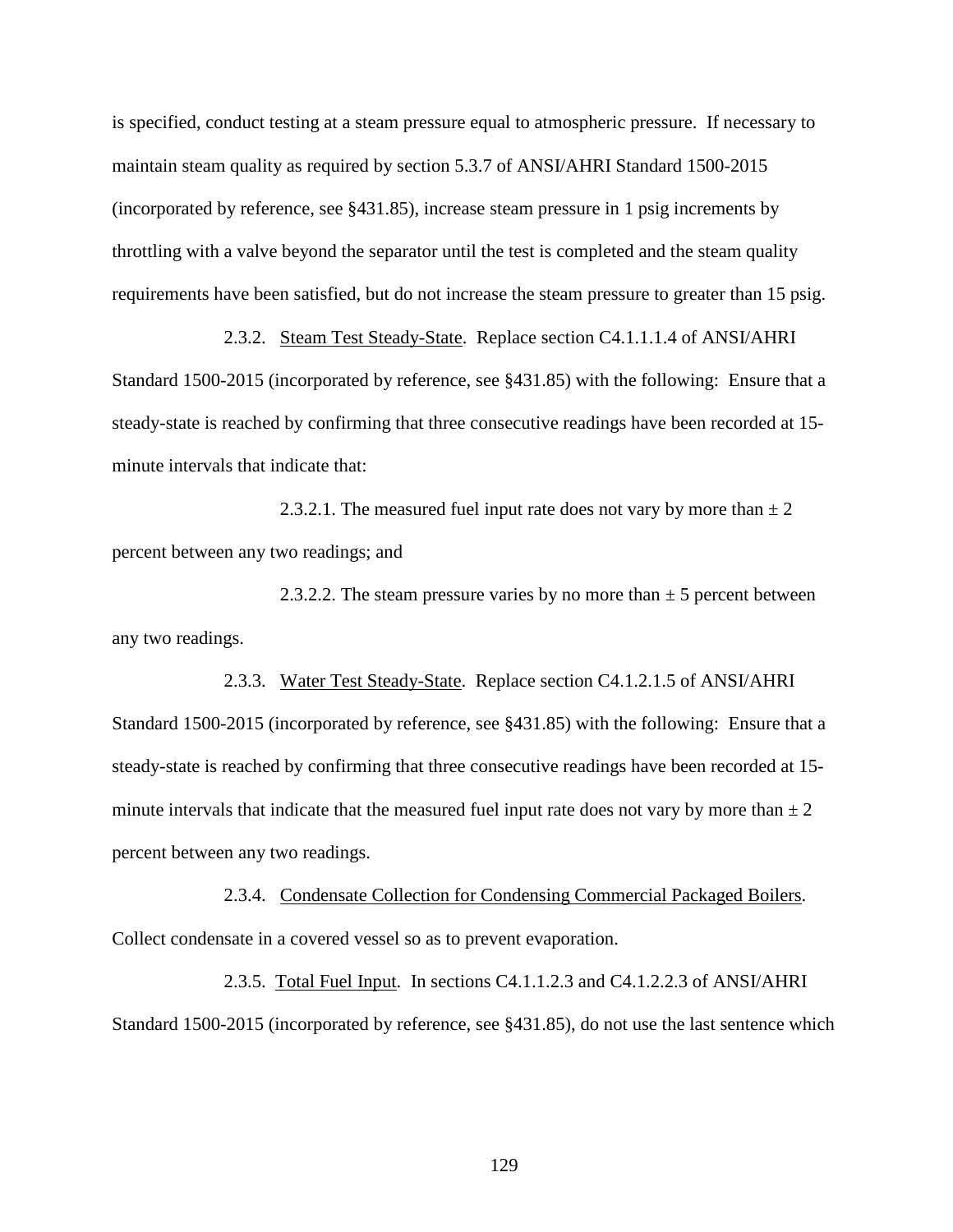reads: "The total Heat Input measured during the Test Period shall be within  $\pm 2\%$  of the boiler Input Rating."

## 2.4. Calculations.

2.4.1. General. To determine the thermal efficiency of commercial packaged boilers, use the calculation procedure for the thermal efficiency test specified in section C7 of Appendix C of the ANSI/AHRI Standard 1500-2015 (incorporated by reference, see §431.85). For water tests as described in section C4.1.2 of ANSI/AHRI Standard 1500-2015 (incorporated by reference, see §431.85), if a recirculating loop is used, use the average temperature during the "Test Period" measured at Point A for the inlet water temperature for all calculations.

2.4.2. Use of Steam Properties Table. If the average measured temperature of the steam is higher than the value in Table D in Appendix D1 of ANSI/AHRI Standard 1500- 2015 (incorporated by reference, see §431.85) that corresponds to the average measured steam pressure, then use Table 2.3 to determine the latent heat of superheated steam in (Btu/lb). Use linear interpolation for determining the latent heat of steam in Btu/lb if the measured steam pressure is between two values listed in Table D in Appendix D1 of ANSI/AHRI Standard 1500- 2015 (incorporated by reference, see §431.85) or in Table 2.3.

| <b>Average Measured</b>             |            | <b>Temperature</b><br>$\mathbf{F}$ |            |        |        |        |        |        |  |  |  |  |
|-------------------------------------|------------|------------------------------------|------------|--------|--------|--------|--------|--------|--|--|--|--|
| <b>Steam Pressure</b><br><u>psi</u> | <b>220</b> | 240                                | <b>260</b> | 280    | 300    | 320    | 340    | 360    |  |  |  |  |
| 13                                  | 1155.1     | 1164.7                             | 1174.3     | 1183.8 | 1193.2 | 1202.6 | 1212.0 | 1221.4 |  |  |  |  |
| 14                                  | 1154.6     | 1164.4                             | 1174.0     | 1183.5 | 1193.0 | 1202.4 | 1211.8 | 1221.2 |  |  |  |  |
| 14.696                              | 1154.4     | 1164.2                             | 1173.8     | 1183.3 | 1192.8 | 1202.3 | 1211.7 | 1221.1 |  |  |  |  |
| 15                                  | 1154.3     | 1164.1                             | 1173.7     | 1183.2 | 1192.8 | 1202.2 | 1211.7 | 1221.1 |  |  |  |  |
| 16                                  | 1153.8     | 1163.7                             | 1173.4     | 1183.0 | 1192.5 | 1202.0 | 1211.5 | 1220.9 |  |  |  |  |
| 17                                  | 1153.4     | 1163.4                             | 1173.1     | 1182.7 | 1192.3 | 1201.8 | 1211.3 | 1220.7 |  |  |  |  |

**Table 2.3. Latent Heat (Btu/lb) of Superheated Steam.**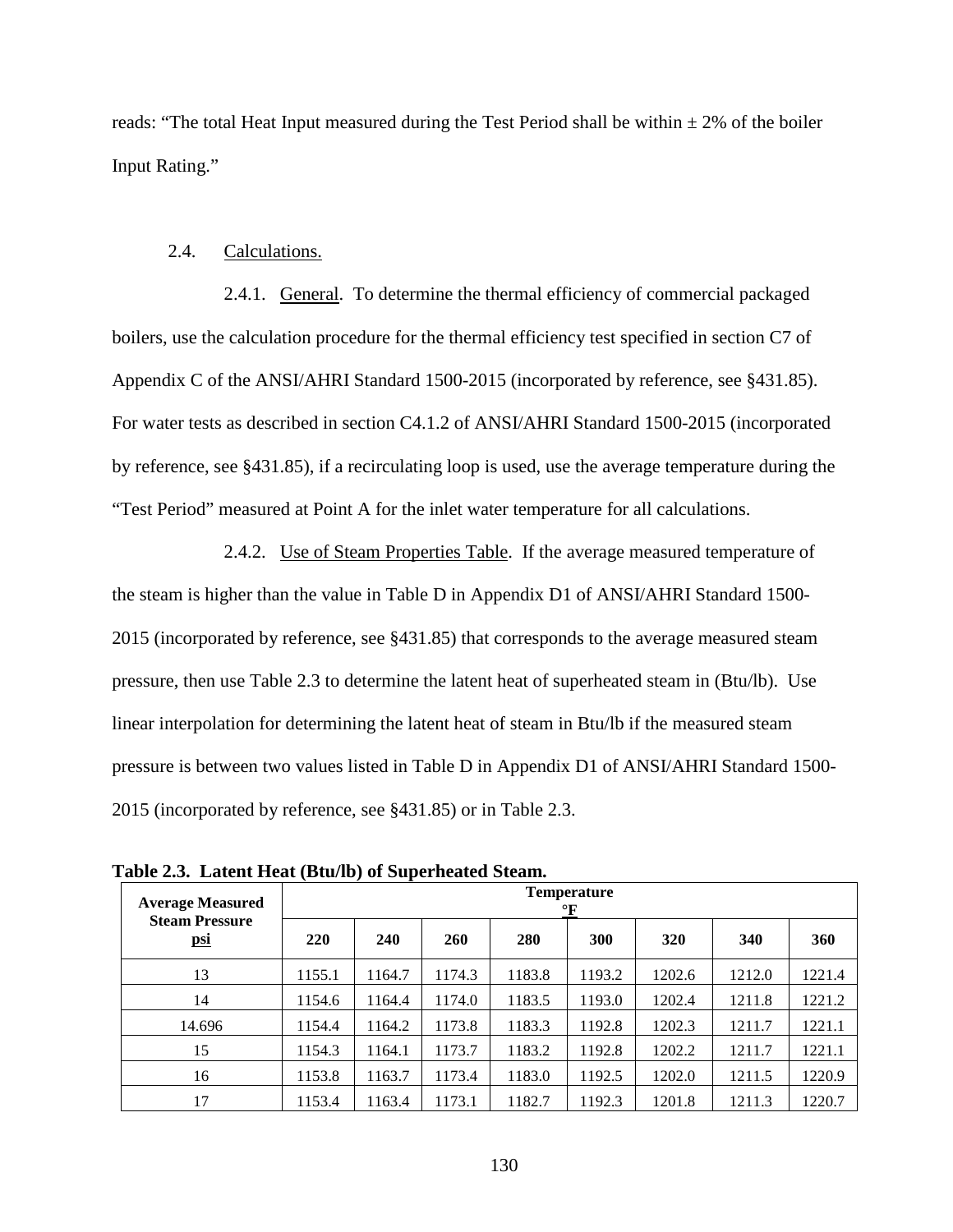| 18                       |        | 1163.0 | 1172.8 | 1182.5                             | 1192.1                          | 1201.6 | 1211.1 | 1220.6 |
|--------------------------|--------|--------|--------|------------------------------------|---------------------------------|--------|--------|--------|
| 19                       |        | 1162.7 | 1172.5 | 1182.2                             | 1191.9                          | 1201.4 | 1210.9 | 1220.4 |
| 20                       |        | 1162.3 | 1172.2 | 1182.0                             | 1191.6                          | 1201.2 | 1210.8 | 1220.3 |
| 21                       |        | 1162.0 | 1171.9 | 1181.7                             | 1191.4                          | 1201.0 | 1210.6 | 1220.1 |
| 22                       |        | 1161.6 | 1171.6 | 1181.4                             | 1191.2                          | 1200.8 | 1210.4 | 1219.9 |
| 23                       |        | 1161.2 | 1171.3 | 1181.2                             | 1190.9                          | 1200.6 | 1210.2 | 1219.8 |
| 24                       |        | 1160.9 | 1171.0 | 1180.9                             | 1190.7                          | 1200.4 | 1210.0 | 1219.6 |
| 25                       |        |        | 1170.7 | 1180.6                             | 1190.5                          | 1200.2 | 1209.8 | 1219.4 |
| 26                       |        |        | 1170.4 | 1180.4                             | 1190.2                          | 1200.0 | 1209.7 | 1219.3 |
| 27                       |        |        | 1170.1 | 1180.1                             | 1190.0                          | 1199.8 | 1209.5 | 1219.1 |
| 28                       |        |        | 1169.7 | 1179.8                             | 1189.8                          | 1199.6 | 1209.3 | 1218.9 |
| 29                       |        |        | 1169.4 | 1179.6                             | 1189.5                          | 1199.3 | 1209.1 | 1218.8 |
| 30                       |        |        | 1169.1 | 1179.3                             | 1189.3                          | 1199.1 | 1208.9 | 1218.6 |
| 31                       |        |        | 1168.8 | 1179.0                             | 1189.0                          | 1198.9 | 1208.7 | 1218.4 |
| <b>Absolute Pressure</b> |        |        |        |                                    | <b>Temperature</b><br>$\circ$ F |        |        |        |
| <u>psi</u>               | 380    | 400    | 420    | 440                                | 460                             | 480    | 500    | 600    |
| 13                       | 1230.8 | 1240.2 | 1249.5 | 1258.9                             | 1268.4                          | 1277.8 | 1287.3 | 1334.9 |
| 14                       | 1230.6 | 1240.0 | 1249.4 | 1258.8                             | 1268.3                          | 1277.7 | 1287.2 | 1334.8 |
| 14.696                   | 1230.5 | 1239.9 | 1249.3 | 1258.8                             | 1268.2                          | 1277.6 | 1287.1 | 1334.8 |
| 15                       | 1230.5 | 1239.9 | 1249.3 | 1258.7                             | 1268.2                          | 1277.6 | 1287.1 | 1334.8 |
| 16                       | 1230.3 | 1239.8 | 1249.2 | 1258.6                             | 1268.0                          | 1277.5 | 1287.0 | 1334.7 |
| 17                       | 1230.2 | 1239.6 | 1249.1 | 1258.5                             | 1267.9                          | 1277.4 | 1286.9 | 1334.6 |
| 18                       | 1230.0 | 1239.5 | 1248.9 | 1258.4                             | 1267.8                          | 1277.3 | 1286.8 | 1334.6 |
| 19                       | 1229.9 | 1239.4 | 1248.8 | 1258.3                             | 1267.7                          | 1277.2 | 1286.7 | 1334.5 |
| 20                       | 1229.7 | 1239.2 | 1248.7 | 1258.2                             | 1267.6                          | 1277.1 | 1286.6 | 1334.4 |
| 21                       | 1229.6 | 1239.1 | 1248.6 | 1258.1                             | 1267.5                          | 1277.0 | 1286.5 | 1334.4 |
| 22                       | 1229.5 | 1239.0 | 1248.4 | 1257.9                             | 1267.4                          | 1276.9 | 1286.4 | 1334.3 |
| 23                       | 1229.3 | 1238.8 | 1248.3 | 1257.8                             | 1267.3                          | 1276.8 | 1286.7 | 1334.2 |
| 24                       | 1229.2 | 1238.7 | 1248.2 | 1257.7                             | 1267.2                          | 1276.7 | 1286.3 | 1334.2 |
| 25                       | 1229.0 | 1238.5 | 1248.1 | 1257.6                             | 1267.1                          | 1276.6 | 1286.2 | 1334.1 |
| 26                       | 1228.9 | 1238.4 | 1248.0 | 1257.5                             | 1267.0                          | 1276.5 | 1286.1 | 1334.0 |
| 27                       | 1228.7 | 1238.3 | 1247.8 | 1257.4                             | 1266.9                          | 1276.4 | 1286.0 | 1334.0 |
| 28                       | 1228.6 | 1238.1 | 1247.7 | 1257.2                             | 1266.8                          | 1276.3 | 1285.9 | 1333.9 |
| 29                       | 1228.4 | 1238.0 | 1247.6 | 1257.1                             | 1266.7                          | 1276.2 | 1285.8 | 1333.9 |
| 30                       | 1228.3 | 1237.9 | 1247.5 | 1257.0                             | 1266.6                          | 1276.2 | 1285.7 | 1333.8 |
| 31                       | 1228.1 | 1237.7 | 1247.3 | 1256.9                             | 1266.5                          | 1276.1 | 1285.6 | 1333.7 |
| <b>Absolute Pressure</b> |        |        |        | <b>Temperature</b>                 |                                 |        |        |        |
| psi                      | 700    | 800    | 900    | $\frac{\circ}{\mathbf{F}}$<br>1000 | 1200                            | 1400   | 1600   |        |
|                          |        |        |        |                                    |                                 |        |        |        |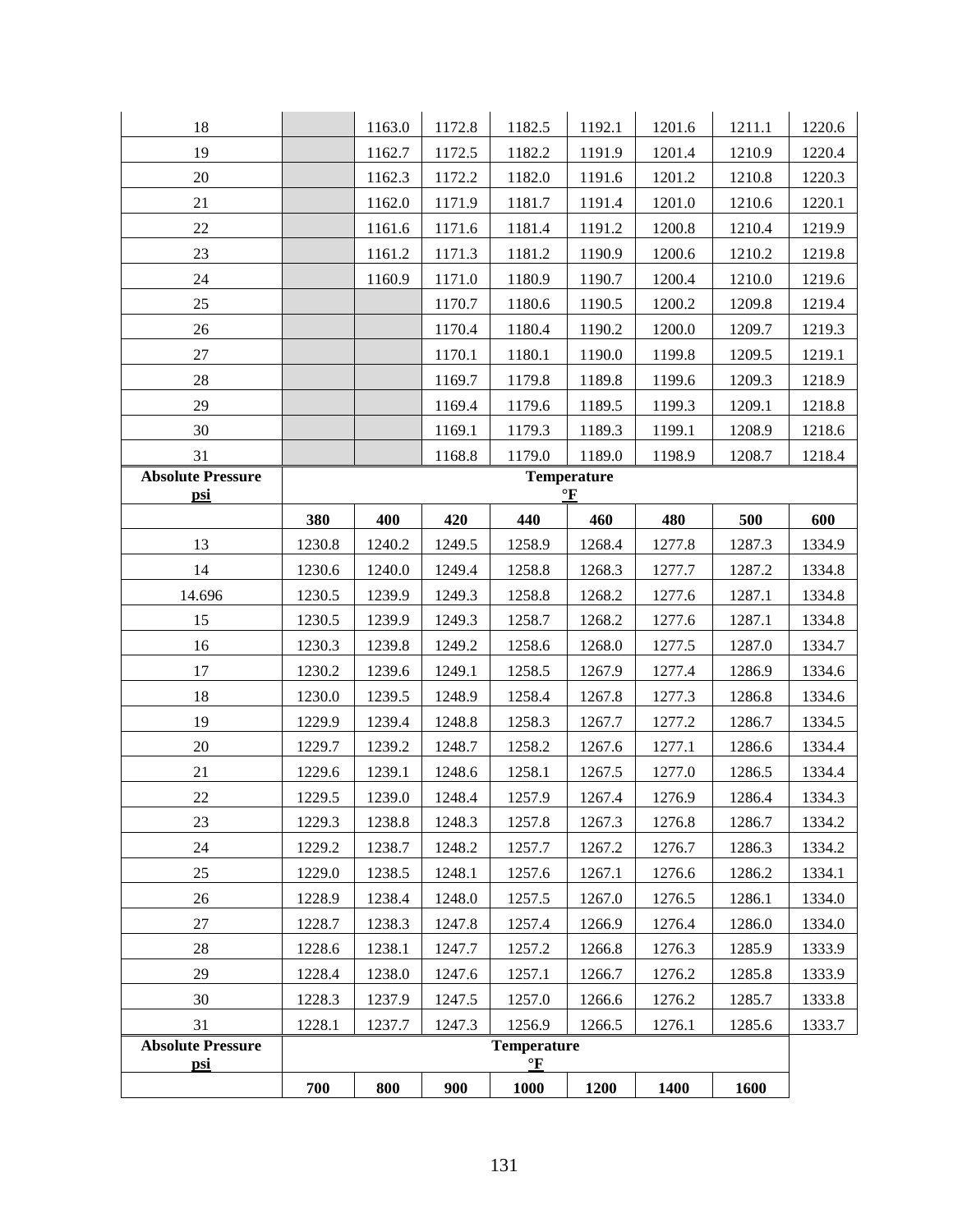| 13     | 1383.2 | 1432.4 | 1482.3 | 1533.2 | 1637.5 | 1745.5 | 1857.3 |
|--------|--------|--------|--------|--------|--------|--------|--------|
| 14     | 1383.2 | 1432.3 | 1482.3 | 1533.1 | 1637.5 | 1745.5 | 1857.3 |
| 14.696 | 1383.2 | 1432.3 | 1482.3 | 1533.1 | 1637.5 | 1745.5 | 1857.3 |
| 15     | 1383.1 | 1432.3 | 1482.3 | 1533.1 | 1637.5 | 1745.5 | 1857.3 |
| 16     | 1383.1 | 1432.3 | 1482.2 | 1533.1 | 1637.4 | 1745.5 | 1857.3 |
| 17     | 1383.0 | 1432.2 | 1482.2 | 1533.1 | 1637.4 | 1745.5 | 1857.3 |
| 18     | 1383.0 | 1432.2 | 1482.2 | 1533.0 | 1637.4 | 1745.5 | 1857.2 |
| 19     | 1382.9 | 1432.1 | 1482.1 | 1533.0 | 1637.4 | 1745.4 | 1857.2 |
| 20     | 1382.9 | 1432.1 | 1482.1 | 1533.0 | 1637.4 | 1745.4 | 1857.2 |
| 21     | 1382.8 | 1432.0 | 1482.1 | 1532.9 | 1637.3 | 1745.4 | 1857.2 |
| 22     | 1382.8 | 1432.0 | 1482.0 | 1532.9 | 1637.3 | 1745.4 | 1857.2 |
| 23     | 1382.7 | 1432.0 | 1482.0 | 1532.9 | 1637.3 | 1745.4 | 1857.2 |
| 24     | 1382.7 | 1431.9 | 1482.0 | 1532.9 | 1637.3 | 1745.4 | 1857.2 |
| 25     | 1382.6 | 1431.9 | 1481.9 | 1532.8 | 1637.3 | 1745.3 | 1857.2 |
| 26     | 1382.6 | 1431.8 | 1481.9 | 1532.8 | 1637.2 | 1745.3 | 1857.1 |
| 27     | 1382.5 | 1431.8 | 1481.9 | 1532.8 | 1637.2 | 1745.3 | 1857.1 |
| 28     | 1382.5 | 1431.8 | 1481.8 | 1532.8 | 1637.2 | 1745.3 | 1857.1 |
| 29     | 1382.4 | 1431.7 | 1481.8 | 1532.7 | 1637.2 | 1745.3 | 1857.1 |
| 30     | 1382.4 | 1431.7 | 1481.8 | 1532.7 | 1637.2 | 1745.3 | 1857.1 |
| 31     | 1382.3 | 1431.6 | 1481.7 | 1532.7 | 1637.1 | 1745.2 | 1857.1 |

## 2.4.3. Alternative Thermal Efficiency Calculation for Large Steam Commercial

Packaged Boilers. To determine the thermal efficiency of commercial packaged boilers with a fuel input rate greater than 5,000,000 Btu/h according to the steam test (pursuant to section C4.1.1 of ANSI/AHRI Standard 1500-2015; incorporated by reference, see §431.85), either:

2.4.3.1. Calculate the thermal efficiency of commercial packaged boiler

models in steam mode in accordance with the provisions of section 2.4.1., or

2.4.3.2. Measure and calculate combustion efficiency  $Effy_{SS}$  in steam mode according to Section 3. Combustion Efficiency Test and convert to thermal efficiency using the following equation:

$$
Effy_T = Effy_{SS} - 2.0
$$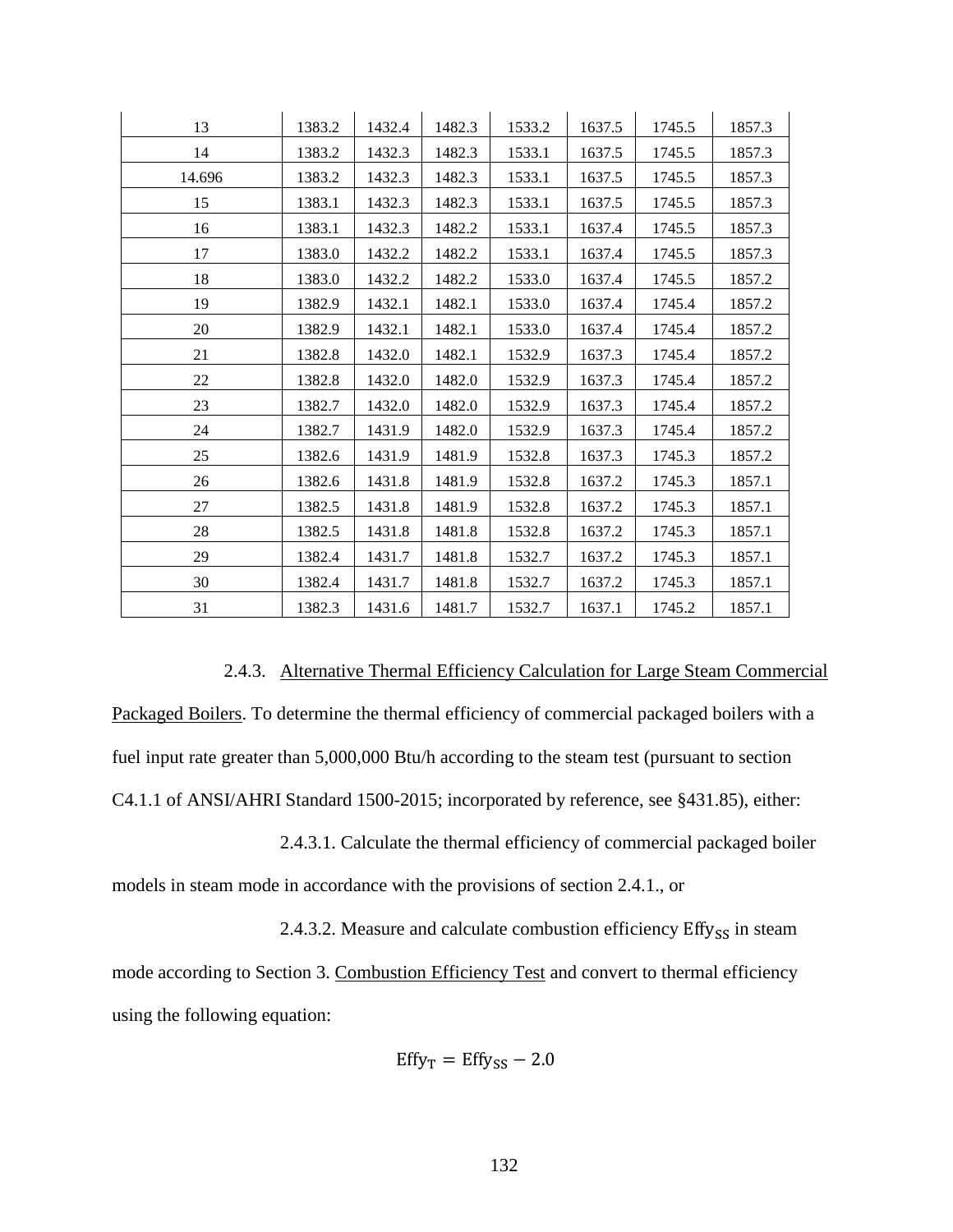where  $Effy<sub>T</sub>$  is the thermal efficiency and  $Effy<sub>SS</sub>$  is the combustion efficiency as defined in C6 of ANSI/AHRI Standard 1500-2015 (incorporated by reference, see §431.85). The combustion efficiency Effy<sub>SS</sub> is as calculated in section C7.2.14 of ANSI/AHRI Standard 1500-2015 (incorporated by reference, see §431.85).

2.4.4. Rounding. Round the final thermal efficiency value to nearest one tenth of one percent. Round fuel input rate to nearest 1,000 Btu/h.

#### 3. Combustion Efficiency Test.

## 3.1. Test Setup.

3.1.1. Instrumentation. Use instrumentation meeting the minimum requirements found in Table C1 of ANSI/AHRI Standard 1500-2015 (incorporated by reference, see §431.85).

3.1.2. Data collection and sampling. Unless otherwise specified, obtain all data digitally with the exception of measuring the weight of the combustion condensate and steam condensation, and conduct sampling at a rate not less than once per 30 seconds. Digital data representing a flow, rate, or flux must be integrated over 15-minute periods (pursuant to Table 3.1) with the resulting values recorded. All other digital data must be averaged over 15-minute periods with the resulting values recorded. Table 3.1. specifies the data recording interval for all relevant measured quantities and replaces Table C4 of Appendix C in ANSI/AHRI Standard 1500-2015 (incorporated by reference, see §431.85).

| <b>Item Recorded</b>                              | <b>Before Test</b> | 0<br>0<br><b>Every 30</b><br><b>Seconds</b> | Every 15 Minutes <sup>1</sup> |
|---------------------------------------------------|--------------------|---------------------------------------------|-------------------------------|
| Date of Test                                      |                    |                                             |                               |
| Manufacturer                                      |                    |                                             |                               |
| <b>Commercial Packaged Boiler</b><br>Model Number |                    |                                             |                               |

**Table 3.1. Data to be Recorded Before and During Testing**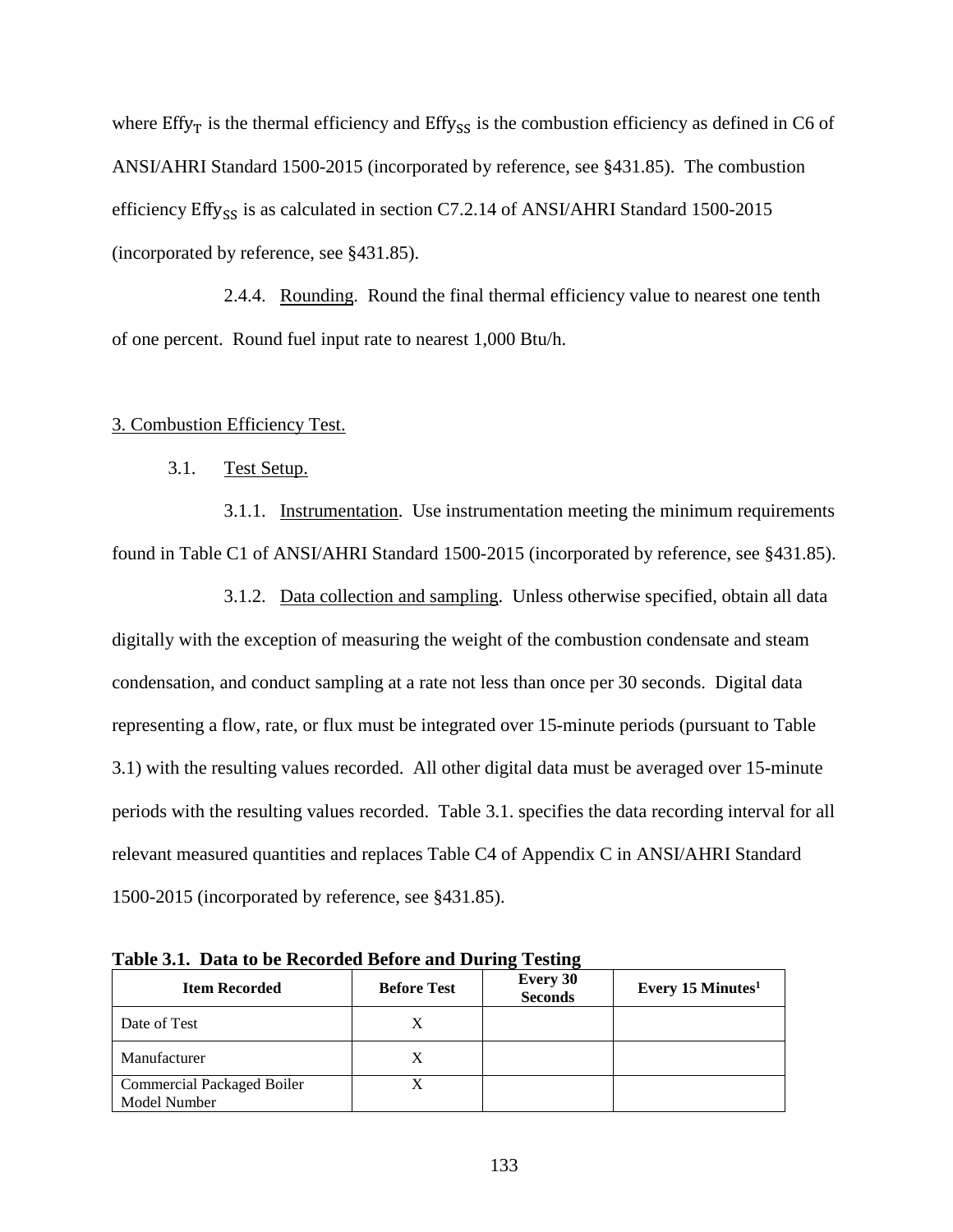|                   | <b>Item Recorded</b>                                                           | <b>Before Test</b>      | <b>Every 30</b><br><b>Seconds</b> | Every 15 Minutes <sup>1</sup>                    |
|-------------------|--------------------------------------------------------------------------------|-------------------------|-----------------------------------|--------------------------------------------------|
| Manufacturer      | Burner Model Number &                                                          | $\overline{\mathrm{X}}$ |                                   |                                                  |
|                   | Nozzle description and oil pressure                                            | $\mathbf X$             |                                   |                                                  |
|                   | Oil Analysis - H, C, API Gravity,<br>lb/gal and Btu/lb                         | X                       |                                   |                                                  |
|                   | <b>Gas Manifold Pressure</b>                                                   | Start and End<br>only   |                                   |                                                  |
|                   | Gas line pressure at meter                                                     | $\overline{X^2}$        |                                   |                                                  |
|                   | Gas temperature                                                                | $X^2$                   |                                   |                                                  |
|                   | Barometric Pressure (Steam and<br>Natural Gas Only)                            | $\overline{X^2}$        |                                   |                                                  |
|                   | Gas Heating Value, Btu/ft <sup>3</sup>                                         | Start and End<br>only   |                                   |                                                  |
|                   | Time, minutes/seconds                                                          |                         | X                                 |                                                  |
|                   | Flue Gas Temperature, °F                                                       |                         | $\overline{X^3}$                  |                                                  |
|                   | Pressure in Firebox, in $H_2O$ (if<br>required per Section C3.4)               |                         |                                   | $X^3$                                            |
|                   | Flue Gas Smoke Spot Reading (oil)                                              |                         |                                   | $X^2$                                            |
|                   | Room Air Temperature                                                           |                         | $\mathbf X$                       |                                                  |
| $ft^3$ (gas)      | Fuel Weight or volume, lb (oil) or                                             |                         |                                   | $X^4$                                            |
| $A^4$ , $\circ F$ | <b>Inlet Water Temperature at Point</b>                                        |                         | X                                 |                                                  |
|                   | Test Air Temperature, °F                                                       |                         | $\boldsymbol{\mathrm{X}}$         |                                                  |
|                   | Draft in Vent, in H <sub>2</sub> O (oil and non-<br>atmospheric gas)           |                         |                                   | $X^3$                                            |
|                   | Flue Gas $CO2$ or $O2$ , %                                                     |                         |                                   | $X^2$                                            |
|                   | Flue Gas CO, ppm                                                               |                         |                                   | Start and End only <sup>2</sup>                  |
|                   | Relative Humidity, %                                                           |                         | X                                 |                                                  |
|                   | Flue Condensate Weight, lb<br>(Condensing Commercial<br>Packaged Boilers only) |                         | $X^{1,2, 4}$                      |                                                  |
| <b>STEAM</b>      | Separator water weight, lb                                                     |                         |                                   | At a minimum at Start<br>and $\text{End}^{2, 5}$ |
|                   | Steam Pressure,<br>in Hg                                                       |                         |                                   | $X^3$                                            |
|                   | Steam Temperature, °F (if<br>used)                                             |                         | $X^3$                             |                                                  |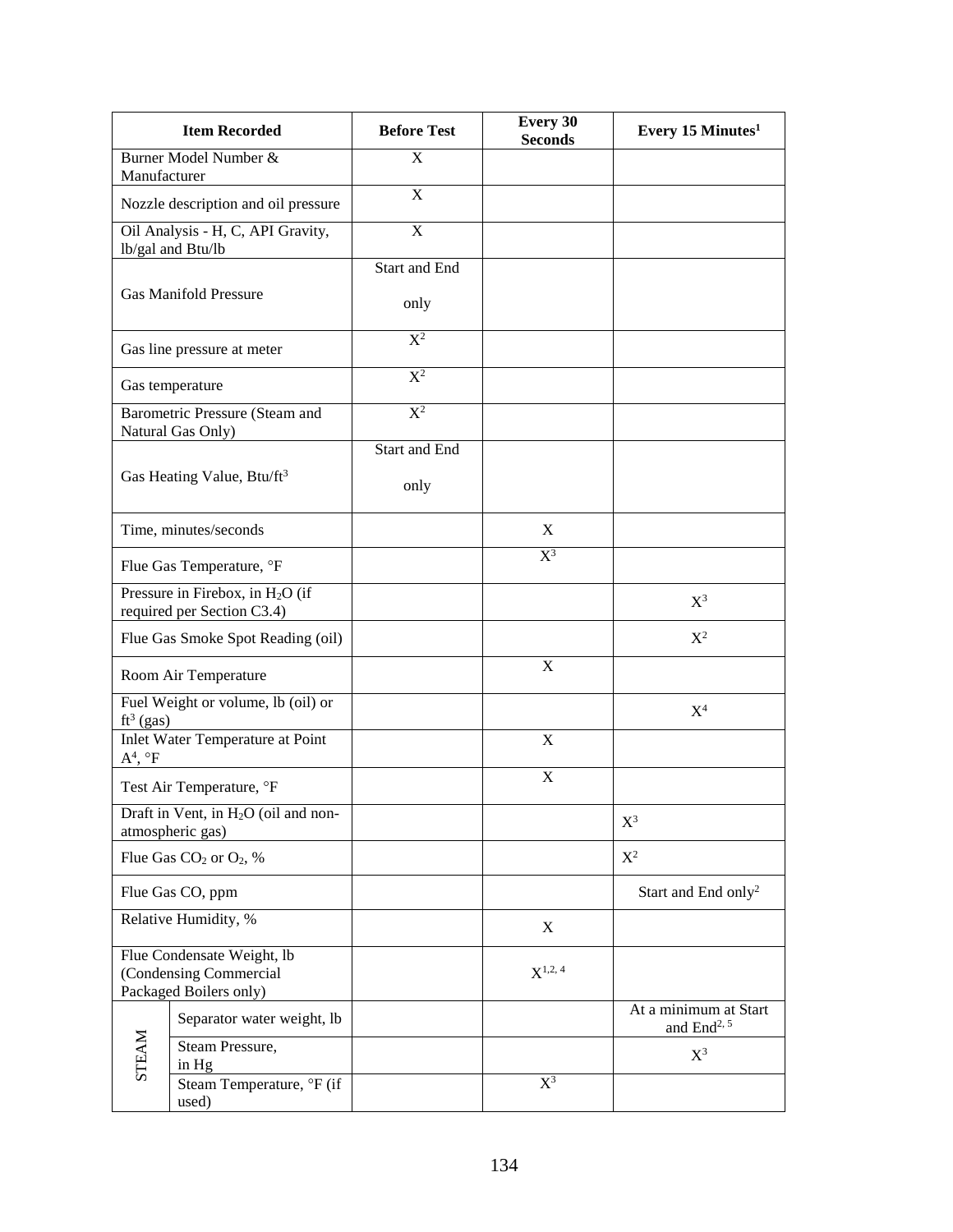|              | <b>Item Recorded</b>                                                       | <b>Before Test</b> | <b>Every 30</b><br><b>Seconds</b> | Every 15 Minutes <sup>1</sup> |  |
|--------------|----------------------------------------------------------------------------|--------------------|-----------------------------------|-------------------------------|--|
|              | Condensate collected, or                                                   |                    | $X^{1, 2}$                        |                               |  |
|              | water fed, lb                                                              |                    |                                   |                               |  |
| <b>WATER</b> | <b>Outlet Water</b>                                                        |                    | $X^3$                             |                               |  |
|              | Temperature, <sup>o</sup> F                                                |                    |                                   |                               |  |
|              | Water fed, lb                                                              |                    | $X^{1,2}$                         |                               |  |
|              | <b>Inlet Water Temperature</b>                                             |                    | $X^3$                             |                               |  |
|              | at Points A and B, $\degree$ F                                             |                    |                                   |                               |  |
| Notes:       |                                                                            |                    |                                   |                               |  |
| 1.           | If measured manually, this measurement may be taken once every 15 minutes. |                    |                                   |                               |  |
| 2.           | Measurement may be made manually.                                          |                    |                                   |                               |  |
| 3.           | Record the average value of the data over the specified time period.       |                    |                                   |                               |  |
| 4.           | Report the integrated value of the data over the specified time period.    |                    |                                   |                               |  |

3.1.3. Instrument Calibration. Instruments must be calibrated at least once per year and a record must be kept as part of the data underlying each basic model certification, pursuant to §429.71, containing, at least, the date of calibration and the method of calibration. Combustion measurement equipment (instruments listed in the "Gas Chemistry" row of Table C1 in ANSI/AHRI Standard 1500-2015) must be calibrated using standard gasses with purities of greater than 99.9995 percent for all constituents analyzed.

3.1.4. Test Setup and Apparatus. Set up the commercial packaged boiler for combustion efficiency testing according to the provisions of section C2 of Appendix C of ANSI/AHRI Standard 1500-2015 (incorporated by reference, see §431.85).

3.1.4.1. For tests of oil-fired commercial packaged boilers, determine the weight of fuel consumed using one of the methods specified in the following paragraphs 3.1.4.1.1. or 3.1.4.1.2.:

3.1.4.1.1. If using a scale, determine the weight of fuel consumed as the difference between the weight of the oil vessel before and after each measurement period, as specified in paragraphs 3.1.4.1.3.1. or 3.1.4.1.3.2., determined using a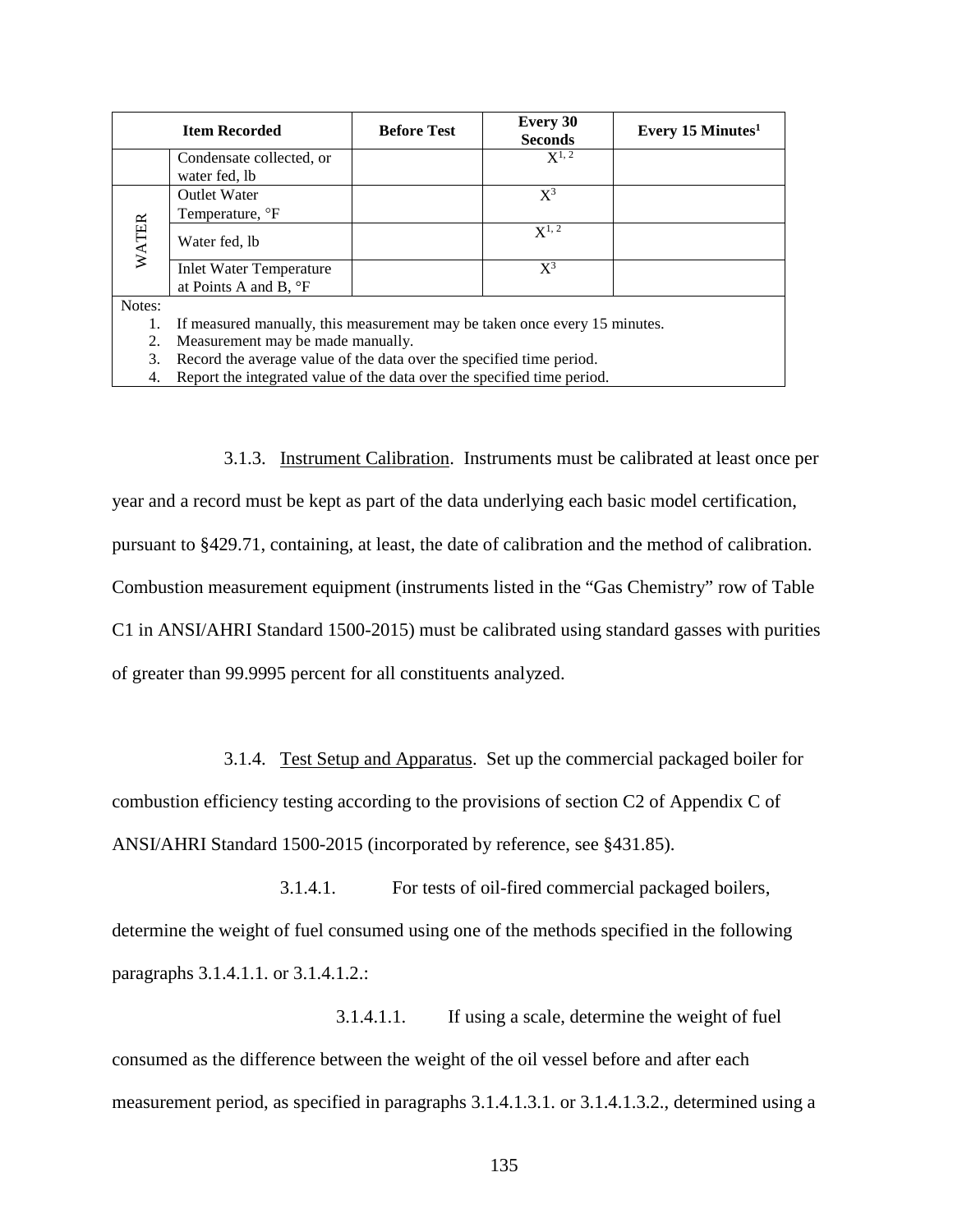scale meeting the accuracy requirements of Table C1 of ANSI/AHRI Standard 1500-2015 (incorporated by reference, see §431.85).

3.1.4.1.2. If using a flow meter, first determine the volume of fuel consumed as the total volume over the applicable measurement period, as specified in 3.1.4.1.3.1. or 3.1.4.1.3.2., and as measured by a flow meter meeting the accuracy requirements of Table C1 of ANSI/AHRI Standard 1500-2015 (incorporated by reference, see §431.85) upstream of the oil inlet port of the commercial packaged boiler. Then determine the weight of fuel consumed by multiplying the total volume of fuel over the applicable measurement period by the density of oil, in pounds per gallon, as determined pursuant to section C3.2.1.1.3. of ANSI/AHRI Standard 1500-2015 (incorporated by reference, see §431.85).

3.1.4.1.3. The applicable measurement period for the purposes of determining fuel input rate must be as specified in section 3.1.4.1.3.1. for the "Warm-Up Period" or 3.1.4.1.3.2. for the "Test Period."

3.1.4.1.3.1. For the purposes of confirming steady-state operation during the "Warm-Up Period," the measurement period must be 15 minutes and  $t_T$  in equation C2 in section C7.2.3.1 of ANSI/AHRI Standard 1500-2015 (incorporated by reference, see §431.85) must be 0.25 hours to determine fuel input rate.

3.1.4.1.3.2. For the purposes of determining combustion efficiency during the "Test Period," the measurement period and  $t<sub>T</sub>$  are 0.5 hours pursuant to section 3.3.1.1. of section 3. Combustion Efficiency.

3.1.4.2 For tests of gas-fired commercial packaged boilers, install a volumetric gas meter meeting the accuracy requirements of Table C1 of ANSI/AHRI Standard 1500-2015 (incorporated by reference, see §431.85) upstream of the gas inlet port of the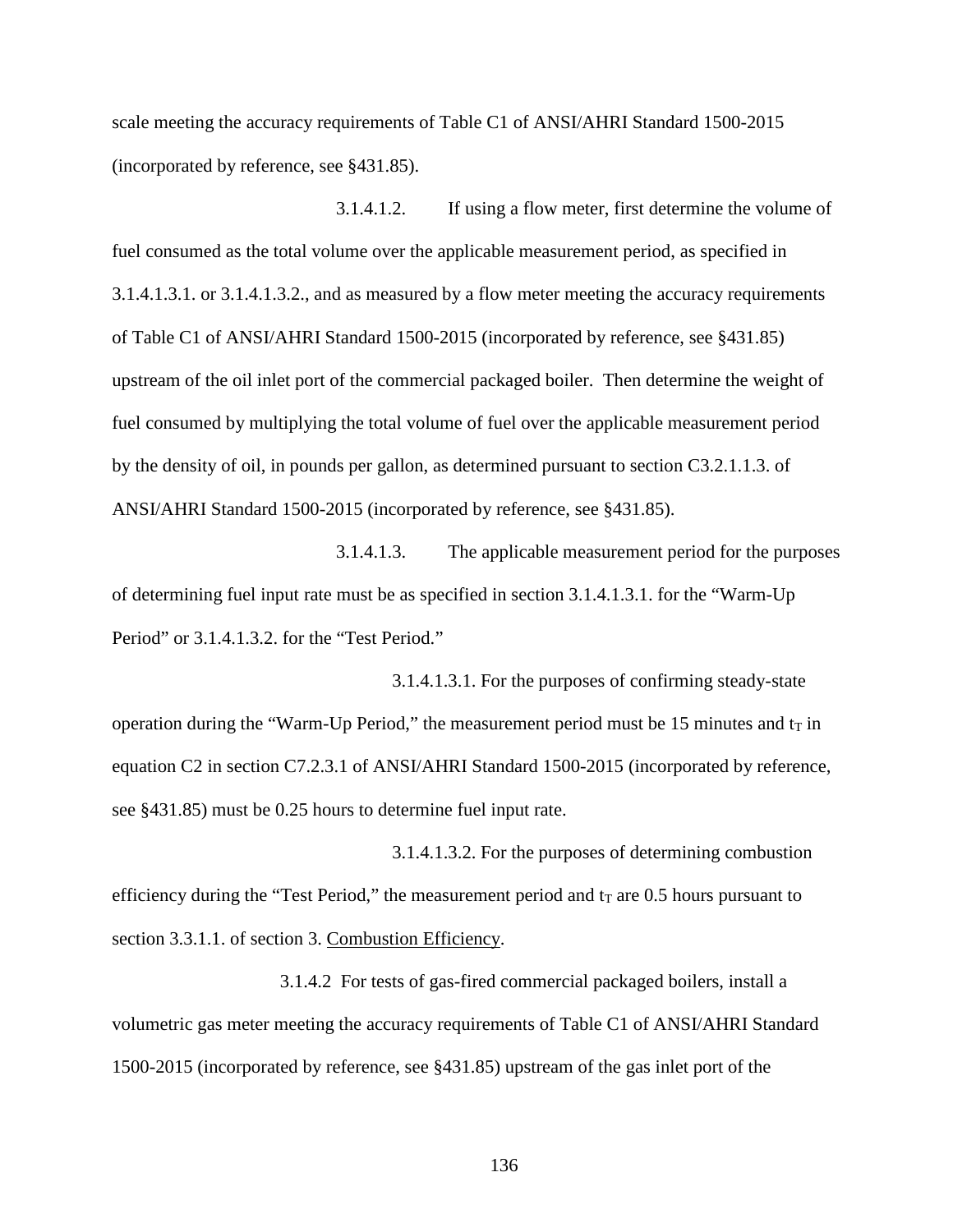commercial packaged boiler. Record the accumulated gas volume consumed for each applicable measurement period. Use equation C7.2.3.2. of ANSI/AHRI Standard 1500-2015 (incorporated by reference, see §431.85) to calculate fuel input rate.

3.1.4.2.1. The applicable measurement period for the purposes of determining fuel input rate must be as specified in section 3.1.4.2.1.1. for the "Warm-Up Period" and 3.1.4.2.1.2. for the "Test Period."

3.1.4.2.1.1. For the purposes of confirming steady-state operation during the "Warm-Up Period," the measurement period must be 15 minutes and  $t<sub>T</sub>$  in equation C2 in section C7.2.3.1 of ANSI/AHRI Standard 1500-2015 (incorporated by reference, see §431.85) must be 0.25 hours to determine fuel input rate.

3.1.4.2.1.2. For the purposes of determining combustion efficiency during the "Test Period," the measurement period and  $t<sub>T</sub>$  are 0.5 hours pursuant to section 3.3.1.1.of this appendix.

3.1.5. Additional Requirements for Outdoor Commercial Packaged Boilers. If the manufacturer provides more than one outdoor venting arrangement, the outdoor commercial packaged boiler (as defined in section 3.2.6 of ANSI/AHRI Standard 1500-2015; incorporated by reference, see §431.85) must be tested with the shortest total venting arrangement as measured by adding the straight lengths of venting supplied with the equipment.

3.1.6. Additional Requirements for Field Tests.

3.1.6.1 Field tests are exempt from the requirements of section C2.2 of Appendix C of ANSI/AHRI Standard 1500-2015 (incorporated by reference, see §431.85). Measure the flue gas temperature according to section C2.5.1 of Appendix C of ANSI/AHRI Standard 1500-2015 (incorporated by reference, see §431.85) and the thermocouple grids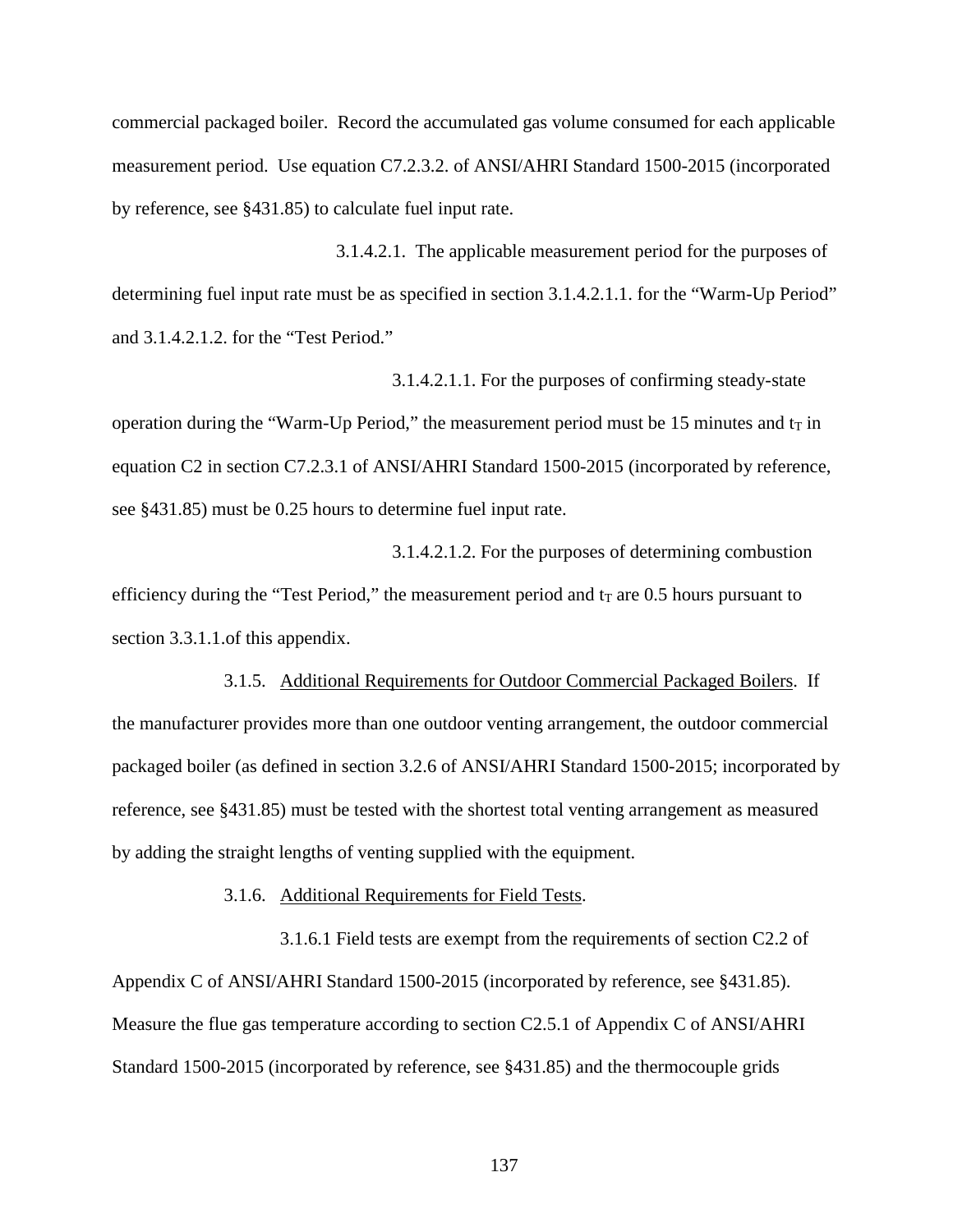identified in Figure C12 of ANSI/AHRI Standard 1500-2015 (incorporated by reference, see §431.85), with the following modification: the thermocouple grid may be staggered vertically by up to 1.5 inches to allow the use of instrumented rods to be inserted through holes drilled in the venting.

3.1.6.3. Field tests are exempt from the requirements of section C2.6.3 of Appendix C of ANSI/AHRI Standard 1500-2015 (incorporated by reference, see §431.85).

3.1.7. Additional Requirements for Water Tests. In addition to the provisions of section C2 of Appendix C of ANSI/AHRI Standard 1500-2015 (incorporated by reference, see §431.85) and to the temperature measuring device at Point A in Figure C9 of ANSI/AHRI Standard 1500-2015, install a temperature measuring device at Point B of the same figure.

3.2. Test Conditions.

3.2.1. General. Use the test conditions from sections 5 and C3 of Appendix C of ANSI/AHRI Standard 1500-2015 (incorporated by reference, see §431.85) for combustion efficiency testing but do not use the following sections:

- $5.1$
- $5.3.5$
- 5.3.7 (excluded for field tests only)
- $5.3.8$
- $5.3.9$
- C3.1.3

3.2.2. Burners for Oil-Fired Commercial Packaged Boilers. In addition to section C3.3 of Appendix C of ANSI/AHRI Standard 1500-2015 (incorporated by reference, see §431.85), the following applies: for oil-fired commercial packaged boilers, test the unit with the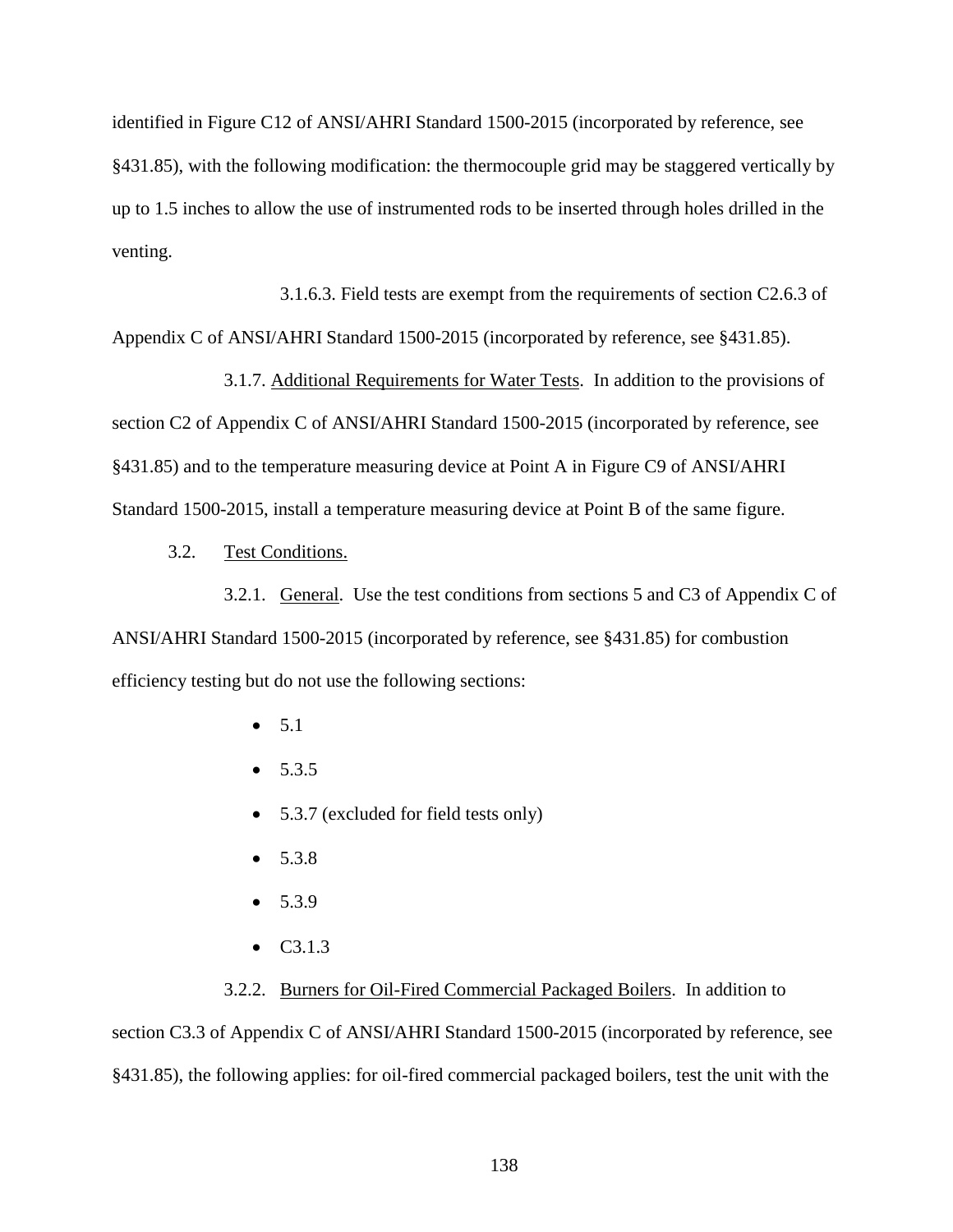particular make and model of burner as certified by the manufacturer. If multiple burners are specified in the certification report for that basic model, then use any of the listed burners for testing.

3.2.3. Non-condensing Commercial Packaged Boiler Water Temperatures. For tests of non-condensing boilers (as defined in section 3.2.5 of ANSI/AHRI Standard 1500-2015; incorporated by reference, see §431.85), maintain the outlet temperature measured at Point C in Figure C9 to 180 °F  $\pm$  1 °F and maintain the inlet temperature measured at Point B at 140 °F  $\pm$  1 °F during the "Warm-up Period" and "Test Period" as verified by 30-second interval data pursuant to Table 3.1. If the commercial packaged boiler cannot be tested at the standard inlet water temperature of 140 °F  $\pm$  1 °F at Point B, as indicated in the manufacturer literature, test the equipment at the temperature closest to the standard 140 °F  $\pm$  1 °F that the equipment is capable of operating, as indicated in the manufacturer literature.

Field tests are exempt from this requirement and instead must comply with the requirements of section 3.2.3.1.

3.2.3.1. For field tests, the inlet temperature measured at Point B in Figure C9 and the outlet temperature measured and Point C in Figure C9 of ANSI/AHRI Standard 1500-2015 (incorporated by reference, see §431.85) must be recorded in the data underlying that model's certification pursuant to §429.71, and the difference between the inlet (measured at Point B) and outlet temperature (measured at Point C) must not be less than 20 °F at any point during the "Warm-up Period" and "Test Period," after stabilization has been achieved, as indicated by 30-second interval data pursuant to Table 3.1.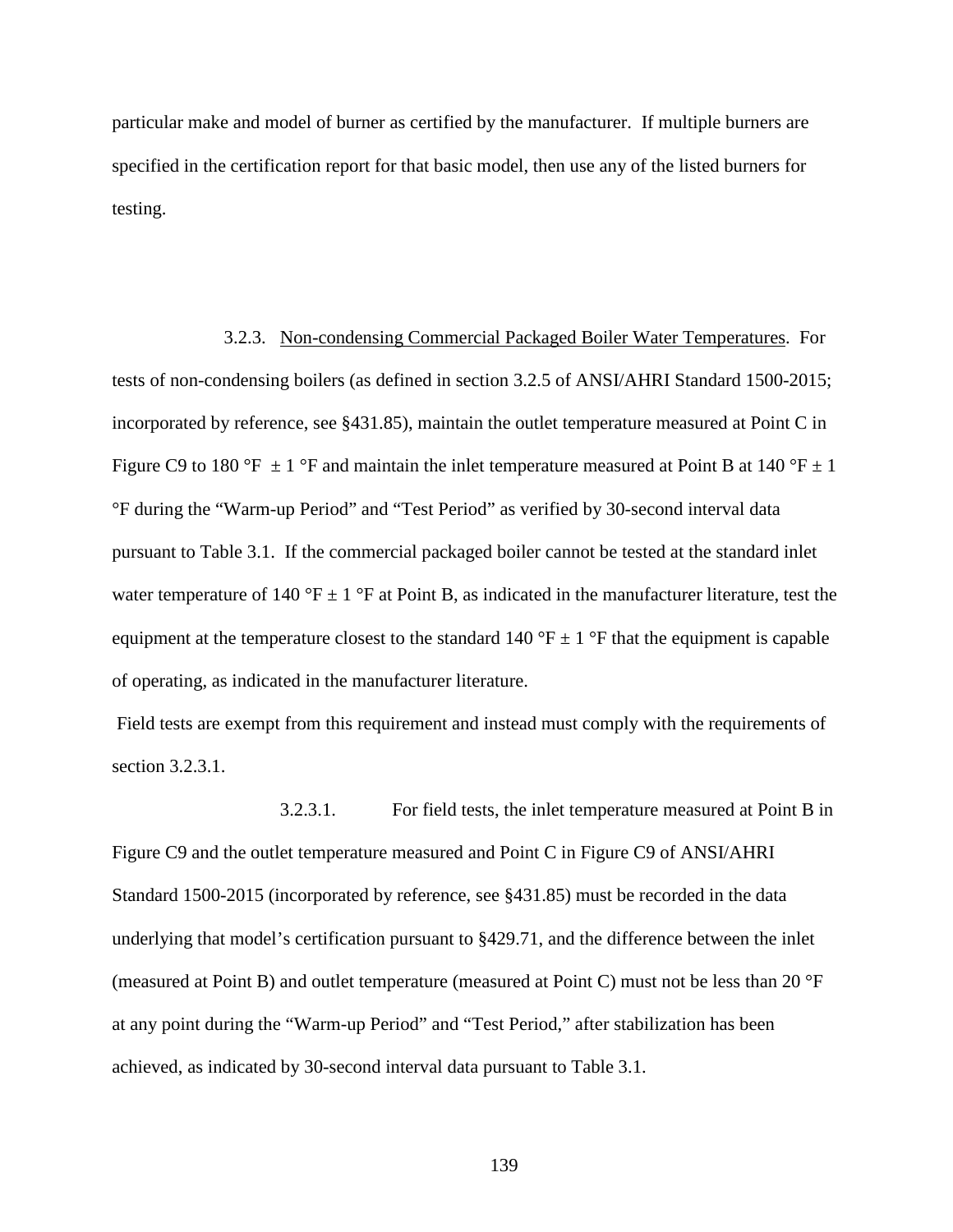3.2.4. Condensing Commercial Packaged Boiler Water Temperatures. For tests of condensing boilers (as defined in section 3.2.2 of ANSI/AHRI Standard 1500-2015; incorporated by reference, see §431.85) maintain the outlet temperature measured at Point C in Figure C9 to 120 °F  $\pm$  1 °F, and maintain the commercial packaged boiler inlet temperature to 80 °F  $\pm$  1 °F during the "Warm-up Period" and "Test Period" as verified by 30-second interval data pursuant to Table 3.1. If the commercial packaged boiler cannot be tested at the standard inlet water temperature of 80 °F  $\pm$  1 °F at Point B, as indicated in the manufacturer literature, test the equipment at the temperature closest to the standard 80  $\degree$ F  $\pm$  1  $\degree$ F that the equipment is capable of operating, as indicated in the manufacturer literature. Field tests are exempt from this requirement and instead must comply with the requirements of section 3.2.4.1.

3.2.4.1. For field tests, the inlet temperature measured at Point B in Figure C9 and the outlet temperature measured and Point C in Figure C9 of ANSI/AHRI Standard 1500-2015 (incorporated by reference, see §431.85) must be recorded in the data underlying that model's certification pursuant to §429.71, and the difference between the inlet (measured at Point B) and outlet temperature (measured at Point C) must not be less than 20 °F at any point during the "Warm-up Period" or "Test Period," after stabilization has been achieved, as verified by 30-second interval data pursuant to Table 3.1.

3.2.5. Air Temperature. Maintain ambient room temperature at 75 °F  $\pm$  5 °F at all times during the "Warm-up Period" and "Test Period" (as described in section C4 of Appendix C of ANSI/AHRI Standard 1500-2015; incorporated by reference, see §431.85) as indicated by 30-second interval data pursuant to Table 3.1. The ambient room temperature may not differ by more than  $\pm 2$  °F from the average ambient room temperature during the entire "Test Period" at any reading. Field tests are exempt from this requirement, but ambient room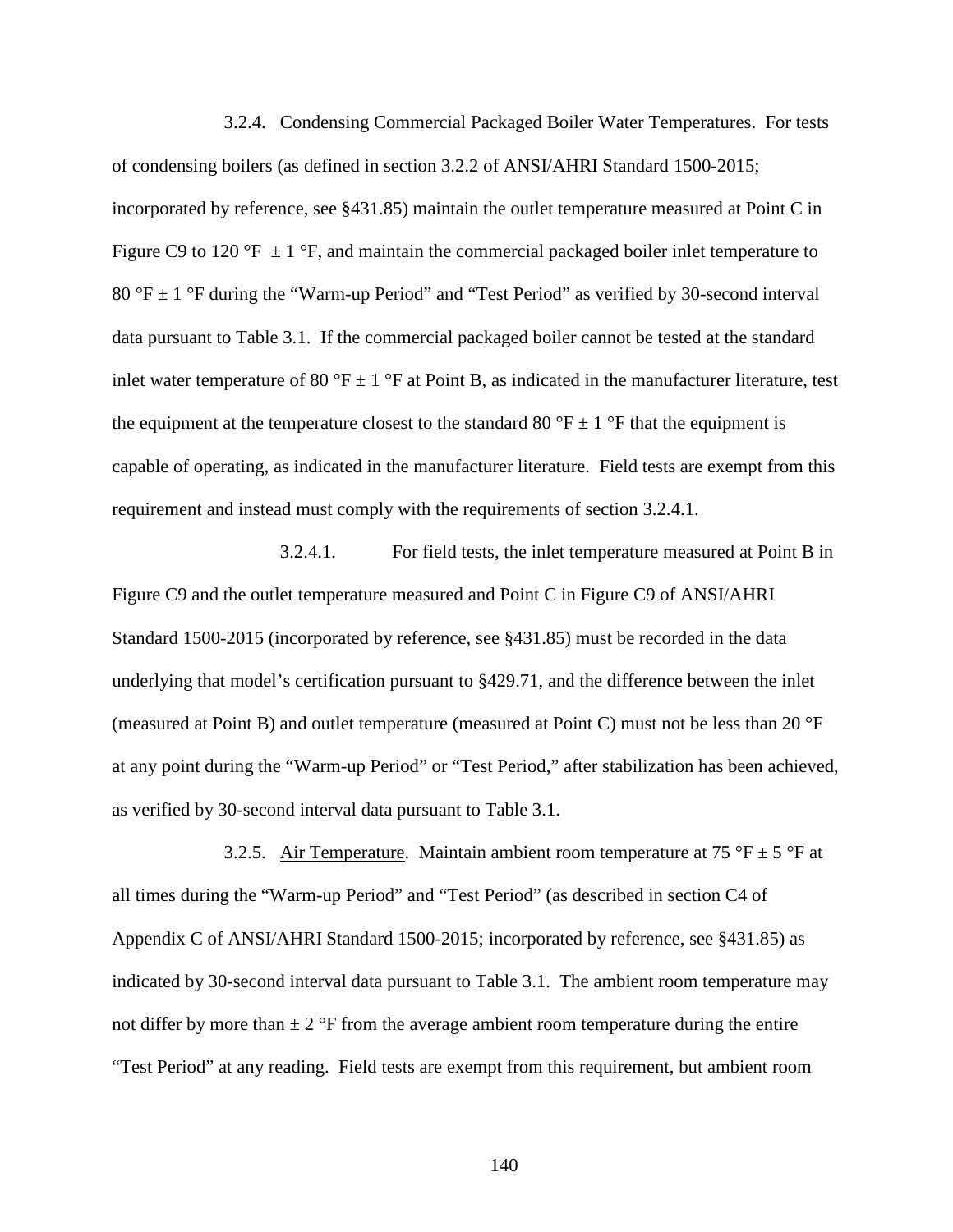temperature must be recorded (using 30-second interval data) as part of the test data underlying that model's certification pursuant to §429.71.

3.2.6. Ambient Humidity. Maintain ambient room relative humidity at 60 percent  $\pm$  5 percent relative humidity at all times during both the "Warm-up Period" and "Test Period" (as described in section C4 of Appendix C of ANSI/AHRI Standard 1500-2015; incorporated by reference, see §431.85) as indicated by 30-second interval data pursuant to Table 3.1. Field tests are exempt from this requirement, but ambient room relative humidity must be recorded (using 30-second interval data) as part of the test data underlying that model's certification pursuant to §429.71.

#### 3.3. Test Method.

3.3.1. General. Conduct the combustion efficiency test using the test method prescribed in section C4.1 "Thermal Efficiency," of Appendix C of ANSI/AHRI Standard 1500- 2015 (incorporated by reference, see §431.85). Do not use section C4.2.1 of ANSI/AHRI Standard 1500-2015 (incorporated by reference, see §431.85) and make the following exceptions:

3.3.1.1. The duration of the "Test Period" outlined in sections C4.1.1.2 of Appendix C of ANSI/AHRI Standard 1500-2015 (incorporated by reference, see §431.85) and C4.1.2.2 of Appendix C of ANSI/AHRI Standard 1500-2015 (incorporated by reference, see §431.85) is 30 minutes.

3.3.1.2. In section C4.1.1.1.2 of Appendix C of ANSI/AHRI Standard 1500-2015 (incorporated by reference, see §431.85), replace "Section 5.3.5" with "Section 5.3.6."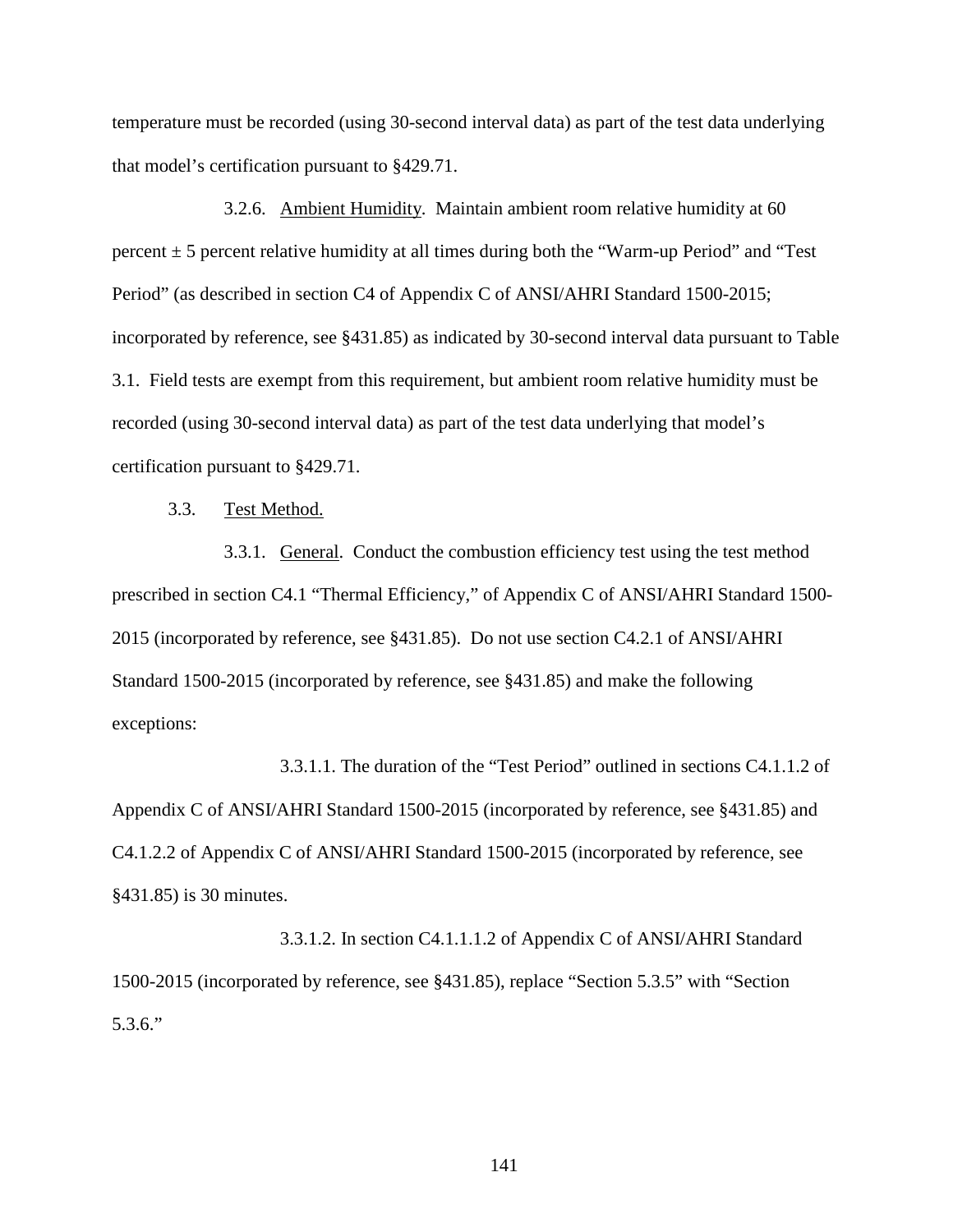3.3.2. Steam Test Steady-State. Replace section C4.1.1.1.4 of ANSI/AHRI Standard 1500-2015 (incorporated by reference, see §431.85) with the following: Ensure that a steady-state is reached by confirming that three consecutive readings have been recorded at 15 minute intervals that indicate that:

3.3.2.1. The measured fuel input rate does not vary by more than  $\pm 2$ percent between any two readings; and

3.3.2.2. The steam pressure varies by no more than  $\pm$  5 percent between any two readings.

3.3.3. Water Test Steady-State. Replace section C4.1.2.1.5 of ANSI/AHRI Standard 1500-2015 (incorporated by reference, see §431.85) with the following: Ensure that a steady-state is reached by confirming that three consecutive readings have been recorded at 15 minute intervals that indicate that the measured fuel input rate does not vary by more than  $\pm 2$ percent between any two readings.

#### 3.3.4. Procedure for the Measurement of Condensate for a Condensing

Commercial Packaged Boiler. Collect flue condensate as specified in section C4.2.2 of Appendix C of ANSI/AHRI Standard 1500-2015 (incorporated by reference, see §431.85) using a covered vessel so as to prevent evaporation. Measure the condensate from the flue gas during the "Test Period." Flue condensate mass must be measured within 5 minutes after the end of the "Test Period" (defined in C4.1.1.2 and C4.1.2.2 of ANSI/AHRI Standard 1500-2015; incorporated by reference, see §431.85) to prevent evaporation loss from the sample. Determine the mass of flue condensate for the "Test Period" by subtracting the tare container weight from the total weight of the container and flue condensate measured at the end of the "Warm-up Period."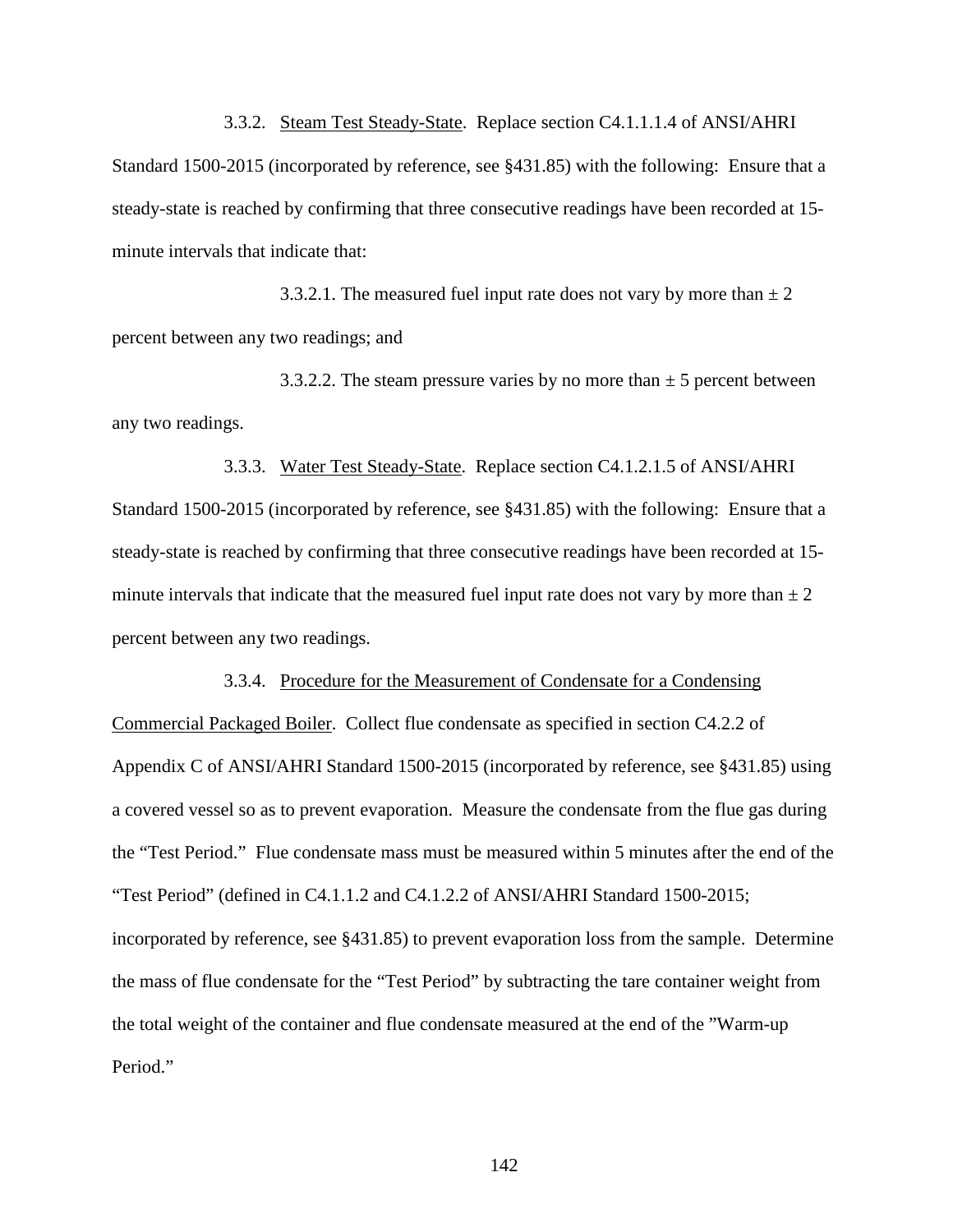3.3.5. Total Fuel Input. In sections C4.1.1.2.3 and C4.1.2.2.3 of ANSI/AHRI Standard 1500-2015 (incorporated by reference, see §431.85), do not use the last sentence which reads: "The total Heat Input measured during the Test Period shall be within  $\pm 2\%$  of the boiler Input Rating."

## 3.4. Calculations.

3.4.1. General. Use the calculation procedure for the combustion efficiency test specified in section C7.3 of Appendix C (including the specified subsections of C7.2) of ANSI/AHRI Standard 1500-2015 (incorporated by reference, see §431.85). If a recirculating loop is used, use the temperature at Point A for the inlet water temperature for all calculations.

3.4.2. Adjustment to Steady-State Flue Temperature for Using Steam Mode

Combustion Efficiency to Represent Hot Water Mode. For commercial packaged boilers with fuel input rate greater than 2,500,000 Btu/h and using combustion efficiency in steam mode to represent combustion efficiency in hot water mode pursuant to  $\S429.60(a)(5)-(6)$ , adjust the steady-state stack temperature  $T_{F,SS}$  (as defined in section C6 of ANSI/AHRI Standard 1500-2015; incorporated by reference, see §431.85) using the following equation before calculating combustion efficiency. Replace  $T_{F,SS}$  with  $T_{F,SS, adjusted}$  as calculated below for all calculations in deriving combustion efficiency.

$$
T_{\rm F, SS, adjusted} = T_{\rm F,SS} - T_{\rm sat} + 180
$$

#### Where:

TF,SS,adjusted is the adjusted steady-state flue temperature used for subsequent calculations of combustion efficiency,